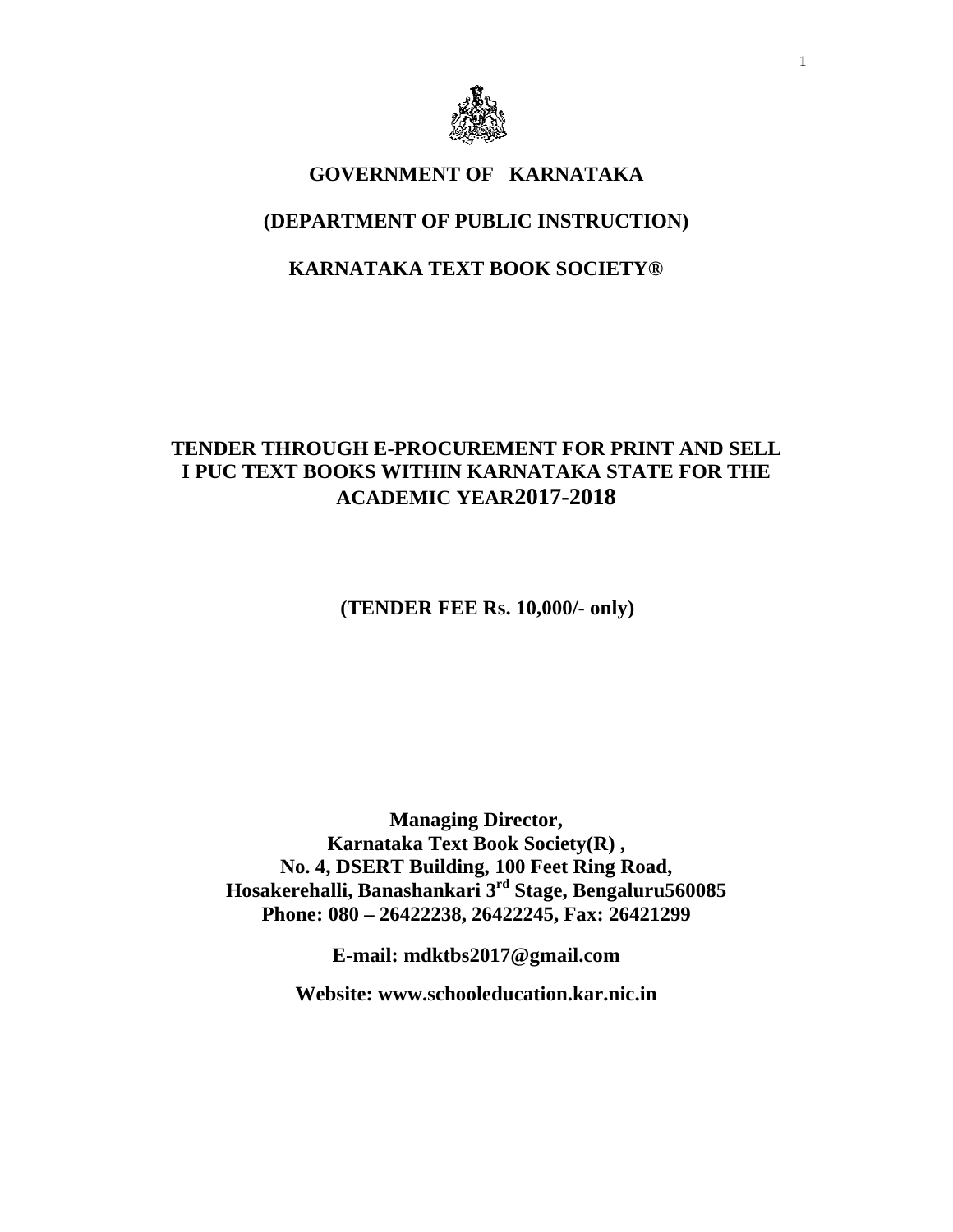

#### **GOVERNMENT OF KARNATAKA (DEPARTMENT OF PUBLIC INSTRUCTION) KARNATAKA TEXT BOOK SOCIETY ®**

Phone: 080 – 26422238, 26422245, No. 4, DSERT Building, 100 Feet Ring Road, Fax: 26421299 Hosakerehalli, Banashankari 3rd Stage, e‐mail id : mdktbs2017@gmail.com Bengaluru – 560085 No:A7/ KTBS/2017‐18 P.U‐Tender‐01/41/2016‐17 Dated: 05/04/2017

#### **SHORT TERM TENDER NOTIFICATION**

(e‐ procurement)

 Tenders are invited under Two Bid System on Government of Karnataka e-procurement platform from eligible printers having Infrastructure as stipulated in the Tender Document within the States of Karnataka, Maharashtra, Andhra Pradesh, Telangana, Tamil Nadu, Pondicherry, Kerala & Goa to print and supply about **2.95** lakhs of textbooks for I PUC Textbooksin the Karnataka State for the year **2017‐18**.

**e‐procurement portal address : https://eproc.karnataka.gov.in Portal Help line : 080‐25501216 / 080‐25501227**

 There are in all **5** titles of textbooks to be printed, which have been mentioned in **01 package** for bidding as mentioned here under.

| Tender Notification No.                          | Date of the<br>Particulars |                                                                                                     | <b>EMD</b> prescribed |
|--------------------------------------------------|----------------------------|-----------------------------------------------------------------------------------------------------|-----------------------|
|                                                  | Notification               |                                                                                                     | in lakhs of Rs.       |
|                                                  |                            |                                                                                                     |                       |
| No: A7/ KTBS/2017-18<br>P.U-Tender-01/41/2016-17 | 05-04-2017                 | Packages containing Text<br>books in the size of $1/4^{\text{th}}$<br>Crown (Total 01<br>Packages). | 3.00                  |

 Each schedule is treated as a separate tender and detailed tender documents are available separately in the e‐portal and are also published **separately** for each schedule for reference in the department website **www.schooleducation.kar.nic.in.**

The last date for submission of Tender is **15/04/2017 before 17.30 hrs**. The pre‐ qualification bids ( Technical bid ) will be opened online on **17/04/2017** at **17.30 hrs**. online through e‐procurement portal. No separate intimation in this regard will be given individually.

The financial bids of only those bidders who satisfy pre-qualification criteria upon evaluation will be opened on specified date mentioned in tender document.

Sd/‐

 **Managing Director, Karnataka Text Book Society.**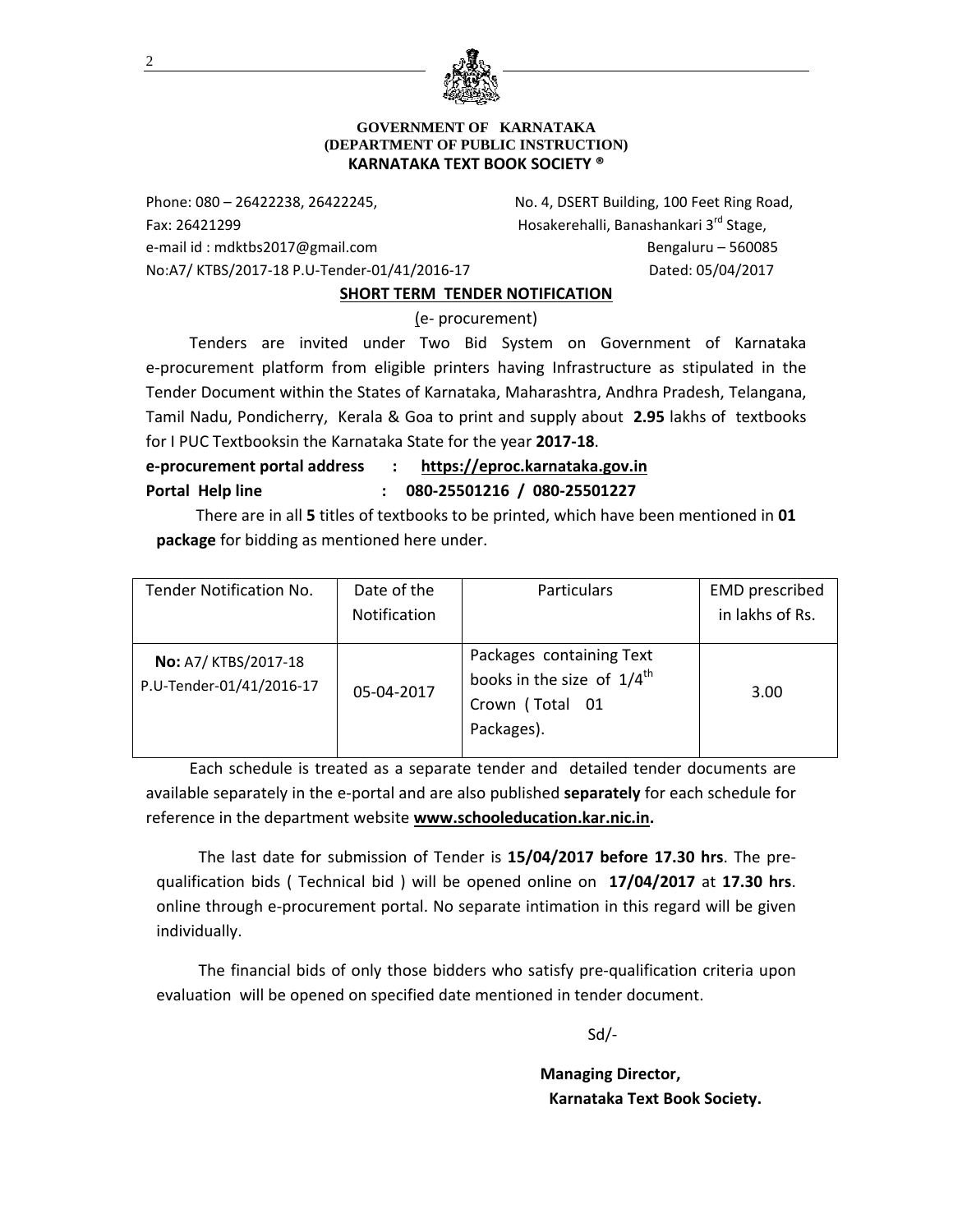

#### **GOVERNMENT OF KARNATAKA Office of Managing Director, Karnataka Text Book Society(R),**

**Phone: 080 – 26422238, 26422245, No. 4, DSERT Building 100 Feet Ring Fax: 26421299 Road,Hosakerehalli, Banashankari**  website: www.schooleducation .kar.nic.in 3<sup>rd</sup>Stage,Bengaluru,560085 **Mail:mdktbs2017@gmail.com;** 

## **TENDERS FOR PRINT AND SELL PUC I TEXT BOOKS WITHIN KARNATAKA STATE FOR THE ACADEMIC YEAR 2017-2018**

| Tender reference                                                | :A7/KTBS/2017-18P.U-Tender-01/41/2016-17        |
|-----------------------------------------------------------------|-------------------------------------------------|
| Date and time for commencement of                               | : Date:05/04/2017 Time:11.00AM                  |
| downloading of tender document from                             |                                                 |
| the procurement portalhttp://e-                                 |                                                 |
| proc.karnataka.gov.in                                           |                                                 |
| Last date and time for downloading of                           | : Date:15/04/2017 Time:5.30PM                   |
| the tender document from the e-                                 |                                                 |
| procurement portal                                              |                                                 |
| https://eproc.karnataka.gov.in                                  |                                                 |
| Last date and time for                                          | :Date:15/04/2017Time:5.30PM                     |
| submission/uploading of tender in the                           |                                                 |
| e-procurement portal                                            |                                                 |
| https://eproc.karnataka.gov.in                                  |                                                 |
| Date and time for opening of the                                | : Date:17/04/2017Time:11.00AM                   |
| <b>Technical tenders</b>                                        |                                                 |
| Date and time for opening of the : Date:19/04/2017 Time:11.00PM |                                                 |
| financial tenders                                               |                                                 |
| Place for opening of the tenders and                            | : Office of the Managing Director               |
| address for communication                                       | The Karnataka Text Book Society                 |
|                                                                 | ®No.4, DSERT Building, 100 Feet                 |
|                                                                 | Road<br>,Hosakerehalli,<br><b>Ring</b>          |
|                                                                 | Banashankari, 3 <sup>rd</sup> Stage, Bengaluru, |
|                                                                 | 560085.                                         |
|                                                                 |                                                 |
|                                                                 |                                                 |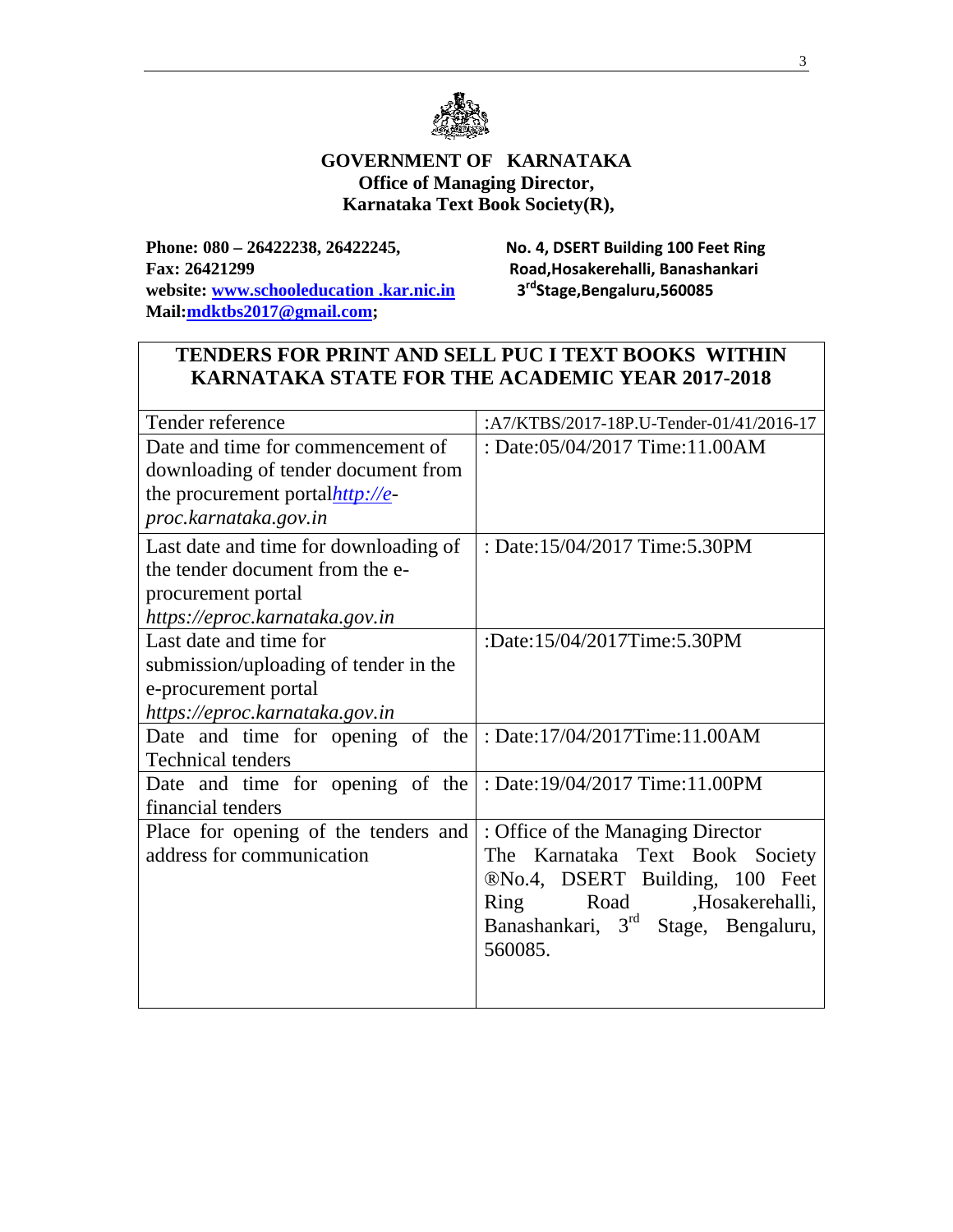| <b>Contents</b>         |                                                               |          |  |  |
|-------------------------|---------------------------------------------------------------|----------|--|--|
| <b>Section</b>          | <b>Description</b>                                            | Page No  |  |  |
| $\mathbf{1}$            | <b>INVITATION FOR TENDERS (IFT)</b>                           | $5-6$    |  |  |
| $\overline{2}$          | <b>INSTRUCTIONS TO TENDERERS (ITT)</b>                        | $7 - 25$ |  |  |
| $\overline{3}$          | <b>TENDER</b>                                                 |          |  |  |
| 3(A)                    | TECHNO-COMMERCIAL TENDER<br>(FOLDER                           | 26-40    |  |  |
|                         | <b>CONTAINING FORM OF TENDER:</b>                             |          |  |  |
|                         | EMD FORM; POWER OF ATTORNEY;                                  |          |  |  |
|                         | <b>QUALIFICATION INFORMATION; NOTARIZED</b>                   |          |  |  |
|                         | DECLARATION;<br><b>DISTRICT</b><br><b>SELF</b><br><b>WISE</b> |          |  |  |
|                         | DISTRIBUTOR LIST; AFFIDAVIT FORM                              |          |  |  |
|                         |                                                               |          |  |  |
| 3(B)                    | FINANCIAL TENDER (FOLDER 2); CONTAINING                       | 41-44    |  |  |
|                         | <b>TENDER FORM AND PRICE SCHEDULES</b>                        |          |  |  |
|                         |                                                               |          |  |  |
| $\overline{\mathbf{4}}$ | FORMS AND PROCEDURES: LETTER OF                               | 45-48    |  |  |
|                         | ACCEPTANCE, CONTRACT AGREEMENT FORM;                          |          |  |  |
|                         | NOTICE TO PROCEED WITH THE CONTRACT;                          |          |  |  |
| 5                       | SCHEDULE OF REQUIREMENTS (PACKAGE AND                         | 49-58    |  |  |
|                         | <b>TITLEWISE DETAILS)</b>                                     |          |  |  |
|                         |                                                               |          |  |  |
| 6                       | GENERAL CONDITIONS OF CONTRACT (GCC);                         | 59-88    |  |  |
|                         |                                                               |          |  |  |
| 7                       | SPECIAL CONDITIONS OF CONTRACT (SCC);                         | 88-92    |  |  |
|                         |                                                               |          |  |  |
| 8                       | <b>TECHNICAL SPECIFICATIONS</b><br><b>AND</b>                 | 93-94    |  |  |
|                         | DRAWINGS;                                                     |          |  |  |
|                         |                                                               |          |  |  |
| $\boldsymbol{9}$        | FORMATS OF SECURITIES; BANK GUARATEE                          | 95-96    |  |  |
|                         | FOR EMD; BANK GUARANTEE FOR                                   |          |  |  |
|                         | PERFORMANCE SECURITY                                          |          |  |  |
|                         |                                                               |          |  |  |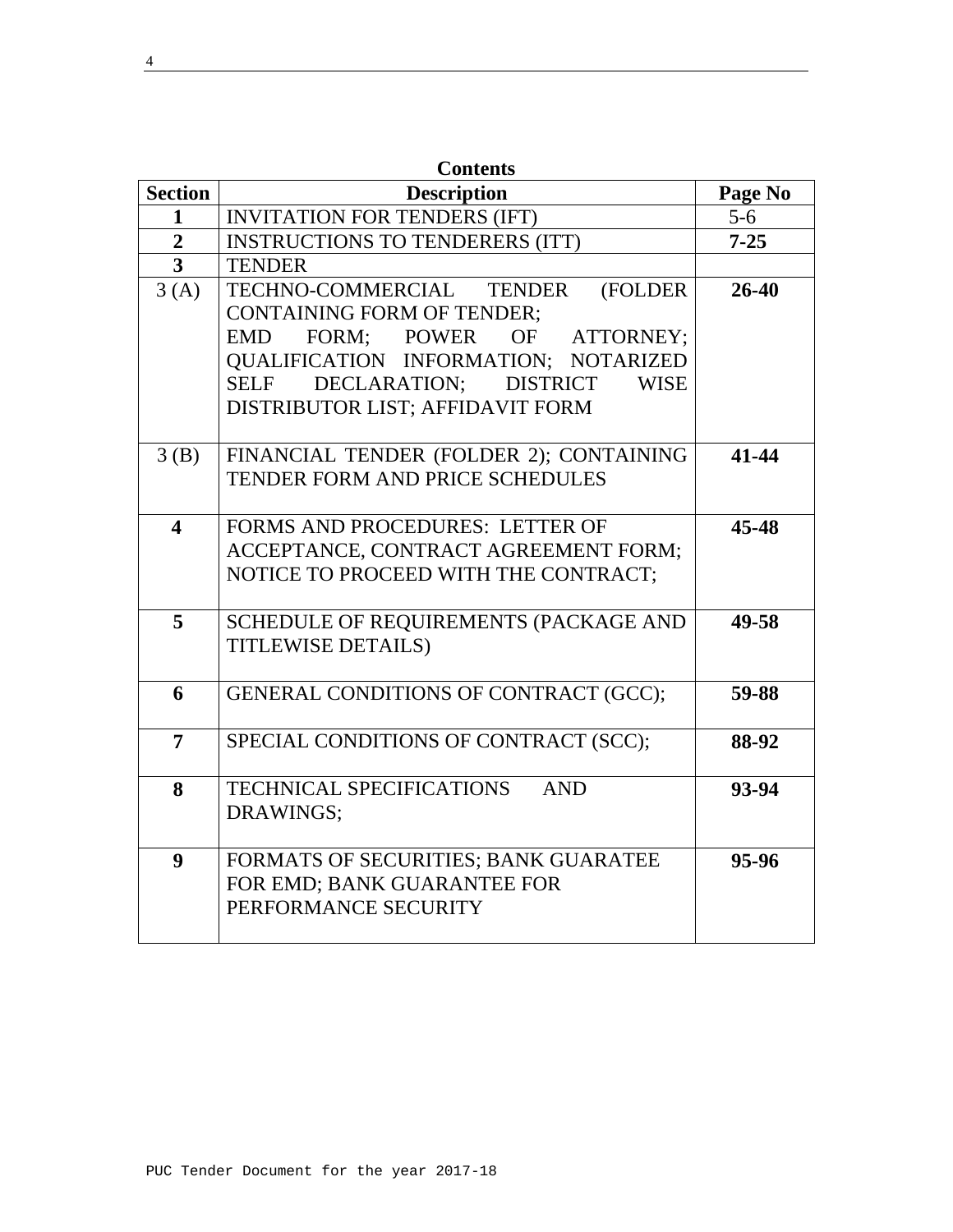#### **SECTION 1**

#### **INVITATION FOR TENDERS (IFT)**

#### Date:18/3/2017 **IFT No.:**

1. The Managing Director, The Karnataka Text Book Society (KTBS) ® , (Employer) invites e-tenders (as per Rule 18-A of the KTPP Act) from eligible Printers (here in after called "Tenderers", for the following:

## **"TENDERS FOR PRINT AND SELL I PUC TEXT BOOKS WITHIN KARNATAKA STATE FOR THE ACADEMIC YEAR 2017-2018"**

**Two Cover Tender procedure as per Rule28 of the KTPP Act shall be followed. The Tenderers are required to upload two separate folders one Techno-Commercial Tender folder containing the Earnest Money Deposit details and the details of their capability to undertake the tender (as detailed in ITT Clause 3), and the other Second Folder containing the Financial Tender. The First Folder will be opened first and evaluated. The second folder containing the financial tender of those Tenderers found to be qualified to execute the tender are only opened. The Tenderers are advised to note the minimum qualification criteria specified in Clause 3 of the Instructions to Tenderers to qualify for award of the contract.** 

- 2. Tender documents are available on line in the Government of Karnataka eprocurement portal from 20/03/17to20/04/17and the tenders are to be submitted online through the e-procurement portal https://eproc.karnataka.gov.in only. Tenders submitted in any other manner will not be accepted. Tenderers are required to obtain Level III digital signature from designated firms (available on the e-procurement portal) and then register with the Government of Karnataka e-procurement platform and submit tenders by using their ID and digital signature.
- 3. Tenderers must provide earnest money deposit of amount Rs.3.00lakhs and pay tender processing fee of Rs. 10,000/- as specified in the Tender Document.
- 4. clarify the issues if any, and to answer questions on any matter that may be raised at that stage as stated in Clause 8.2 of 'Instructions to Tenderers' of the tender document can meet at office of Managing Director, Karnataka Text Book Society (KTBS) ® or through E-Portal or by mail mdktbs2017@gmail.com till 12.04.2017 within 17.30hrs.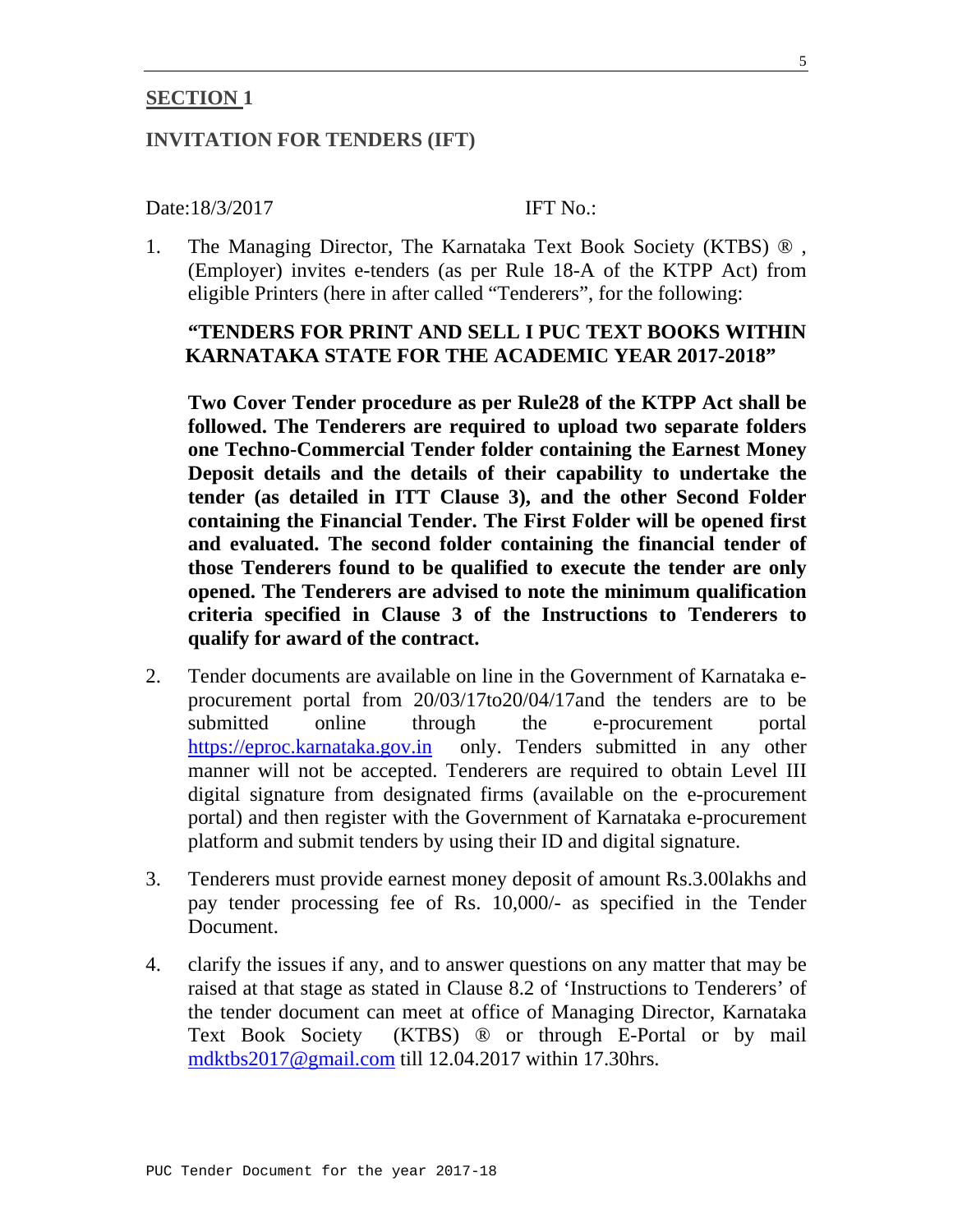6

5. Tenders along with necessary information/documents must be uploaded to the e-procurement portal https://eproc.karnataka.gov.in as per tender document on or before 15/04/2017hours on 5.30pm and First Folder containing the Techno-Commercial tender will be opened on 17/04/17day at the stipulated venue, in the presence of the Tenderers or their authorized representatives who wish to attend. If the office happens to be closed on the date of opening of the tenders as specified, the tenders will be opened on the next working day at the same time and venue.

6. Other details can be seen in the tender documents posted on the eprocurement portal.

7. **The Employer shall not be liable for any delays due to system failure beyond its control. Even though the system will attempt to notify the of any tender updates, the Employer shall not be liable for any information not received by the Tenderers. It is the Tenderer's responsibility to verify the e-procurement portal for the latest information related to the tender. E-mail address of the Helpdesk is hphelpdesk.blr@intarvo.com. E-procurement portal help desk telephone numbers are: (080) - 25501216/ 25501227 (Timings 9.00 hours to 21.00 hours). The Tenderer is required to ensure browser capability of the computer well in advance to the last date and time for receipt of the tenders. The Employer shall not be responsible for nonaccessibility of e-procurement portal due to internet connectivity issues and technical glitches.**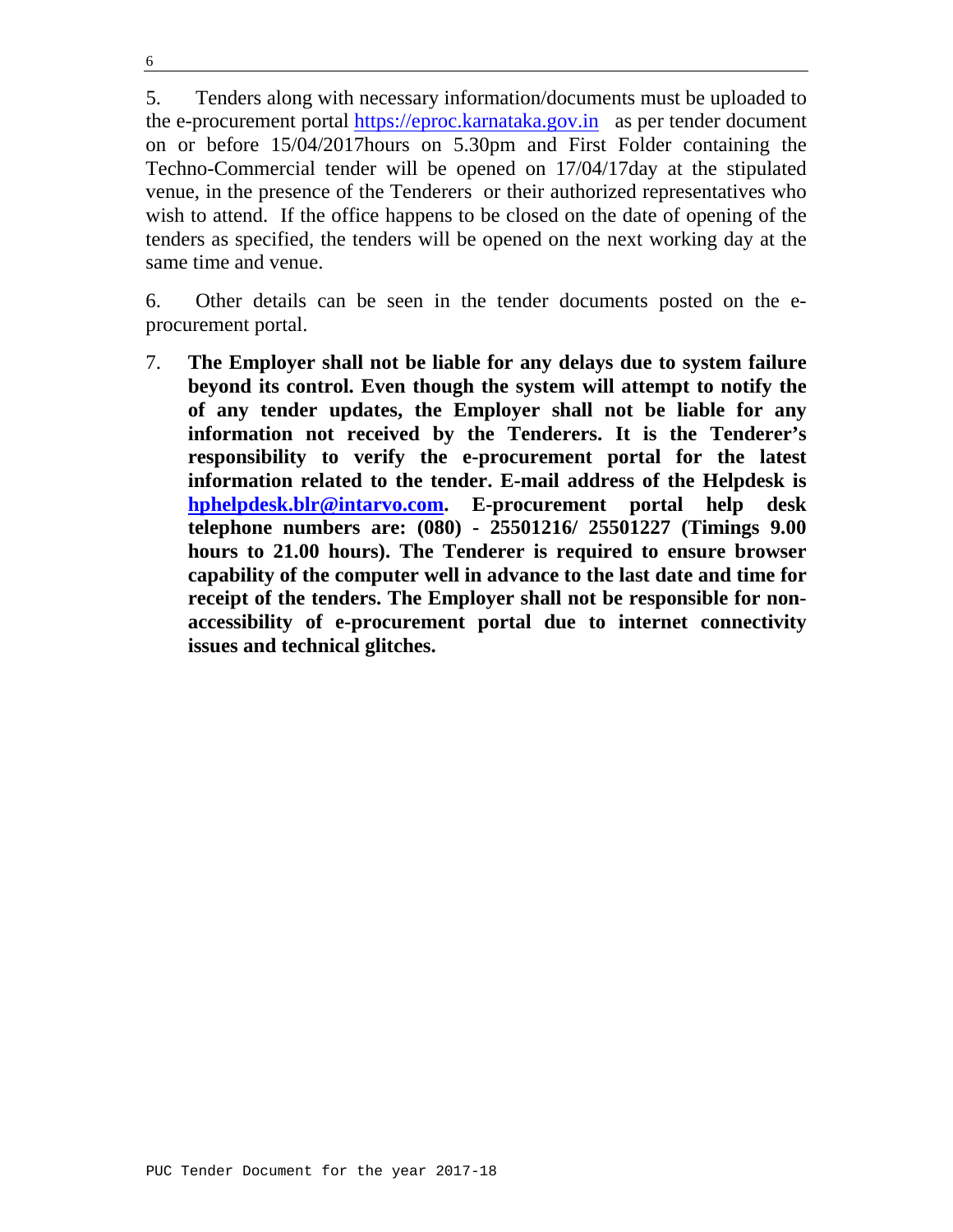## **SECTION 2 : INSTRUCTIONS TO TENDERERS (ITT)**

## **TABLE OF CLAUSES**

#### Clause Topic

Page1

No. No.

## **A. Introduction**

- 1. Scope of Tender;
- 2. Eligible Tenderers;
- 3. Qualification of the Tenderer;
- 4. One Tender per Tenderer;
- 5. Cost of Tendering;
- 6. Site Visit;

## **B. Tender Documents**

- 7. Contents of Tender Documents;
- 8. Clarification of Tender Documents;
- 9. Amendment of Tender Documents;

## **C. Preparation of Tenders**

- 10. Language of Tender;
- 11. Documents Constituting the Tender;
- 12 Tender Forms;
- 13. Tender Prices;
- 14. Tender Currency;
- 15. Earnest Money Deposit and Tender Processing Fee;
- 16. Period of Validity of Tenders;
- 17. Format and Signing of Tender;

# **D. Submission of Tenders**

- 18. Uploading of Tenders through e-procurement portal;
- 19. Deadline for submission/uploading of Tenders;
- 20. Late Tenders;

PUC Tender Document for the year 2017-18 <sup>1</sup>Insert the page numbers after finalization of the tender document for the particular work.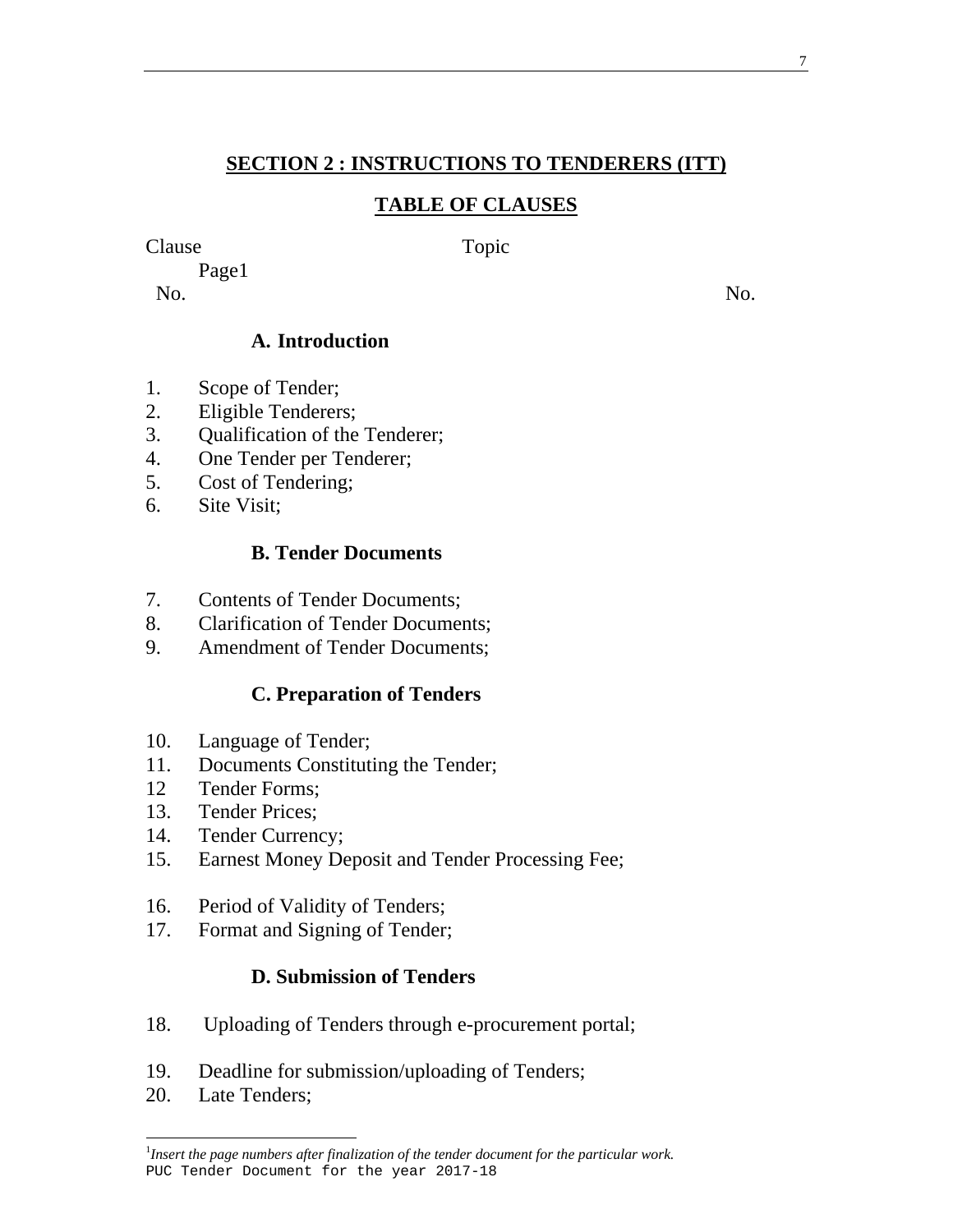21. Modification and Withdrawal of Tenders;

#### **E. Tender Opening and Evaluation of Tenders**

- 22.1 Opening of First Folder (Techno –commercial tender); Clarification of tenders; Preliminary Examination; Evaluation of tenders;
- 22.2 Opening of Second Folders (Financial tenders) of qualified Tenderers; Clarification of tenders; Preliminary Examination; Evaluation and Comparison of tenders;
- 23 Contacting the Employer;

#### **F. Award of Contract**

- 24 Award Criteria
- 25 Purchaser's Right to accept any Tender and to reject any or all Tenders;
- 26. Notification of Award and signing of Agreement;
- 27. Performance Security;
- 28. Advance Payment and Security;
- 29. Corrupt and Fraudulent Practices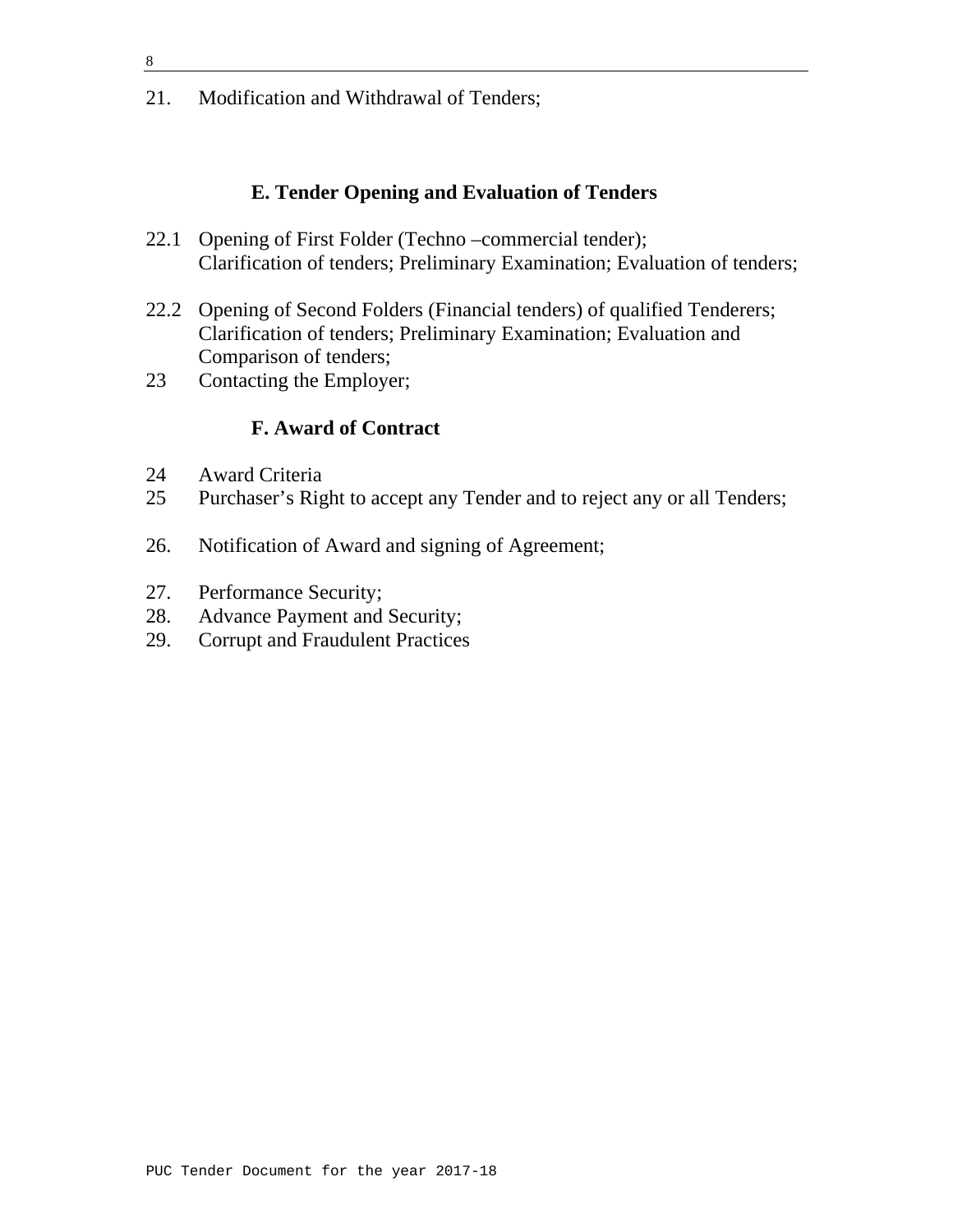#### **SECTION II**

#### **INSTRUCTION TO TENDERERS**

#### **A. Introduction:**

#### **1. Scope of Tender:**

- 1.1 The Karnataka Text Book Society (KTBS), herein referred to as the "Society" is registered under the Societies Act, functioning under the Education Department of Government of Karnataka (GOK). The Society is wholly financed by GOK. GOK vide its order No ED 95 DGO 2005,Bengaluru Dated:04.01.2006 has appointed KTBS as agency to tender for the work of Print and Sell Pre-university College I Year Text books for the academic year 2017-18 on behalf of Department of Pre-University Education of GOK.
- **1.2** The Managing Director, KTBS (Referred to as Employer in these documents) invites tenders following "Two Cover tender Procedure", from eligible Tenderers for "**PRINT AND SELL I PUC TEXT BOOKS WITHIN KARNATAKA STATE FOR THE ACADEMIC**  YEAR 2017-2018 )" for various Packages as detailed in the Table given in the Invitation for Tenders (IFT). **The Tenderers may submit tenders for any one or more of the Packages as detailed in the Table given in the Invitation for Tenders (IFT).**
- 1.3 The successful tenderer, who is called "Concessionaire", would be required to print and sell the books included in the Package awarded to him, as per terms and conditions stipulated in the tender documents within the State of Karnataka for the academic year 2017-18 through its distributors. No payments shall be made by the Government of Karnataka or KTBS or Department of Pre-University Education.

#### **2. Eligible Tenderers:**

- 2.1 Tenderers should not be associated, or have been associated in the past, directly or indirectly, with a firm or any of its affiliates which have been engaged by the Employer to provide consulting services for the preparation of the design, specifications, and other documents to be used for the Packages to Print and Sell Text books under this Invitation of Tenders.
- 2.2 Tenderers shall not be under a declaration of ineligibility for corrupt and fraudulent practices issued by Government of Karnataka.
- 2.3 **Tenders from Joint Ventures are not acceptable.**

#### **3. Qualification of the Tenderer for the various Packages:**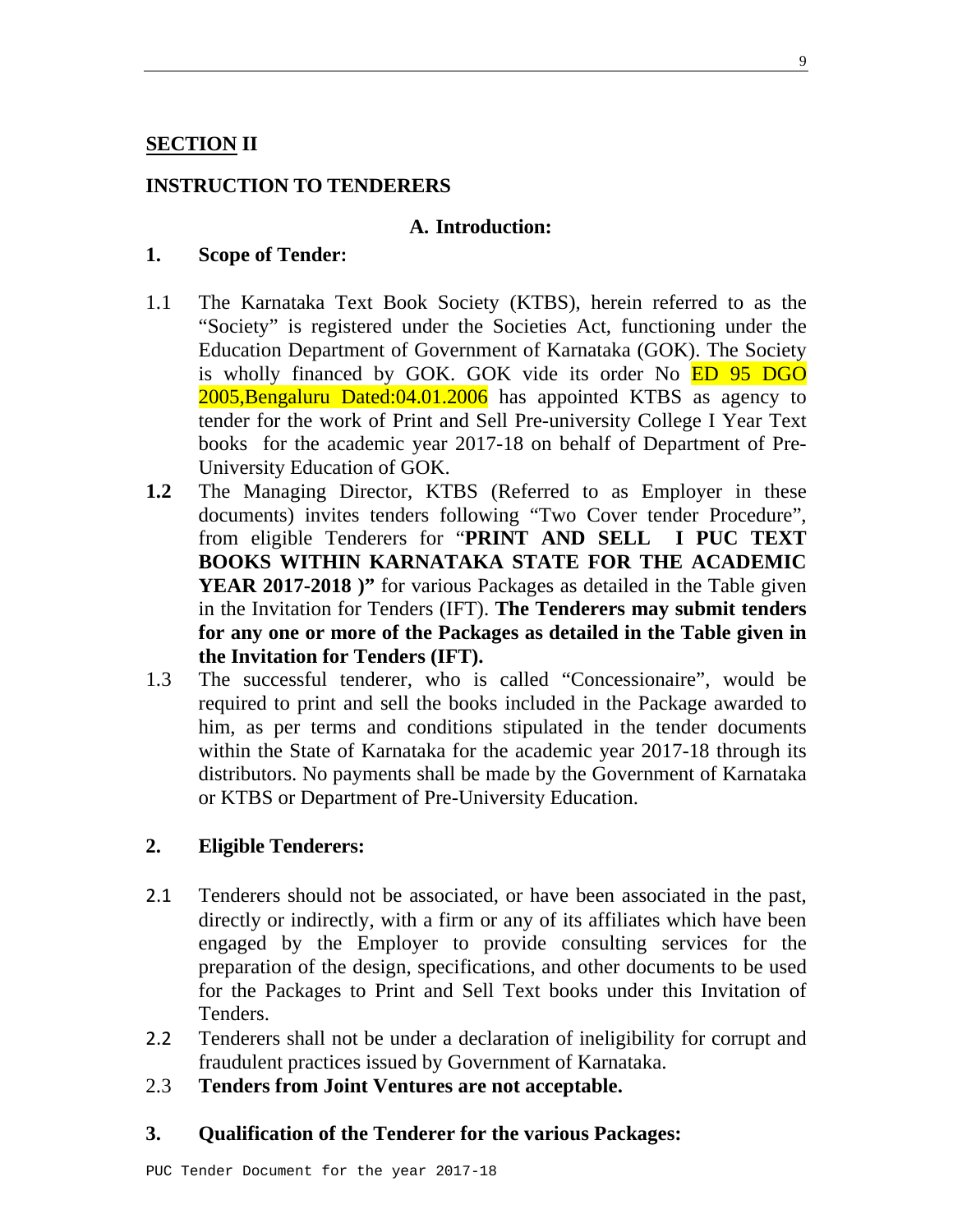- 3.1 All Tenderers shall upload to the e-procurement portal http://eproc.karnataka.gov.in the requested information (in First Folder Techno-Commercial tender) accurately and in sufficient detail as also the requested documents as stipulated in Section 3;
- 3.2 To qualify for award of this Concessionaire Contract for the various Packages included in the IFT, each Tenderer in its name should have in the last five years i.e. 2012-2013 to 2016-17):

| Financial |                                                |                                                      |
|-----------|------------------------------------------------|------------------------------------------------------|
|           | Criteria (a)                                   | Criteria (b)                                         |
| Year      |                                                | Achieved in at least Satisfactorily completed        |
|           |                                                | two financial years $a \mid as$ prime contractor, at |
|           |                                                | minimum financial least one contract of              |
|           | turn                                           | over of printing text or similar                     |
|           |                                                | $Rs.40.00(lakhs)$ (in all books of value not less    |
|           | classes of Printing   than $(Rs\ 20.00$ Lakhs) |                                                      |
|           | works only)                                    |                                                      |
|           |                                                |                                                      |
|           | $\mathcal{D}_{\cdot}$                          | 3                                                    |
|           |                                                |                                                      |
|           |                                                |                                                      |
|           |                                                |                                                      |
|           |                                                |                                                      |
|           |                                                |                                                      |

3.3 Each Tenderer should further demonstrate:

|              | <b>Web Offset Printers</b>                                                                                                                                                                                                               |          |  |  |  |
|--------------|------------------------------------------------------------------------------------------------------------------------------------------------------------------------------------------------------------------------------------------|----------|--|--|--|
|              | Pre-Printing machinery                                                                                                                                                                                                                   |          |  |  |  |
| $\mathbf{1}$ | Computer to plate making plant with processor<br>capable of making plates minimum in Double<br>Crown sizes<br><sub>or</sub><br>Plate exposing system with processor capable of<br>making plates minimum Double Crown sizes.              | One Unit |  |  |  |
|              | Printing machinery                                                                                                                                                                                                                       |          |  |  |  |
|              | Four colour web offset Printing machine with a<br>minimum cut off 508 mm, minimum reel width 760<br>mm with one quarter folder. The rated speed of the<br>machine with quarter folding shall not be less than<br>10,000 cycles per hour. | One Unit |  |  |  |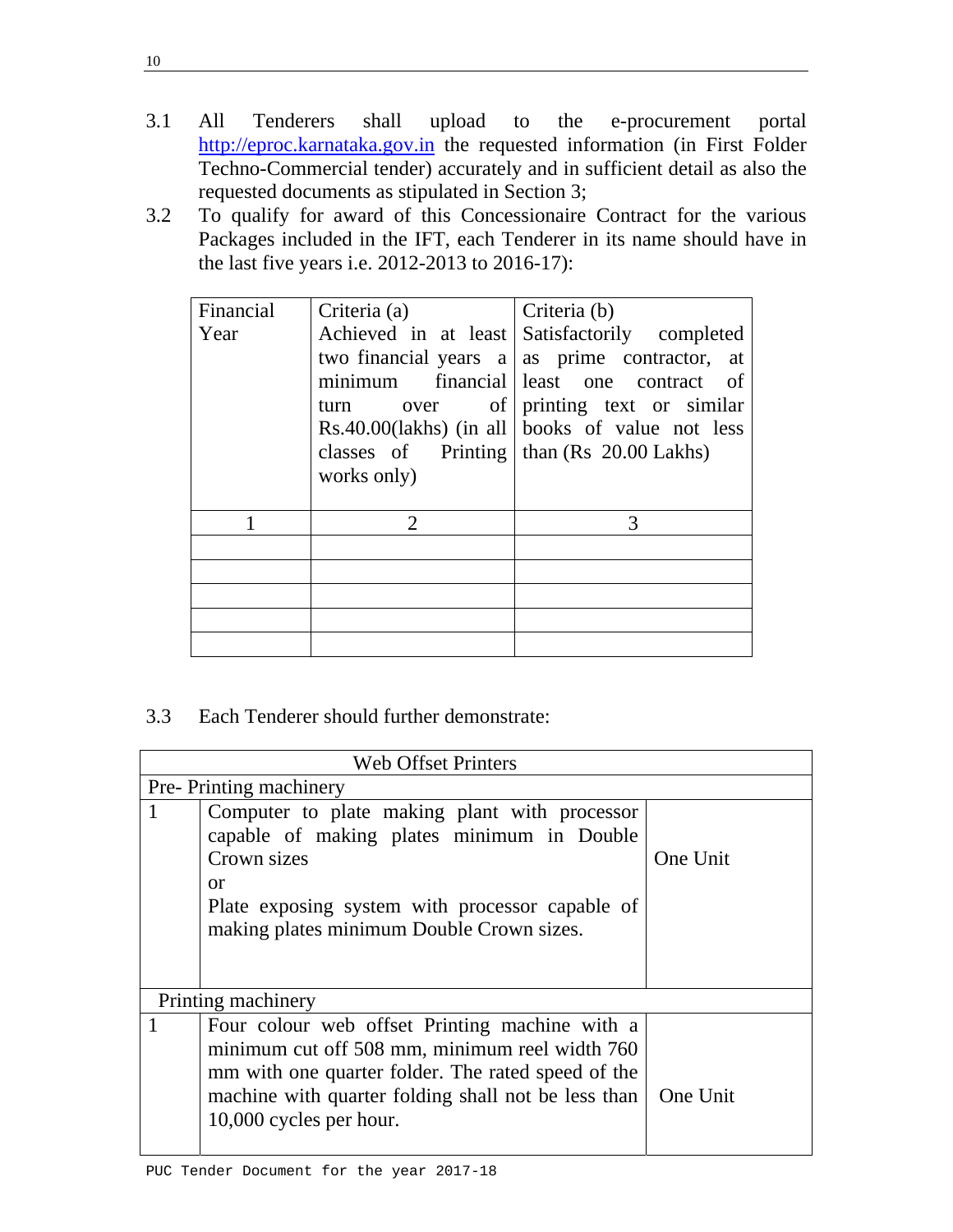| paper size of minimum $19"x26"$ capable of printing $\vert$ One Unit<br>on boards of least 220 gsm |  |
|----------------------------------------------------------------------------------------------------|--|
| <b>Binding and Finishing Machinery</b>                                                             |  |
| $\mathbf{1}$<br>Fully automatic stand alone perfect binding<br>One Unit                            |  |
| machine of 4 clamps or more.                                                                       |  |
| $\overline{2}$<br>Fully automatic 3 side cutting machine capable of One Unit                       |  |
| trimming books of crown $1/4^{\text{th}}$ size on 3 sides at a                                     |  |
| time.                                                                                              |  |
| Factory and storage Space                                                                          |  |
| The plant shall be well planned is required to be                                                  |  |
| easily accessible location. It is expected to be laid                                              |  |
| out in an area of about 10,000 sq feet to have easy                                                |  |
| and safe movement of the materials. The storage<br>One Unit                                        |  |
| space shall be atleast another 4,000sq feet covered                                                |  |
|                                                                                                    |  |
| area for the safe storage of finished goods as well as                                             |  |
| to stock the paper. The Factory shall be equipped                                                  |  |
| with a Generator.                                                                                  |  |

#### **Quality Parameters and Specifications**

The following quality parameters with tolerance limits prescribed by BIS are required to be strictly adhered to by the Suppliers

## **Raw Materials**

*Paper:*

The Paper shall be Maplitho with the following specifications

| Sl no.         | <b>Properties</b>            | Requirement      | Reference    |
|----------------|------------------------------|------------------|--------------|
| $\mathbf{1}$   | <b>GSM</b>                   | $70$ gsm         |              |
| 2              | Tensile Index                | 20/40            | IS 1848:1991 |
|                | CD/MD                        |                  |              |
| 2              | Brightness (Minimum)<br>$\%$ | $80 + 2 %$       | $-do-$       |
| 3              | Opacity (Minimum)            | $85 + 2\%$       | $-do-$       |
| $\overline{4}$ | Cobb, max avg                | 28               | $-do-$       |
| 5              | Wax pick                     | No. 10A<br>Clear | $-do-$       |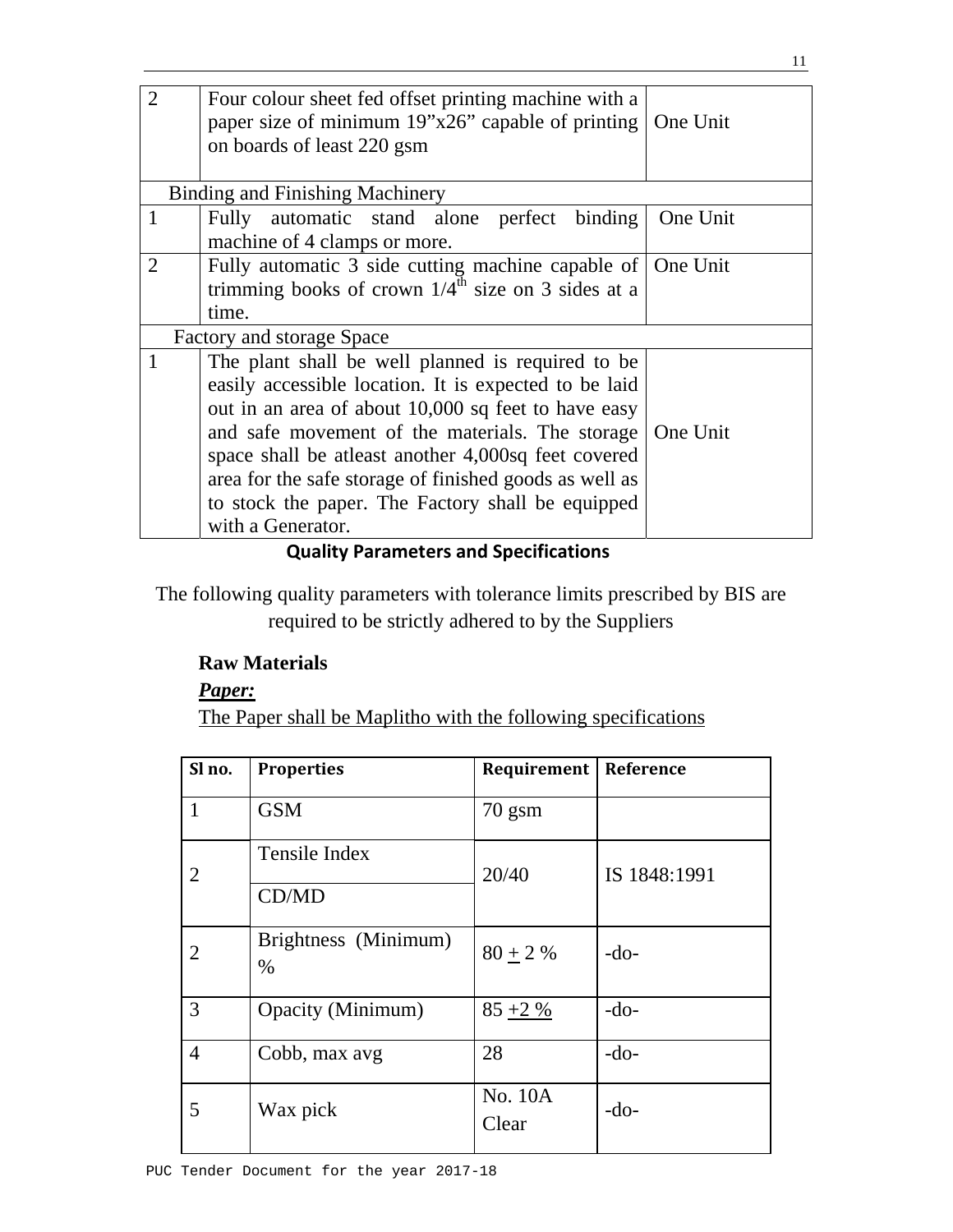| 6 | Smoothness ml/min,<br>(Bendsten) max<br>Top | 200    | $-do-$       |
|---|---------------------------------------------|--------|--------------|
|   | Wire $\vert$ 250                            |        | $-do-$       |
|   | Colour                                      | White  |              |
|   | Type of Pulp                                | Type-A | IS 1848:1991 |

#### *Art Board*

*The Printer shall use both side coated Art Boards with the following specifications.* 

| Sl no. | <b>Properties</b>            | <b>Requirement</b> | <b>Tolerence</b> |  |
|--------|------------------------------|--------------------|------------------|--|
| 1      | <b>GSM</b>                   | $220$ gsm          | $+/- 2.5\%$      |  |
| 2      | <b>Bulk</b>                  | $0.86$ cc/gm       | $+/-$ 0.03       |  |
| 3      | Bending stiffness<br>CD/MD   | 11/20              | minimum          |  |
| 4      | Brightness (Minimum)<br>$\%$ | $88 + 2 %$         | $-do-$           |  |
| 5      | Gloss                        | $75 + 5\%$         | $-do-$           |  |
| 6      | Colour                       | White              |                  |  |

## **NOTE***:*

- 1. The equipments mentioned above are generally required to attain the execution of the printing work prescribed in the schedule of requirements and are at their minimum configuration level. Any higher or equivalent configuration equipments are also acceptable. The Employer shall be the final authority to decide whether the equipment offerred is superior or equivalent to the ones prescribed.
- 2. The Tenderers shall, however, undertake their own studies and furnish with their tender, a detailed planning and methodology supported with layout and necessary drawings and calculations to establish that they are capable to execute the contract. The numbers, types and capacities of each plant/equipment shall be shown in the proposals along with the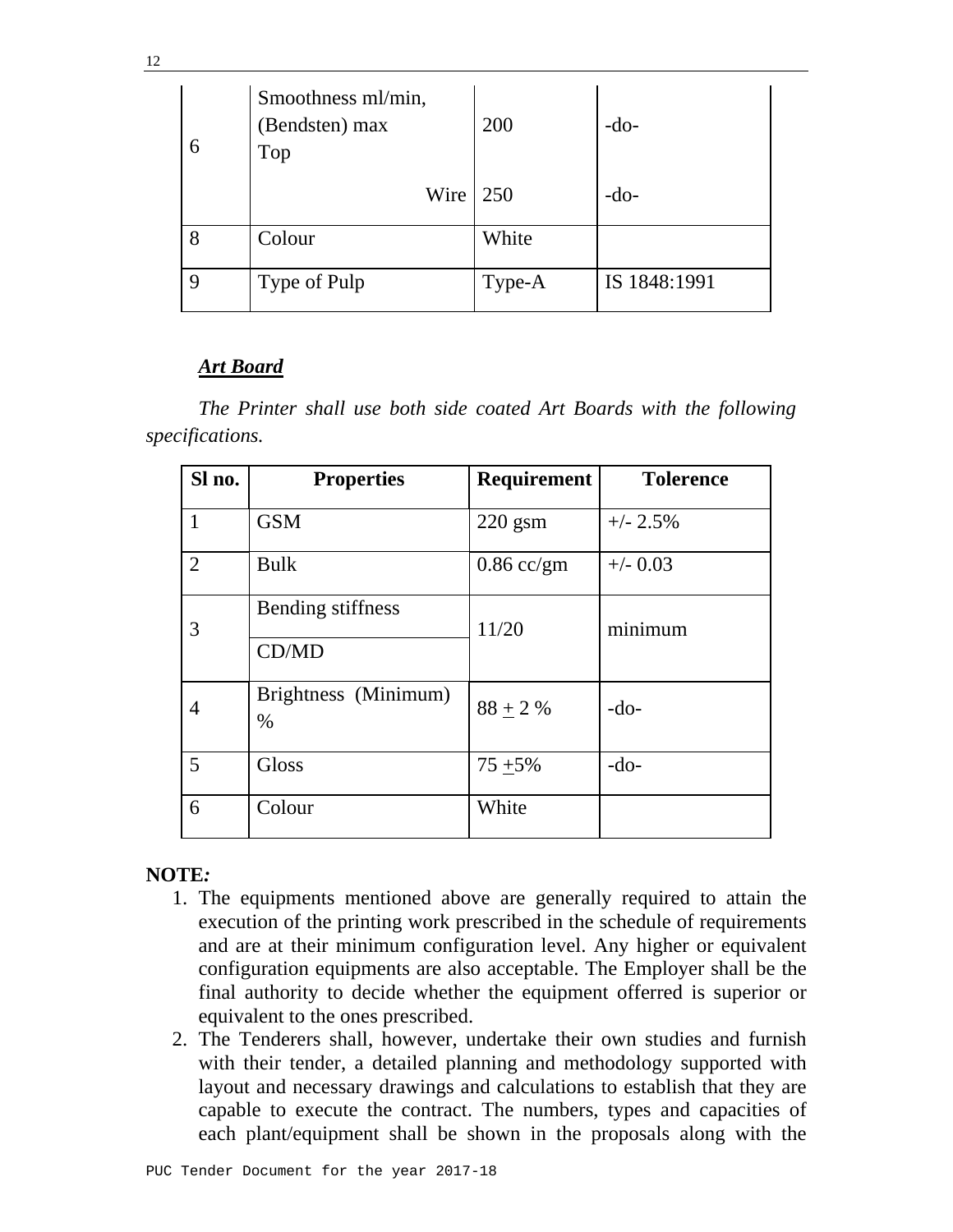cycle time for each operation for the given production capacity to match the requirements.**(This should be uploaded in the First Folder Techno-Commercial tender in the e-procurement portal. Failure to furnish the information as above may result in rejection of the tenders***). The Employer will consider these factors for the evaluation and award of the contract.*

- 3. The Tenderer should be in possession of a Printing Factory registered under Factories Act and possessing all statutory registratiions at an easily accessible location, and having the above listed equipment installed in a planned manner and in the area as prescribed.
- 3.4 **To qualify for more than one Package for which tenders are invited in this IFT, the Tenderer must demonstrate experience and resources (equipment financial and others) to meet the specified aggregate qualifying criteria for the individual Packages. The equipment as listed in Clause 3.3 (A) above is determined to be sufficient for two packages. The equipment would be aggregated in multiples of two packages. The equipment requirement for three and four packages would be twice that specified in Clause 3.3 (A) above and so forth.**

3.5 Even though the Tenderers meet the above criteria, they are subject to be disqualified if they have:

- made misleading or false representations in the forms, statements and attachments submitted in proof of the qualification requirements; and/or
- record of poor performance such as abandoning the works, not properly completing the contract, inordinate delays in completion, litigation history, or financial failures etc.; and/or
- participated in the previous Tender for the same work and had quoted unreasonably high tender prices and could not furnish rational justification.

## **4. One Tender per Tenderer:**

Each tenderer shall submit only one tender for one Package. A Tenderer who submits or participates in more than one tender for a Package will be disqualified.

## **5. Cost of Tendering:**

5.1 The Tenderer shall bear all costs associated with the preparation and submission of its tender, and Managing Director, Karanataka Text Book Society hereinafter referred to as "the Employer", will in no case be responsible or liable for these costs, regardless of the conduct or outcome of the tender process.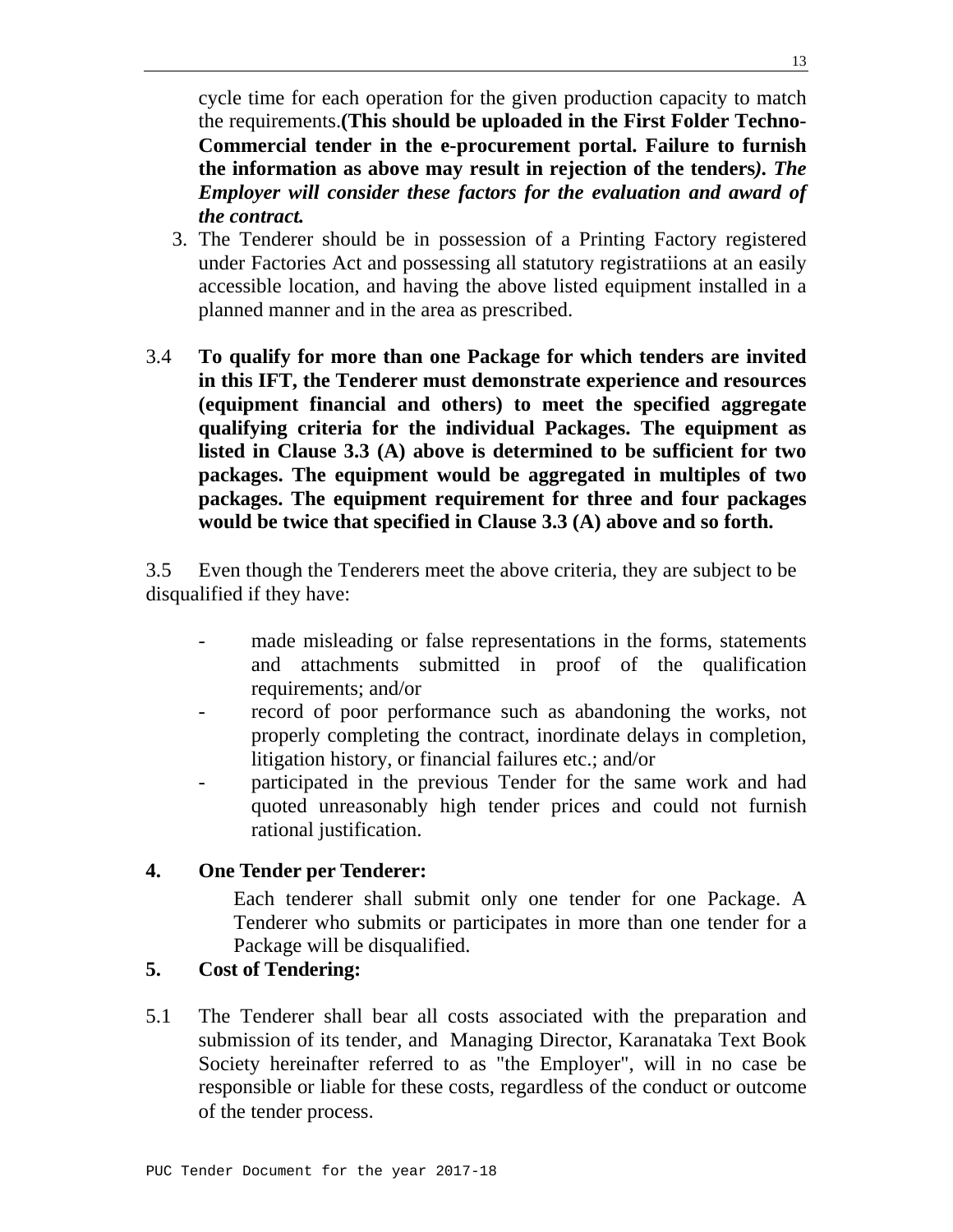## **6. Site Visit:**

6.1 The Tenderer at his own responsibility and risk is encouraged to visit Karnataka State Text Book Society and obtain all information that may be necessary for preparing the Tender and entering into a contract for Print and Sell the Text Books in Karnataka State and its successful implementation as per terms and conditions of this tender document. The cost of visiting the Site shall be at the Tenderer's own expense.

## **B. The Tender Documents**

## **7. Contents of Tender Documents:**

7.1 The Printing and Sale required, tendering procedures and contract terms are prescribed in the tender documents. In addition to the Invitation for Tenders (Section1), the tender documents include:

## **Section**

- (2) Instruction to Tenderers (ITT);
- (3) Tender (Folders 1 and 2);
- (4) Forms;
- (5) Schedule of Requirements (Package and Title wise details)
- (6) General Conditions of Contract (GCC);
- (7) Special Conditions of Contract (SCC);
- (8) Technical Specifications and Drawings (TS);
- (9) Formats of Securities.
- 7.2 The tender document is available on line in the web site http://eproc.karnataka.gov.in. The tender document can be **downloaded.**The Tenderer is expected to examine all instructions, forms, terms, and specifications in the tender documents. Failure to furnish/upload all information required by the tender documents or submission/uploading of a tender not substantially responsive to the tender documents in every respect will be at the Tenderer's risk and may result in rejection of its tender.

## **8. Clarification of Tender Documents:**

8.1 A prospective Tenderer requiring any clarification of the tender documents may notify on line (on the e-procurement portal) the Employer. The Employer will respond to any request for clarification of the tender documents which it receives up to the pre-tender meeting date and time. Description of the clarification sought and the response of the Employer (including an explanation of the query but without identifying the source of inquiry) will be uploaded on the e-procurement portal. The prospective Tenderers are requested to view the same on the eprocurement portal. No separate communication would be sent.

14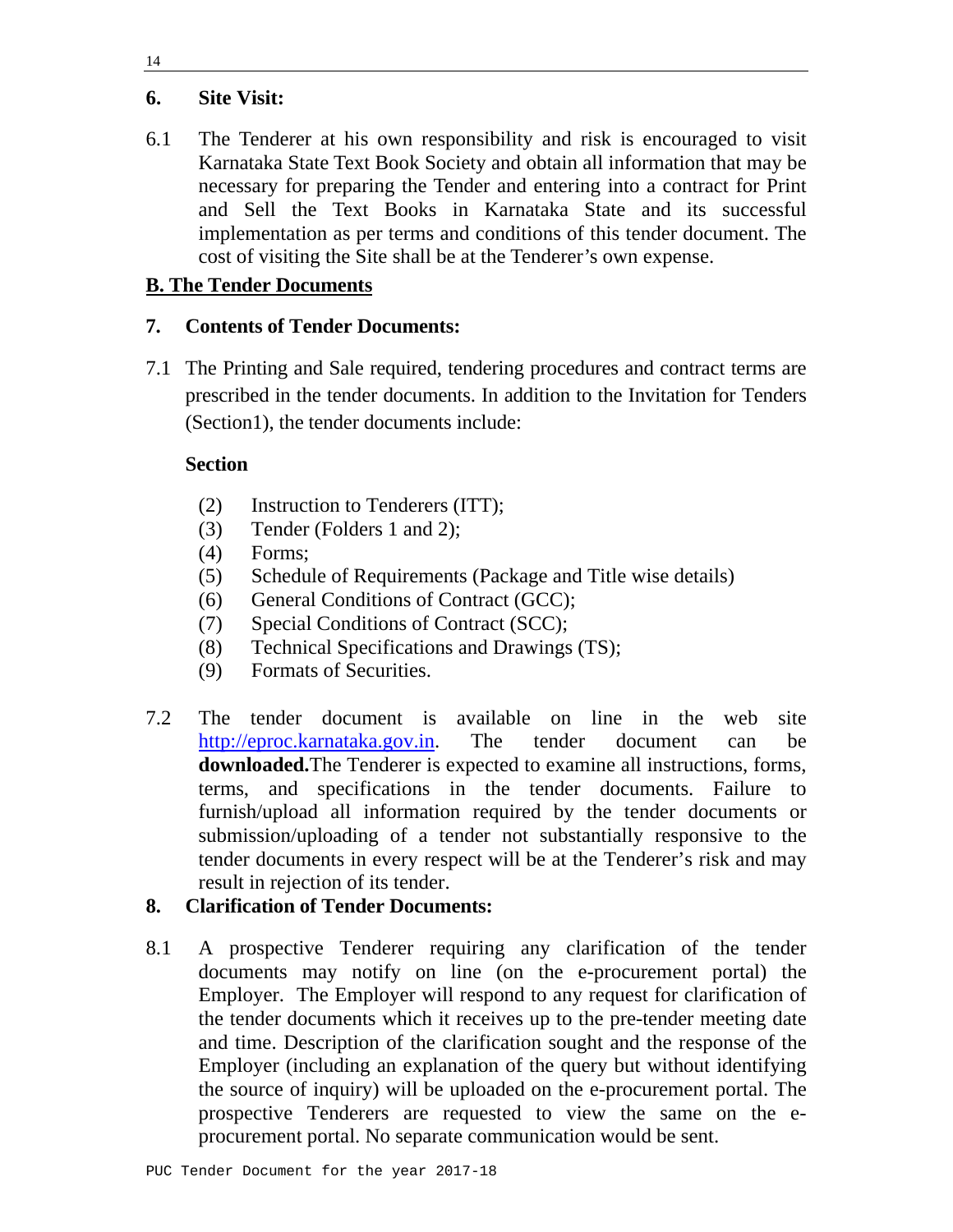8.2 The Tenderer or his designated representative in the office of the Managing Director, Karnataka Text Book Society, Bengaluru. The purpose of the meeting will be to clarify issues and to answer questions on any matter that may be raised at this stage. The Tenderers are requested, as far as possible, to submit any question in writing or by email to reach the Employer at least two days before the pre-tender meeting. Minutes of the meeting, including description of the clarification sought and the response of the Employer(without identifying the source of inquiry) will be uploaded on the e-procurement portal. The prospective Tenderers are requested to view the same on the e-procurement portal. No separate communication would be sent.

#### **9. Amendment of Tender Documents**

- 9.1 At any time prior to the deadline for submission of tenders, the Employer may, for any reason, whether at its own initiative or in response to a clarification requested by a prospective Tenderer, modify the tender documents by amendment. The amendment will appear on the eprocurement portal http://eproc.karnataka.gov.in which shall be binding on all prospective tenders. The prospective Tenderers are requested to view the same on the e-procurement portal. No separate communication would be sent.
- 9.2 In order to allow prospective Tenderers reasonable time in which to take the amendment into account in preparing their tenders, the Employer, at its discretion, may extend the deadline for the submission of tenders. This shall be notified in e-procurement portal.

## **C. Preparation of Tenders**

## **10. Language of Tender:**

10.1 The tender prepared by the Tenderer, as well as all correspondence and documents relating to the tender exchanged by the Tenderer and the Employer, shall be written in English language. Supporting documents and printed literature furnished by the Tenderer may be in another language provided they are accompanied by an accurate translation of the relevant passages in the English language in which case, for purposes of interpretation of the Tender, the translation shall govern.

## **11. Documents Constituting the Tender:**

11.1 The tender prepared by the Tenderer shall comprise the following, the scanned copies of which shall be uploaded on the e-procurement platform in two folders containing the documents as follows:

## **11.1.1 First Folder (Techno-commercial Tender):**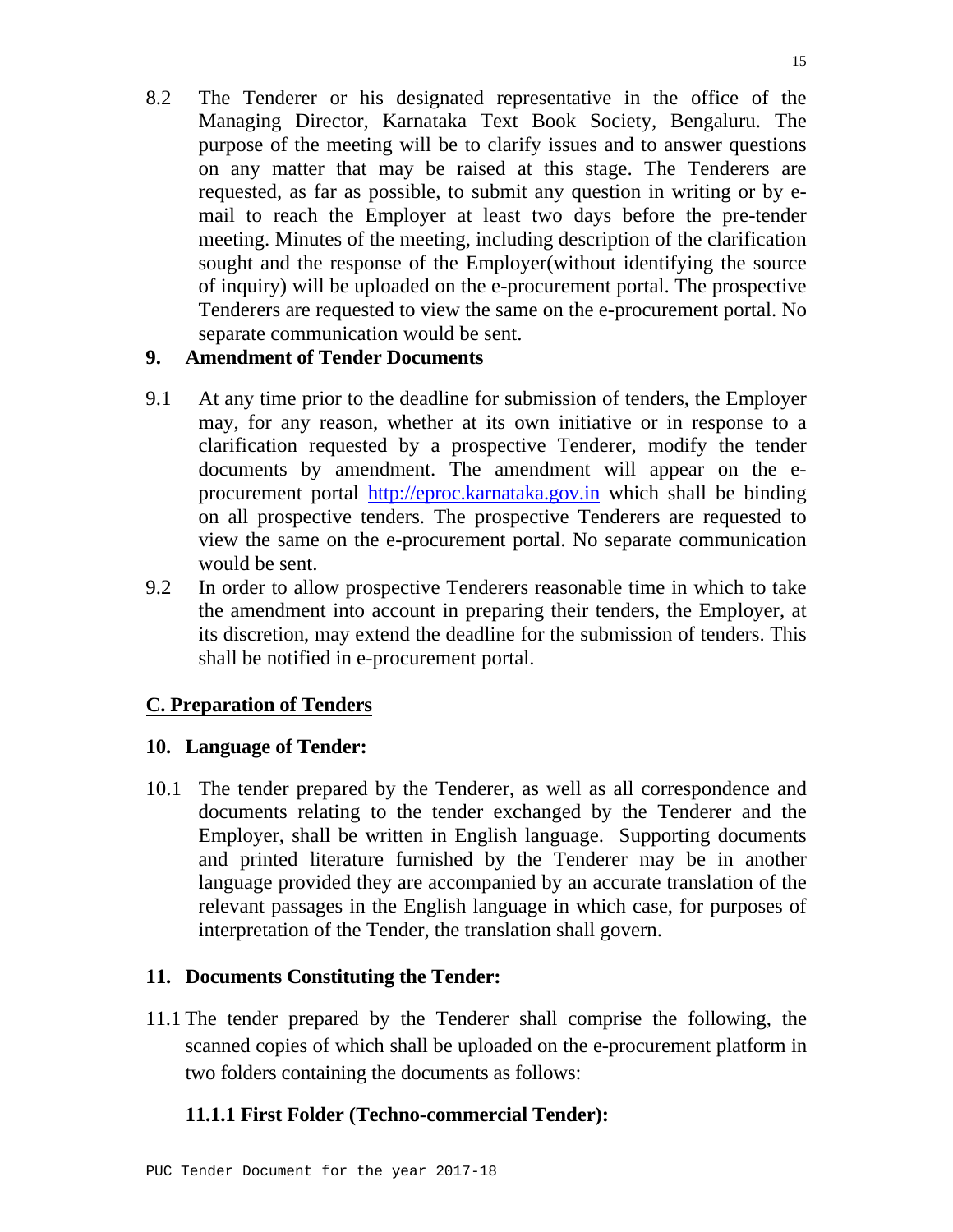- Form of Technical Tender;
- Form of Earnest Money Deposit, Tender Processing Fee furnished in accordance with ITT Clause 15 as per Format given in Section 3A;
- Qualification Information in the Formats as given in Section 3 A;
- Power of Attorney duly notarized, indicating that the person(s) signing the tender has (have) the authority to sign the tender and the tender is binding upon the Tenderer during the full period of its validity in the Format as given in Section 3A;
- Notarized self declaration stating that the Tenderer is not blacklisted with any Government/Quasi Governmental Organization in India in the Format as given in Section 3A;
- District wise distributors list of at least 4 from Bengaluru, 2 from each of the following districts Mysuru,Belagavi, Kalaburagi,Dakshina Kannda, Hubballi- Dharwad and Ballari and one from the other districts of the State of Karnataka in the Format as given in Section 3  $A$ ;
- Any other document in support of the Tenderer's capability to undertake the contract;
- An Affidavit vouching for the correctness of information furnished and documents uploaded by the Tenderer in support of the Qualification Information in the Forms as given in Section 3A;

## **11.1.2 Second Cover (Financial Tender)**

 (a) The Financial Tender Form and Price Schedules duly completed and signed in accordance with ITT Clauses 13 and 14;

## **12. Tender Forms**

12.1 The Tenderer shall complete the Tender Forms (both Technical Tender Form as well as Financial Tender form) as detailed in 11.1.1 and 11.1.2 above and the Price Schedule furnished in the tender documents, indicating the goods to be supplied, a brief description of the goods, quantity and prices. The completed Tender Forms and Price Schedule shall be uploaded through e-procurement portal.

## **13. Tender Prices:**

13.1 Tenderers shall quote for the entire contract on a "single responsibility basis" such that the total tender price covers all the Concessionaire's obligations mentioned here under:

 (a) Cost of printing of text pages, cover page printing, lamination, perfect binding;

 (b) Cost of packaging, transportation, transit and other insurances, all taxes and applicable duties;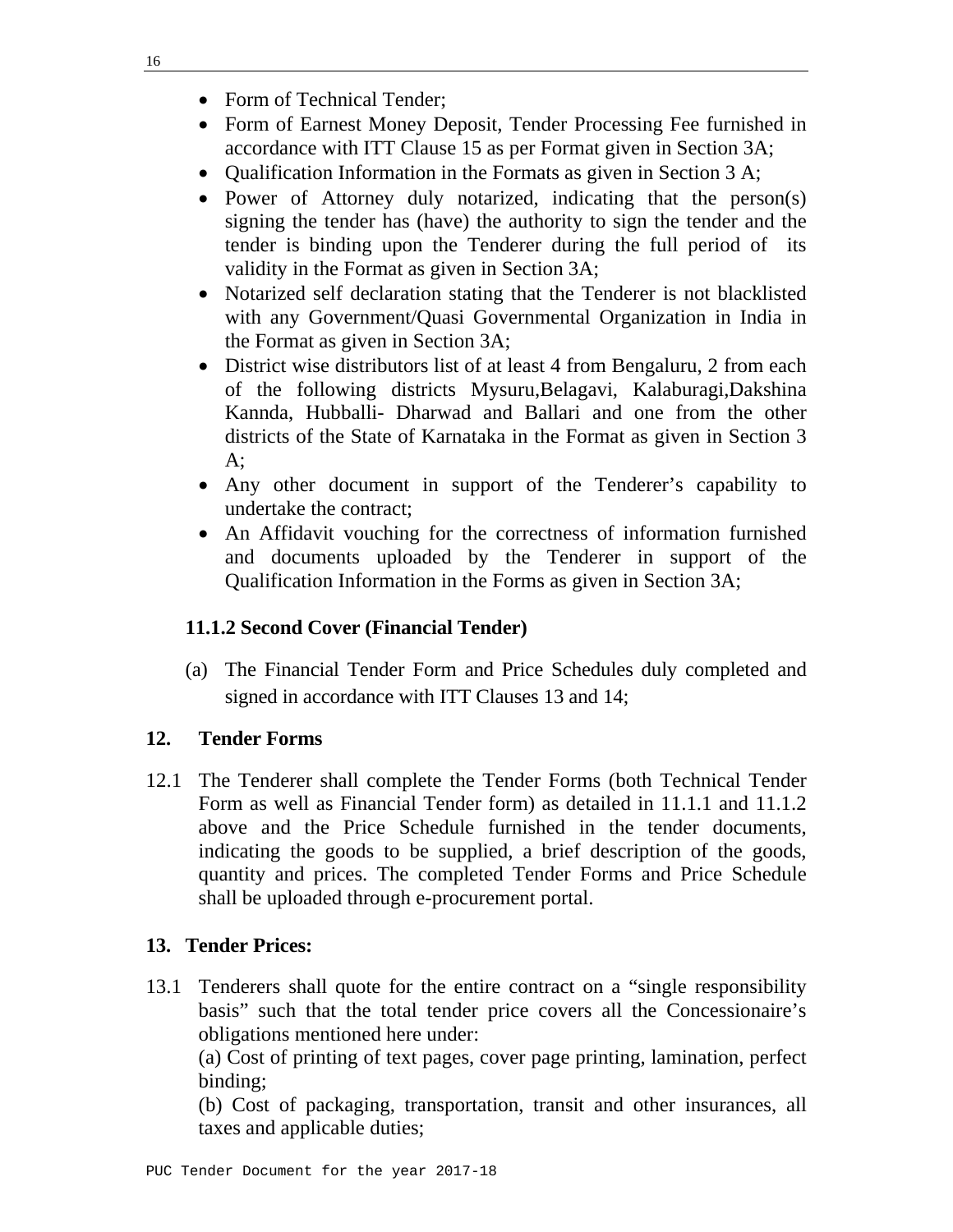(c)Payment of Service charge of  $7.5\%$  of the contract value to Karnataka Text Book Society Bangalore by Demand draft in favour of the "Managing Director, Karnataka Text Book Society, Bengaluru" payable at Bengaluru,at the time of issue of Notice to proceed with the work;

 (d) Royalty at the rate of 10 paise per copy for language text books to be paid by Demand draft in favour of the "Managing Director, Karnataka Text Book Society, Bengaluru" payable at Bengaluru,at the time of issue of Notice to proceed with the work;

 (e) Payment of a minimum of 15% profit margin to the wholesaler and retailer book sellers;

 (f) Supply free of cost 25 copies of the titles of books whose tendered quantity is less than 5000 copies and 100 copies of titles, of books whose tendered quantity is more than 5000 copies to the Department of Pre-University Education,andand 10 copies of each title to Karnataka Text book Society(R) ,Government of Karnataka;

13.5 Prices quoted by the Tenderer shall be **fixed** during the Tenderer's performance of the Contract and not subject to variation on any account. **A tender submitted with an adjustable price quotation will be treated as non-responsive and rejected.** 

#### **14. Tender Currency:**

14.1 Prices shall be quoted in Indian Rupees to the last 4 decimal Places.

#### **15. Earnest Money Deposit and Tender Processing Fee:**

- 15.1 Pursuant to ITT Clause 11.1 the Tenderers are required to pay in the method as detailed in ITT Clause 15.3as part of its tender the requisite tender processing fee as per details available in the e-procurement portal for each of the Package(s) for which the tenders are submitted.
- 15.2 EMD (Bid Security) should be paid through **e-payments, credit card, direct debit(internet banking), NEFT(National Electronic Fund Transfer), OTC(Over the counter)**
- 15.3 The tender processing fee in the form of Demand Draft(D.D) in favour of Managing Director, Karnataka Text Book Society®
- 15.4 Any tender not secured in accordance with ITT Clauses 15.1 to 15.3 above will be rejected by the Employer as non-responsive, pursuant to ITT Clause 22.1.5.
- 15.7 Unsuccessful Tenderer's earnest money deposit will be discharged/returned as promptly as possible as but not later than 60 days after the expiration of the period of tender validity prescribed by the Employer, pursuant to ITT Clause 16.
- 15.8 The successful Tenderer's earnest money deposit will be discharged upon the Tenderer signing the Contract, pursuant to ITT Clause 26, and furnishing the performance security, pursuant to ITT Clause 27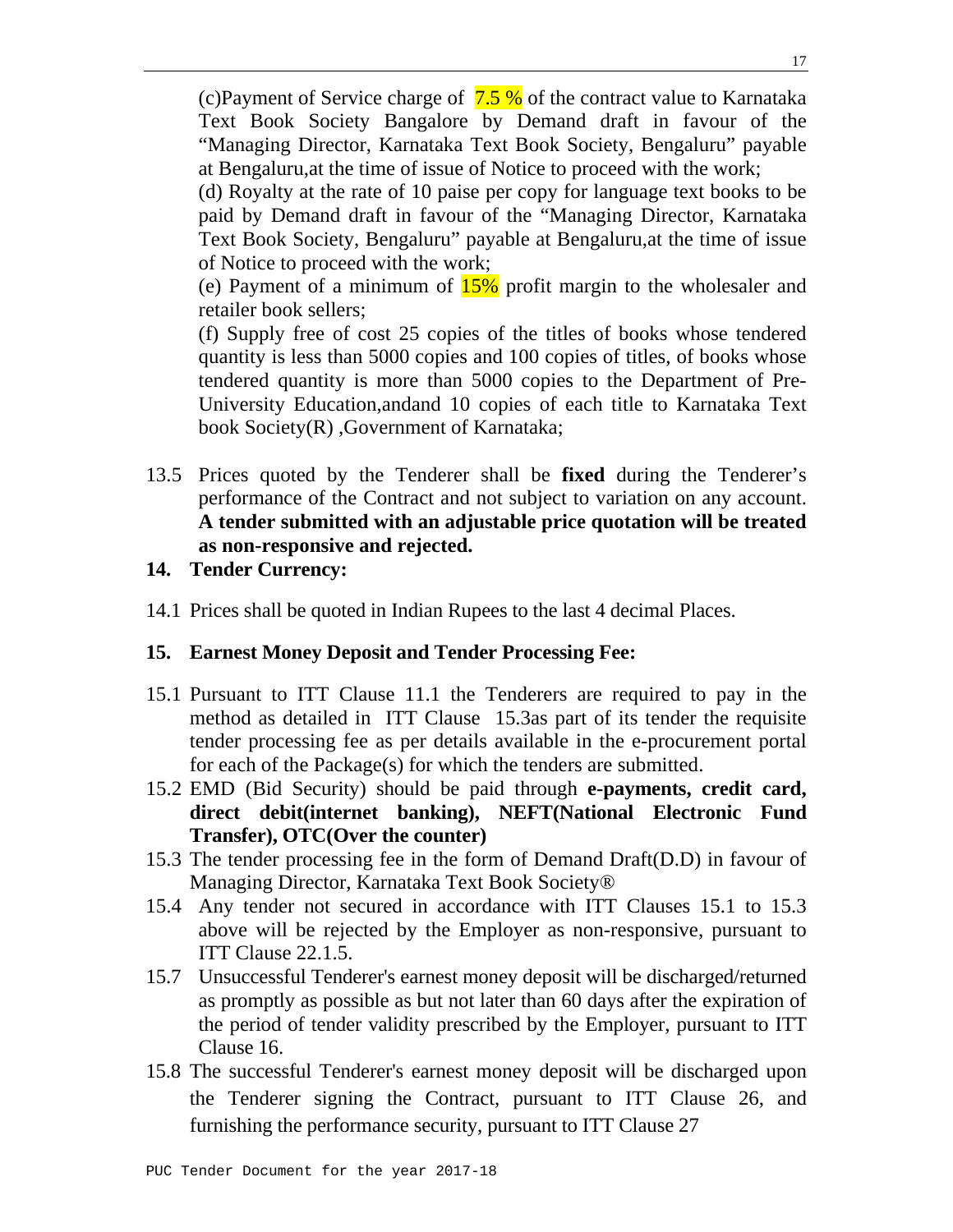15.9 The earnest money deposit may be forfeited:

- (a) if a Tenderer (i) withdraws its tender during the period of tender validity specified by the Tenderer on the Tender Form except as provided in ITT Clause 16.2;or
- (b) in case of a successful Tenderer, if the Tenderer fails:
	- (i) to sign the Contract in accordance with ITT Clause 26; or
	- (ii) to furnish performance security in accordance with ITT

## Clause 27.

 (iii) If any information or document furnished by the bidder turns out to be misleading or untrue in any material respect.

# **16. Period of Validity of Tenders:**

- 16.1 Tenders shall remain valid for 90 days after the deadline for submission of tenders prescribed by the Employer, pursuant to ITB Clause 19. **A tender valid for a shorter period shall be rejected by the Employer as being non-responsive.**
- 16.2 In exceptional circumstances, the Employer may solicit the Tenderer's consent to an extension of the period of validity. The request and the responses thereto shall be made in writing (or by cable or telex or fax). The earnest money deposit provided under ITT Clause 15 shall also be suitably extended. A Tenderer may refuse the request without forfeiting its earnest money deposit. A Tenderer granting the request will not be required nor permitted to modify its tender.

# **17. Format and Signing of Tender:**

- 17.1 The digital signature shall be obtained by the Tenderer from the designated companies as given in the e-procurement portal and then get registered on the e-procurement portal. The user ID and pass word would be assigned by the system. The Tenderer shall upload the tender along with all the requisite documents through e-procurement platform by using the user ID and digital signature.
- 17.2 Any interlineations, erasures or overwriting shall be valid only if they are initialed by the persons or persons signing the tender.
- 17.3 The Tenderer shall furnish information as described in the Form of Tender on commissions or gratuities, if any, paid or to be paid to agents relating to this Tender, and to contract execution if the Tenderer is awarded the contract.

## **D. Submission /Uploading of Tenders**

## **18. Uploading of Tenders through e-procurement portal:**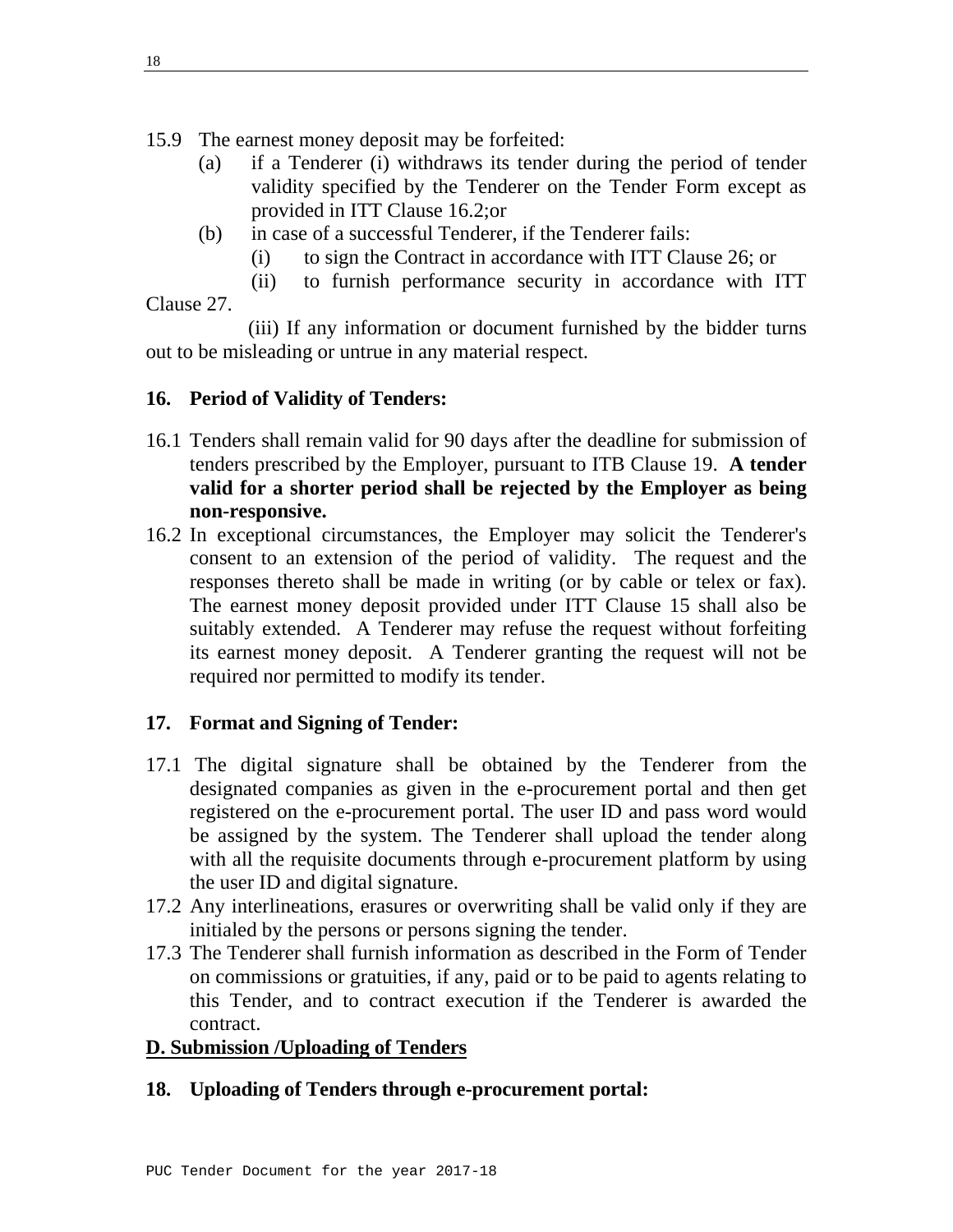- 18.1 The Tenderers shall upload the tenders (both Techno-commercial and Financial) through e-procurement platform. No other mode of submission is permitted. The tendering is through e-procurement portal http://eproc.karnataka.gov.in Detailed guidelines for viewing of tenders and submission of on line tenders are given in the web site. The prospective tenderers can submit their tenders online. However the tenderers are required to have enrolment/registration in the web site and should have valid digital signature certificate (DSC). The DSC can be obtained from any authorized certifying agencies as given in the eprocurement portal. The tenderers should register in the e-procurement portal. After this, the tenderers can log in the site through the secured login.
- **18.2 The Tenderers are requested to go through the tender document carefully and submit/upload the required information and documents without exception to avoid risk of rejection of tenders.**
- 18.3 The Tenderers shall submit on line all the requirements under two separate folders (as detailed in Clause 11.1 of ITT). The first folder shall contain the Techno-commercial information and documents. The financial tender shall be in the second folder. All the documents are to be digitally signed by the Tenderer. After electronic on line tender submission, the system generates a unique tender reference number which is time stamped. This shall be treated as acknowledgement of tender submission.
- 18.4 Cable or facsimile tenders will be rejected. Tenders submitted by any other means other than through e-procurement portal of GOK shall be rejected.

## **19. Deadline for Submission/uploading of Tenders:**

- 19.1 Tenders must be submitted/up loaded by the Tenderers no later than 5.30pm hours Dated: 15/04/17on the e-procurement portal. The eprocurement platform will not accept the tenders after the stipulated date and time (as per the clock of the e-procurement platform).
- 19.2 The Employer may, at its discretion, extend this deadline for submission of tenders by amending the tender documents in accordance with ITB Clause 9, in which case all rights and obligations of the Employer and Tenderers previously subject to the deadline will thereafter be subject to the deadline as extended. The amendment/notification shall be notified in the e-procurement portal.

## **20. Late Tenders:**

20.1 Tenders cannot be uploaded by the Tenderers after the deadline for submission/uploading of tenders (as per the e-procurement platform clock) prescribed by the Employer pursuant to ITT Clause 19.

## **21. Modification and Withdrawal of Tenders**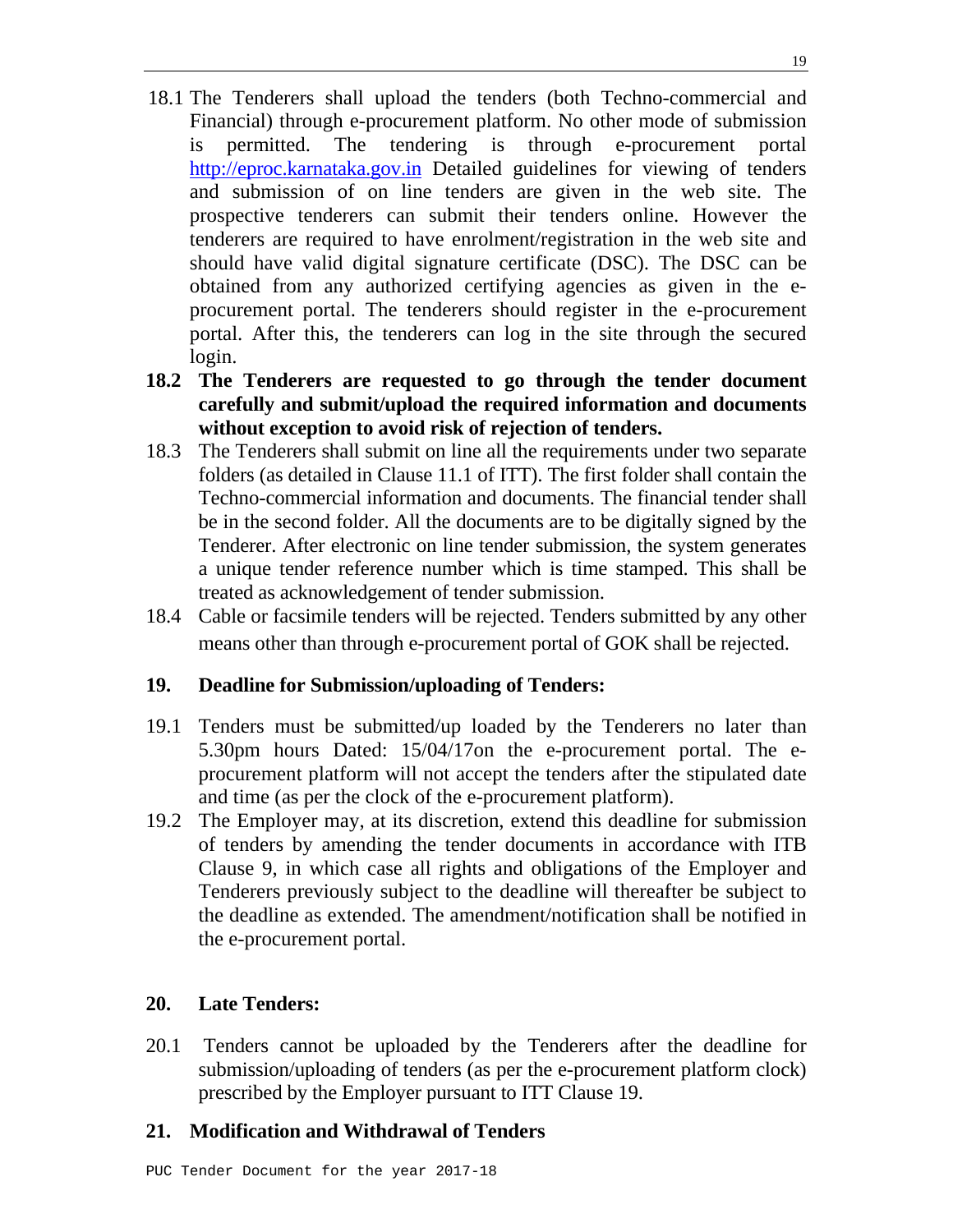- 21.1 In the "My bids" Section of the e-procurement the Tenderer can view the status of their tenders and decrypt tender(i.e. in cases where the Tenderer has chosen to encrypt the tender using his own public key) for modification or withdrawal before the stipulated date and time for submission/uploading.
- 21.2 The Tenderers may cancel/modify their tender on line before the deadline for submission of tenders.
- 21.3 For modification of tenders, the tenderer need not make any additional payment towards the cost of tendering process. For tender modification and consequential re-submission, the tenderer is required to cancel his tender submitted earlier (only the financial tender is cancelled. All the uploaded documents would be there). The last modified tender submitted by the Tenderer within the tender submission time shall be considered as the tender. **For this purpose, modifications/withdrawal by other means will not be accepted.** In on line system of tender submission the modification/cancellation is allowed any number of times. The Tenderers may cancel their tenders by clicking on the cancel button in the My Bids section before the deadline submission of tenders. However if the tenders is cancelled and not resubmitted within the stipulated time on the last date of submission of tenders, it would be deemed withdrawn.
- 21.4 As per the system design, in case a tenderer wishes to modify his tender, then the tenderer is required to withdraw his tender first. In order to provide a quick reference to his financial tender entered by the tenderer in the e-procurement system, a provision has been made in the eprocurement system wherein the tenderer can retain a copy of the financial tender in his local machine prior to his submission of tender. The values as available in the copy of the financial tender can subsequently be copied into the financial tender screen which then is made available to the tenderer on withdrawal of his tender price to last date and time of tender submission.
- 21.5 No tender may be modified subsequent to the deadline for submission of tenders.
- 21.6 Withdrawal or modification of a tender between the deadline for submission of tenders and the expiration of the period of tender validity specified by the Tenderer on the Tender Form or as extended in the eprocurement system. If a Tenderer does the same through any other medium, then it may result in the Tenderer's forfeiture of its earnest money deposit, pursuant to ITT Clause 15.9.

#### **E. Tender Opening and Evaluation of Tenders**

## **22.1 Opening of First Folder (Techno-commercial Tender) of all Tenderers and evaluation to determine qualified Tenderers:**

20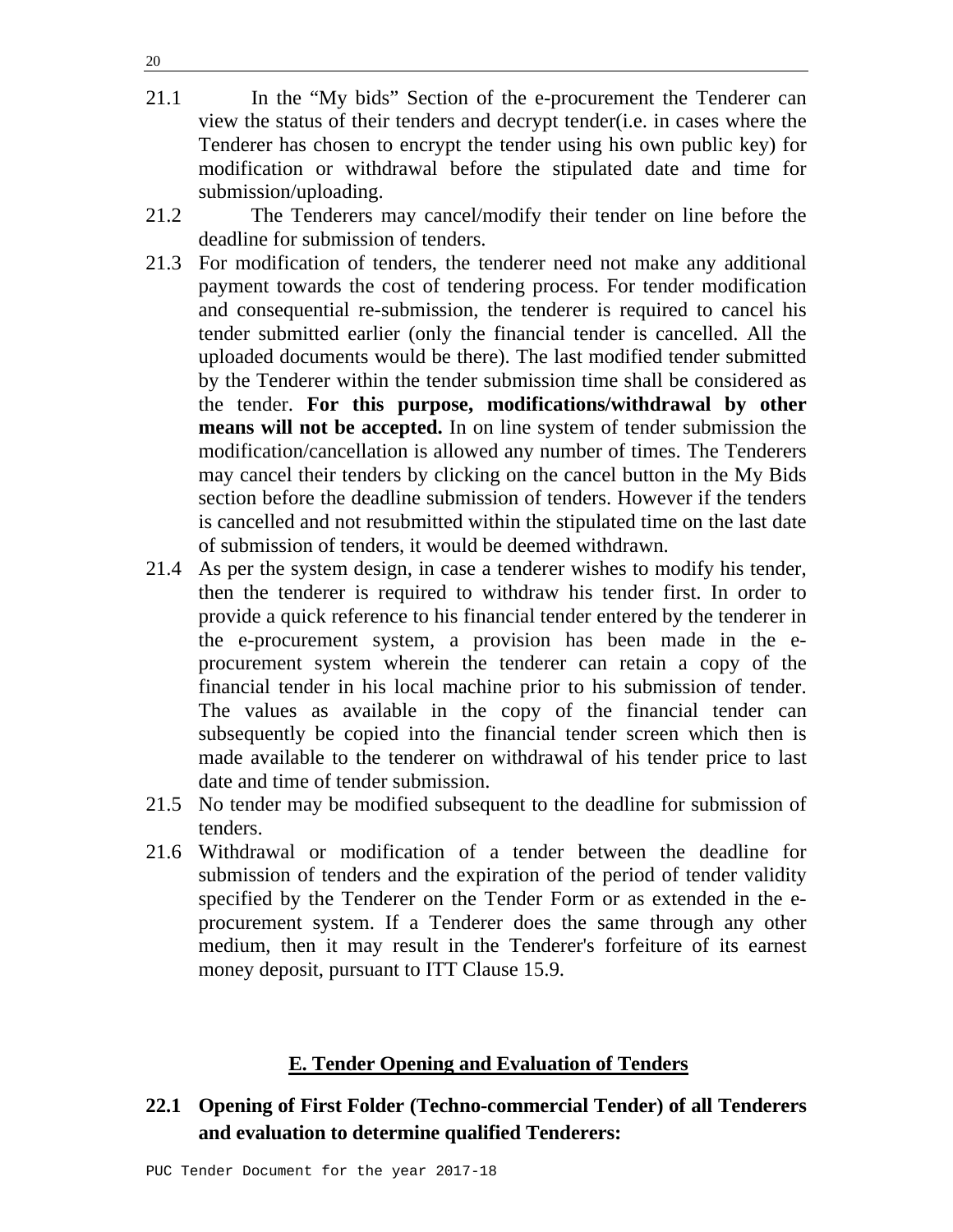- 22.1.1 The Employer will open/unlock all First Folders of all the Tenderers, uploaded through e-procurement platform as specified above made pursuant to Clause 19 on line at 17/04/17 Hours on 11.00AM in the presence of Tenderer's or their authorized representatives who choose to be present at the stipulated place as notified in the procurement portal. In the event of the specified date of Tender opening being declared a holiday for the Employer, the Tenders will be opened at the appointed time and location on the next working day. The Tenderers can also view the contents of the first folder after opening of the tenders. The Tenderers' representatives who are present shall produce authorization letter and shall sign a register evidencing their attendance.
- 22.1.2 The Tenderers' names, the sufficiency or otherwise of the earnest money deposit, the tender prices, and such other details as the Employer, at its discretion, may consider appropriate, will be announced at the opening. No tender shall be rejected at tender opening.
- 22.1.3 The Employer will prepare minutes of the tender opening including the information disclosed to those present in accordance with 22.1.1and the same shall be uploaded on the e-procurement portal.

## **22.1.4. Clarification of Tenders (Techno-commercial tender):**

During evaluation of techno-commercial tenders, the Employer may, at its discretion, ask the Tenderers for a clarification regarding the information/documents uploaded. The request for clarification and the response shall be in writing and no change in the information/document uploaded shall be sought, offered or permitted.

## **22.1.5. Preliminary Examination:**

- (a) The Employer will examine the techno-commercial tenders to confirm that all documents and technical documentation requested have been provided and determine whether they are complete, and whether the tenders are generally in order.
- (b) The Employer shall confirm that the following documents and information have been provided in the tender. If any of these documents or information is missing, the offer shall be rejected and the earnest money deposit may be forfeited.
	- **Techno-commercial Tender submission Form;**
	- Power of Attorney;
	- **Earnest money deposit Form; Whether the Tenderer has** furnished the EMD of requisite amount, in the desired form and valid as required;
	- Notarized Self declaration:
	- District wise Distributor List;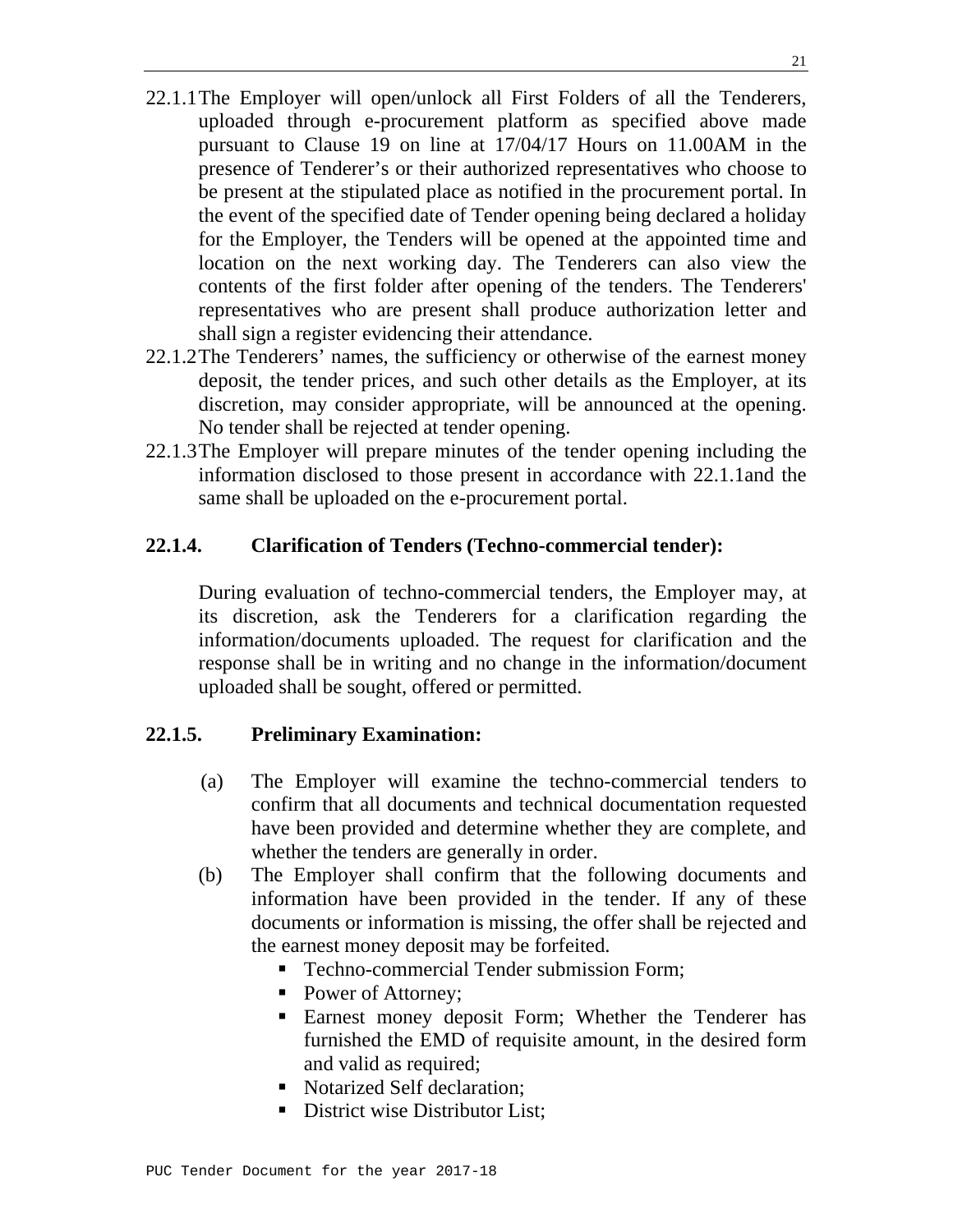- Documents in support of meeting the qualification criteria as stipulated in Section 3A;
- (c) The Employer may waive any minor informality or non-conformity or irregularity in a tender which does not constitute a material deviation, provided such a waiver does not prejudice or affect the relative ranking of any Tenderer.
- (d) Prior to the detailed evaluation, pursuant to ITB Clause 22.1.6, the Employer will determine the substantial responsiveness of each tender to the tender documents. For purposes of these Clauses, a substantially responsive tender is one which conforms to all the terms, conditions and specifications of the tender documents without material deviations, objections, conditionality or reservation. A material deviation, objection, conditionality or reservation is one (i) that affects in any substantial way the scope, quality and performance of the contract, (ii) that limits in any substantial way, inconsistent with the tender document, the Employer's rights or the successful Tenderer's obligations under the contract; or (iii) whose rectification would unfairly affect the competitive position of other bidders who are presenting substantially responsive tenders.
- (e) If a tender is not substantially responsive, it will be rejected by the Employer and may not subsequently be made responsive by the Tenderer by correction of the non-conformity. The Employer's determination of a tender's responsiveness is to be based on the contents of the tender itself without recourse to extrinsic evidence.

#### **22.1.6 Evaluation of Tenders:**

Evaluation of First Folder (Techno –commercial) Tenders:

The Employer will evaluate and determine whether each tender (i) meets the eligibility criteria defined in ITT Clause 2, 13 and 14; (ii) is accompanied by the required earnest money deposit as per stipulations of Clause 15; (iii) is valid as required in ITT Clause 16; and (iv) meets the qualification criteria stipulated in ITT Clause 3 and is qualified to perform the contract satisfactorily. The determination will take into account the Tenderer's technical, financial and production capabilities. It will be based upon an examination of the documentary evidence of the Tenderer's qualifications submitted/uploaded by the Tenderer pursuant to ITT clause 11.1.1 as well as such other information as the Employer deems necessary and appropriate.

The Employer will draw out a list of responsive and technically qualified tenderers who can perform the contract satisfactorily and upload the same on the e-procurement platform for information of the tenderers.

## **22.2 Opening of Second Folders (Financial Tenders) of qualified Tenderers and evaluation:**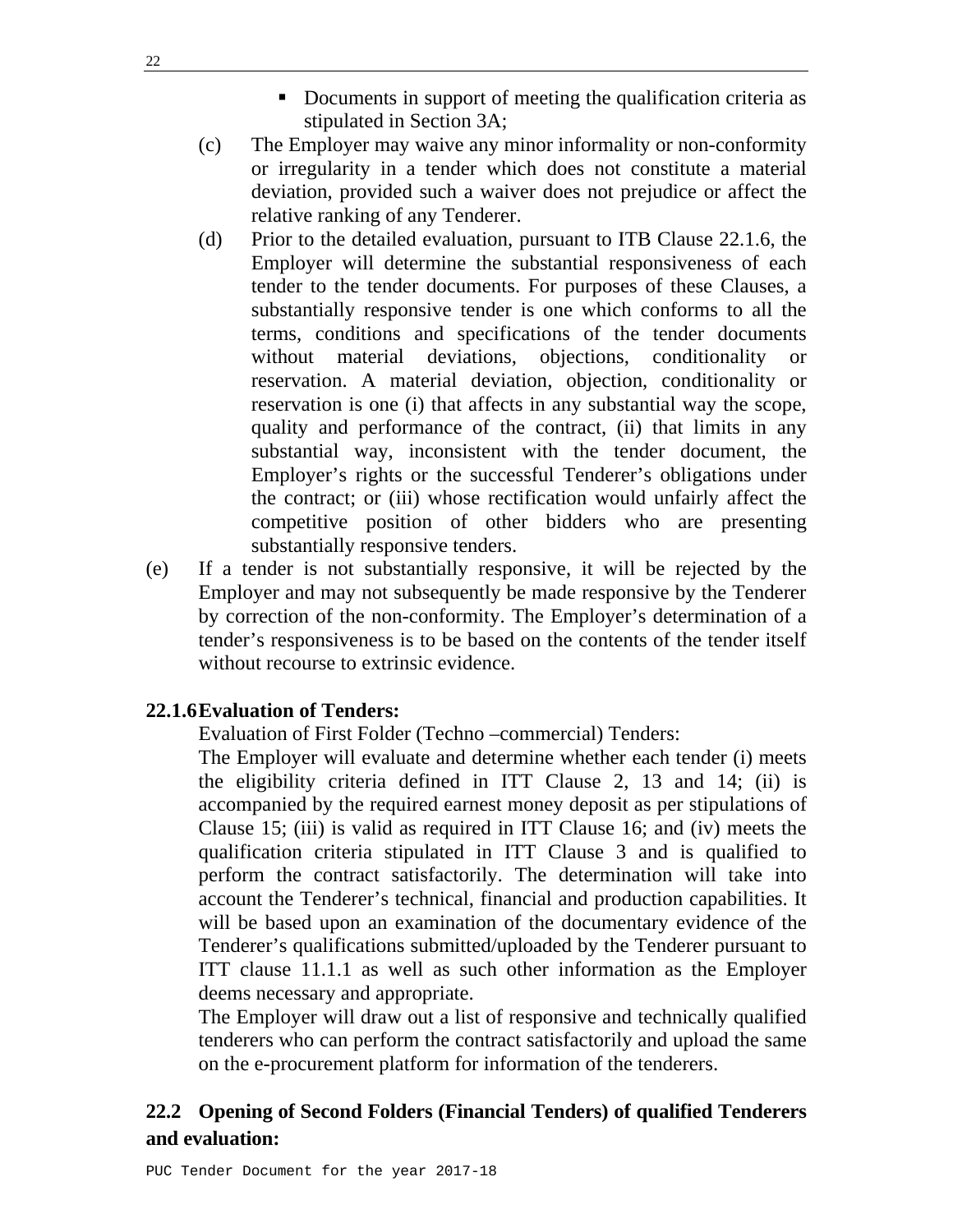22.2.1The Employer will inform all the technically qualified and responsive tenderers through e-procurement portal the date and time of opening of the Second Folders (Financial Tenders) of the qualified Tenderers. After the notified time and date of opening/unlocking of the second folders (Financial Tender) could be viewed automatically by the respective technically qualified tenderers. In this regard no separate intimation shall be made by the Purchaser.

## 22.2.2 **Clarification of Tenders (Financial Tenders)**

During evaluation of financial tenders, the Employer may, at its discretion, ask the Tenderer for a clarification of its tender. The request for clarification and the response shall be in writing and no change in substance or price of the tender shall be sought, offered or permitted.

#### 22.2.3 **Preliminary Examination:**

The Employer will examine whether the financial tender is complete, whether they have been properly signed and whether the tender are generally in order.

The Employer may waive any minor informality or non-conformity or irregularity in a tender which does not constitute a material deviation, provided such a waiver does not prejudice or affect the relative ranking of any Tenderer.

## 22.2.4 **Evaluation and comparison of Tenders (Financial Tenders)**

The Purchaser will evaluate the tenders which have been determined to be substantially responsive, pursuant to ITT Clause 22. No tender will be considered if the complete requirements covered in the schedule/item is not included in the tender.

#### **23. Contacting the Employer**

- 23.1 Subject to ITT Clause 22.1.4 and 22.2.2, no Tenderer shall contact the Employer on any matter relating to its tender, from the time of the tender opening to the time the Contract is awarded. If the tenderer wishes to bring additional information to the notice of the Employer, it should do so in writing.
- 23.2 Any effort by a Tenderer to influence the Employer in its decisions on tender evaluation, tender comparison or contract award may result in rejection of the Tenderer's tender.

## **F. Award of Contract**

## **24. Award Criteria**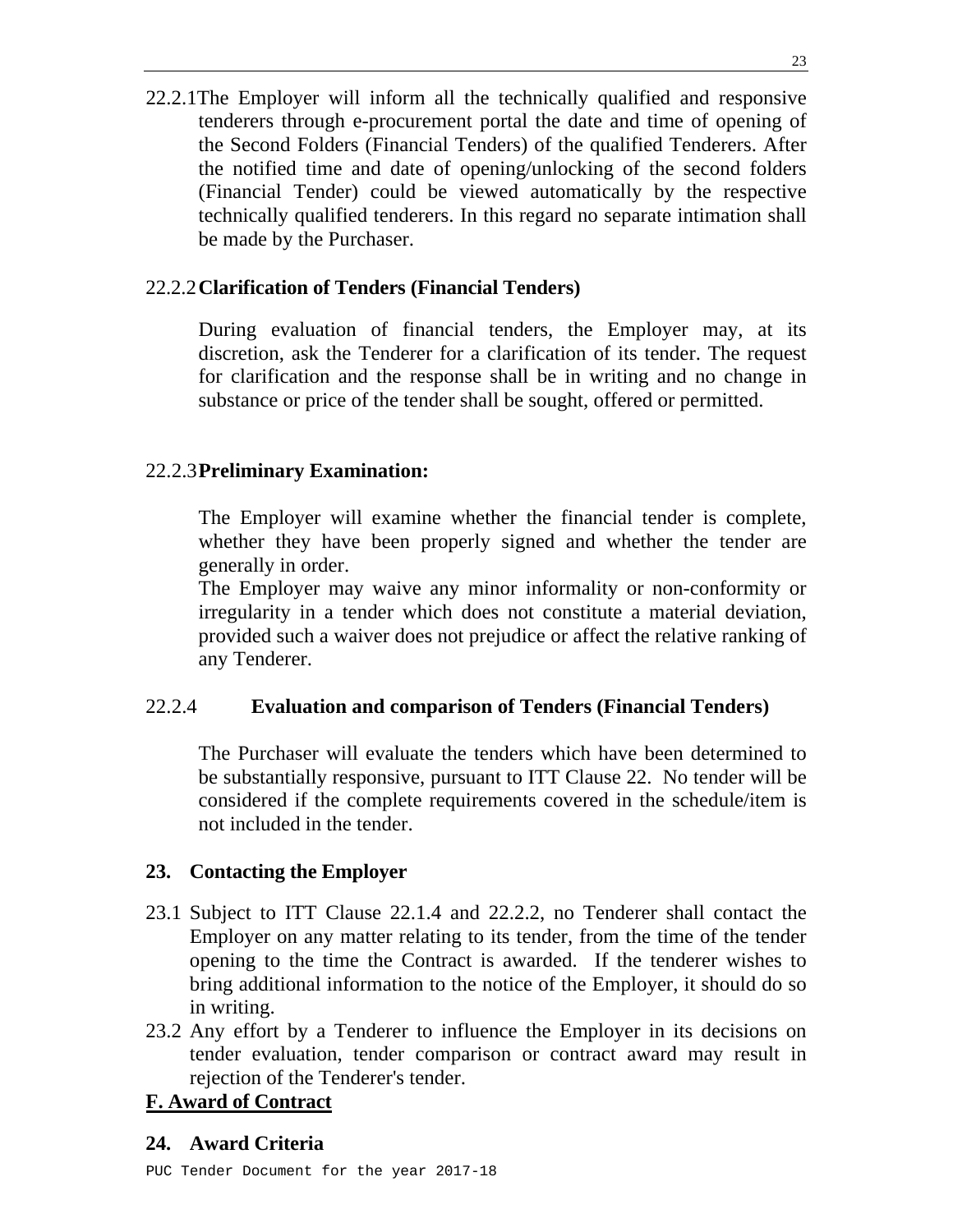24.1 Subject to ITT Clause 25, the Employer will award the Contract to the successful Tenderer, whose tender has been determined to be substantially responsive and has been determined as the lowest evaluated tender, provided further that the Tenderer is determined to be qualified to perform the Contract satisfactorily.

# **25. Employer's Right to Accept Any Tender and to Reject Any or All Tenders**

- 25.1 The Employer reserves the right to increase or decrease the number of copies of any or all of the titles in a or all of the Packages by 25%. The Concessionaire shall be bound to print and sell the text books at the tendered rates.
- 25.2 The Employer reserves the right to accept or reject any tender, and to annul the tendering process and reject all tenders at any time prior to contract award, without thereby incurring any liability to the affected Tenderer or Tenderers or any obligation to inform the Tenderer or Tenderers of the grounds of Employer's action.

## **26. Notification of award and signing of Agreement:**

- 26.1 The Tenderer whose Tender has been accepted will be notified of the award by the Employer prior to expiration of the Tender validity period by e-mail or facsimile confirmed by registered letter. This letter (hereinafter and in the *Conditions ofContract* called the "Letter of Acceptance") will state the sum that the Concessionaire will collect from the General Public in consideration for the Print and Sell the books as included in the Package (s) as prescribed by the Contract (hereinafter and in the Contract called the "Contract Price").
- 26.2 The notification of award will constitute the formation of the Contract, subject only to the furnishing of Security deposit in accordance with the provisions of Clause 27.
- 26.3 The Agreement will incorporate all agreements between the Employer and the successful Tenderer. It will be kept ready for signature of the successful Tenderer in the office of Employer within 20 days following the notification of award along with the Letter of Acceptance. Within 20 days of receipt of notification of award, and upon furnishing of the Performance Security as required the successful Tenderer will sign the Agreement.
- 26.4 Upon signing of the Agreement, the Employer will promptly notify the other Tenderers that their Tenders have been unsuccessful.

## **27. Performance Security:**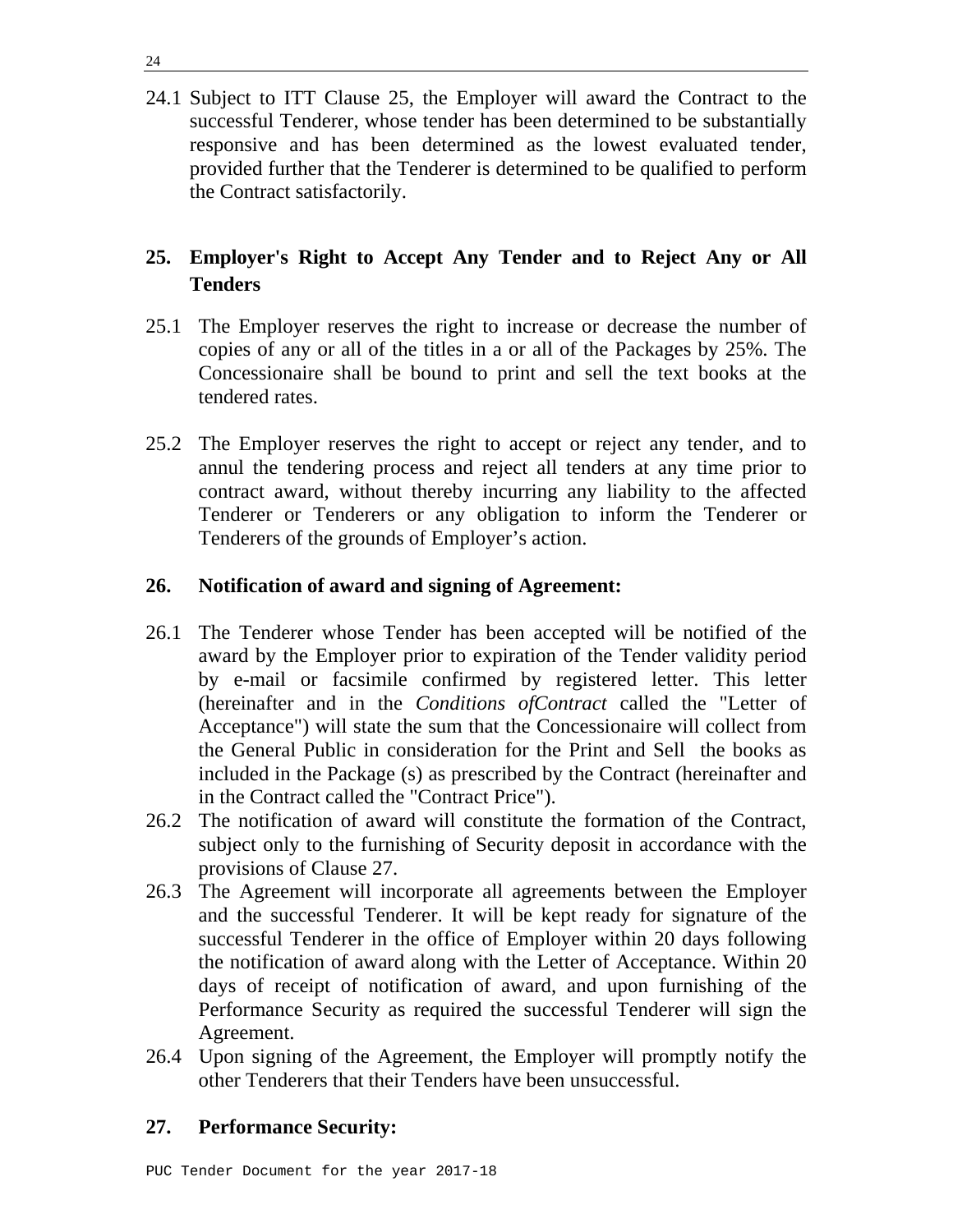27.1 Within  $\overline{05}$  days of receipt of the Letter of Acceptance, the successful Tenderer shall deliver to the Employer a Security deposit in any of the forms given below for an amount equivalent to 10 % of the Contract price:

> (a) A bank guarantee issued in the form in favour of Managing Director, Karnataka Text Book Society ® payable at Bangalore or (b) A bank guarantee issued in the form given in Section 9; or (c) Specified Small Savings Instruments pledged to Managing Director KTBS, Bangalore.

- 27.2 If the security deposit is provided by the successful Tenderer in the form of a Bank Guarantee, it shall unconditional and issued either by a Nationalized/Scheduled bank in the format as given in Section 9 and should be valid till March 31, 2018 or covering a period of 120 days after the end of contarct obligations whichever is later.
- 27.3 Failure of the successful Tenderer to comply with the requirement of ITT Clause 26.3 or ITT Clause 27.1 shall constitute sufficient grounds for the annulment of the award and forfeiture of the earnest money deposit, in which event the Employer may make the award to the next lowest evaluated Tenderer or call for new tenders or annul the tendering process.

#### **28 Advance Payment and Security:**

Deleted

#### **29. Corrupt or Fraudulent Practices**

- 29.1 The Government of Karnatakarequire that Tenderers/ Suppliers/ Contractors/Concessionaires observe the highest standard of ethics during the procurement and execution of Government financed contracts. In pursuance of this policy, the Government:
	- (a) Defines, for the purposes of this provision, the terms set forth as follows:

(i) "corrupt practice" means the offering, giving, receiving or soliciting of anything of value to influence the action of a public official in the procurement process or in contract execution; and

(ii) "fraudulent practice" means a misrepresentation of facts in order to influence a procurement process or the execution of a contract to the detriment of the Government, and includes collusive practice among Tenderers (prior to or after tender submission) designed to establish tender prices at artificial non-competitive levels and to deprive the Government of the benefits of free and open competition;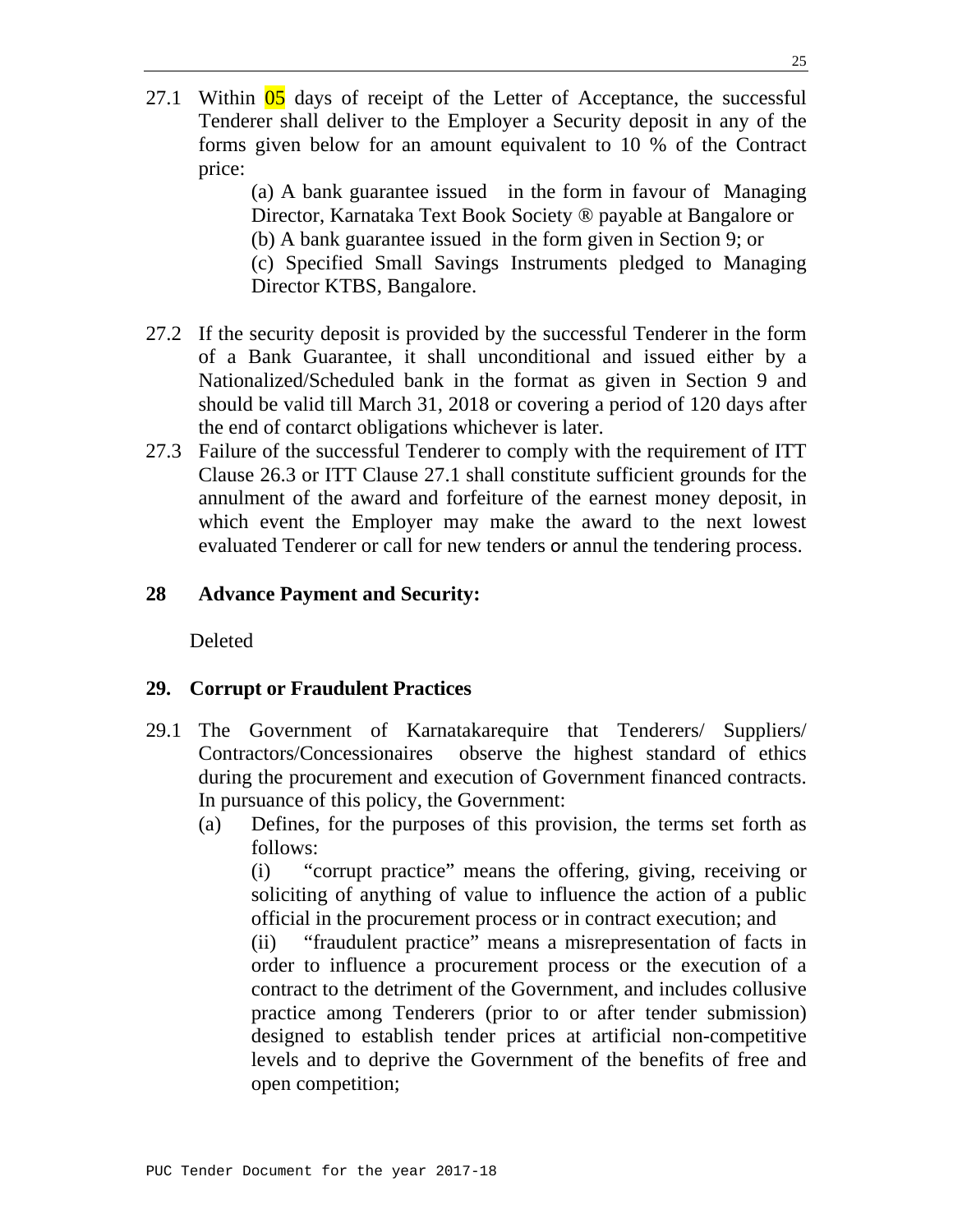- (b) will reject a proposal for award if it determines that the Tenderer recommended for award has engaged in corrupt or fraudulent practices in competing for the contract in question;
- (c) will declare a firm ineligible, either indefinitely or for a stated period of time, to be awarded a Government financed contract if it at any time determines that the firm has engaged in corrupt or fraudulent practices in competing for, or in executing, a Government-financed contract.
- 29.2 Furthermore, Tenderers shall be aware of the provision stated in GCC Clause 35.2.
- 29.3 The tender and hence the contract is for Print and sell of PUC I text books during the academic year 2017-18 only. The concessionaire shall not print and sell the text books during the subsequent academic years.On the Cover page the Printer has to print only the year 2017 not 2017-18. If such practices come to light of the society the concessionaire will run the risk of debar for future tenders with the right reserved for taking in as deemed fit.
- 29.4 In the event of the Printers of previous years(earlier to academic year 2017- 18), Printing and selling the I PUC Text Books during the academic year 2017-18, legal action has to be taken by the Concessionaire for the year 2017-18 only. However such instances may be brought to the notice of the employer for any administrative action as deemed necessary.
	- The Concessionaire for the academic year 2017-18 shall be bound to pay the royalty and other charges if any as per concluded contract Agreement without making any excuses.
- 29.5 The price quoted in the bid will be inclusive of profits at the bidder and the wholesale and retail text book sellar and all taxes, service charges @7.5% payable to the KTBS.
- 29.6 The successful bidder to whom work order is issued to print and sell of text books is not entitled for any payment from KTBS or Govt. of Karnataka.
- 29.7Any loss that the successful bidder may incur because of unsold copies of text books shall be borne by the successful bidder. The govt of Karnataka or KTBS will not be responsible to make good or to compensate any loss that the bidder may suffer because of execution of the contract or work order.The Successful Bidder may have his own mechanism to assess the demand in the market and shall establish a strong marketing mechanism for proper distribution and sale of the copies.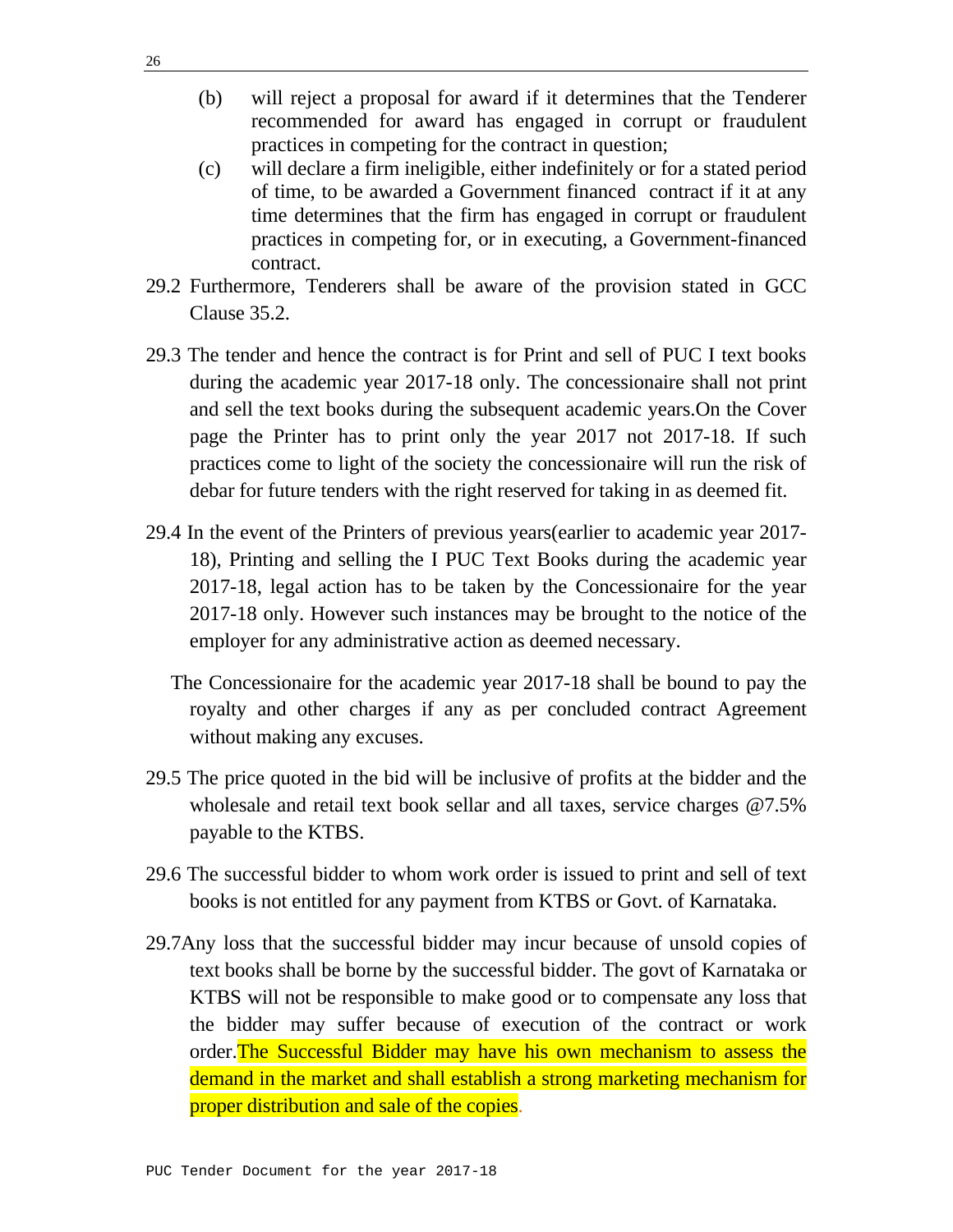#### **SECTION 3 - TENDER**

#### **SECTION 3 A : (FIRST FOLDER)- TECHNO-COMMERCIAL TENDER**

- 1. TECHNICAL TENDER FORM ;
- 2. DETAILS OF PAYMENT OF TENDER PROCESSING FEE AND EARNEST MONEY DEPOSIT;
- 3. POWER OF ATTORNEY DULY NOTARIZED INDICATING THAT THE PERSON(S) SIGNING THE TENDER HAS (HAVE) THE AUTHORITY TO SIGN THE TENDER AND THE TENDER IS BINDING UPON THE TENDERER;
- 4. QUALIFICATION INFORMATION ;
- 5. NOTARIZED SELF DECLARATION STATING THAT THE TENDERER IS NOT BLACKLISTED WITH ANY GOVERNMENT/QUASI GOVERNMENTAL ORGANIZATIONS IN INDIA;
- 6. DISTRIBUTOR LIST;
- 7. AFFIDAVIT REGARDING CORRECTNESS OF INFORMATION FURNISHED AND DOCUMENTS SUBMITTED.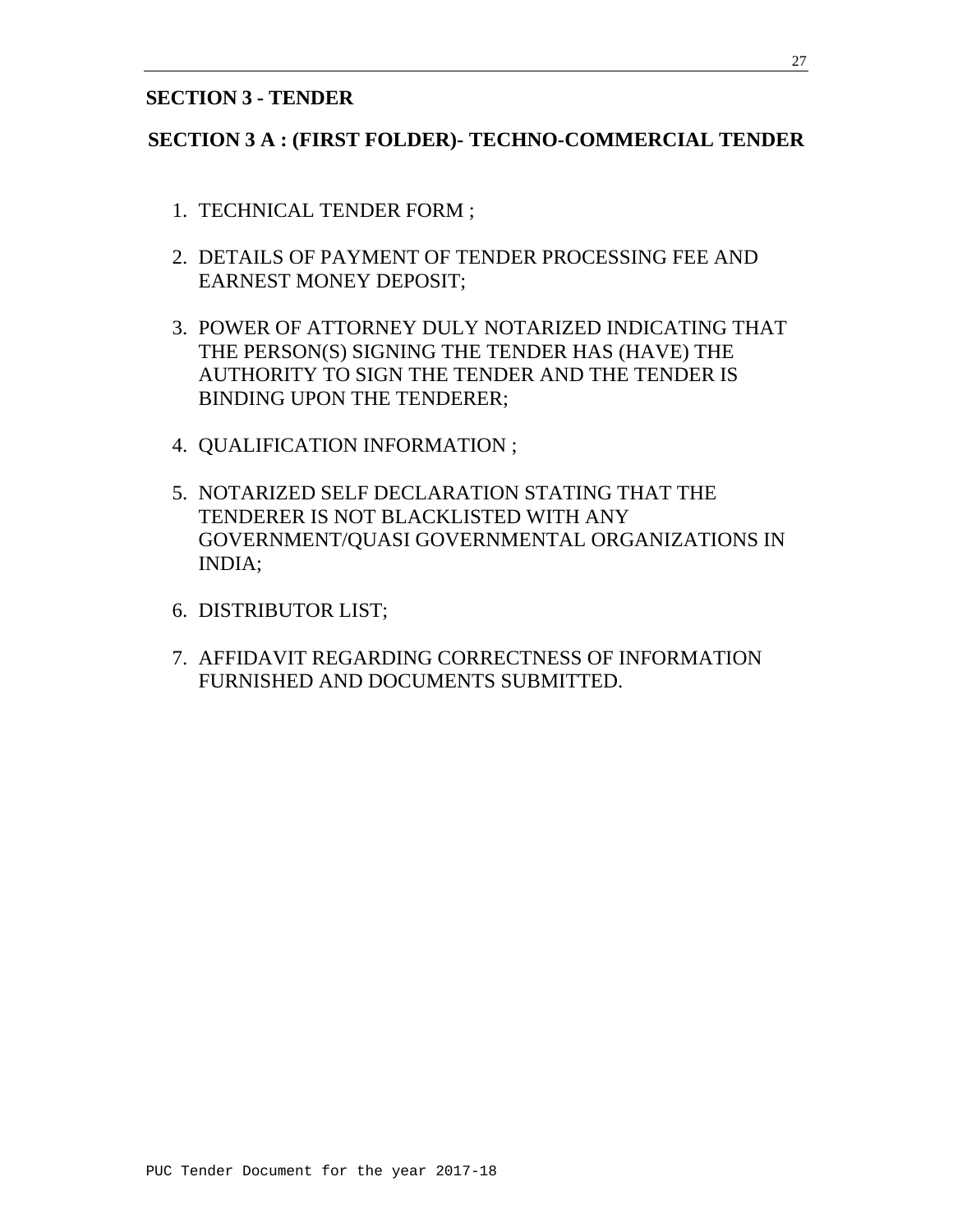#### 28

#### **1.Technical Tender Form**

Date: IFT  $N^{\circ}$ IFT  $N^{\circ}$ :

**Name of Work:** Print and Sell PUC I Text books within the State of Karnataka for the academic year 2017-18.

To: The Managing Director,Karnataka Text Book Society (R) No.4, DSERT Building, 100 feet Ring Road Hosakerehalli, Banashankari Third Stage, Bengaluru 560085

#### Sir:

Having examined the Tender documents, including Addendum Nos. *[insert numbers]*, we, the undersigned, offer to Print and Sell PUC I Text books within the State of Karnataka for the academic year 2017-18 for the **Package(s) .....................** 

 in full conformity with the said tender documents.We are submitting /uploading the following information/documents as required in ITT Clause 11.1.1

…………………………………………………………………………………… ………………………. …………………………………………………………………………………… ………………………. …………………………………………………………………………………… ……………………….. …………………………………………………………………………………… ………………………… …………………………………………………………………………………… ………………………… …………………………………………………………………………………… ………………………………… …………………………………………………………………………………… ……………………….. …………………………………………………………………………………… …………………………. ……………………………………………………………………………………

…………………………………………

We undertake, if our tender is accepted, to commence the printing work and make full arrangements for selling the books within the respective times stated in the tender documents.

If our tender is accepted, we undertake to provide performance security in the form, in the amounts, and within the times specified in the tender documents for the Packages for which we have tendered.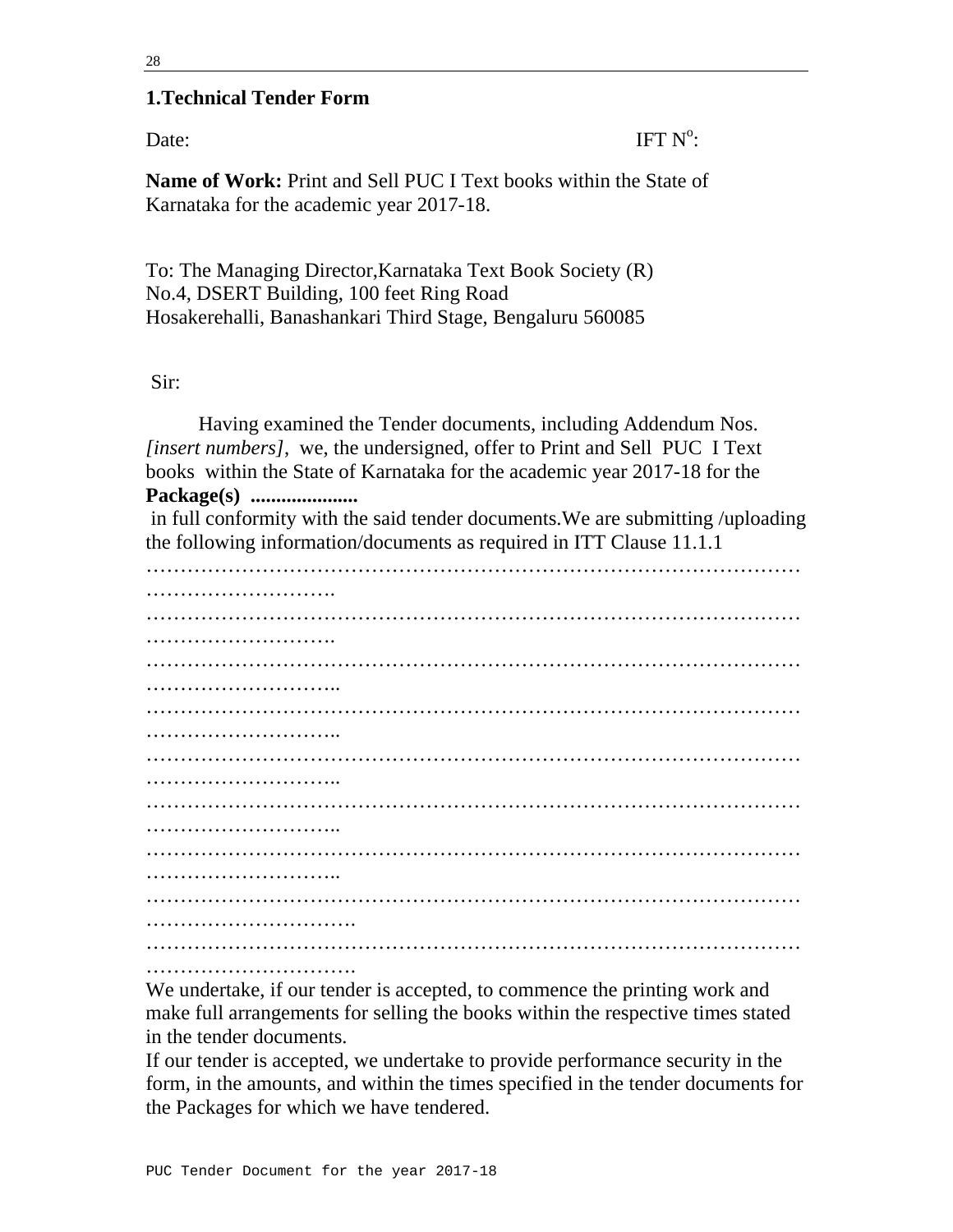We agree to abide by this tender, for a period of 30 days after the date fixed for submission/uploading of tenders as stipulated in the tender documents, and it shall remain binding upon us and may be accepted by you at any time before the expiration of that period.

Dated this day of ……………………………………………..

*[signature]*

In the capacity

of…………………………………………………………………………………. .*[position]*

Duly authorized to sign this bid for and on behalf of

*[name of Tenderer]* 

**Note: This Form has to be duly completed, signed and uploaded on the eprocurement portal in the First Folder- Techno-Commercial tender**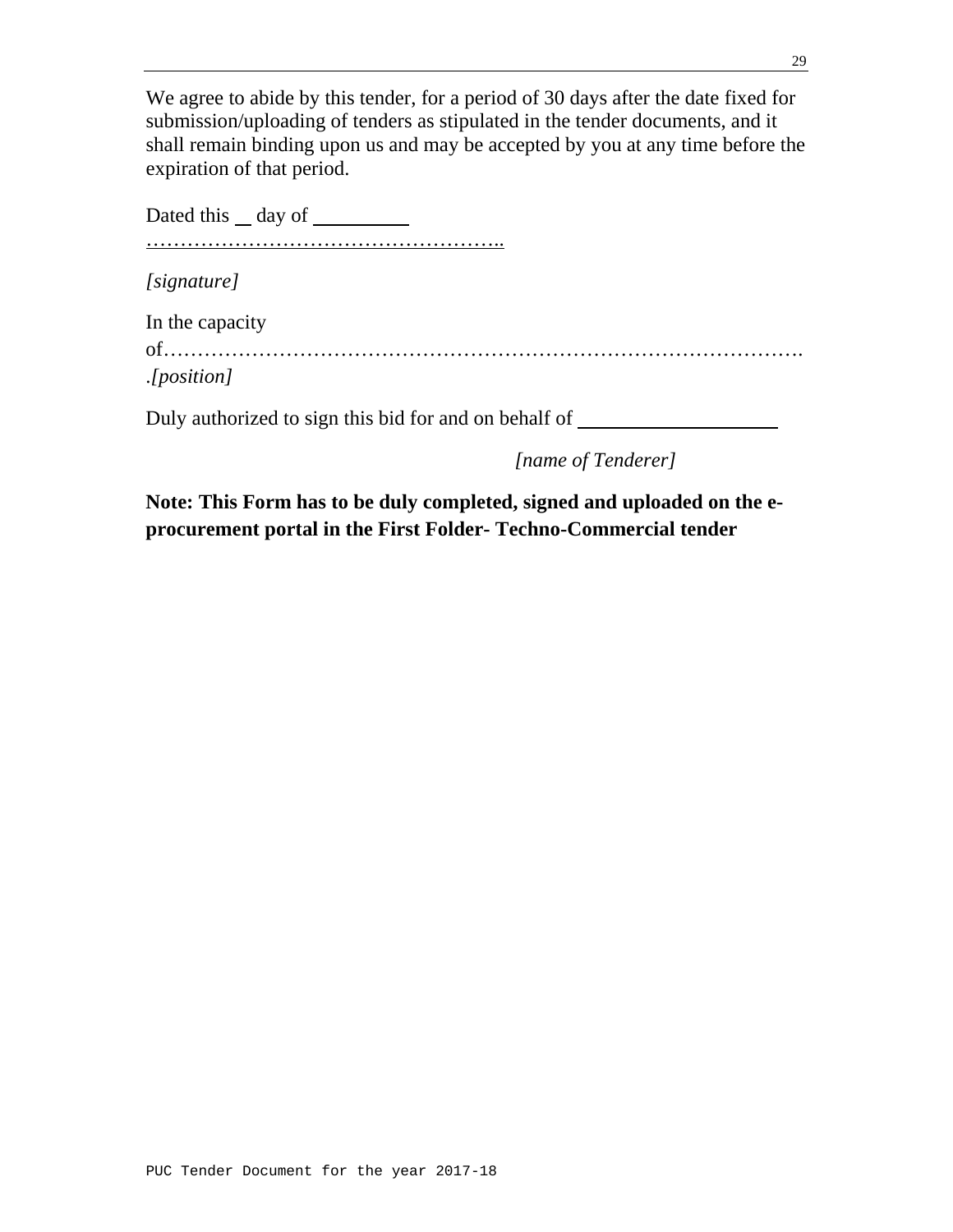# **2. DETAILS OF PAYMENT OF TENDER PROCESSING FEES AND EARNEST MONEY DEPOSIT**

From: (Tenderer)

……………………………………… ………………………………………………

**………………………………..** 

To:

The Managing Director,Karnataka Text Book Society (R) No.4, DSERT Building, 100 feet Ring Road

Hosakerehalli, Banashankari Third Stage, Bengaluru 560085

Sir:

- 1. I/We have submitted tender for the following Package(s)…………………………………..
- 2. I/ We have made the payment of the tender processing fees as under: (a) Rs 10,000/- (in figures) Rupees Ten Thousand Only (in words) ; through Direct Debit

over the counter in ……………. branch of ICICI bank

on*……………. (Strike the modes not used)* 

(b)I/We have made the payment of the Earnest Money of Rs 3,00,000/- Rupees Three Lakhs only (*in words)* through Credit Card/Direct Debit/National Electronic Funds Transfer (NEFT)/ over the counter in ………… branch of ICICI bank on ……….. *(Strike the modes not used)* 

(c)We agree that the Earnest Money deposited by us as detailed above may be forfeited by the Employer if we:

- (i) Withdraw our bid during the period of validity specified in the bidding document;
- (ii) Do not sign the Agreement within the specified time limit in case we are successful and letter of acceptance has been communicated;
- (iii) Do not furnish the required Performance Security deposit as required in Clause 27 of ITB
- (iv) If any information or document furnished by the bidder turns out to be misleading or untrue in any material respect

……………………………………………..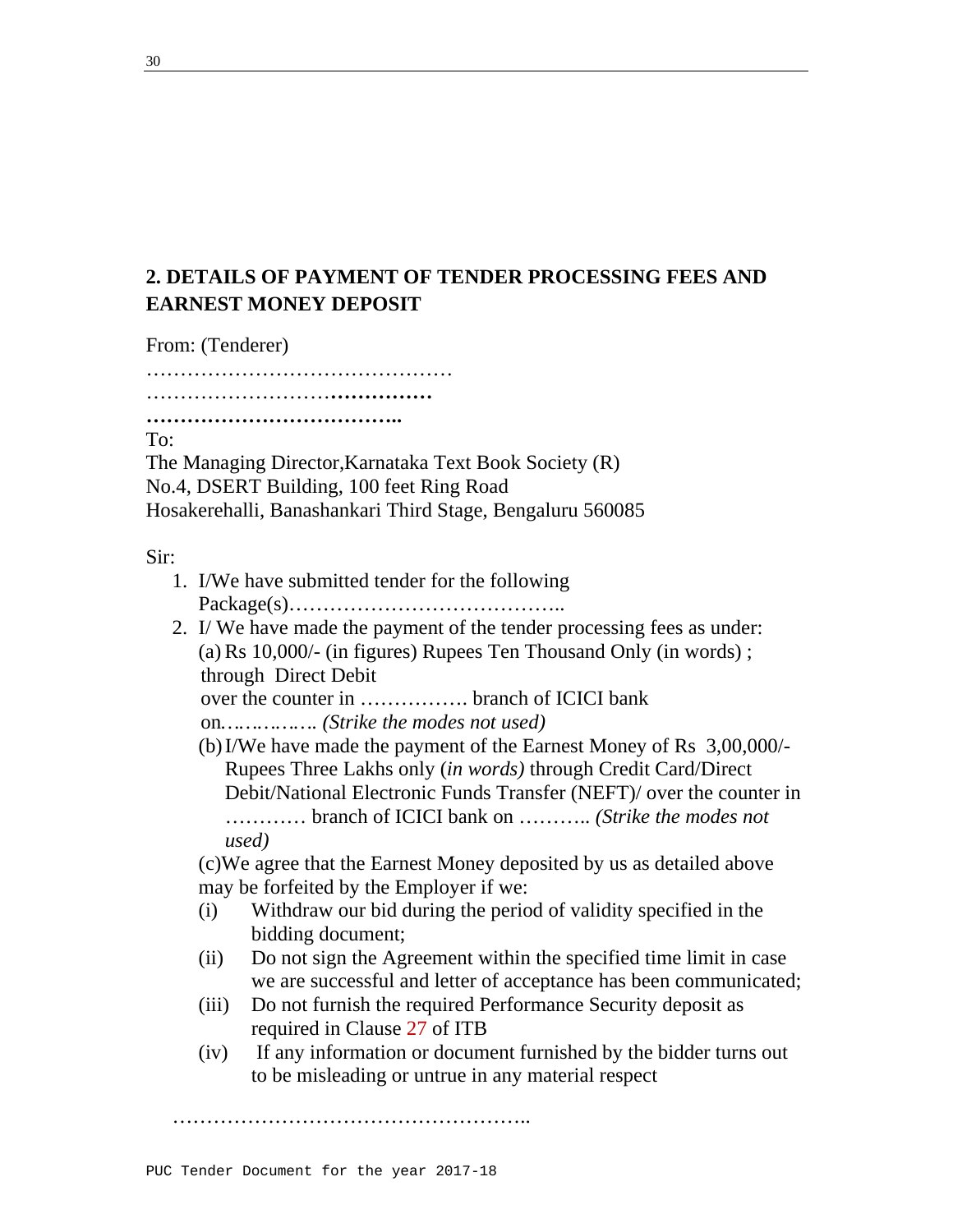(Signature and Name of Tenderer)

Date:

**Note: This Form has to be duly completed, signed and uploaded on the eprocurement portal in the First Folder – Techno-Commercial Tender.** 

# **3. FORMAT OF POWER OF ATTORNEY DULY NOTARIZED INDICATING THAT THE PERSON(S) SIGNING THE TENDER HAS (HAVE) THE AUTHORITY TO SIGN THE TENDER**

#### **POWER OF ATTORNEY**

#### **[Package(s) Number……..]**

Know all men by these presents,We…………………………………………………. (name and address of the registered office) do hereby constitute, appoint and authorize Mr/Ms. ……………………………………….. (name and residential address) who is presently employed with usand holding the position of .................................................... as our attorney, to do in our name and on our behalf, all such acts, deeds and things necessary in connection with or incidental to our tender for Package(s) ………. for the work of print and sell textbooks of PUC I all over the Karnataka State for the academic year 2017-18, including signing and submission of all documents and providing information / responses to KTBS, representing us in all matters before KTBS, and generally dealing with KTBS in all matters in connection with our tender for the said Package(s).

We here by agree to ratify all acts, deeds and things lawfully done by our said attorney pursuant to this Power of Attorney and that all acts, deeds and things done by our aforesaid attorney shall and shall be deemed to have been done by us.

|          | For                       |
|----------|---------------------------|
|          |                           |
|          | (Signature)               |
|          | (Name, Title and Address) |
| Accepted |                           |

#### Accepted

.............................................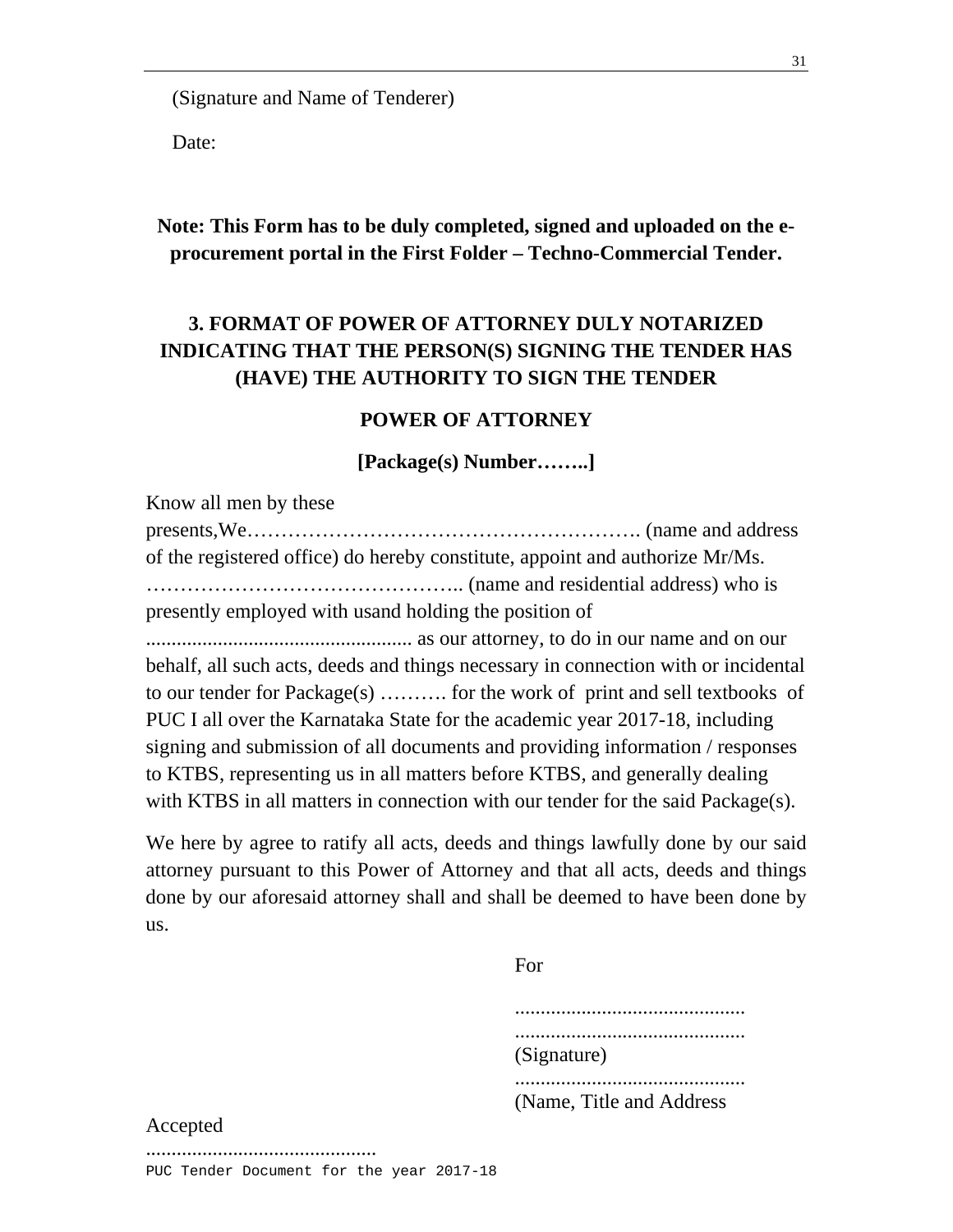32

## (Signature)

.............................................

(Name, Title and Address of the Attorney)

Note:

- 1. The mode of execution of the Power of Attorney should be in accordance with the procedure, if any, laid down by the applicable law and the charter documents of the executants(s) and when it is so required the same be affixed under common seal in accordance with the required procedure. The Power of Attorney should be on a stamp paper of appropriate value.
- 2. Also, wherever required, the Tenderer should submit for verification the extract of the charter documents such as a resolution/power of attorney in favour of the Person executing this Power of Attorney for the delegation of power hereunder on behalf of the Tenderer.

**Note: The Power of Attorney has to be duly completed, signed and uploaded on the e-procurement portal in the First Folder – Techno Commercial Tender**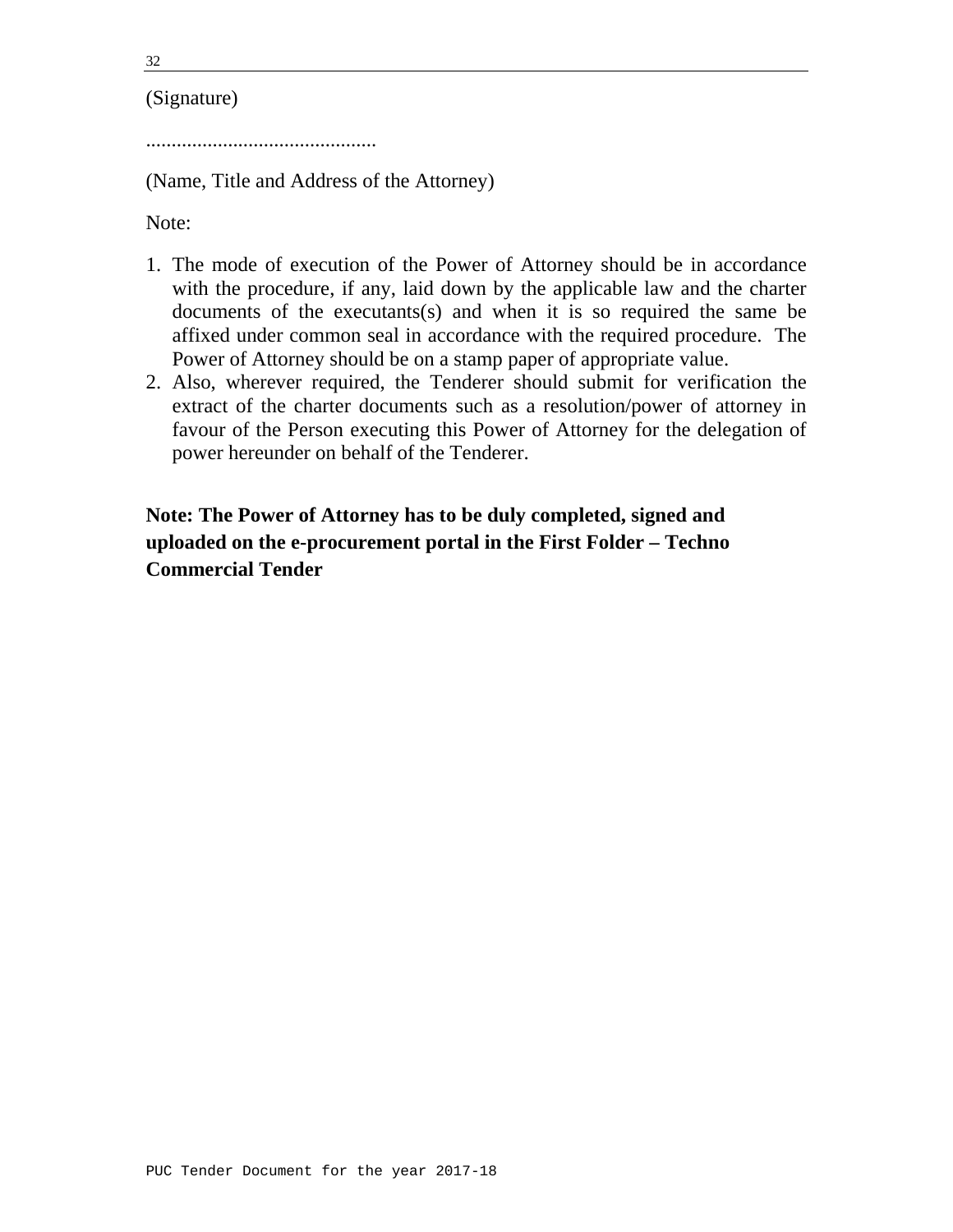## **4 : QUALIFICATION INFORMATION**

**Note: The Tenderer shall carefully fill in the herein required information completely and also upload in First Folder (Techno-Commercial tender) all the documents as requested in complete form. The information to be filled in by the Tenderer hereunder will be used for purposes of determining the Tenderer's eligibility to tender, determining whether he meets the specified minimum qualification criteria as specified in Clause3 of ITT and also determine his capacity to perform the contract as provided for in Clause 3 of the Instructions to Tenderers. Incomplete and insufficient furnishing of information and not uploading the requested documents may result in rejection of the Tender. This information will not be incorporated in the Contract**.

1.1 Constitution or legal status of Tenderer<sup>2</sup>

:………………………………………….

Certificate of Registration/Incorporation<sup>3</sup>

.<br>…………………………………………………………………

Principal place of business:

:\_\_\_\_\_\_\_\_\_\_\_\_\_\_\_\_\_\_\_\_\_\_\_\_\_\_\_\_\_\_\_

Details of PAN Card issued by Income tax authorities:<sup>4</sup> Number: Date of Issue: Place of Issue: Issued by whom: Last IT return filed: $5$ Details of VAT/TAN registration Certificate:<sup>6</sup> Number: Date of issue: Place of issue: Issued by whom: Last VAT/ST return filed:<sup>7</sup>

| 1.2 Total value of Printing works executed and payments | $2012 - 13$ |
|---------------------------------------------------------|-------------|
| Received in the last five years Rs.  lakhs <sup>8</sup> | $2013 - 14$ |
|                                                         | $2014 - 15$ |

2015-16

- <sup>6</sup> Attach attested copies
- <sup>7</sup> Attach copy of the return filed.

 $2$  Attach copy of document in support of information provided

<sup>&</sup>lt;sup>3</sup> Attach copy of document in support of information provided

<sup>4</sup> Attach self attested copy

<sup>&</sup>lt;sup>5</sup> Attach copy of the Acknowledgement issued by IT authorities

<sup>8</sup> Attach Certificate from Chartered Accountant

PUC Tender Document for the year 2017-18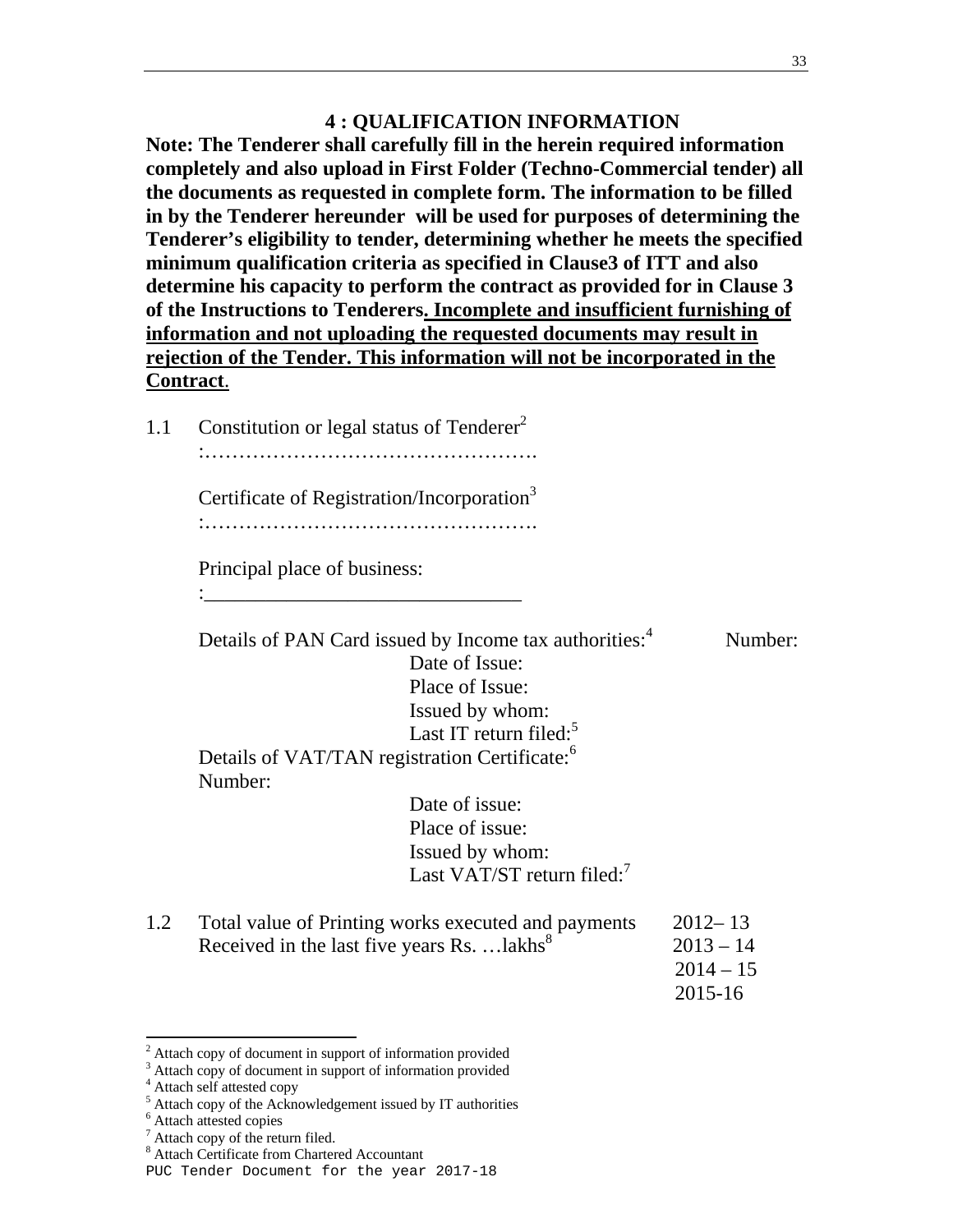2016- 17

1.3 Printing Works performed as Prime Contractor (in the same name) of similar nature namely Printing of Text Books during the five financial years specified in  $1.2$  above.<sup>9</sup>

| Project<br>Name | Name of<br>Employer | Description<br>of Printing | Contract<br>Number | Value<br>$\underline{\mathrm{of}}$ | Date<br>$\underline{\mathrm{of}}$ | Specified<br>period for | <b>Actual</b><br>period of | <b>Remarks</b><br>explaining |
|-----------------|---------------------|----------------------------|--------------------|------------------------------------|-----------------------------------|-------------------------|----------------------------|------------------------------|
|                 |                     | work                       |                    | contract                           | issue                             | completion              | completion                 | reasons for                  |
|                 |                     |                            |                    | <u>(Rs.</u>                        | $\underline{\mathrm{of}}$         |                         |                            | delay in                     |
|                 |                     |                            |                    | Lakhs)                             | work                              |                         |                            | completion                   |
|                 |                     |                            |                    |                                    | order                             |                         |                            |                              |
|                 | $\overline{2}$      | $\overline{3}$             | 4                  | 5                                  | $\underline{6}$                   | 7                       | 8                          | $\overline{9}$               |
|                 |                     |                            |                    |                                    |                                   |                         |                            |                              |
|                 |                     |                            |                    |                                    |                                   |                         |                            |                              |
|                 |                     |                            |                    |                                    |                                   |                         |                            |                              |
|                 |                     |                            |                    |                                    |                                   |                         |                            |                              |
|                 |                     |                            |                    |                                    |                                   |                         |                            |                              |
|                 |                     |                            |                    |                                    |                                   |                         |                            |                              |
|                 |                     |                            |                    |                                    |                                   |                         |                            |                              |
|                 |                     |                            |                    |                                    |                                   |                         |                            |                              |

- $\overline{a}$ 1.4 Information on printingworks for which Tenders have been submitted and printing works which are yet to be completed as on the date of this tender.
- (A) Existing commitments and on-going printing works:

| Descript                           | Locati                  | Contr          | Name           | Value                     | $\underline{\text{Wo}}$ | Stipulat                  | Value                     | Anticipa                  |
|------------------------------------|-------------------------|----------------|----------------|---------------------------|-------------------------|---------------------------|---------------------------|---------------------------|
| $\frac{\text{ion of}}{\text{max}}$ | $\underline{\text{on}}$ | act            | and            | $\underline{\mathrm{of}}$ | $\frac{rk}{ }$          | ed                        | $\underline{\mathrm{of}}$ | ted date                  |
| printing                           | <u>and</u>              | <u>numb</u>    | addres         | contr                     | <u>ord</u>              | period                    | contrac                   | $\underline{\mathrm{of}}$ |
| works                              | state                   | er and         | s of           | $\underline{\text{act}}$  | $e$ <u>r</u>            | $\underline{\mathrm{of}}$ |                           | completi                  |
|                                    |                         | <u>date</u>    | Emplo          | <u>(Rs.</u>               | date                    | complet                   | remaini                   | $on$                      |
|                                    |                         |                | yer            | Lakh                      |                         | ion                       | $ng$ to                   |                           |
|                                    |                         |                |                | <u>s)</u>                 |                         |                           | $\underline{be}$          |                           |
|                                    |                         |                |                |                           |                         |                           | comple                    |                           |
|                                    |                         |                |                |                           |                         |                           | ted                       |                           |
|                                    | $\overline{2}$          | $\overline{3}$ | $\overline{4}$ | $\overline{5}$            | <u>6</u>                | 7                         | 8                         | $\overline{9}$            |
|                                    |                         |                |                |                           |                         |                           |                           |                           |
|                                    |                         |                |                |                           |                         |                           |                           |                           |
|                                    |                         |                |                |                           |                         |                           |                           |                           |
|                                    |                         |                |                |                           |                         |                           |                           |                           |

PUC Tender Document for the year 2017-18 9 Attach Certificates from the Employers (Government Departments/Government Undertakings/ Public Limited Companies) not below the rank of an Executive Engineer/Manager or equivalent.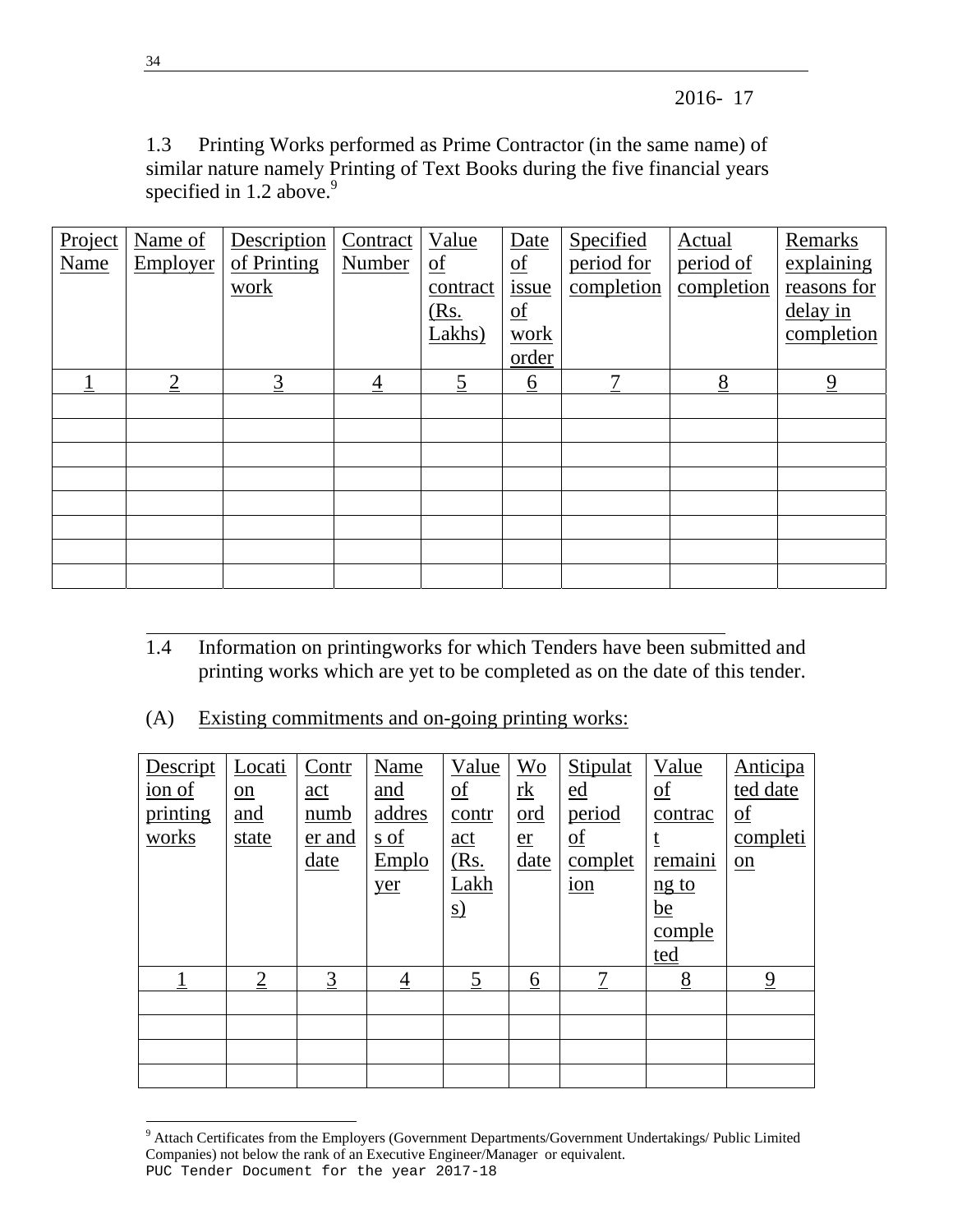(B) Printing Works for which Tenders already submitted and pending decision:

| Descriptio         | Locatio        | Name                      | Estimate       | Date                     | Stipulated      | Remark                   |
|--------------------|----------------|---------------------------|----------------|--------------------------|-----------------|--------------------------|
| $\underline{n}$ of | n and          | and                       | d value        | when                     | period of       | $\frac{\sin nx}{\sin x}$ |
| Printing           | state          | address                   | <u>(Rs.</u>    | decision                 | completio       |                          |
| works              |                | $\underline{\mathrm{of}}$ | Lakhs)         | expecte                  | $\underline{n}$ |                          |
|                    |                | Employe                   |                | $\underline{\mathrm{d}}$ |                 |                          |
|                    |                | r                         |                |                          |                 |                          |
|                    | $\overline{2}$ | $\overline{3}$            | $\overline{5}$ | <u>6</u>                 | $\mathbf{r}$    | 8                        |
|                    |                |                           |                |                          |                 |                          |
|                    |                |                           |                |                          |                 |                          |
|                    |                |                           |                |                          |                 |                          |
|                    |                |                           |                |                          |                 |                          |
|                    |                |                           |                |                          |                 |                          |
|                    |                |                           |                |                          |                 |                          |

1.5. The following items of Printing and other machinery are considered essential for successfully carrying out the Printing works. The Tenderer should furnish all the information listed below.

| Item of Equipment Requirement<br><b>Remarks</b> |                | Owned and available                |  |  |
|-------------------------------------------------|----------------|------------------------------------|--|--|
| No.                                             | Capacity Owned | Number/ Age/<br>Capacity Condition |  |  |

1.6 Reports on the financial standing of the Tenderer, such as profit and loss statements and auditor's reports for the last five years;

1.7 Qualification and experience of the key technical and management personnel in permanent employment with the Tenderer and those that are proposed to be deployed on this contract, if awarded.

1.8. Name, address, and telephone, telex, and fax numbers of the Tenderers' bankers who may provide references if contacted by the Employer.

1.9 Evidence of access to financial resources to meet the qualification requirement specified in ITT Clause3.3 (c): Cash in hand, Letter of Credit etc.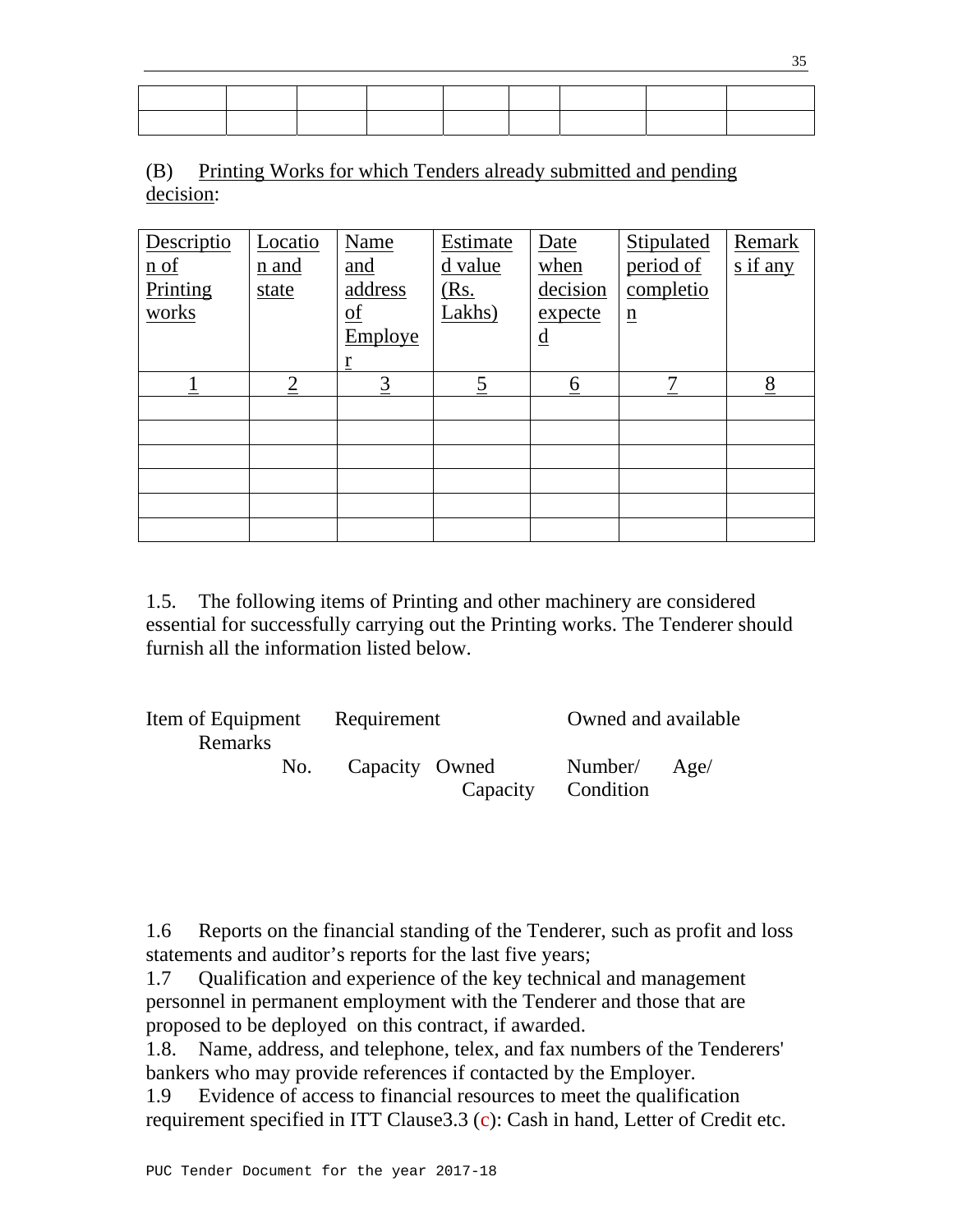36

List them below and attach certificate from the Banker in the suggested format as under:

# **BANKER'S CERTIFICATE**

 This is to certify that M/s. ………………………….. is a reputed company with a good financial standing. If the contract for this Printing work, namely ……………………………… (*name of the work)* is awarded to the above firm, we shall be able to provide overdraft/credit facilities to the extent of Rs. …………… to meet the working capital requirements for executing the above contract

> Sd/- Name of the Bank, Senior Bank Manger Address:……………………………….

1.11

1.12 Information on litigations in which the Tenderer is involved:

Other Party (ies) Employer Details of dispute Amount involved Remarks showing present status

1.13 The proposed methodology and program of Printing, binding, transportation to wholesaler and retailers backed with equipment planning and deployment, duly supported with broad calculations and quality control procedures proposed to be adopted, justifying their capability of execution and completion of the Print and sale contract as per Schedule of Requirements and technical specifications within the stipulated period of completion.

**Note: The Formats duly filled, signed and the information and documents requested above should be uploaded in the First Folder (Techno-Commercial tender).** 

**5. NOTARIZED SELF DECLARATION FOR ANTI-COLLUSION AND ELIGIBILITY CERTIFICATE** 

(On the Letter head of the Tenderer)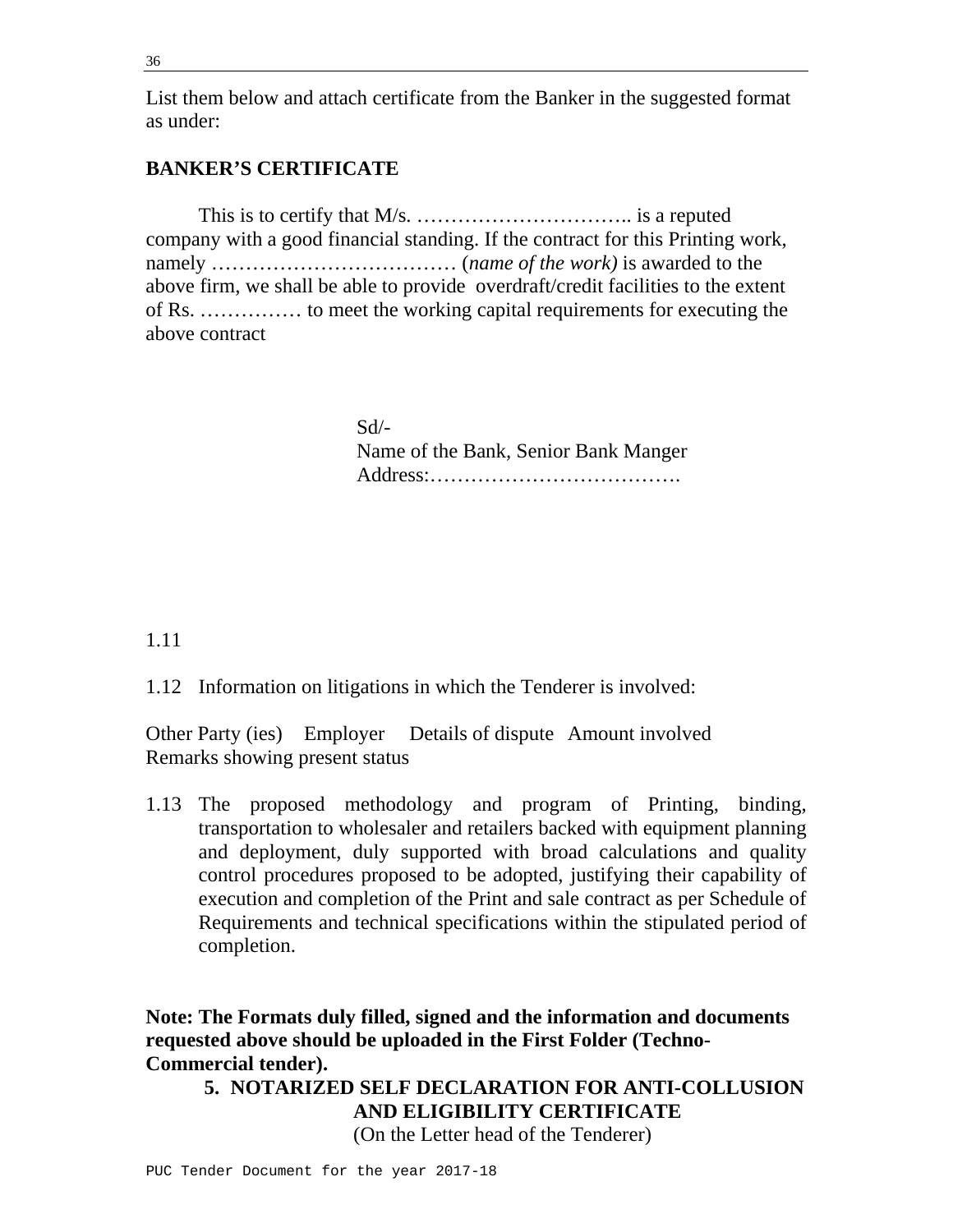We hereby certify and confirm that in the preparation and submission of our Proposal for the Implementation of the work to print and sell of college textbooks to all over the Karnataka State, we have not acted in concert or in collusion with any other Tenderer or other person(s) and also not done any act, deed or thing which is or could be regarded as anti-competitive.

We further confirm that we have not offered nor will offer any illegal gratification in cash or kind to any person or agency in connection with the instant tender.

We further confirm that we have not been barred by Education Department, Government of Karnataka/any other State Governments in India/any agencies of GOI/GOK, and thereby have not been proven ineligible to tender.

Dated this ..................................... Day of .............................., 2017

........................................ (Name of the Tenderer)

----------------------------------

(Signature of the Authorised Person)

----------------------------------- (Name and designation of the Authorised Person)

………………………………………………………………………………. Attestation by the Notary.

**Note: This notarized self declaration should be duly completed, signed and uploaded on the e-procurement portal in the First Folder (Technocommercial tender)**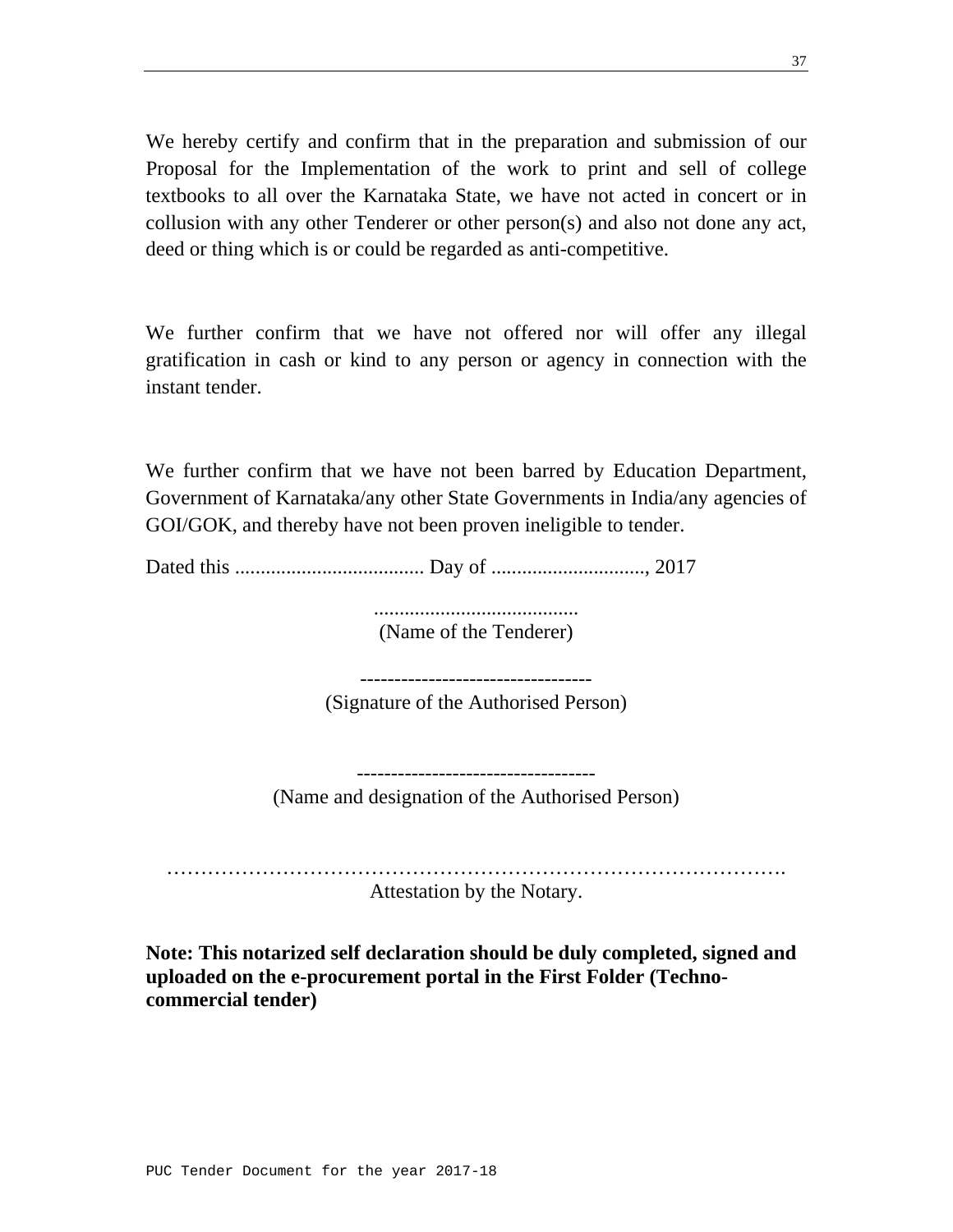# **6. DISTRIBUTORS LIST**

| SL                      | <b>Name of District</b>           | Name of            | Distributor's  | <b>Remarks</b> |
|-------------------------|-----------------------------------|--------------------|----------------|----------------|
| No.                     |                                   | <b>Distributor</b> | <b>Address</b> |                |
| 1                       | <b>BENGALURU</b>                  | $\mathbf{1}$       |                |                |
| $\overline{2}$          |                                   | $\overline{2}$     |                |                |
| $\mathbf{3}$            |                                   | 3                  |                |                |
| $\overline{\mathbf{4}}$ |                                   | $\overline{4}$     |                |                |
| 5                       | <b>CHIKKABALLAPURA</b>            |                    |                |                |
| 6                       | <b>CHITRADURGA</b>                |                    |                |                |
| $\overline{7}$          | <b>DAVANAGERE</b>                 |                    |                |                |
| 8                       | <b>KOLAR</b>                      |                    |                |                |
| 9                       | <b>MADHUGIRI</b>                  |                    |                |                |
| 10                      | <b>RAMANAGAR</b>                  |                    |                |                |
| 11                      | <b>SHIVAMOGGA</b>                 |                    |                |                |
| 12                      | <b>TUMKUR</b>                     |                    |                |                |
| 13                      | <b>CHAMARAJNAGAR</b>              |                    |                |                |
| 14                      | <b>CHIKMAGALUR</b>                |                    |                |                |
| 15                      | <b>DAKSHINA</b><br><b>KANNADA</b> | $\mathbf{1}$       |                |                |
|                         |                                   | $\overline{2}$     |                |                |
| 16                      | <b>HASSAN</b>                     |                    |                |                |
| 17                      | <b>KODAGU</b>                     |                    |                |                |
| 18                      | <b>MANDYA</b>                     |                    |                |                |
| 19                      | <b>MYSURU</b>                     | $\mathbf{1}$       |                |                |
|                         |                                   | $\overline{2}$     |                |                |
| 20                      | <b>UDUPI</b>                      |                    |                |                |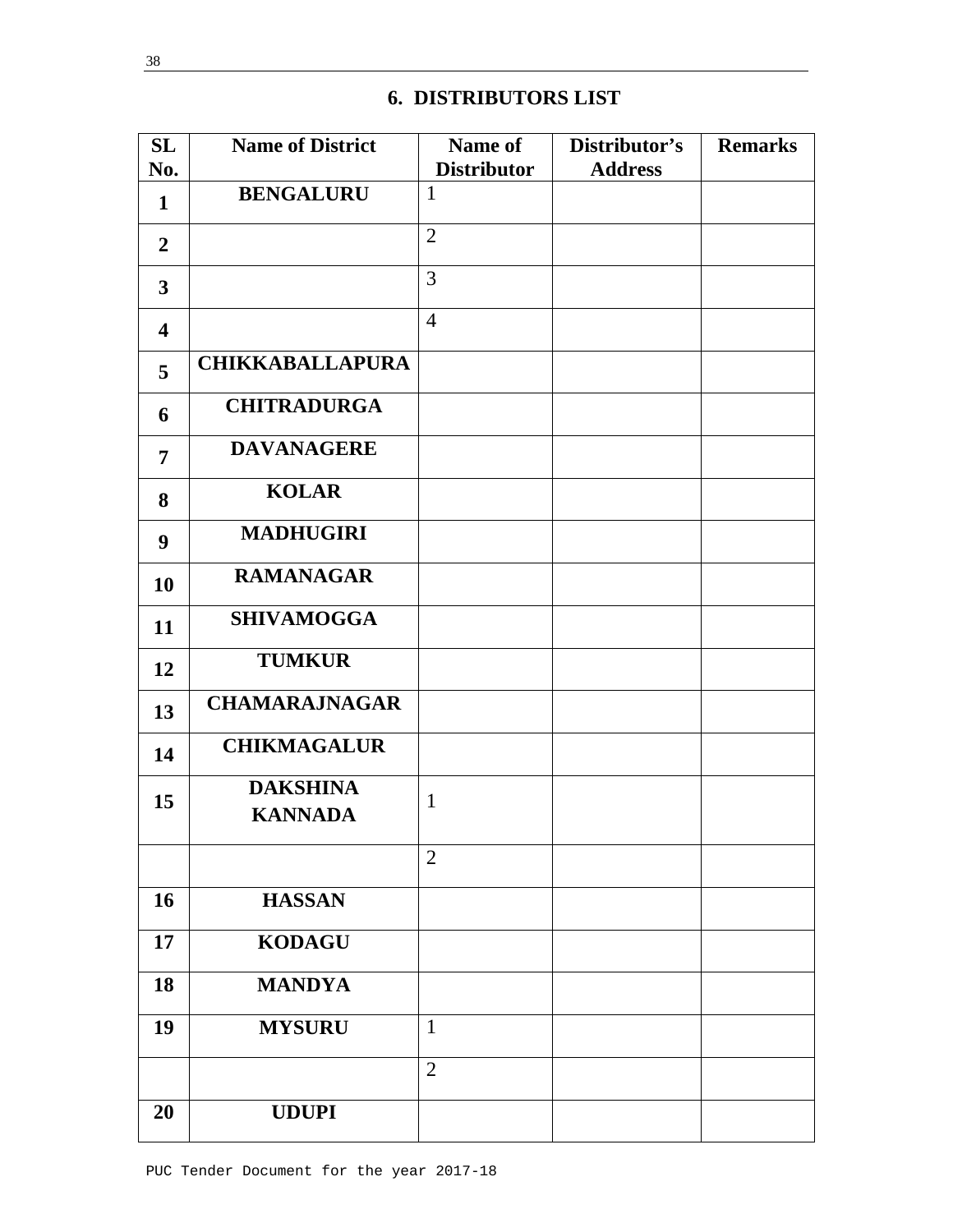| 21 | <b>BAGALKOT</b>      |                |  |
|----|----------------------|----------------|--|
| 22 | <b>BELAGAVI</b>      | $\mathbf{1}$   |  |
|    |                      | $\overline{2}$ |  |
| 23 | <b>BIJAPUR</b>       |                |  |
| 24 | <b>CHIKKODI</b>      |                |  |
| 25 | <b>HUBLI-DHARWAD</b> | $\mathbf{1}$   |  |
|    |                      | $\overline{2}$ |  |
| 26 | <b>GADAG</b>         |                |  |
| 27 | <b>HAVERI</b>        |                |  |
| 28 | <b>SIRSI</b>         |                |  |
| 29 | <b>UTTAR KANNADA</b> |                |  |
| 30 | <b>BALLARI</b>       | $\mathbf{1}$   |  |
|    |                      | $\overline{2}$ |  |
| 31 | <b>BIDAR</b>         |                |  |
| 32 | <b>KALBURGI</b>      | $\mathbf{1}$   |  |
|    |                      | $\overline{2}$ |  |
| 33 | <b>KOPPAL</b>        |                |  |
| 34 | <b>RAICHUR</b>       |                |  |
|    | <b>YADGIR</b>        |                |  |

**Tenderer** 

**Authorised Signatory**

**Note: This Distributor's List should be duly completed, signed and uploaded on the e-procurement portal in the First Folder (Technocommercial tender)**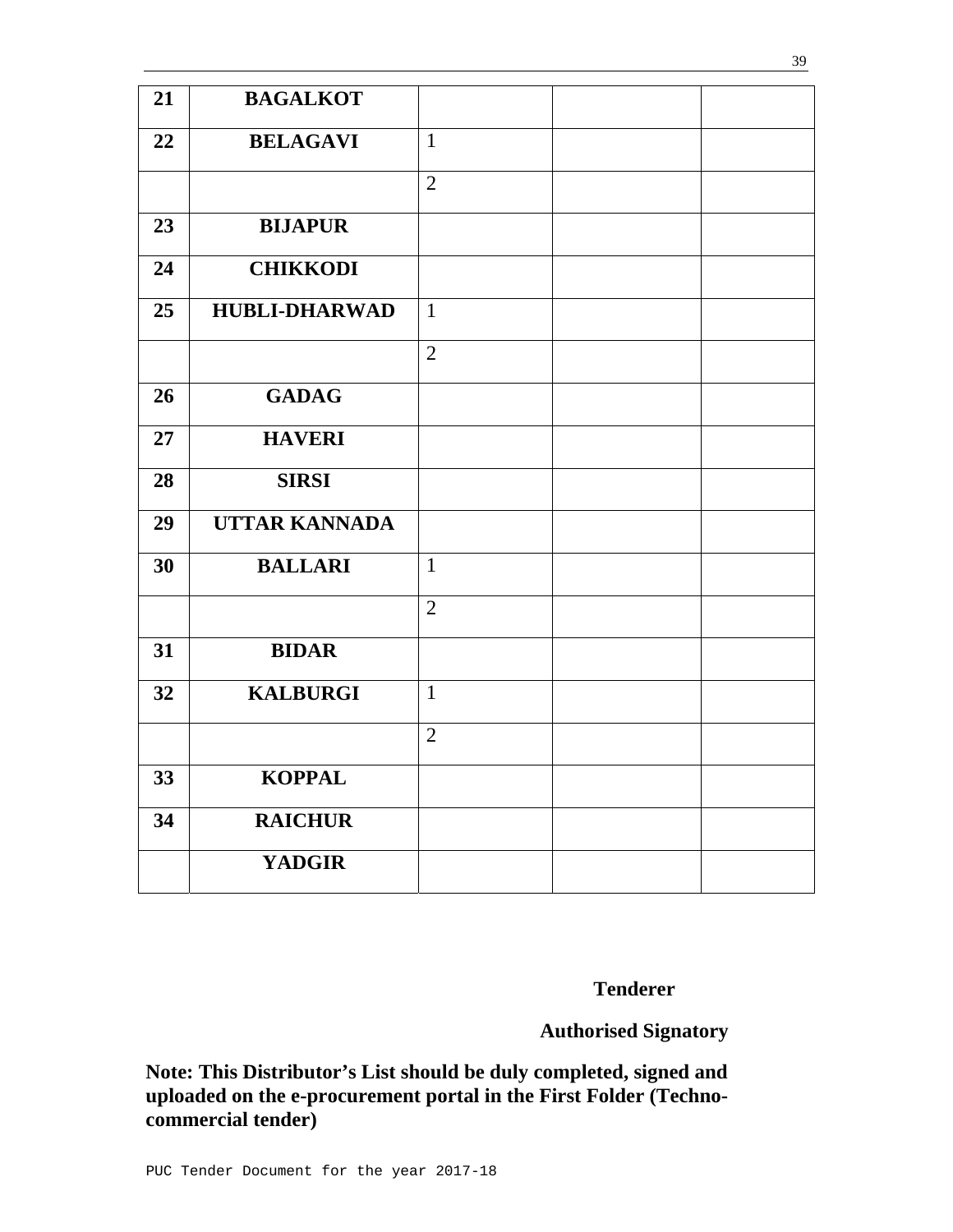## **7. AFFIDAVIT REGARDING CORRECTNESS OF INFORMATION FURNISHED AND DOCUMENTS SUBMITTED**

| (Addresss) Authorized Signatory/Proprietor /Partner/ Director of                                                |  |
|-----------------------------------------------------------------------------------------------------------------|--|
| declare as under:                                                                                               |  |
| 1. That I/We have submitted my/our tender for the work of Print and Sell<br>PUCI and II Text Books (Package (s) |  |
|                                                                                                                 |  |
| https://eproc.karnataka.gov.in.                                                                                 |  |

2. That I/We have uploaded the scanned copies/copies of the following documents as required by the tender document and in support of my meeting the stipulated eligibility and qualification requirements as stipulated in the tender document: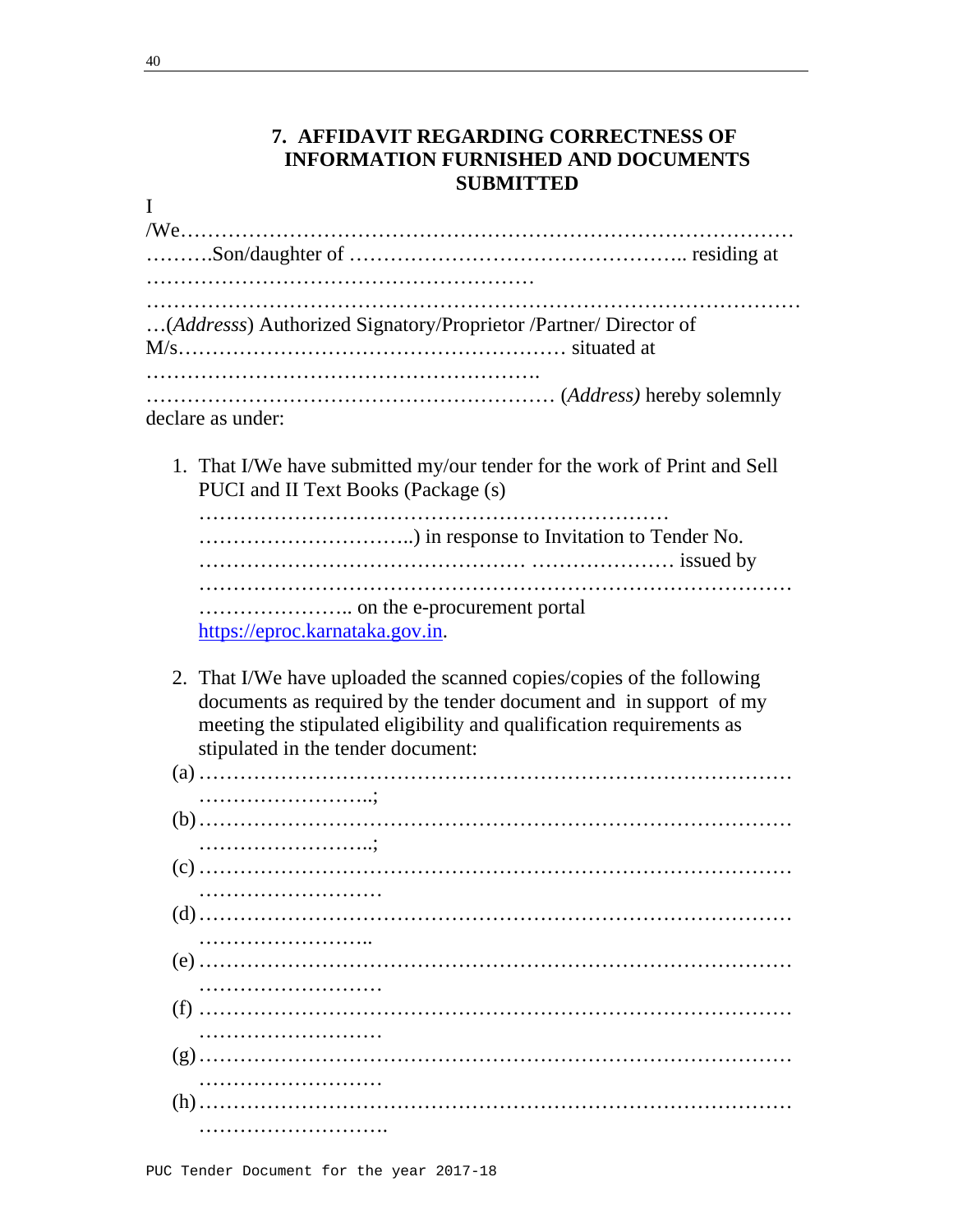- (i) …………………………………………………………………………… ……………………………………
- 3. That the information furnished by me/us in the format are correct to the best of my knowledge and the documents/ certificates uploaded are true to the originals;
- 4. That I/We am in possession of the original documents and ready to produce the original documents and the original documents in support of the qualification information furnished for verification by the Employer or his authorized representative within 5 days of receiving the request from the Employer or his authorized representative;
- 5. That I/We have not made misleading or false representation in the Forms, Statements and Attachments submitted/uploaded in proof of qualification requirements;
- 6. That I/We do not have record of poor performance such as abandoning the works, not properly completing the contracts, inordinate delays in completion in completion, litigation history or financial failures etc,;
- 7. That I/We have not participated in the previous tenders for the same work and could not furnish rational justification for the prices quoted by me when requested by the Employer;
- 8. I /We am/are aware of the provision of ITT Clause 3.7 and agree that I/We am/are subject to be disqualified on the above accounts and also aware that the KTBS can take administrative action against me/us.

## Deponent

## VERIFICATION:

Verified at …………………………. On this ……………….. month ……………………. Year that contents of the above affidavit are true and correct to the best of my knowledge and belief and nothing is false or fabricated or has been concealed there from.

## Deponent:

**Note: This Form has to be duly completed, signed and uploaded on the eprocurement portal in the First Folder – Techno Commercial Tender**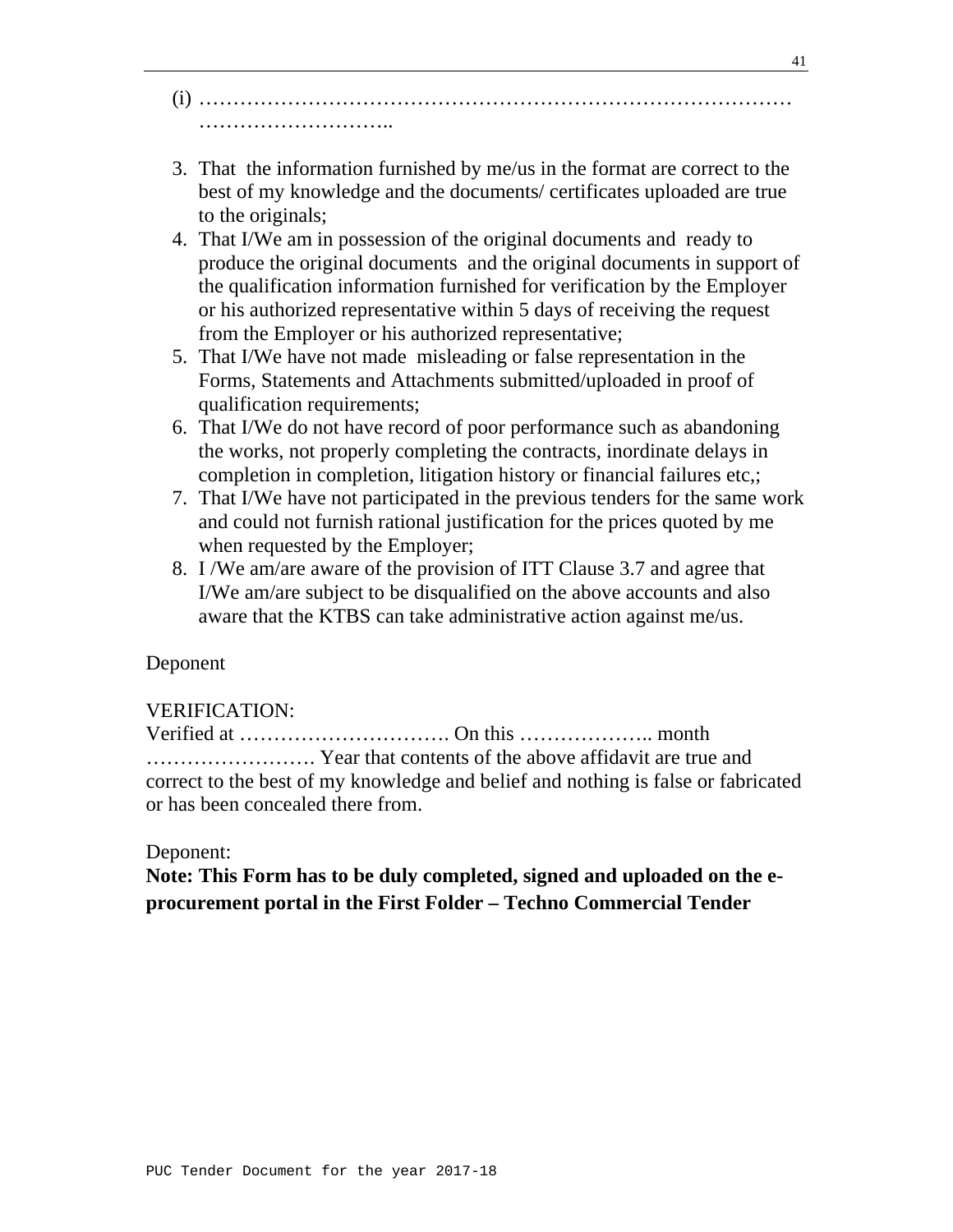# **SECTION 3 (B) - (SECOND FOLDER)- FINANCIAL TENDER**

- 1. TENDER FORM;
- 2. PRICE SCHEDULES

# **1. Tender Form**

Date: IFT  $N^{\circ}$ IFT  $N^{\circ}$ :

**Name of Work:**Print and Sell PUC I Textbooks within the State of Karnataka for the academic year 2017-18 . To: The Managing Director, Karnataka Text Book Society ®

Address: No.4, DSERT Building, 100 Feet Ring Road, Hosakerehalli, Banashankari 3rd Stage, Bengaluru 560085

Sir:

Having examined the Tender documents, including Addendum Nos. *[insert numbers]*, we, the undersigned, offer to Print and Sell PUC I Text books within the State of Karnataka for the academic year 2017-18 under the above-named Contract in full conformity with the said tender documents for the following Packages for the amounts stated against each of the Packages:

| Sl.No. | <b>Package</b><br><b>Number</b> | <b>Total Amount</b><br>in Figures $(Rs)$ | <b>Total Amount in Words (Rupees)</b> |
|--------|---------------------------------|------------------------------------------|---------------------------------------|
|        |                                 |                                          |                                       |
|        |                                 |                                          |                                       |

The above amounts are in accordance with the Price Schedules attached herewith and are made part of this tender.

We undertake, if our tender is accepted, to commence the Printing work and to achieve Completion within the respective times stated in the tender documents.

If our tender is accepted, we undertake to providea performance security in the form, in the amounts, and within the times specified in the tender documents.

We agree to abide by this tender, for a period of *30*days from the date fixed for submission of tenders as stipulated in the tender documents, and it shall remain binding upon us and may be accepted by you at any time before the expiration of that period.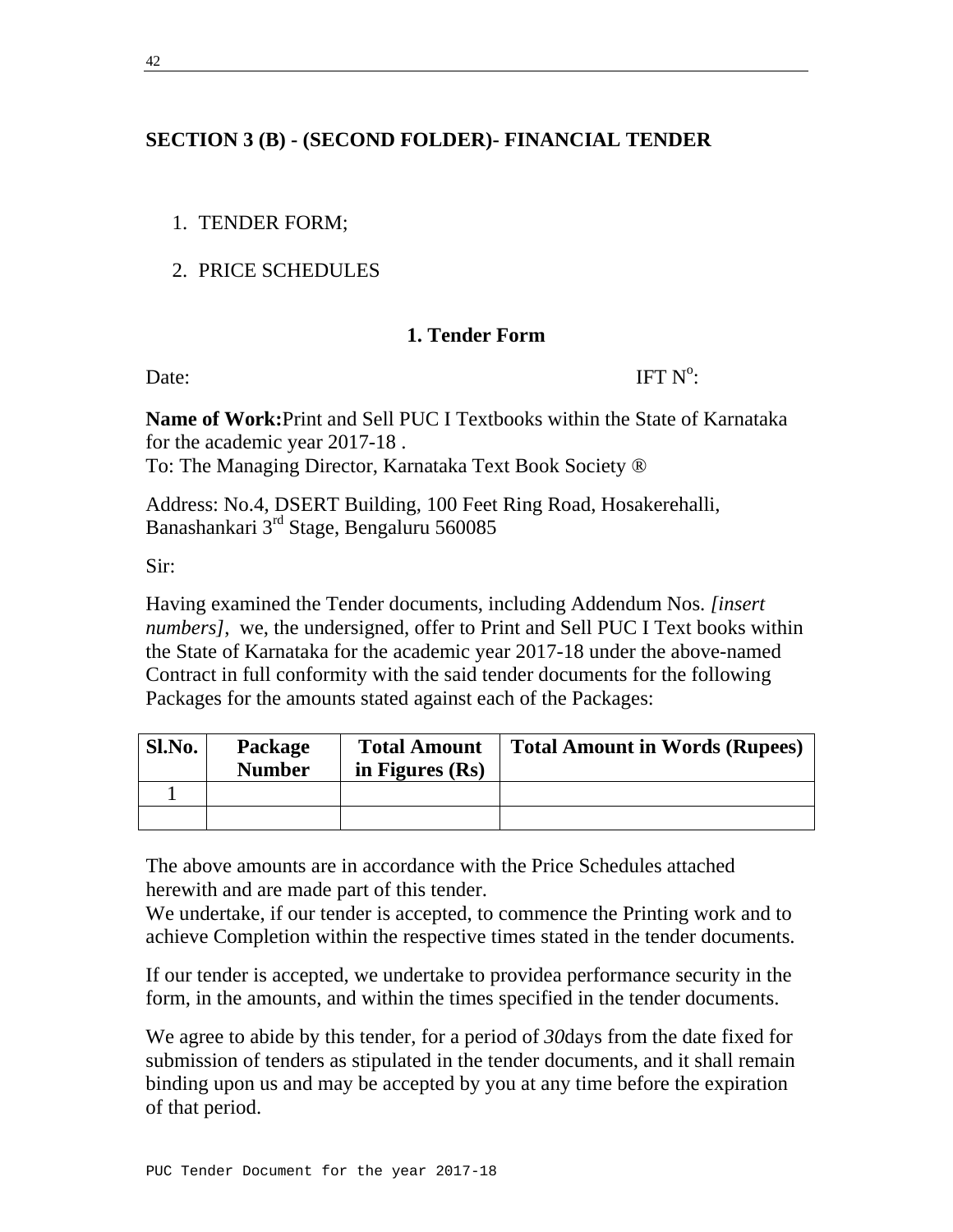We undertake that, in competing for (and if the award is made to us, in executing) the above contract we will strictly observe the laws against fraud and corruption in force in India namely "Prevention of Corruption Act 1988"

Until a formal contract is prepared and executed between us, this tender, together with your written acceptance thereof and your notification of award, shall constitute a binding contract between us.

We understand that you are not bound to accept the lowest or any tender you may receive.

Dated this day of

……………………………………………..*[signature]*

In the capacity

of………………………………………………………………………………….

.*[position]*

Duly authorized to sign this bid for and on behalf of

*[name of Tenderer]* 

**Note: This Form has to be duly completed, signed and uploaded on the eprocurement portal in the Second Folder- Financial tender** 

**Price Schedules** 

**Name of Tenderer:……………………..** 

**Package No:…………………………….** 

| <b>Name of</b><br>the Book-<br><b>Title</b> | <b>Book</b><br><b>Size</b> | Appro<br>$\mathbf x$<br>numbe<br>r of<br>copies | Approx<br>number<br>of pages<br>for each<br>copy | Rate per<br>copy in<br>figures<br>(maximu<br>m of two<br>decimals)<br>- Rupees | Rate per<br>copy in<br>words<br>(Rupees | <b>Total</b><br><b>Amount</b><br>(Rupees)<br>Col 3xCol<br>5 |
|---------------------------------------------|----------------------------|-------------------------------------------------|--------------------------------------------------|--------------------------------------------------------------------------------|-----------------------------------------|-------------------------------------------------------------|
| $\mathbf{1}$                                | $\overline{2}$             | 3                                               | $\overline{\mathbf{4}}$                          | 5                                                                              | 6                                       | 7                                                           |
|                                             |                            |                                                 |                                                  |                                                                                |                                         |                                                             |
|                                             |                            |                                                 |                                                  |                                                                                |                                         |                                                             |
|                                             |                            |                                                 |                                                  |                                                                                |                                         |                                                             |
|                                             |                            |                                                 |                                                  |                                                                                |                                         |                                                             |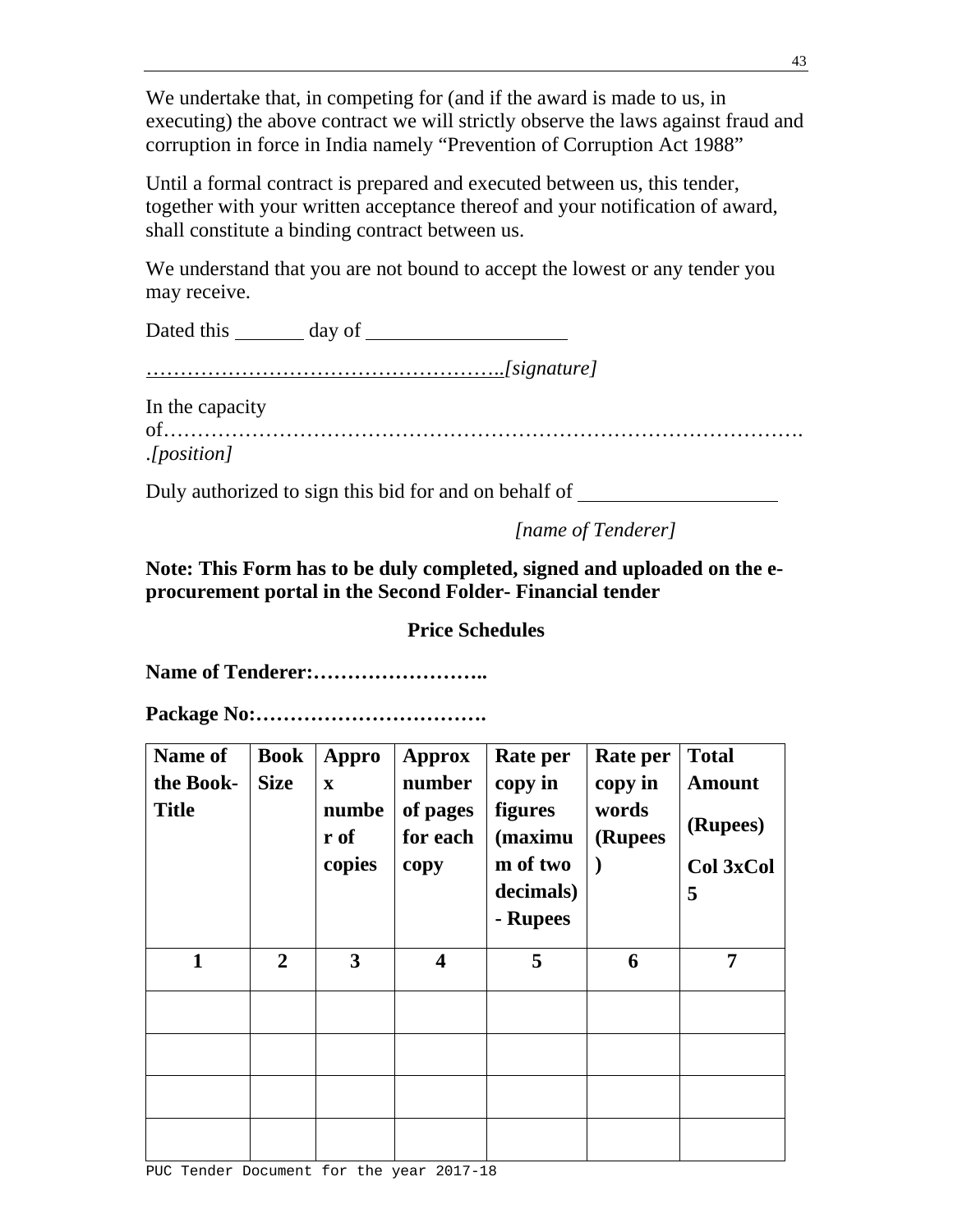| <b>Total for Package No</b> |  |  |  |  |  |
|-----------------------------|--|--|--|--|--|

#### **Notes:**

While entering the rates the Tenderers shall keep in mind the following:

(a) The quoted price for the contract is on a "single responsibility basis" such that the total tender price covers all the Concessinaire's obligations mentioned here under:

 (i) Cost of printing of text pages, cover page printing, lamination, perfect binding;

 (ii) Cost of packaging, transportation, transit insurance, all taxes and applicable duties;

 (iii) Payment of Service charge of 7.5 % of the contract value to Karnataka Text Book Society Bangalore by Demand draft in favour of the "Managing Director, Karnataka Text Book Society, Bengaluru" payable at Bengaluru, at the time of issue of Notice to proceed with the work;

 (iv) Royalty at the rate of 10 paise per copy for language text books to be paid by Demand draft in favour of the "Managing Director, Karnataka Text Book Society, Bengaluru" payable at Bengaluru, at the time of issue of Notice to proceed with the work;

 (v) Payment of a minimum of 15% profit margin to the wholesaler and retailer book sellers;

 (vi) Supply free of cost 25 copies of the titles of books whose tendered quantity is less than 5000 copies and 100 copies of titles of books whose tendered quantity is more than 5000 copies to the Department of Pre-University Education, and 10 copies each to KTBS®, Government of Karnataka;

 (vii) Concessionaires profit for the due performance of the Contract;

 (b) the total number of copies of the books and hence the total number of pages could increase or decrease by 25%;

 (c) The rate per copy of the book (Titles) as quoted shall be the maximum selling price of the book which needs to be printed on each copy of the book;

(d) In case of discrepancy between the rate in figures and words the lower of the two will prevail;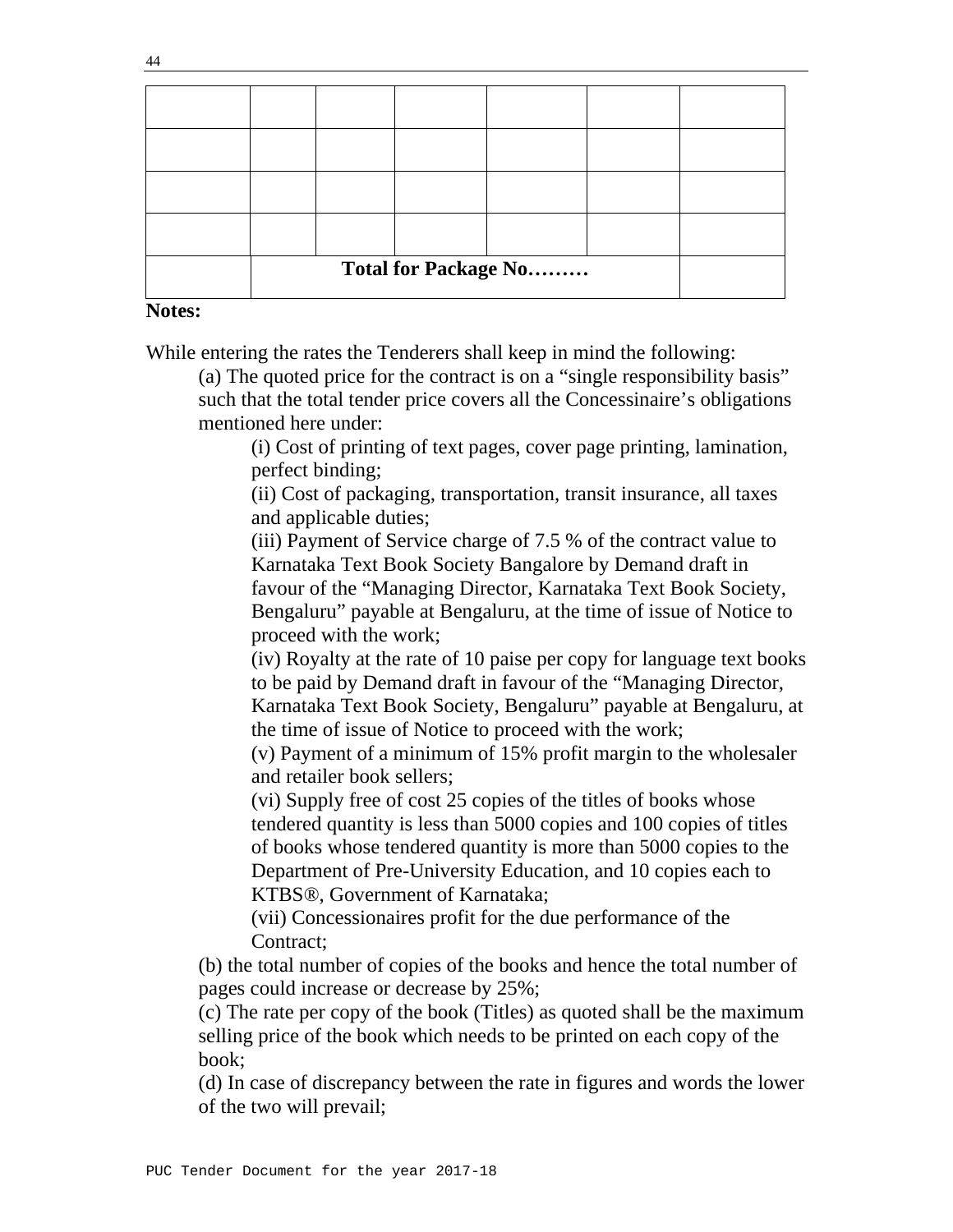Date: (Signature of the Tenderer)

**Note: This Form has to be duly completed, signed and uploaded on the eprocurement portal in the Second Folder- Financial tender**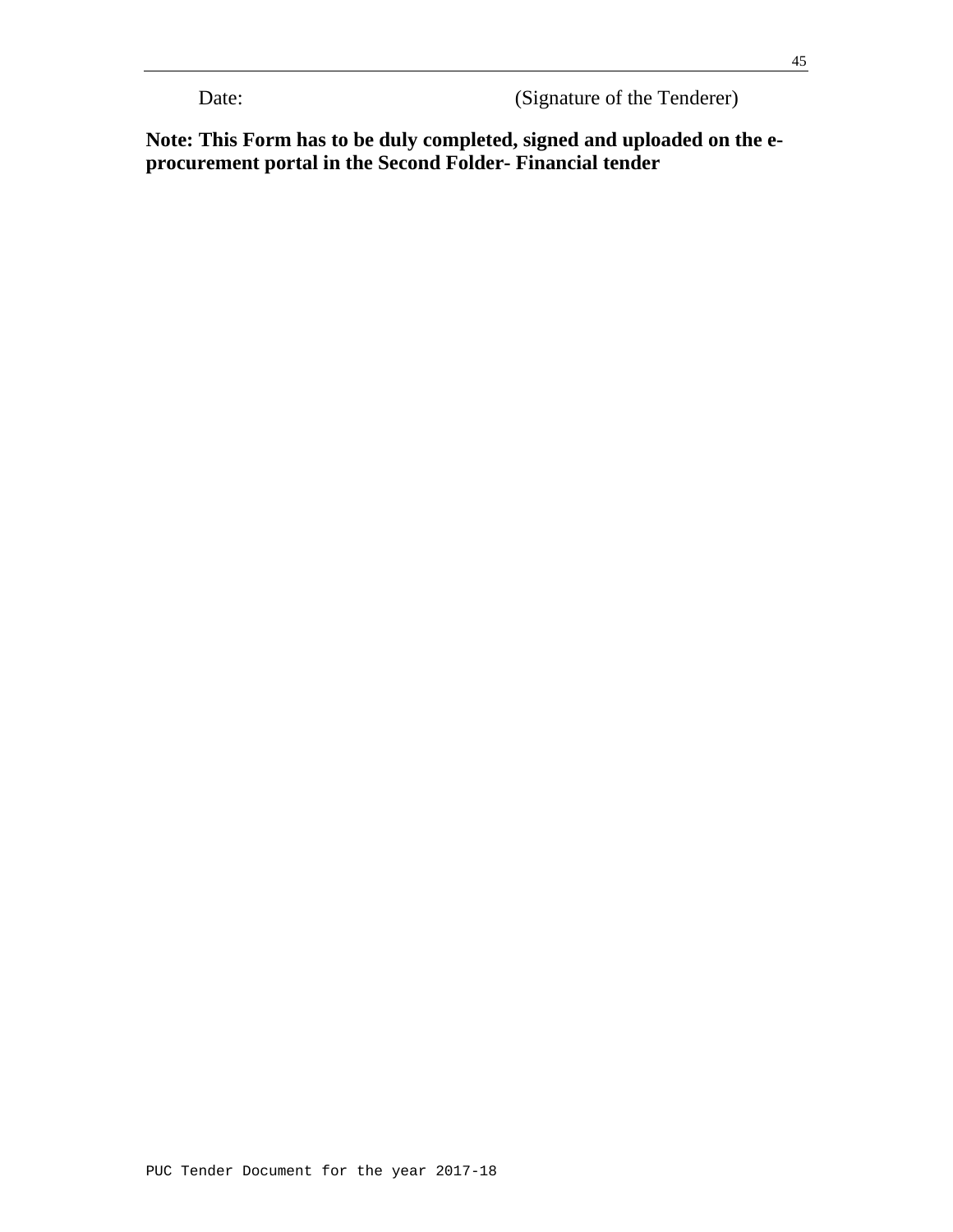### **SECTION 4**

### **FORMS**

#### **1 Letter of Acceptance**

*(letterhead paper of the Employer)*

[date]

To:

[name and address of the Concessionaire]

Dear Sirs,

This is to notify you that your Tender dated \_\_\_\_\_\_\_\_\_\_\_\_\_ for execution of the

\_\_\_\_\_\_\_\_\_\_\_\_\_\_\_\_\_\_\_\_\_\_\_\_\_\_\_\_\_\_\_\_\_\_\_\_\_\_\_\_\_\_\_\_\_\_\_\_\_\_\_\_\_\_\_\_\_\_\_

\_\_\_\_\_\_\_\_\_\_\_\_\_\_\_\_\_\_\_\_\_\_ [*name of the contract and identification number, as given in the Instructions to Tenderers*] for the Contract Price of Rupees ——

\_\_\_\_\_\_\_\_\_\_\_\_\_\_\_\_\_\_\_\_\_\_\_\_\_\_\_\_\_\_\_\_\_\_\_\_\_\_\_\_\_\_\_\_\_\_\_\_\_\_\_\_\_\_\_\_\_\_\_\_\_\_\_\_

(\_\_\_\_\_\_\_\_\_\_\_\_\_) [*amount in words and figures*], as corrected and modified in accordance with the Instructions to Tenderers is hereby accepted by our Agency.

\_\_\_\_\_\_\_\_\_\_\_\_\_\_\_\_\_\_\_\_\_\_\_\_\_\_\_\_\_\_\_\_\_\_\_\_\_\_\_\_\_\_\_\_\_\_\_\_\_\_\_\_\_\_\_\_\_\_\_

You are hereby requested to furnish Performance Security deposit, in the form detailed in Clause 27.1 of ITT for an amount of Rs.—————— within  $\frac{5}{5}$  days of the receipt of this letter of acceptance valid up to ............ , failing which action as stated in Para 27.3 of ITT will be taken.

Yours faithfully,

Managing Director, Karnataka Text Book Society ®

*(Name of Employer/Employer's Representative)* 

# **Note: This Form is for the information of the Tenderer. It is NOTto be completed and uploaded by the Tenderer on the e-procurement portal**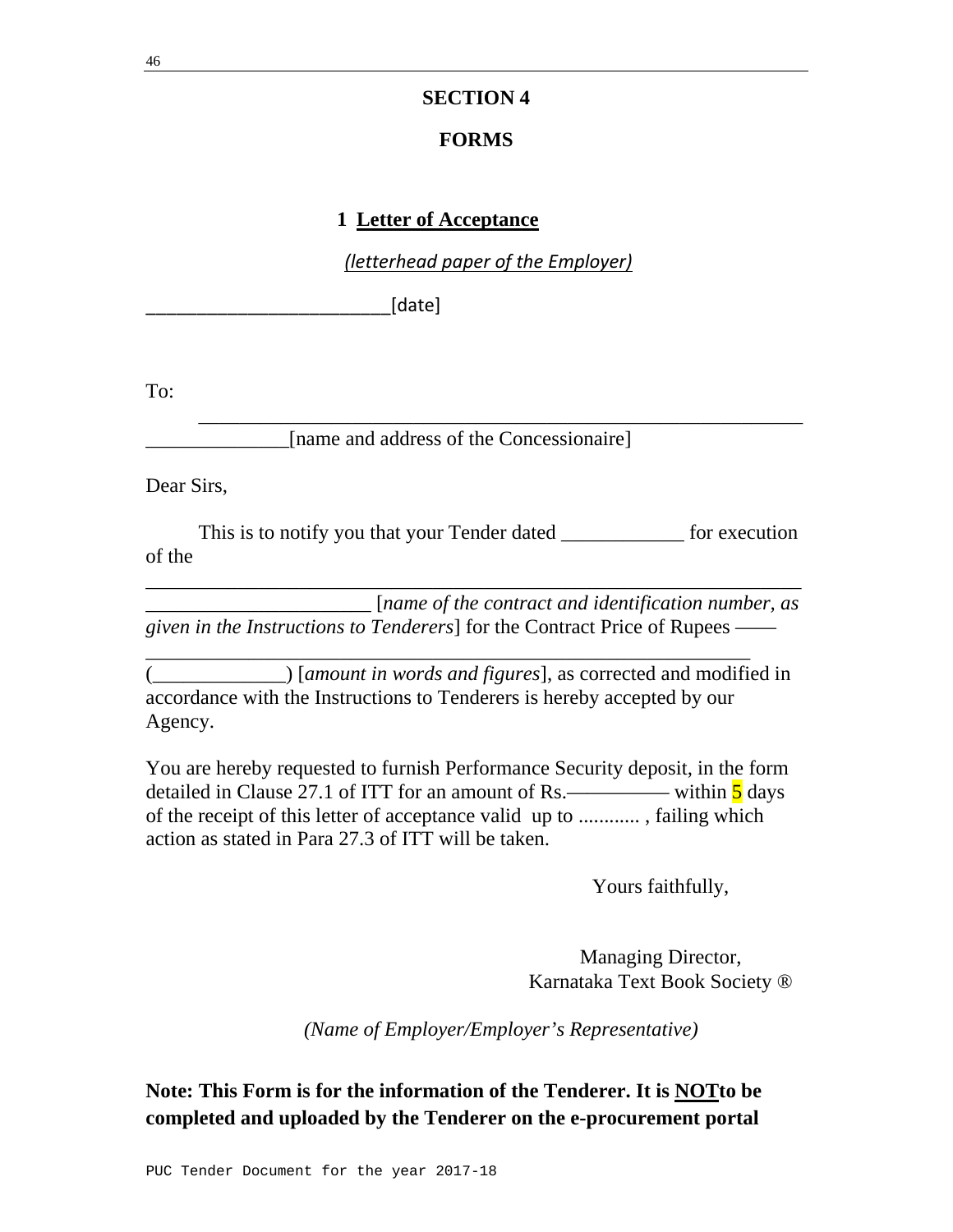# **2.Form of Contract Agreement**

| THIS CONTRACT AGREEMENT is made the | da <sup>r</sup> |
|-------------------------------------|-----------------|
|                                     |                 |

### **BETWEEN**

(1) The Managing Director, Karnataka Text Book Society ® (hereinafter called "the Employer"), and having its principal place of business at No.4, DSERT Building, 100 Feet Ring Road, Hosakerehalli, Banashankari 3<sup>rd</sup> Stage, Bengaluru 560085 and (2) ………………………………*[name of Concessionaire]*, and having its principal place of business at …………………………….*[address of Concessionaire]* (hereinafter called "the Concessionaire").

**WHEREAS** the Employer desires to award the right to the Concessionaire to Print and Sell PUC I Text books included in Package(s)…………………..within Karnataka State for the academic year 2017-18 and the Concessionaire has agreed to such engagement upon and subject to the terms and conditions hereinafter appearing.

# **NOW IT IS HEREBY AGREED** as follows:

## **Article1. Contract Documents:**

## **Contract Documents** (Reference GCC Clause 2)

The following documents shall constitute the Contract between the Employer and the Concessionaire, and each shall be read and construed as an integral part of the Contract:

- (a) This Contract Agreement and the Appendices hereto;
- (b) Tender and Price Schedules submitted by the Concessionaire;
- © Special Conditions of Contract;
- (d) General Conditions of Contract;
- (e) Technical Specifications and Drawings;
- (f) *Any other documents shall be added here*
- 1.2 **Order of Precedence** (Reference GCC Clause 2)

In the event of any ambiguity or conflict between the Contract Documents listed above, the order of precedence shall be the order in which the Contract Documents are listed in Article 1.1 (Contract Documents) above.

### **Definitions** (Reference GCC Clause 1)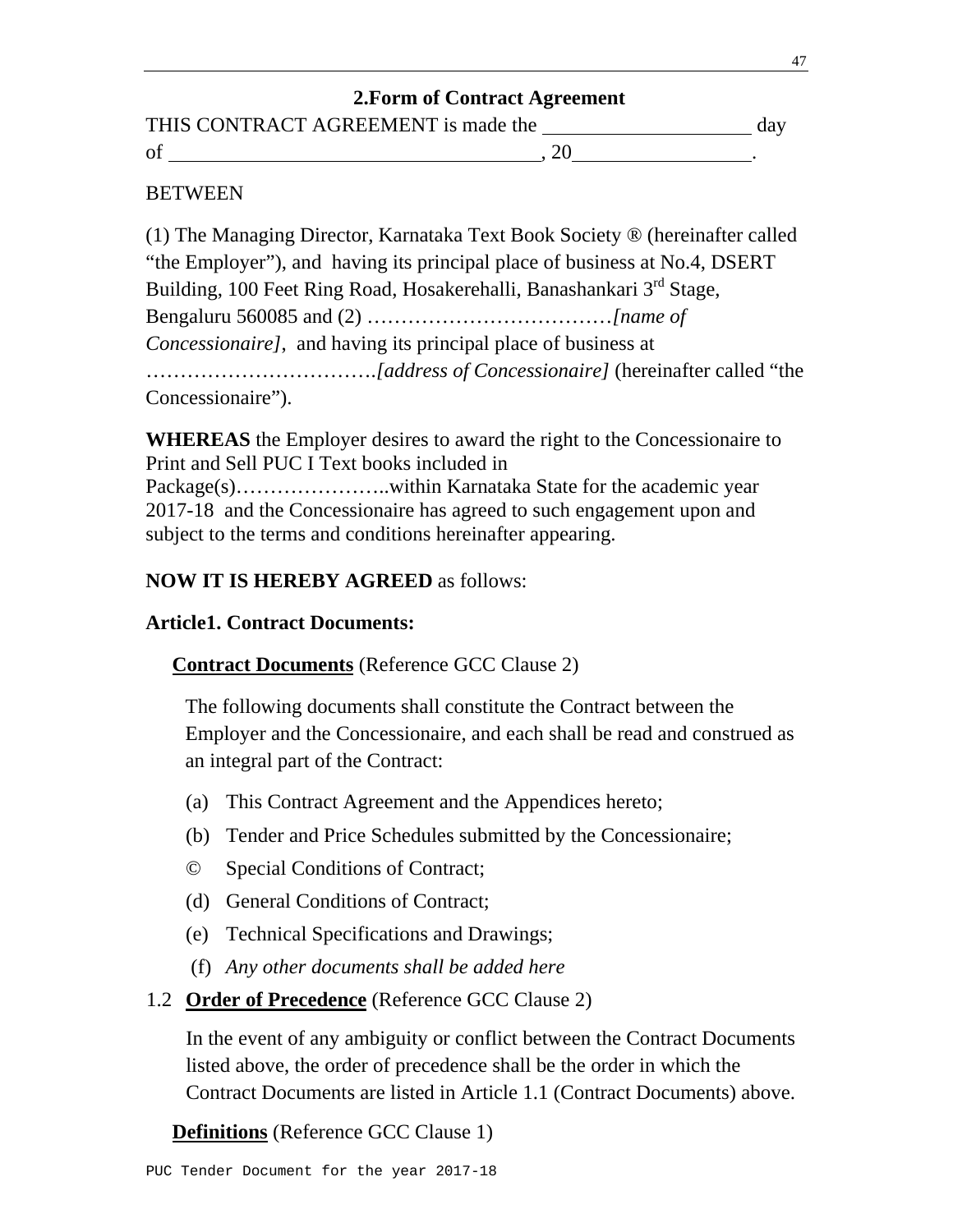Capitalized words and phrases used herein shall have the same meanings as are ascribed to them in the General Conditions of Contract.

# **Article2. Contract Price and Terms of Payment:**

# **Contract Price** (Reference GCC Clause 11)

The Employer hereby agrees for a Contract Price in consideration of the performance by the Concessionaire of its obligations hereunder. The Contract Price shall be:

*Rupees…………………………………………………………………………………*

*……………..* or such other sums as may be determined in accordance with the terms and conditions of the Contract.

**Terms of Payment** (Reference GCC Clause 12)

**No payment shall be made by the Employer**. The Concessionaire has to pay the Employer and the Distributors the amounts as specified in the Concessionaire's obligations, incur expenditure for printing, binding, laminating ,packing and transportation and recover the Contract Price including any other expenditure incurred by him for the performance of the Contract Obligations by sale of the specified text books at the agreed rates in the State of Karnataka during the Academic year 2017-18, through the distributors/retailers.

# **Article 3. Effective Date for Determining Time for Completion:**

3.1 **Effective Date** (Reference GCC Clause 1)

The Time of Completion of the Facilities shall be determined from the date when all of the following conditions have been fulfilled:

(a) This Contract Agreement has been duly executed for and on behalf of the Employer and the Concessionaire;

(b) The Concessionaire has submitted to the Employer the performance security:

The Agreed Time Schedule for the performance of the Contract is given in Appenix2.

# **Article 4. Appendices:<sup>10</sup>**

 $10$  The Appendices shall be firmed up and finalized after finalization of tender.

PUC Tender Document for the year 2017-18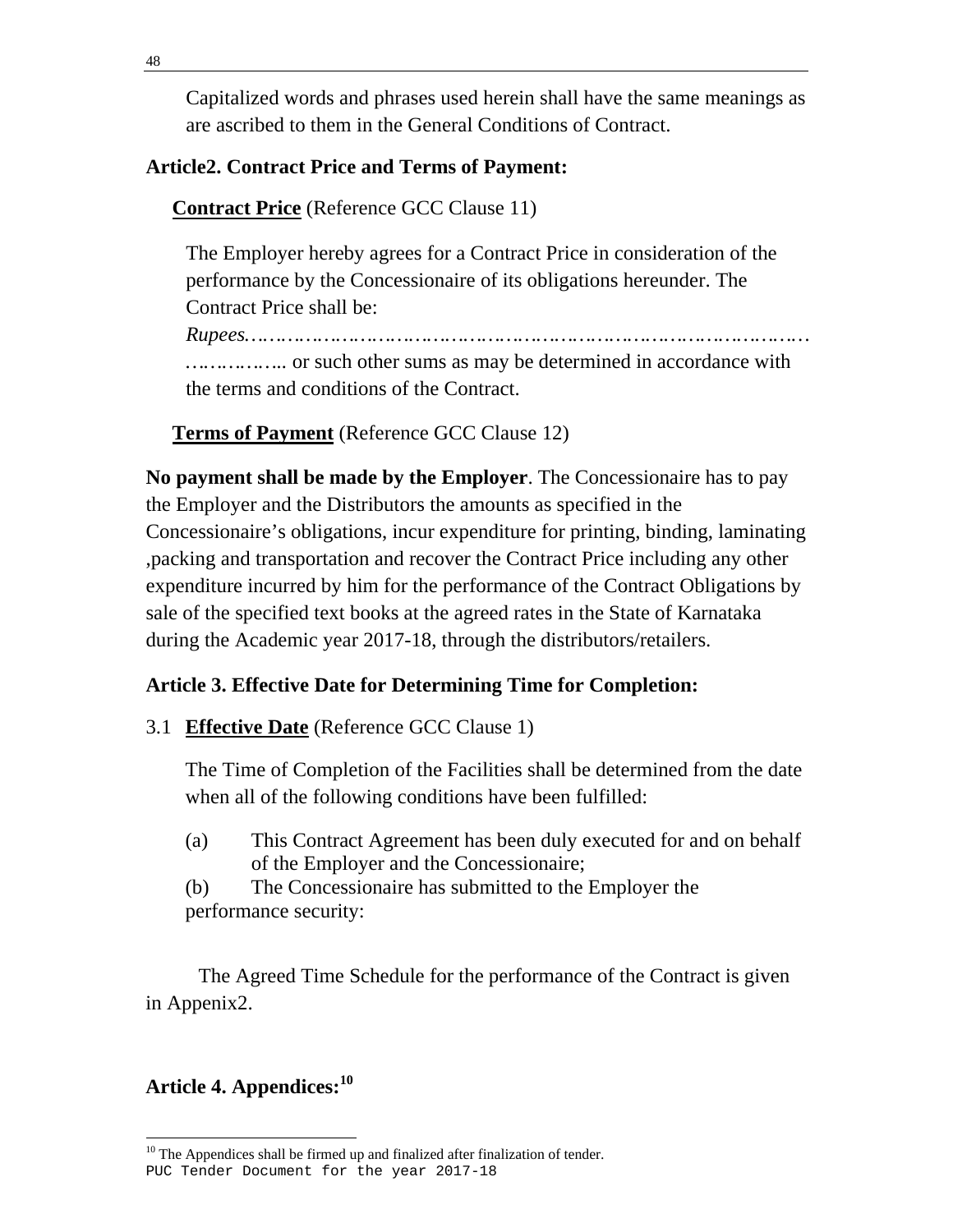- 4.1 The Appendices listed in the attached List of Appendices shall be deemed to form an integral part of this Contract Agreement.
- 4.2 Reference in the Contract to any Appendix shall mean the Appendices attached hereto, and the Contract shall be read and construed accordingly

**IN WITNESS WHEREOF** the Employer and the Contractor have caused this Agreement to be duly executed by their duly authorized representatives the day and year first above written.

Signed by, for and on behalf of the Employer

*[Signature]*

*[Title]* in the presence of

Signed by, for and on behalf of the Contractor

*[Signature]*

*[Title]* in the presence of

### APPENDICES

Appendix 1 Scope of Work;

Appendix 2 Time Schedule for the performance of the Contract

Appendix 3 Obligations of the Concessionaire

Appendix 4 Obligations of the Employer

Appendix 5 Insurance Requirements

Appendix 6 List of Approved Manufacturers for the Paper

**Note: This Form is for the information of the Tenderer. It is NOTto be completed and uploaded by the Tenderer on the e-procurement portal** 

## **Appendix1. Scope of Work to be executed by the Concessionaire**

The items of work included in this Contract are as under:

(a) Collect the pre-press materials like positives/CDs from the Pre-University Education Department of GOK;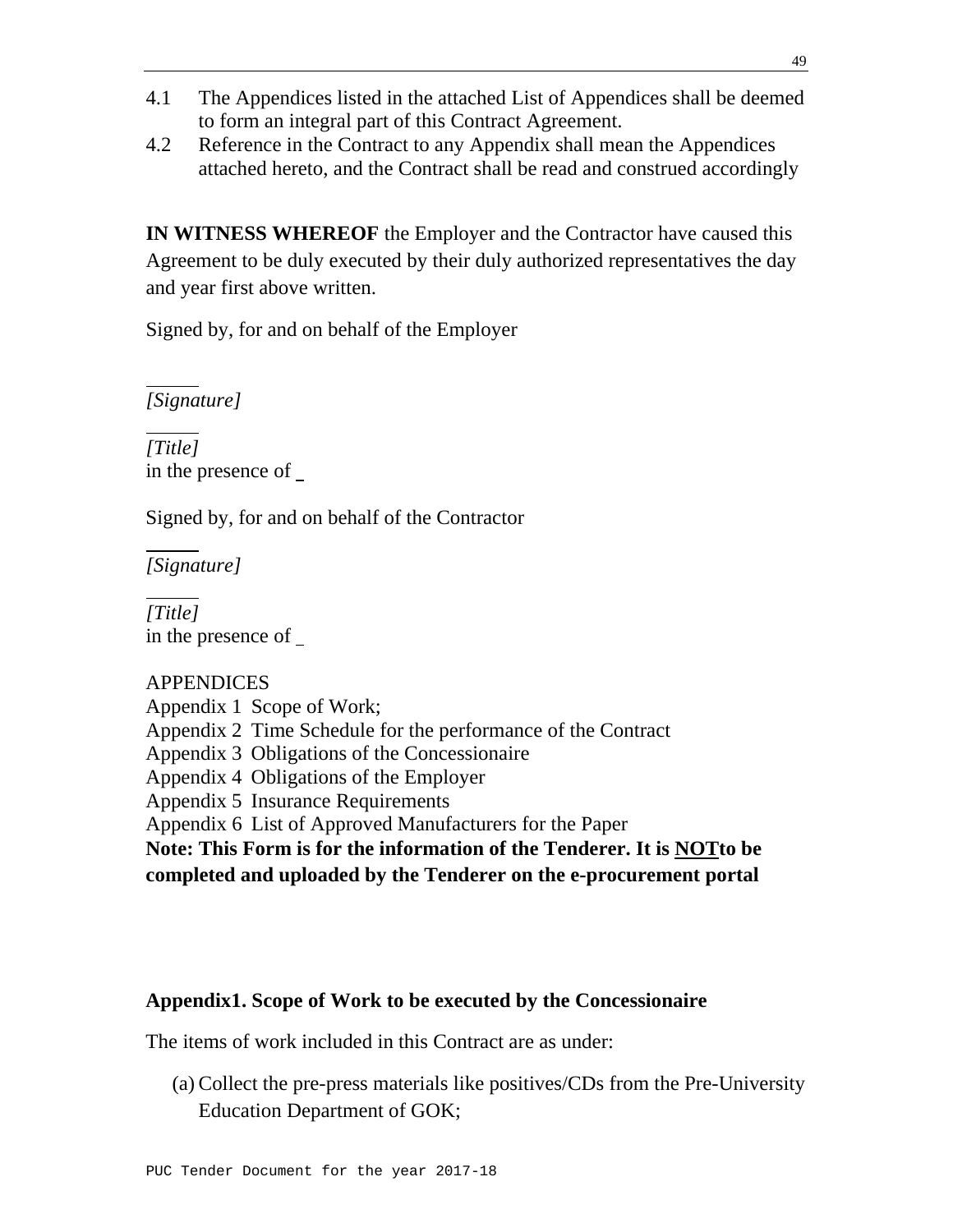- (b)Print at least two copies of the titles included in the awarded packages as per specifications and submit the same for approval by the Pre-University Education Department of GOK. One copy would be returned after scrutiny and approval or with comments. In case of comments. The Concessionaire shall again print two copies and obtain the approval of the Employer before starting the Printing work;
- (c) Print the books included in the schedule of requirements as per stipulated specifications.
- (d)The printing of text pages shall be executed on a web offsset machine using the paper of stipulated specifications.

|                                          | $\bullet$<br>Name of<br><b>Textbook</b><br><b>Title</b> | <b>Clas</b><br>${\bf S}$ | <b>Size</b> |                      | <b>Paper Quality</b> | <b>Bind</b><br>ing | Ap<br>prx<br>No.<br>of<br>Pag<br>es | <b>Approx</b>                    |
|------------------------------------------|---------------------------------------------------------|--------------------------|-------------|----------------------|----------------------|--------------------|-------------------------------------|----------------------------------|
| <b>Sl</b><br>$\mathbf N$<br>$\mathbf{0}$ |                                                         |                          |             | <b>Inner</b><br>Page | Cover<br>Page        |                    |                                     | imate<br>numbe<br>r of<br>copies |
|                                          |                                                         |                          |             |                      |                      |                    |                                     |                                  |
|                                          |                                                         |                          |             |                      |                      |                    |                                     |                                  |
|                                          |                                                         |                          |             |                      |                      |                    |                                     |                                  |
|                                          |                                                         |                          |             |                      |                      |                    |                                     |                                  |
|                                          |                                                         |                          |             |                      |                      |                    |                                     |                                  |
|                                          |                                                         |                          |             |                      |                      |                    |                                     |                                  |
|                                          |                                                         |                          |             |                      |                      |                    |                                     |                                  |
| PACKAGE-01                               |                                                         |                          |             |                      |                      |                    |                                     |                                  |

#### Package No:1

(e) Bind and laminate the Books as per specifications;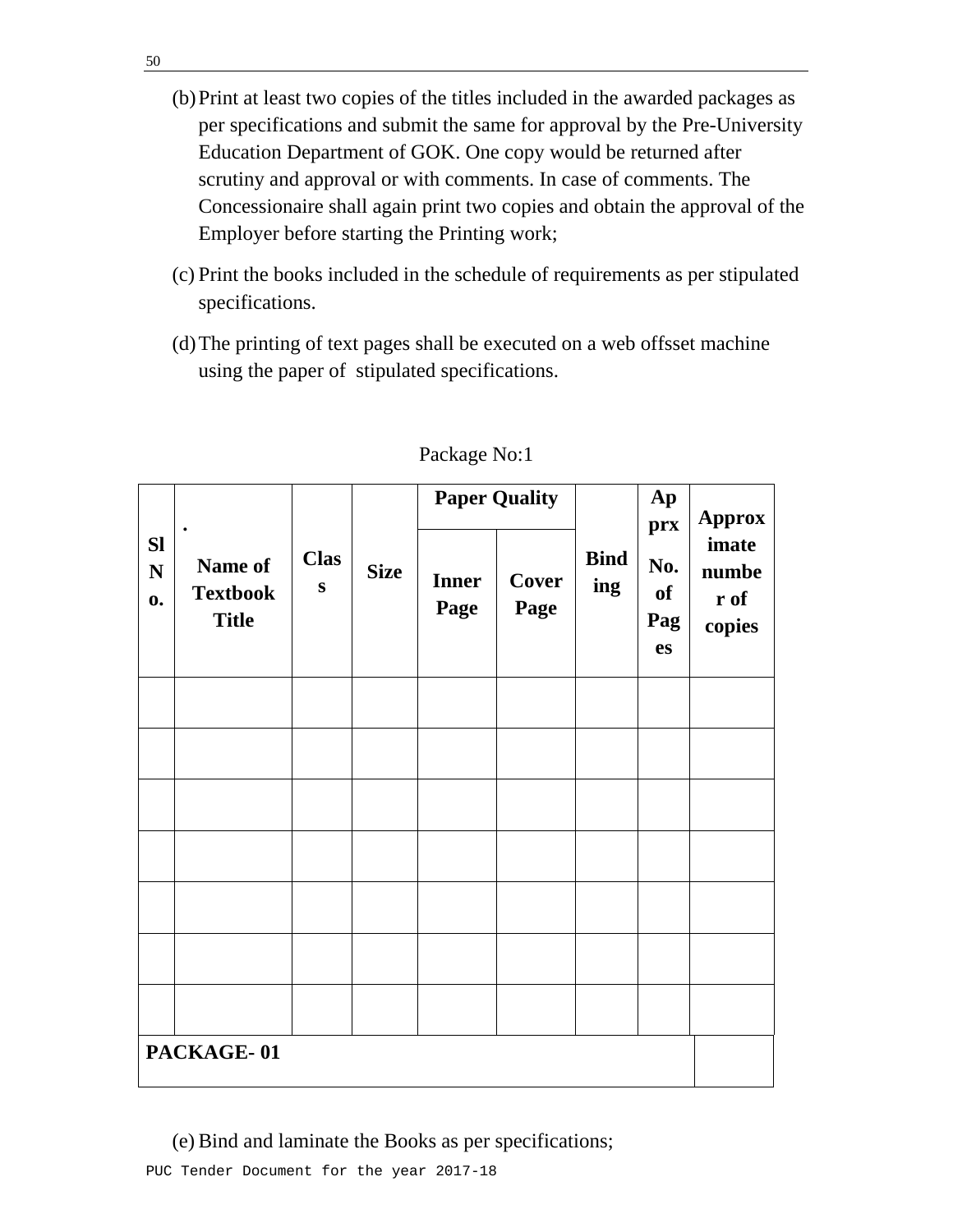- (f) Store the books properly till the time of transportation
- (g)Transport the books to the approved distributors and retailers for each of the district;
- (h)Make arrangements for sale through the distributors and retailers.

## **Appendix2: Time Schedule**

The Agreed Time schedule for this Contract is as follows:

| Sl.No.         | <b>Description of Activity</b>                                                                                                                                                                                                                                                                                                                                                                                   | <b>Completion</b><br>period reckoned<br>from the date of<br>signing of the<br><b>Agreement</b><br>(Number of days) | <b>Remarks</b>                                                                          |
|----------------|------------------------------------------------------------------------------------------------------------------------------------------------------------------------------------------------------------------------------------------------------------------------------------------------------------------------------------------------------------------------------------------------------------------|--------------------------------------------------------------------------------------------------------------------|-----------------------------------------------------------------------------------------|
| $\mathbf{1}$   | Mobilization                                                                                                                                                                                                                                                                                                                                                                                                     | $\overline{7}$                                                                                                     |                                                                                         |
| $\overline{2}$ | <b>Collection of Pre-press</b><br>material, Paper for Printing<br>and inspection of the<br>Printing premises and Paper<br>by the Employer or his<br>representative                                                                                                                                                                                                                                               | 15                                                                                                                 |                                                                                         |
| 3              | Print at least two copies of<br>the titles included in the<br>awarded packages as per<br>specifications and submit the<br>same for approval by the<br>Employer. One copy would<br>be returned after scrutiny and<br>approval or with comments.<br>In case of comments. The<br>Concessionaire shall again<br>print two copies and obtain<br>the approval of the Employer<br>before starting the Printing<br>work; | 30                                                                                                                 | Approval of the<br>Sample should be<br>obtained before<br>starting the Printing<br>work |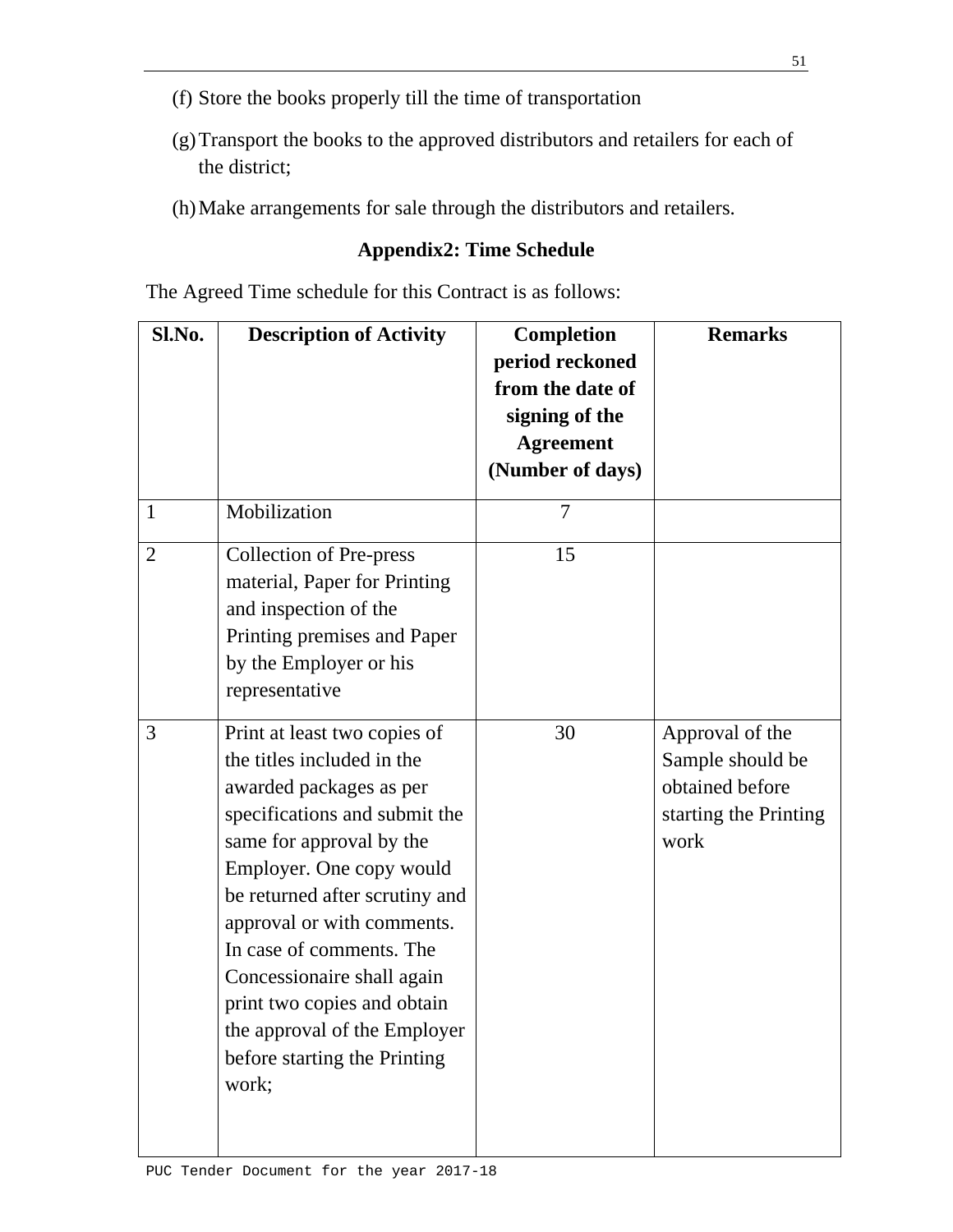| $\overline{4}$ | Printing, binding and<br>lamination                                                                                                                      | 60  | The Concessionaire<br>requests the<br>Employer or his<br>representative to<br>inspect the work<br>during execution as<br>and when lots are<br>completed                                                                                                                                                                                     |
|----------------|----------------------------------------------------------------------------------------------------------------------------------------------------------|-----|---------------------------------------------------------------------------------------------------------------------------------------------------------------------------------------------------------------------------------------------------------------------------------------------------------------------------------------------|
| 5              | Final inspection of the<br>Employer or his<br>representative of the work<br>and issue of certificate of<br>completion and go ahead for<br>transportation | 75  |                                                                                                                                                                                                                                                                                                                                             |
| 6              | Transportation of the books<br>to the distributors /retailers<br>of each district as per<br>assessment made by the<br>Concessionaire                     | 90  | The Concessionaire<br>makes assessment of<br>the quantities<br>required for each<br>district. If this<br>milestone is not<br>achieved by the<br>Concessionaire<br>Liquidated damages<br>at $0.5\%$ of the<br>estimated cost of the<br>Package per week or<br>part thereof shall be<br>leviable and<br>recovered from the<br>Concessionaire. |
| 7              | Sale process, feedback from<br>Purchasers, repair of defects<br>and/or replacement of any<br>defective books                                             | 270 |                                                                                                                                                                                                                                                                                                                                             |

*Note: The Concessionaire shall adhere strictly to the above time schedules. In case of any delay in achieving the intermediate milestones 1 to 5 the Employer*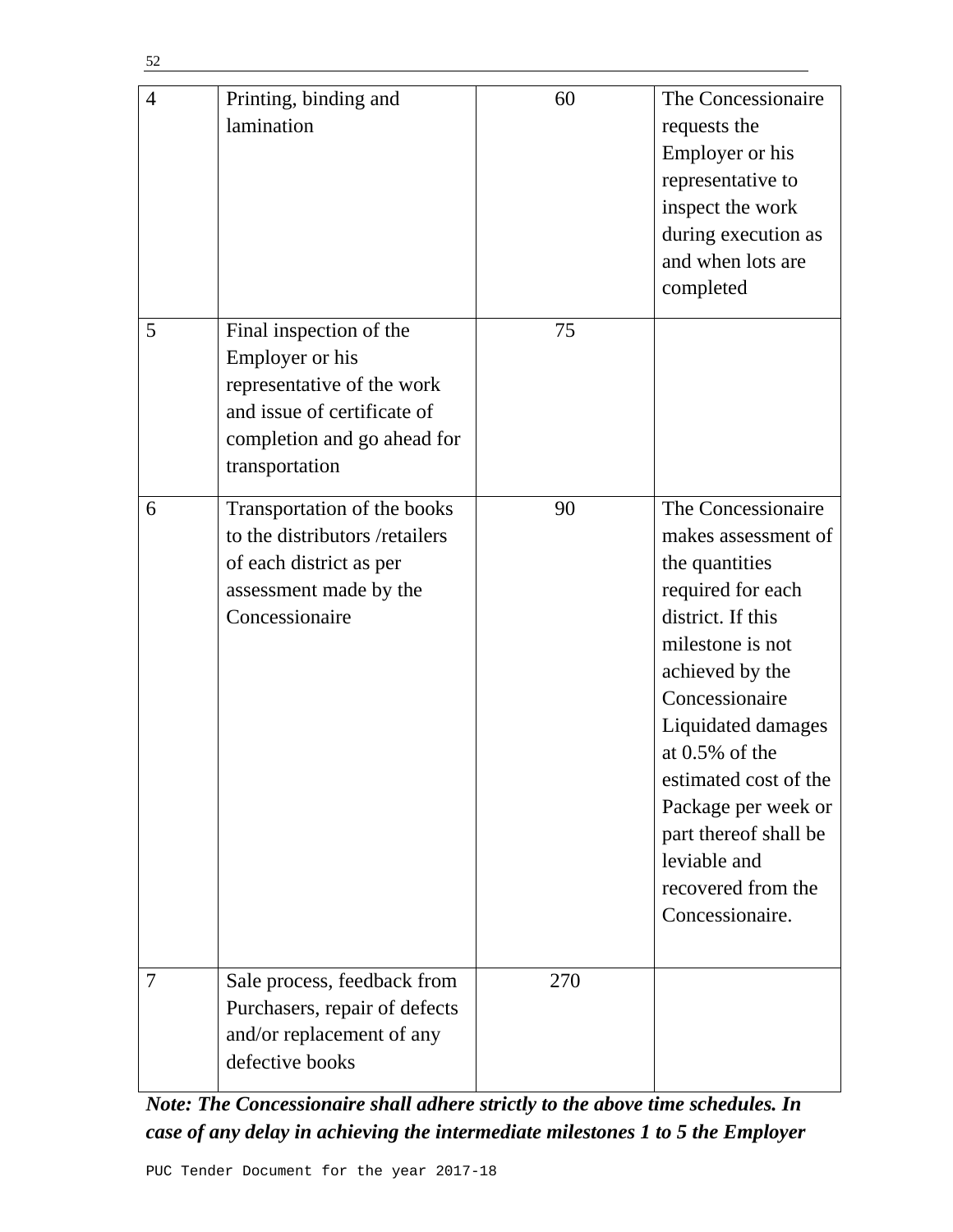*can levy liquidated damages as per his assessment which will be binding on the Concessionaire. The liquidated once levied will not be refunded even if the next and subsequent milestones are achieved in time. For any delay in achieving the milestone 6 as listed above Liquidated damages at 0.5% of the estimated cost of the package shall be levied and recovered for dealy of a week or part thereof.* 

### **Appendix3: Obligations of the Concessionaire**

 The Obligations of the Concessionaire are detailed in full in the Tender Document. However some of the important obligations are listed hereunder. In case of contradictions, the provisions in the Tender Documents which forms a part of the Contract shall prevail.

The Concessionaire shall:

- 1. Make payment of Service charges of 7.5% of the Contract price to the Karnataka Text Book Society, Bengaluru by demand draft in favour of the "Managing Director, Karnataka Text Book Society, Bengaluru " payable at Bengaluru at the time of issue of the the Notice to proceed with the Work;
- 2. Make payment of Royalty at the rate of 10 paise per copy for the language text books to the Karnataka Text Book Society, Bengaluru by demand draft in favour of the " Managing Director, Karnataka Text Book Society, Bangalore" payable at Bangalore at the time of issue of the Notice to proceed with the Work;
- 3. Nominate a representative;
- 4. Collect the pre-press materials like positives/CDs from the Pre-University Education Department of GOK;
- 5. Prepare and submit (within 10 days of signing of the Contract) to the Employer's Representative a detailed program of performance of the Contract made in a form acceptable to the Employer's Representative and showing the sequence in which it proposes to implement the Work;
- 6. Print at least two copies of the titles included in the awarded packages as per specifications and submit the same for approval by the Employer. One copy would be returned after scrutiny and approval or with comments. In case of comments. The Concessionaire shall again print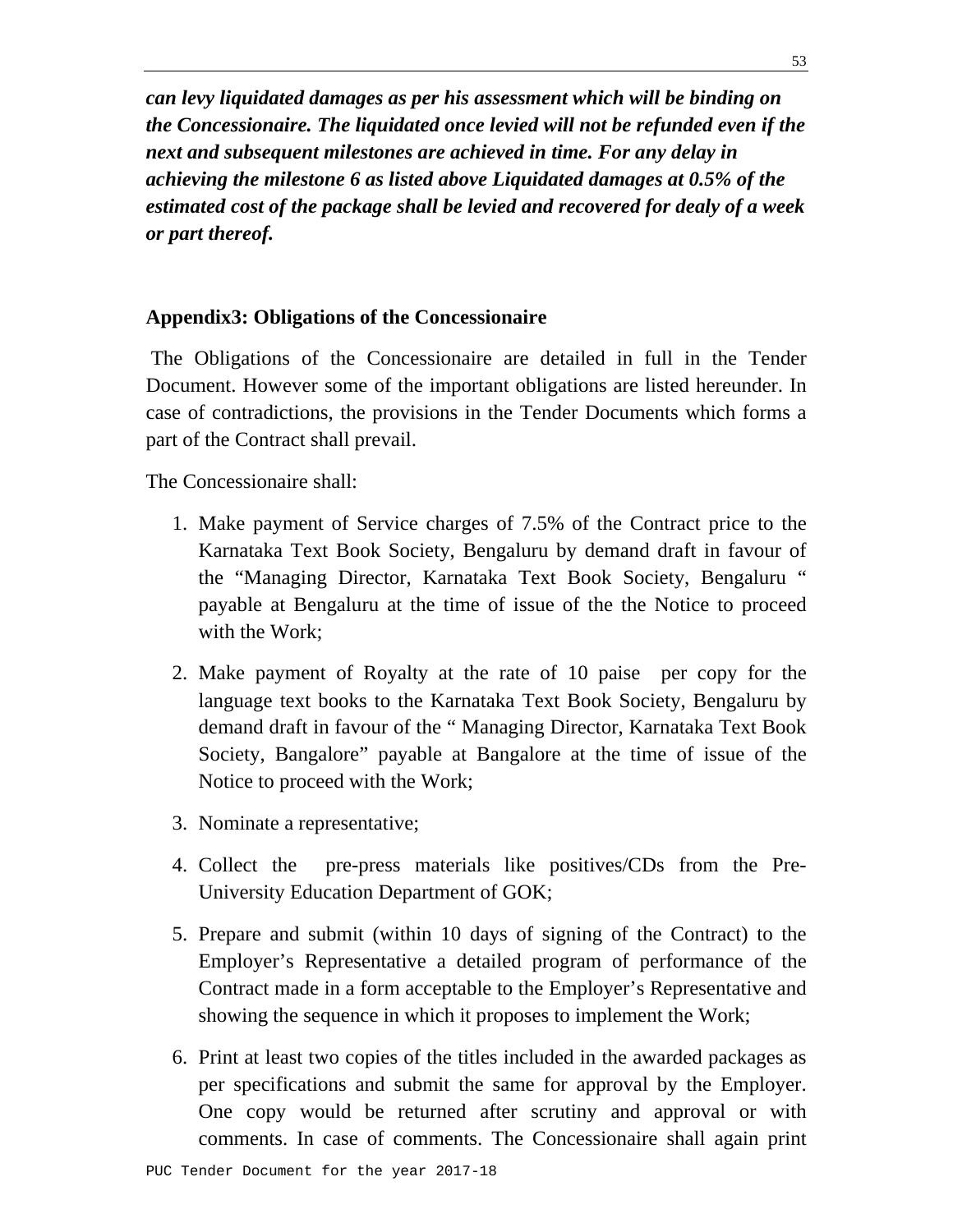two copies and obtain the approval of the Employer before starting the Printing work;

- 7. Employer or Department of PU Board Representatives are visit the printing location for verification of the progress.
- 8. Supply every week a Progress Report on the implementation of the Work to the Employer's Representative;
- 9. Take out the required insurances as per Appendix 5 and hand over copies of the insurances policies to the Employer's representative;
- 10.Procure the Paper from approved manufacturers as given in Appendix 6;
- 11.Comply with all the laws in force in India and Karnataka;
- 12.Print, bind and laminate the text books as per specifications and as per contracted quantity within the agreed time schedule;
- 13.Supply free of cost 25 copies of each of the titles of books whose tendered quantity is less than 5000 copies to the Department of Pre-University Education and 10 copies each to Karnataka Text Book Society® ,Government of Karnataka;
- 14.Supply free of cost 100 copies of each of the titles of books whose tendered quantity is more than 5000 copies to the Department of Pre-University Education 10 copies each to Karnataka Text Book Society®Government of Karnataka;
- 15.Store the printed text books in a safe condition;
- 16.Pack properly and transport the requisite copies of the various titles of text books to the distributors/retailers in the various districts for sale to the students;
- 17.Make payment of a minimum of 15% profit margin to the distributors/retailers;
- 18.Ensure the uninterrupted availability of the text books during the academic year;
- 19.Replace the damaged text books during the defect liability period of 6 months after the date of successful completion of the Work;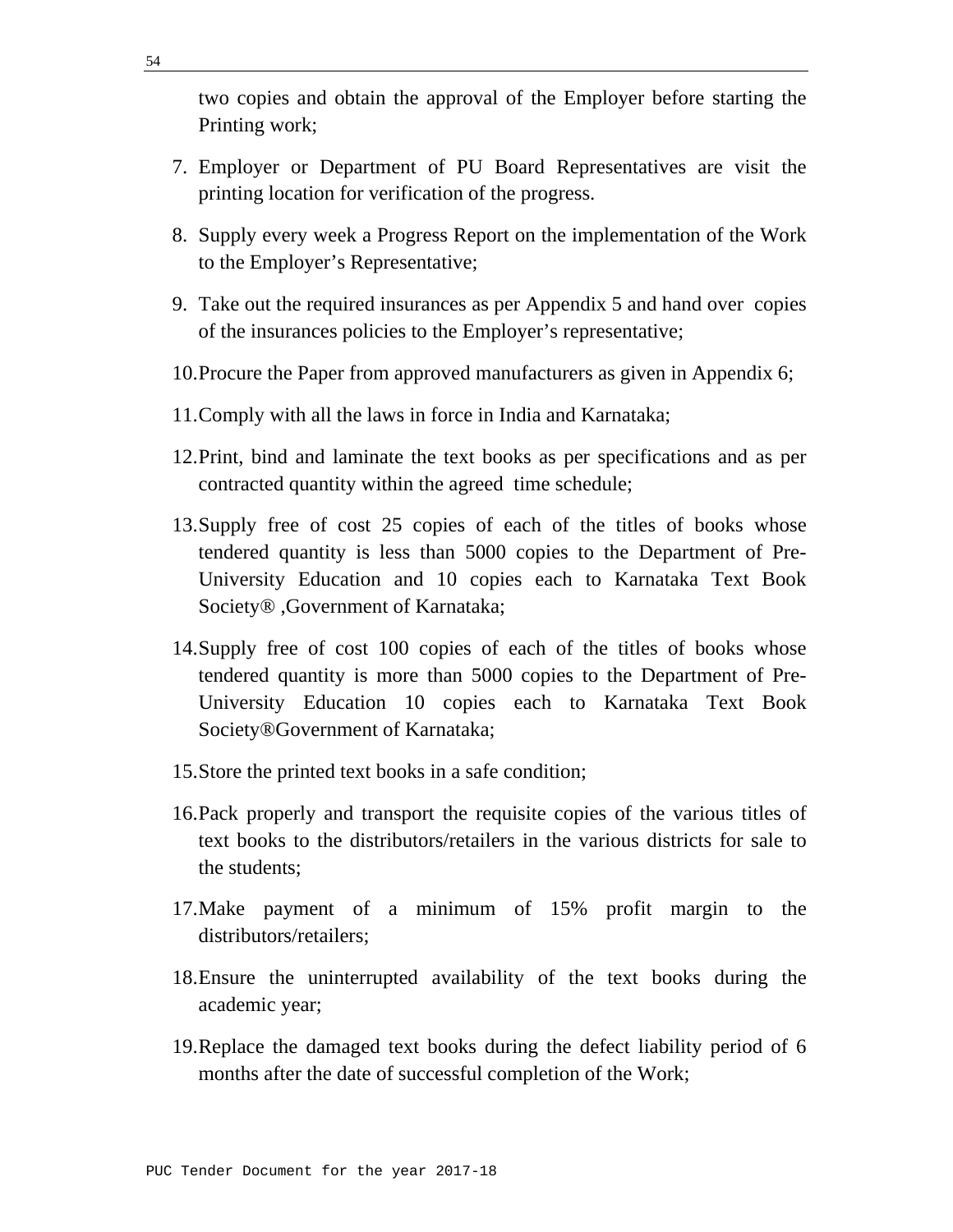- 20.Safely return the Pre-press material in good condition to the Pre-University Education Department and obtain receipt and hand over the same to the Employer;
- 21.Submit a completion report with a feedback detailing the difficulties experienced if any on the implementation of the Contract and suggestion for improvement in future years;

## **Appendix 4: Obligations of the Employer**

The Obligations of the Employer are detailed in full in the Tender Document. However some of the important obligations are listed hereunder. In case of contradictions, the provisions in the Tender Documents which forms a part of the Contract shall prevail.

The Employer shall:

- 1. Ensure accuracy of all information and/or data to be supplied such as Prepress material in the form of CDs;
- 2. Assist if requested by the Concessionaire in obtaining in a timely and expeditious manner all permits, approvals , licenses etc necessary for the successful implementation of the Contract;
- 3. Designate an officer as Employer's representative and give the necessary approvals;
- 4. Depute the personnel for inspection without delay;
- 5. Third party Inspector as Department of Printing and stationeries(DPS) for making the desired inspections;
- 6. Expeditiously bring to the notice of the Concessionaire any defective supplies received.

## **Appendix 5: Insurance Requirements**

The Concessionaire shall take out the following insurances:

1. Insurance against fire in the Print factory,Covering loss or damage occurring during the period of Printing, binding and lamination and subsequent storage. Insurance amount equal to 110% of the estimated cost of the Printed text books for the period of start of the Work till transportation;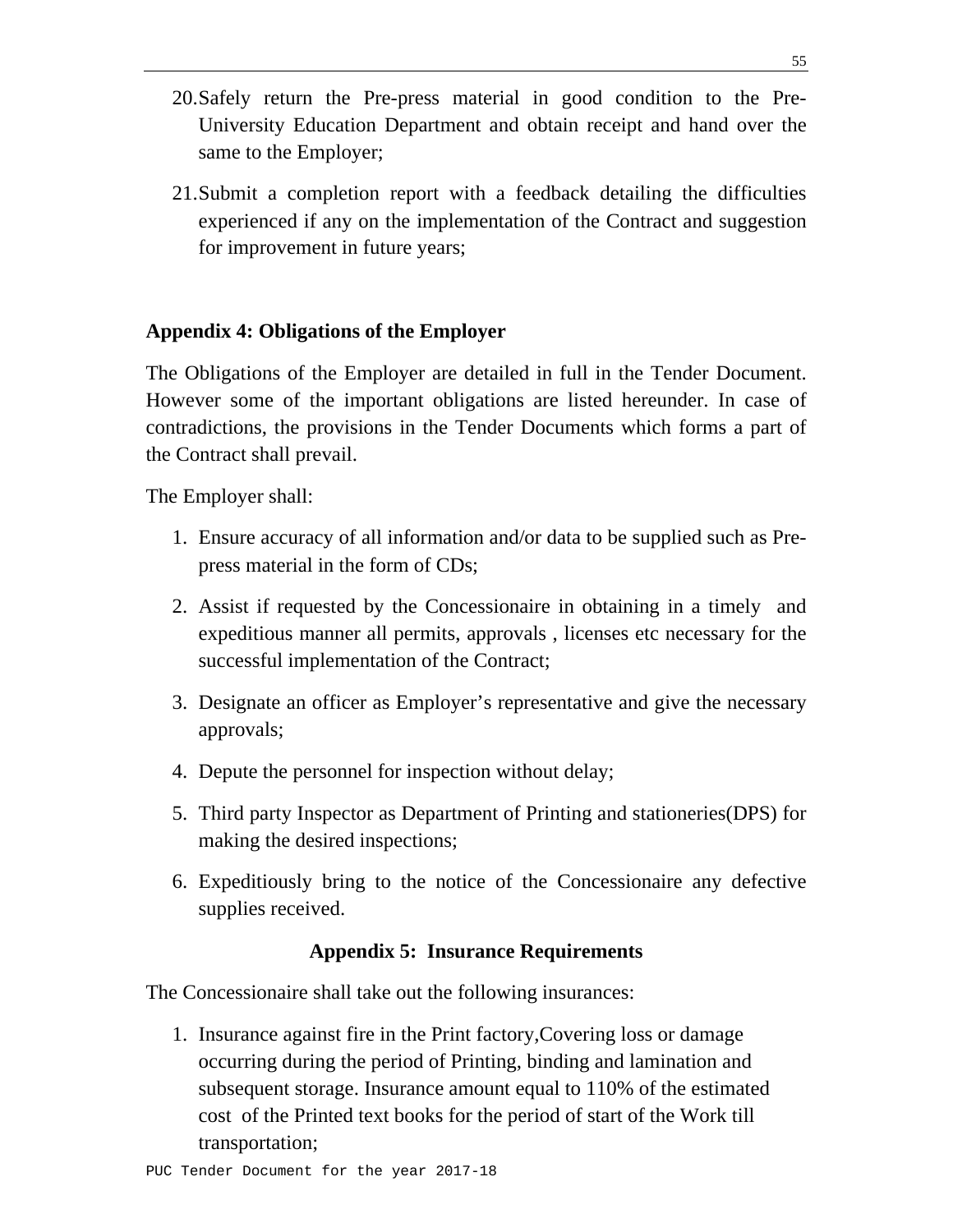- 2. Cargo Insurance during transport: Covering loss or damage occurring while in transit from the Printer's factory to the distributor's/retailer's premises. Insurance amount equal to 110% of the cost of the Printed text book for the period of transportation from the Print factory to the Distributors/retailers of the various districts;
- 3. Third Party Liability Insurance: Covering bodily injury or death suffered by third parties (including Employer's personnel) and loss of or damage to property occurring in connection with the printing, binding, lamination, distribution and sale of the books: As per applicable law, a minimum of Rs.10 lakhs (covering two persons) for a period of six months;
- 4. Automobile Liability Insurance: As per applicable law;
- 5. Workers Compensation Insurance: As per statutory requirements applicable in India;

## **Appendix 6: List of Approved Manufacturers for the Paper.**

The Concessionaire are advised to procure and use the paper manufactured by the following Paper Mills conforming to the specification laid down in these documents. They may also use the imported paper. In any case it is the responsibility of the tenderer to ensure the procured paper shall comply with the specifications laid down in the tender. It is advised to avoid the paper made out of recycled de inked pulp which will contain the specks and dirt.

- 1. M/s. West Coast Paper Mills, Dandeli, Karnataka;
- 2. M/s. TNPL, Tamil Nadu;
- 3. M/s. Andhra Pradesh Paper Mills, Rajmundry, Andhra Pradesh;
- 4. M/s. Seshasai Paper and Board Limited, Erode, Tamil Nadu;
- 5. M/s. JK Paper Limited, Orissa
- 6. M/s. HNL Paper Mills, Kerala.
- 7. Cetury Pulp and papers.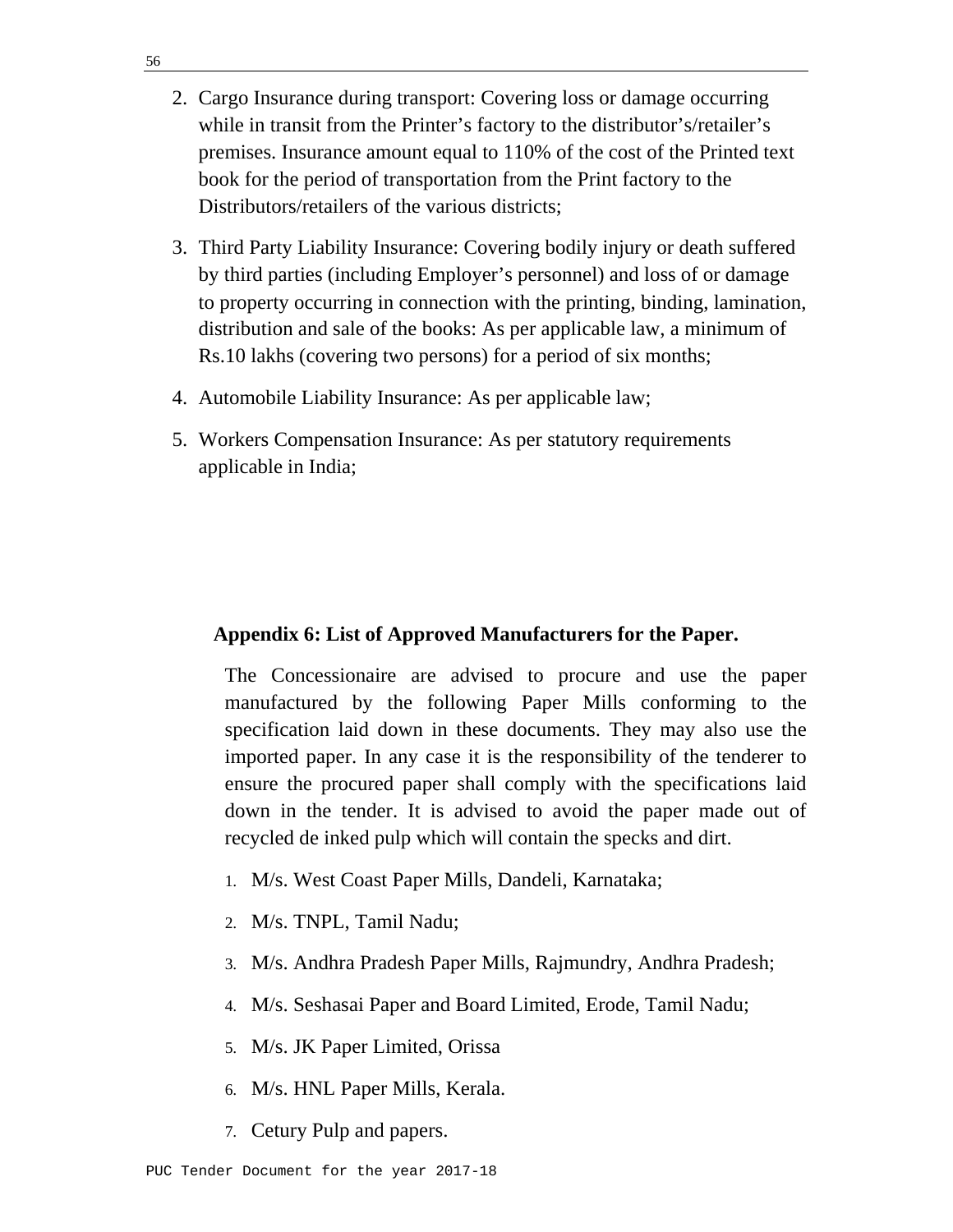8. Or other equivalent makes conforming to relevant BS specifications.

**Note: The Appendices are for the information of the Tenderer and are NOT to be completed and uploaded on the e‐procurement portal**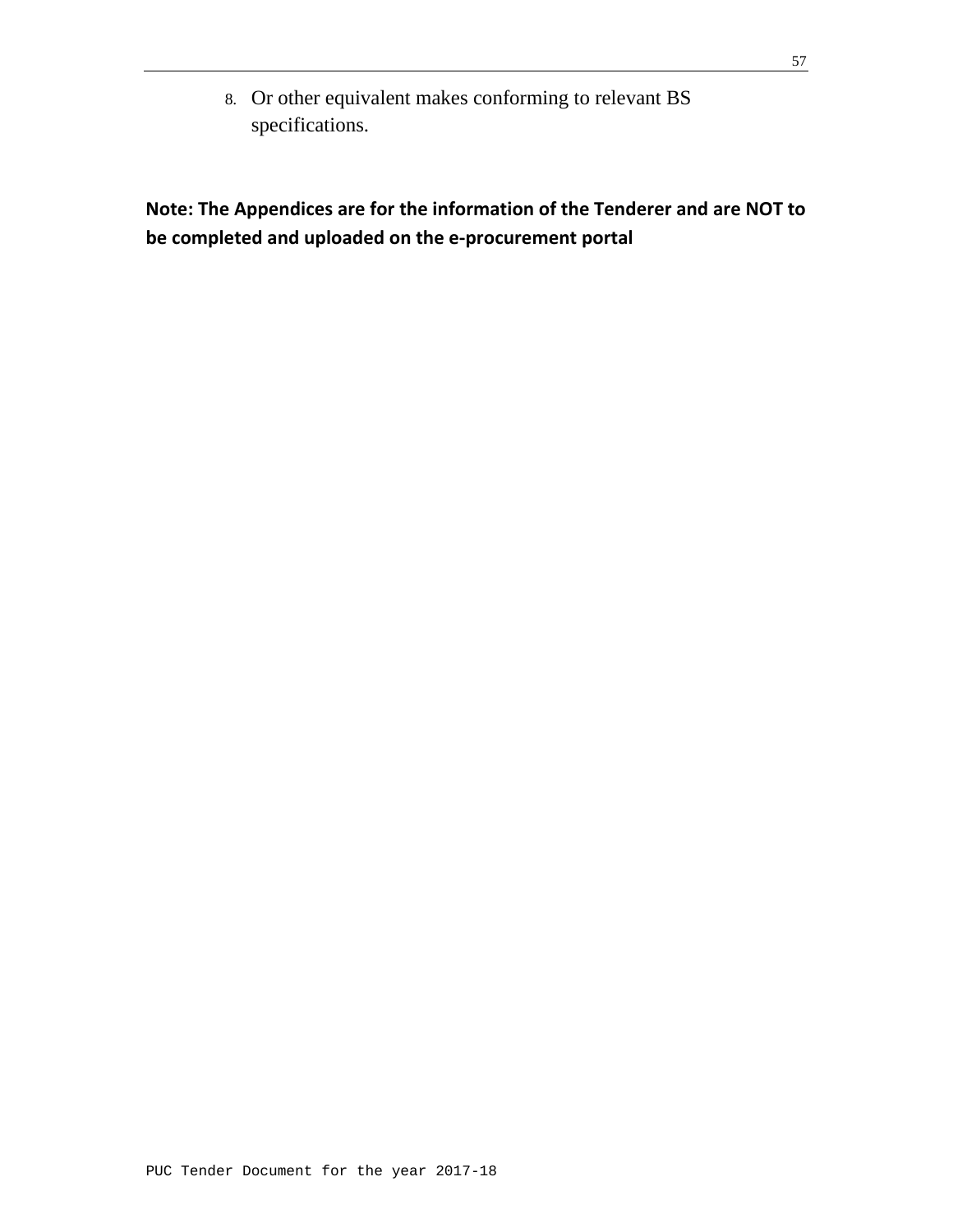### **3. Issue of Notice to proceed with the Contract**

*(letterhead of the Employer)*

 $\qquad \qquad \qquad -\qquad \qquad \text{(date)}$ 

To —— (name and address of the Concessionaire) ——————————————

Dear Sirs:

——————————————

 Pursuant to your furnishing the requisite security deposit as stipulated in ITT Clause 27.1 and signing of the contract agreement toPrint and Sell PUC I and PUC I Text Books within Karnataka State for the Academic year 2017-18 for a Tender Price of Rs.——————, you are hereby instructed to proceed with the execution of the said contract in accordance with the contract documents.

Yours faithfully,

(Signature, name and title of signatory authorized to sign on behalf of Employer)

**Note: This Form is for the information of the Tenderer. It is NOTto be completed and uploaded by the Tenderer on the e-procurement portal**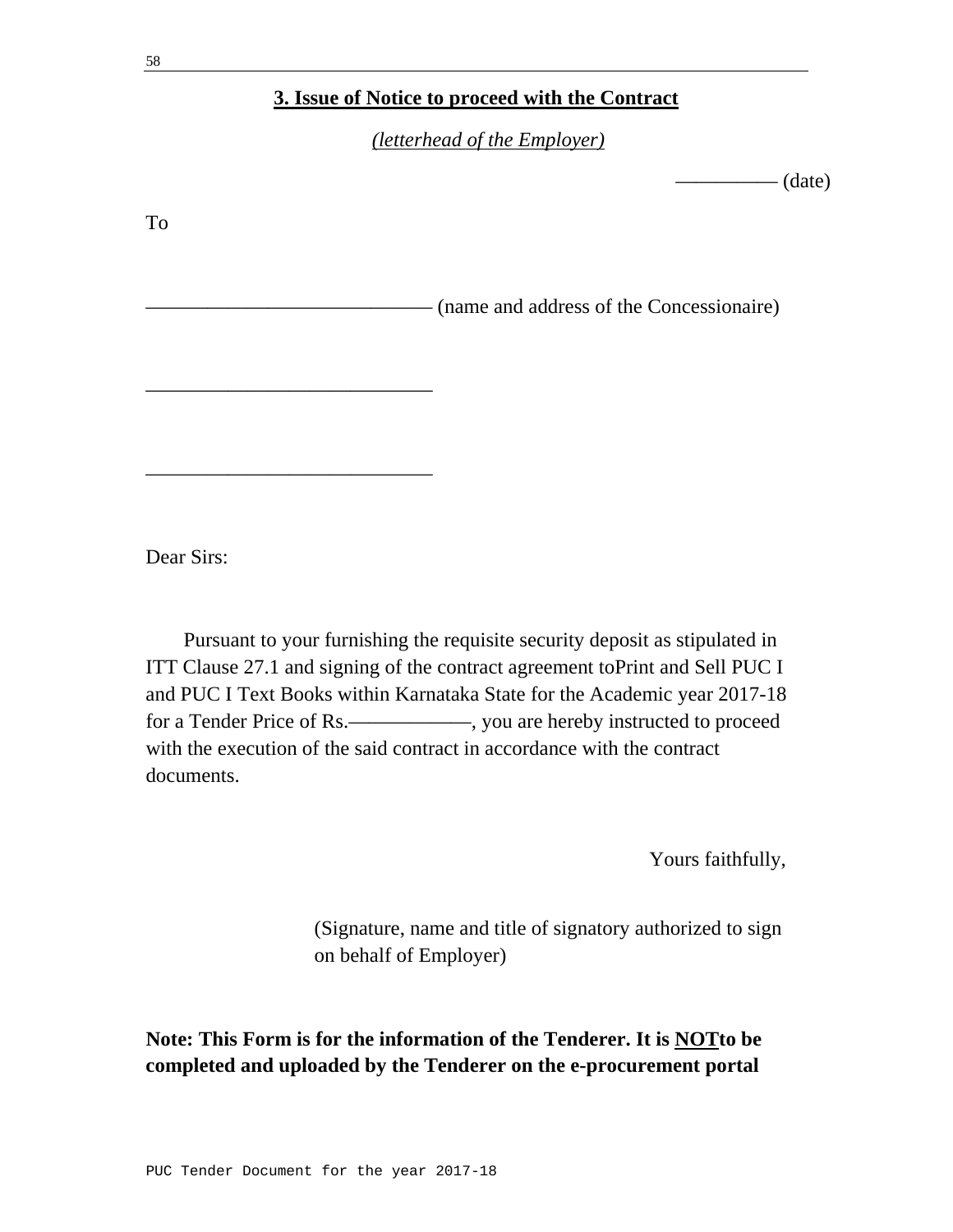# **Section 5: Schedule of Requirements**

## **Package & Title wise Details**

# **II year PUC Arts, Commerce, Languages subjects for the year 2017-18**

| <b>Sl</b>         |                                                     | <b>Paper Quality</b>      |                            | $\bf{B}$<br>$\mathbf{i}$<br>$\mathbf n$       |                                     | <b>Apprx</b>                                    | <b>Approximat</b> |                        |                       |
|-------------------|-----------------------------------------------------|---------------------------|----------------------------|-----------------------------------------------|-------------------------------------|-------------------------------------------------|-------------------|------------------------|-----------------------|
| N<br>$\mathbf{0}$ | Name of<br><b>Textbook</b><br><b>Title</b>          | <b>Class</b>              | <b>Size</b>                | <b>Inner</b><br>Page                          | Cover<br>Page                       | $\mathbf d$<br>$\mathbf{i}$<br>$\mathbf n$<br>g | Colour            | No. of<br><b>Pages</b> | e number of<br>copies |
| $\mathbf{1}$      | Economics<br>(Statistics for<br>economics)          | I<br><b>PUC</b>           | Crown<br>$\frac{1}{4}$     | 80 GSM *<br><b>MAP</b><br><b>LITHO</b>        | 220 GSM*<br>Pulp board<br>Laminated | Perfect                                         | B/W               | 168                    | 1,20,000              |
| $\overline{2}$    | Economics<br>(Indian<br>Economic<br>Development)    | I<br><b>PUC</b>           | Crown<br>$\frac{1}{4}$     | 80 GSM *<br><b>MAP</b><br><b>LITHO</b>        | 220 GSM*<br>Pulp board<br>Laminated | Perfect                                         | $\overline{4}$    | 232                    | 1,20,000              |
| 3                 | <b>Business</b><br><b>Studies</b>                   | $\mathbf I$<br><b>PUC</b> | Crown<br>$\frac{1}{4}$     | 80 GSM *<br><b>MAP</b><br><b>LITHO</b>        | 220 GSM*<br>Pulp board<br>Laminated | Perfect                                         | B/W               | 372                    | 45,000                |
| $\overline{4}$    | Accountancy<br>- Financial<br>Accounting<br>Part I  | I<br><b>PUC</b>           | Crown<br>$\frac{1}{4}$     | $80$ GSM $\,^*$<br><b>MAP</b><br><b>LITHO</b> | 220 GSM*<br>Pulp board<br>Laminated | Perfect                                         | B/W               | 392                    | 5,000                 |
| 5                 | Accountancy<br>- Financial<br>Accounting<br>Part II | I<br><b>PUC</b>           | $Crown$  <br>$\frac{1}{4}$ | 80 GSM *<br><b>MAP</b><br>$LITHO$             | 220 GSM*<br>Pulp board<br>Laminated | Perfect                                         | $\rm\,B/W$        | 352                    | 5,000                 |
|                   | <b>Total</b> (5 Titles)                             |                           |                            |                                               |                                     |                                                 |                   |                        | 2,95,000              |
|                   |                                                     |                           |                            |                                               | $Sd$ /-                             |                                                 |                   |                        |                       |

 **Managing Director , Karnataka Text Book Society(R)**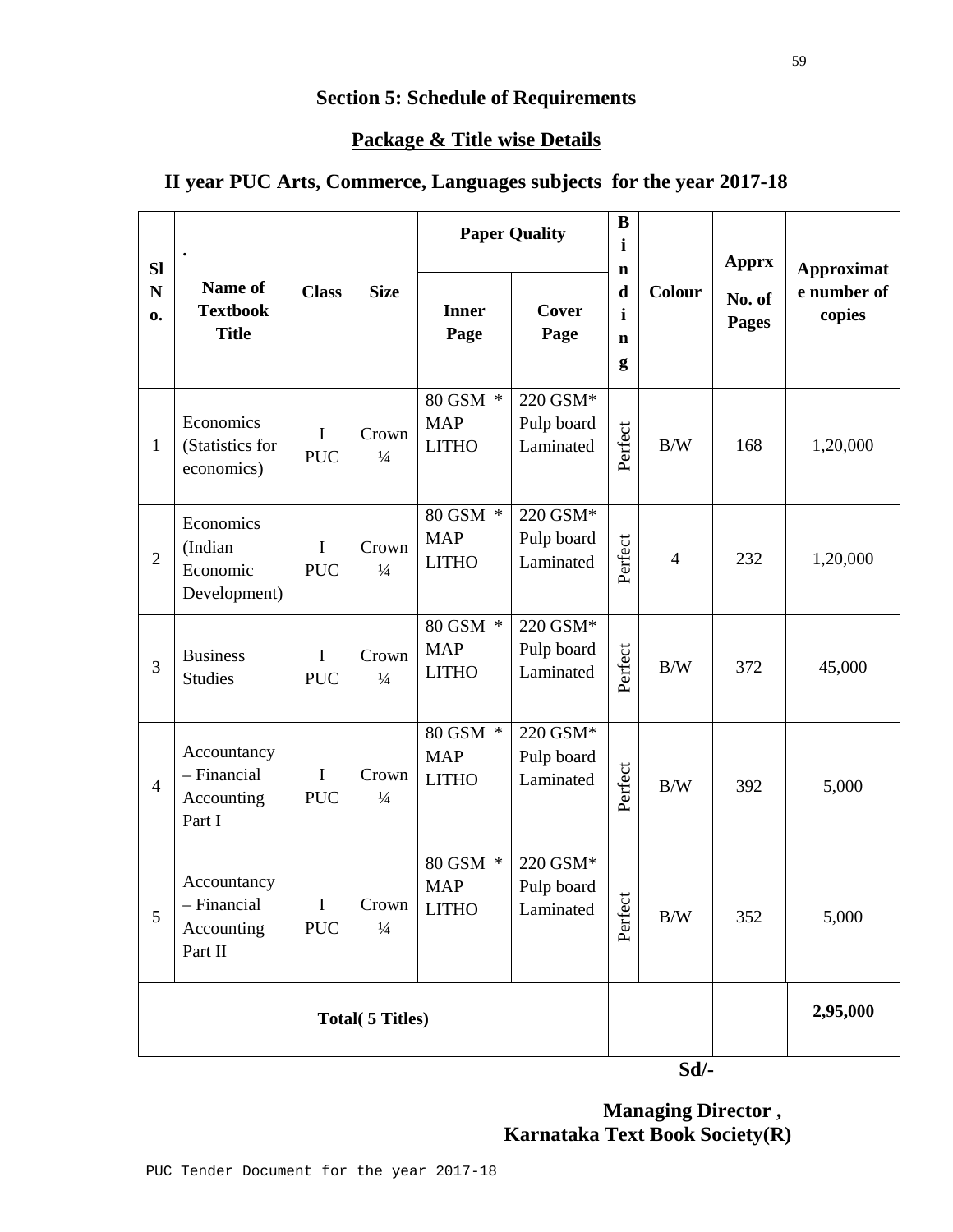# **Note: The Schedule of Requirements is for the information of the Tenderers and is NOT to be uploaded on the e-procurement Portal**

# **Section 6. General Conditions of Contract**

# Table of Clauses Page No.<sup>11</sup>

# **A. Contract and Interpretation**

- 1. Definitions
- 2. Contract Documents
- 3. Interpretation
- 4. Notices
- 5. Governing Law
- 6. Settlement of Disputes

# **B. Subject Matter of Contract**

- 7. Scope of Facilities
- 8. Time for Commencement and Completion
- 9. Contractor's responsibilities
- 10.Employer's Responsibilities

# **C. Payment**

- 11.Contract Price
- 12.Terms of Payment
- 13.Securities
- 14.Taxes and Duties

# **D. Intellectual Property**

15.Copyright

16.Confidential Information

# **E. Execution of the Facilities**

- 17.Representatives
- 18.Work Program
- 19.Subcontracting
- 20.Design and Engineering
- 21.Procurement
- 22.Installation
- 23.Test and Inspection
- 24.Completion of the Facilities
- 25.Commissioning and operational Acceptance

# **F. Guarantees and Liabilities**

- 26.Completion Time Guarantee
- 27.Defect Liability
- 28.Functional Guarantees
- 29.Patent Indemnity
- 30.Limitation of Liability

# **G. Risk Distribution**

PUC Tender Document for the year 2017-18 <sup>11</sup>The page numbers have to be inserted after the finalization of the tender document.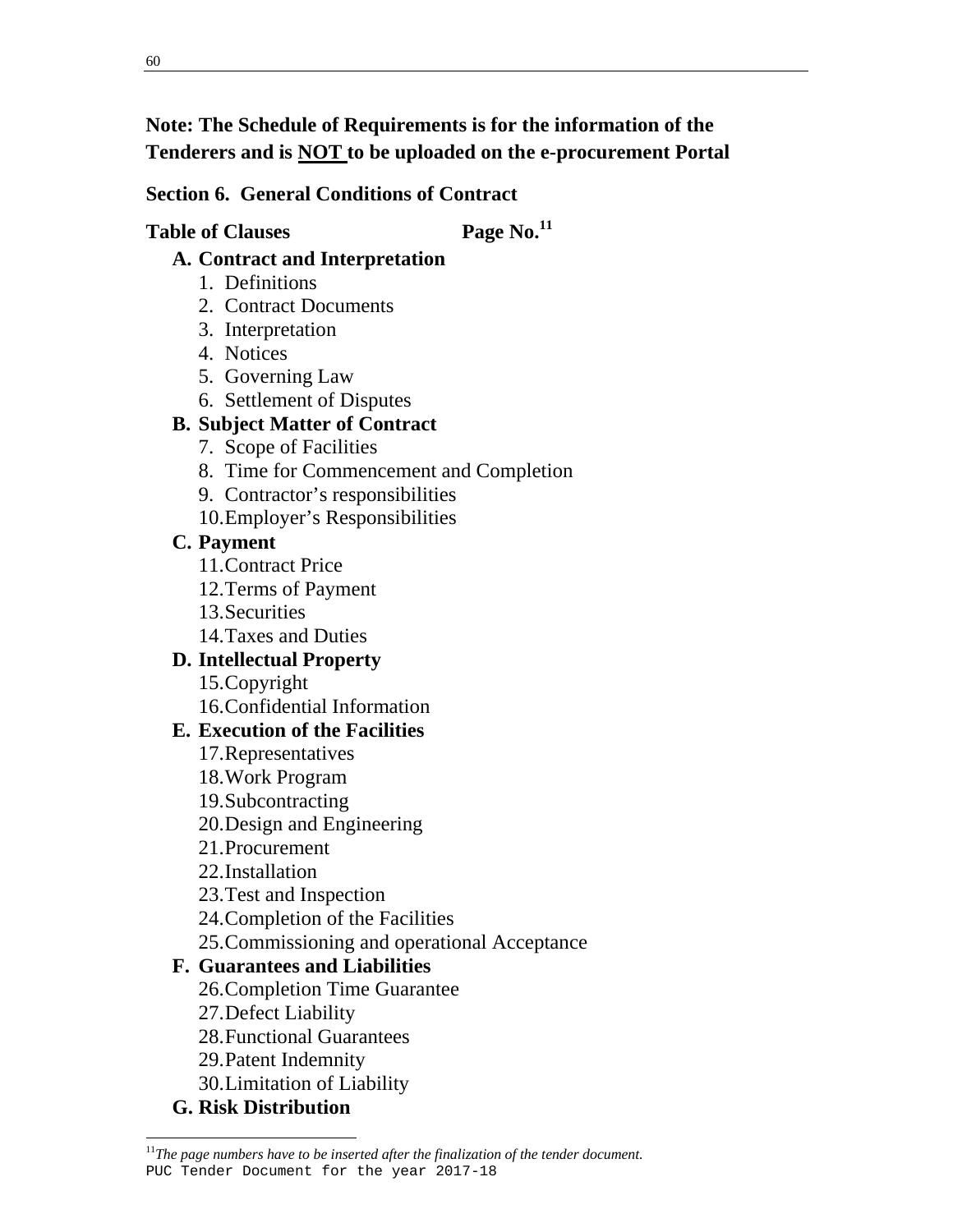32. Care of the facilities

33. Loss of or damage to Property; Accident or Injury to Workers;

Indemnification

- 34. Insurance
- 35. Unforeseen
- 36. Force Majeure

# **H. Change in Contract Elements**

- 37. Change in the Facilities
- 38. Extension of Time for Completion
- 39. Suspension
- 40. Termination
- 41. Assignment.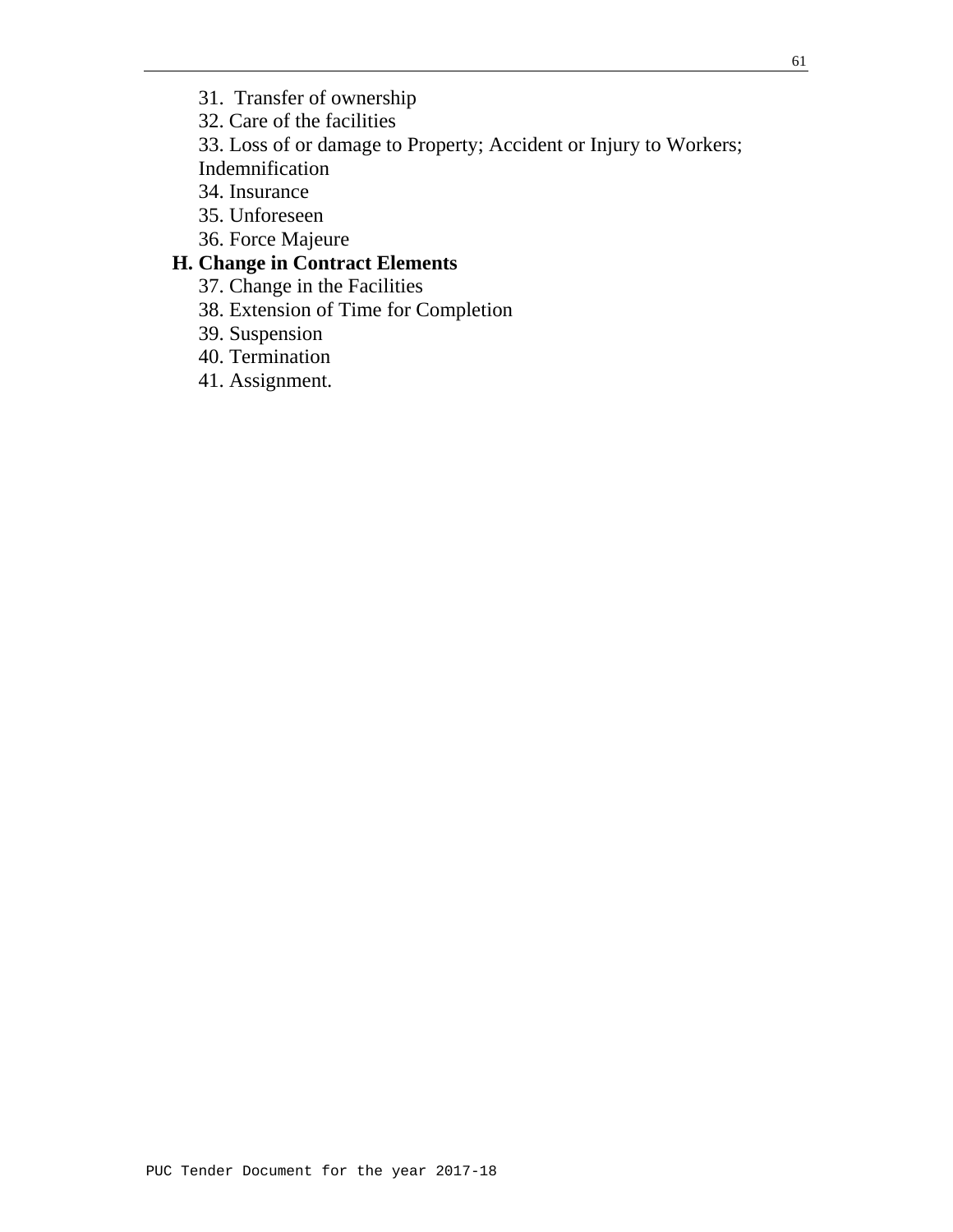## **General Conditions of Contract**

### **A. Contract and Interpretation**

### **1. Definitions:**

- 1.1 The following words and expressions shall have the meanings hereby assigned to them:
	- (a) **"Arbitrator"**is the person appointed as such under the Indian Arbitration and Conciliation Act 1996 to arbitrate on the disputed issues
	- (c) **"Completion"** means that the obligations under the Contract have been completed
	- (d) **"Contract"** means the Contract Agreement entered into between the Employer and the Concessionaire, together with the Contract Documents referred to therein; they shall constitute the Contract, and the term "the Contract" shall in all such documents be construed accordingly.
	- (e) **"Contract Documents"** means the documents listed in Article 1.1 (Contract Documents) of the Form of Contract Agreement (including any amendments thereto).
	- (f) **"Contract Price"** means the sum specified in Article 2.1 (Contract Price) of the Contract Agreement, subject to such additions and adjustments thereto or deductions therefrom, as may be made pursuant to the Contract.
	- (g) **"Concessionaire"** means the person(s) whose bid to perform the Contract has been accepted by the Employer and is named as such in the Contract Agreement and **SCC,** and includes the legal successors or permitted assigns of the Concessionaire.
	- (h) **"Concessionaire's Equipment"** means all Printing and binding plant, facilities, equipment, machinery, tools, apparatus, appliances or things of every kind required for completing all the obligations required under the Contract.
- PUC Tender Document for the year 2017-18 (i) **"Concessionaire's Representative"** means any person nominated by the Concessionaire and named as such in the **SCC** and approved by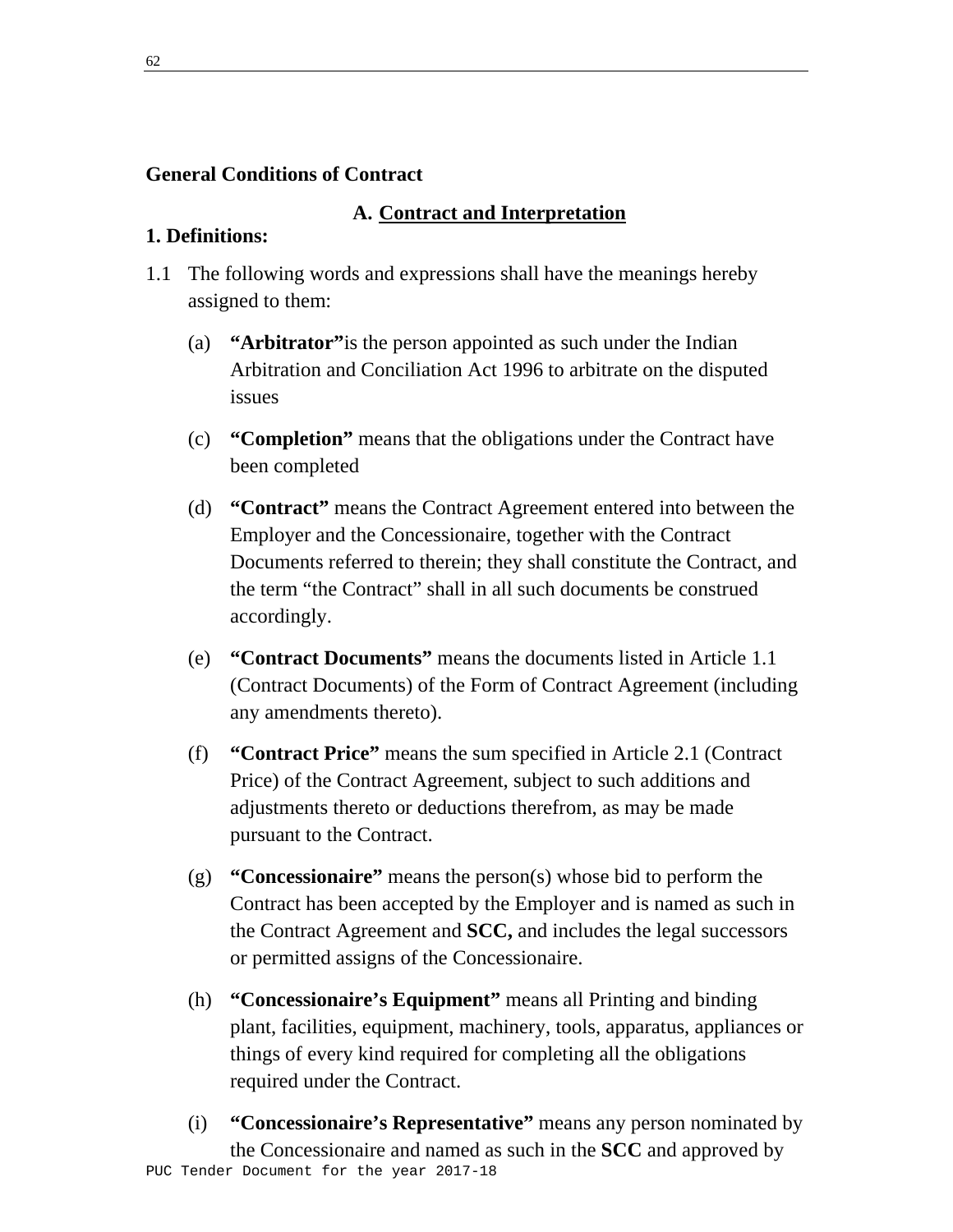the Employer in the manner provided in GCC Sub-Clause 17.2 hereof to perform the duties delegated by the Concessionaire.

- (j) **"Day"** means calendar day of the Gregorian Calendar.
- (k) **"Defect Liability Period"** means the period of validity of the warranties given by the Contractor commencing at Completion of the Work during which the Concessionairer is responsible for defects with respect to the Work as provided in GCC Clause 27 (Defect Liability) hereof.
- (l) **"Effective Date"** means the date of fulfillment of all conditions stated in Article 3 (Effective Date for Determining Time for Completion) of the Form of Contract Agreement, for the purpose of determining the Time for Completion.
- (m) **"Employer"** means the person named as such in the **SCC** and includes the legal successors or permitted assigns of the Employer.
- (n) **"Employer's Representative"** means the person appointed by the Employer in the manner provided in GCC sub-clause 17.1 hereof and named as such in the SCC to perform the duties delegated by the Employer.
- (o) **"GCC"** means the General Conditions of Contract hereof.
- (p) **"Month"** means calendar month of the Gregorian Calendar.
- (q) **"SCC"** means the Special Conditions of Contract.
- (r) **"Time for Completion"** means the time within which Completion of the obligations as a whole is to be completed in accordance with the specifications in the **SCC** and the relevant provisions of the Contract.

## **2. Contract Documents:**

2.1 The Contract Agreement, all documents forming part of the Contract (and all parts thereof) are intended to be correlative, complementary and mutually explanatory. The Contract shall be read as a whole.

# **3. Interpretation:**

3.1 Language

3.1.1 The ruling language of the Contract shall be English

PUC Tender Document for the year 2017-18 3.1.2 The language for communications shall be English.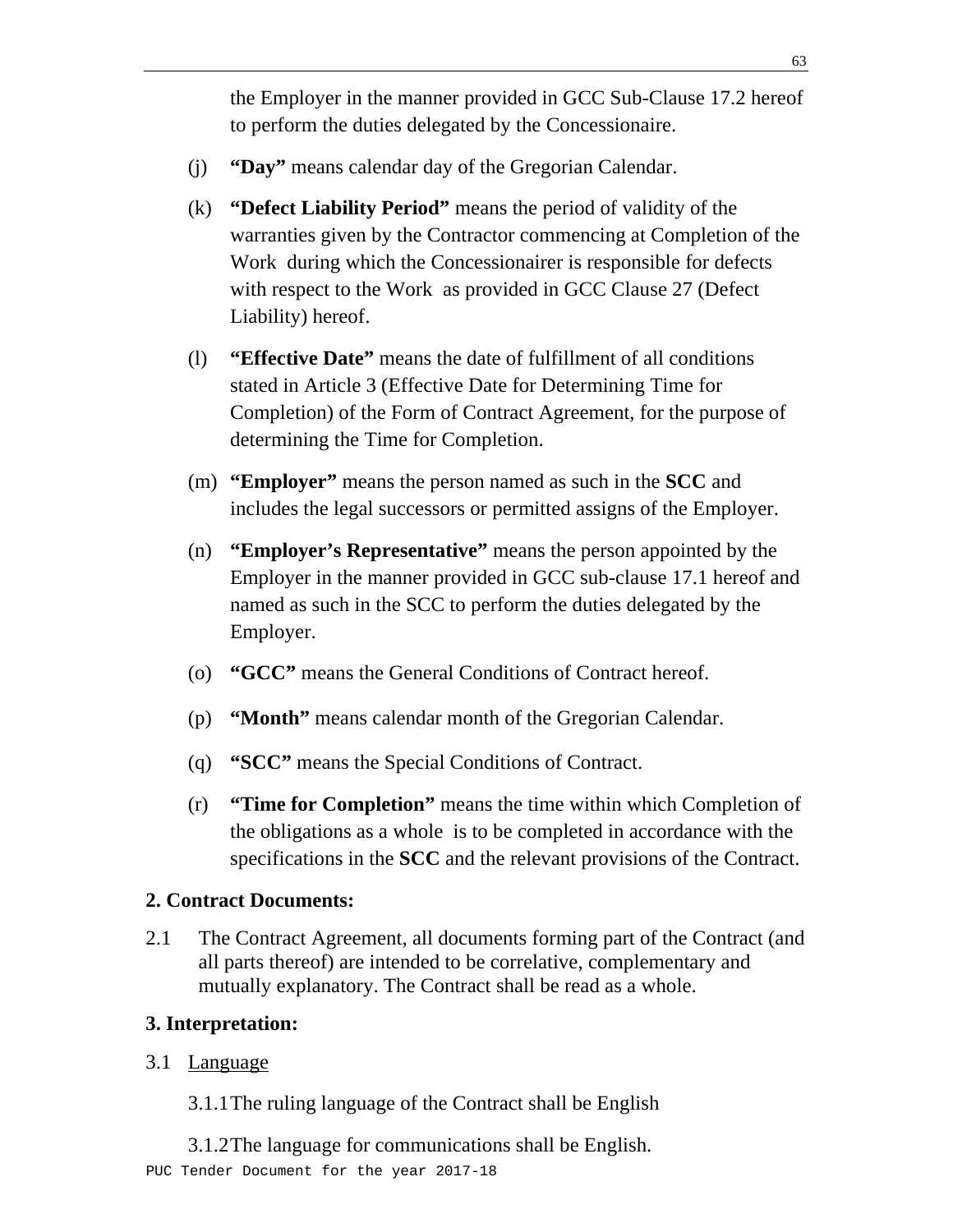- 3.2 Singular and Plural: The singular shall include the plural and the plural the singular, except where the context otherwise requires.
- 3.3 Headings: The headings and marginal notes in the General Conditions of Contract are included for ease of reference, and shall neither constitute a part of the Contract nor affect its interpretation.
- 3.4 Persons: Words importing persons or parties shall include firms, corporations and government entities.
- 3.5 Entire Agreement: The Contract constitutes the entire agreement between the Employer and Concessionaire with respect to the subject matter of Contract and supersedes all communications, negotiations and agreements (whether written or oral) of parties with respect thereto made prior to the date of Contract.
- 3.6 Amendment: No amendment or other variation of the Contract shall be effective unless it is in writing, is dated, expressly refers to the Contract, and is signed by a duly authorized representative of each party hereto.
- 3.7 Independent Concessionaire: The Concessionaire shall be an independent contractor performing the Contract. The Contract does not create any agency, partnership, joint venture or other joint relationship between the parties hereto.

 Subject to the provisions of the Contract, the Concessionaire shall be solely responsible for the manner in which the Contract is performed. All employees, representatives engaged by the Concessionaire in connection with the performance of the Contract shall be under the complete control of the Concessionaire and shall not be deemed to be employees of the Employer, and nothing contained in the Contract shall be construed to create any contractual relationship between any such employees, representatives and the Employer.

- 3.8 Non-Waiver:
	- 3.8.1 No relaxation, forbearance, delay or indulgence by either party in enforcing any of the terms and conditions of the Contract or the granting of time by either party to the other shall prejudice, affect or restrict the rights of that party under the Contract, nor shall any waiver by either party of any breach of Contract operate as waiver of any subsequent or continuing breach of Contract.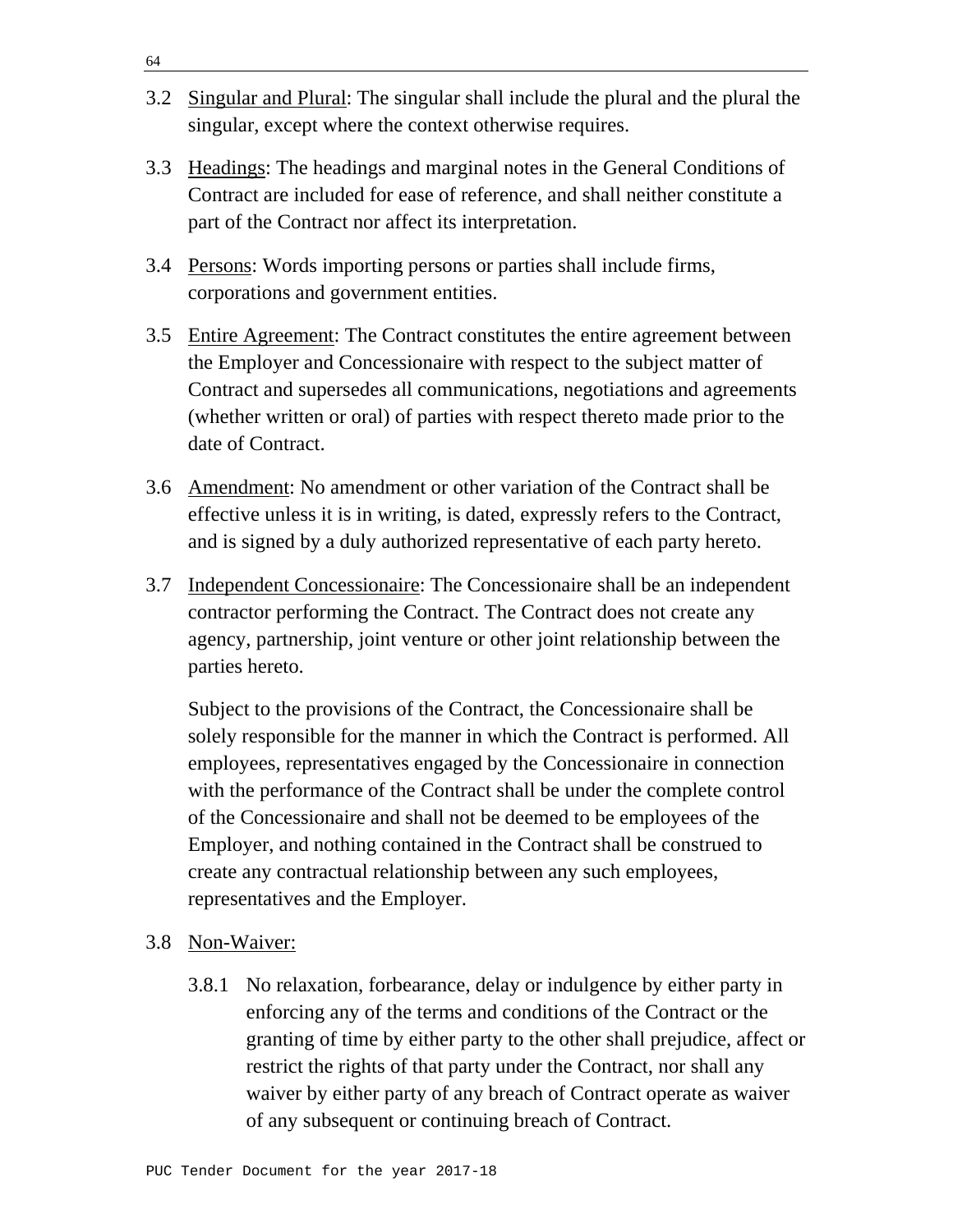- 3.8.2 Any waiver of a party's rights, powers or remedies under the Contract must be in writing, must be dated and signed by an authorized representative of the party granting such waiver, and must specify the right and the extent to which it is being waived.
- 3.9 Severability:If any provision or condition of the Contract is prohibited or rendered invalid or unenforceable, such prohibition, invalidity or unenforceability shall not affect the validity or enforceability of any other provisions and conditions of the Contract.

### **4. Communications:**

- 4.1 Wherever these Conditions provide for the giving or issuing of approvals, certificates, consents, determinations, notices, requests and discharges, these communications shall be:
	- (a) in writing and delivered against receipt; and
	- (b) delivered, sent or transmitted to the address for the recipient's communications as stated in the Contract Agreement.

When a certificate is issued to a Party, the certifier shall send a copy to the other Party or the Employer's Representative or the other Party, as the case may be.

### **5. Governing Law and Language:**

5.1 The Contract shall be governed by and interpreted in accordance with laws of the Union of India supplanted by the Karnataka Local Acts.

### **6. Settlement of Disputes:**

- 6.1 The Employer and the Concessionaire shall make every effort to resolve amicably by direct informal negotiation any disagreement or dispute arising between them under or in connection with the Contract.
- 6.2 If, after thirty (45) days, the parties have failed to resolve their dispute or difference by such mutual consultation, then either the Employer or the Concessionaire may give notice to the other party of its intention to commence arbitration, as hereinafter provided, as to the matter in dispute, and no arbitration in respect of this matter may be commenced unless such notice is given.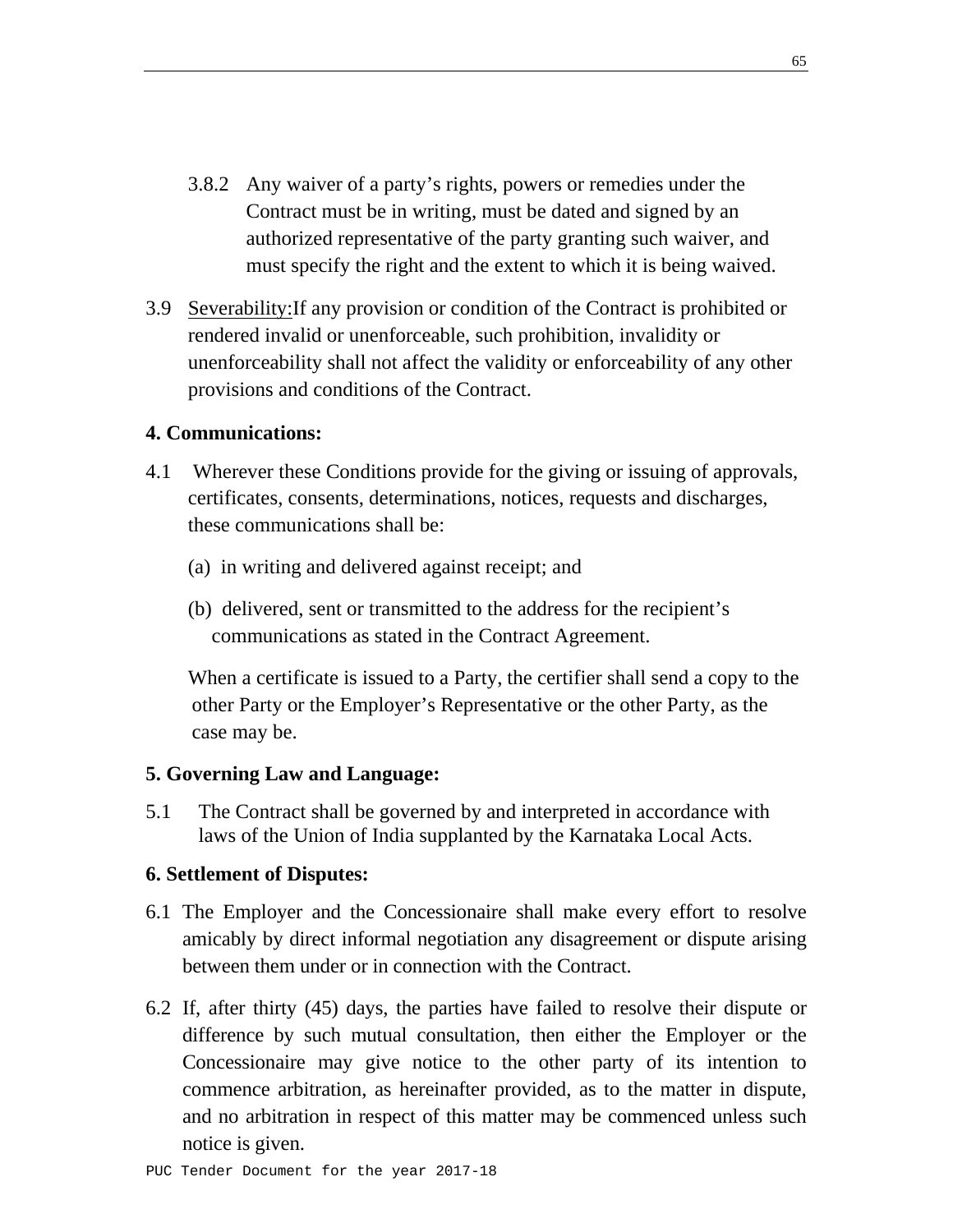- 6.3 Any dispute or difference in respect of which a notice of intention to commence arbitration has been given in accordance with this Clause shall be finally settled by arbitration.
- 6.4 Arbitration proceedings shall be conducted in accordance with the rules of procedure specified in the SCC.
- 6.5 Notwithstanding any reference to arbitration herein,
	- (a) the parties shall continue to perform their respective obligations under the Contract unless they otherwise agree; and
	- (b) the Concessionaire shall pay the Employer any monies due the Employer

## **B. Subject Matter of Contract**

### **7. Scope of Work:**

- 7.1 Unless otherwise expressly limited in the Technical Specifications, the Concessionaire's obligations cover the printing, binding, lamination, distribution and retailer sale process of PUC I books as described for the Packages awarded to him, across the State of Karnataka throughout the Contract period in accordance with the plans, procedures, specifications, drawings, codes and any other documents as specified in the Technical Specifications. Such specifications include, but are not limited to, the provision of supervision Printing services; the supply of labour, materials, equipment, storage and transportation.
- 7.2 The Concessionaire shall, unless specifically excluded in the Contract, perform all such work and/or supply all such items and materials not specifically mentioned in the Contract but that can be reasonably inferred from the Contract as being required for attaining Completion of the Contract as if such work and/or items and materials were expressly mentioned in the Contract.

### **8. Time for Commencement and Completion:**

8.1 The Concessionaire shall commence work on the Contract within the period specified in the **SCC** and without prejudice to GCC Sub-Clause 26.2 hereof, the Concessionaire shall thereafter proceed with the work in accordance with the time schedule specified in the corresponding Appendix (Time Schedule) to the Contract Agreement.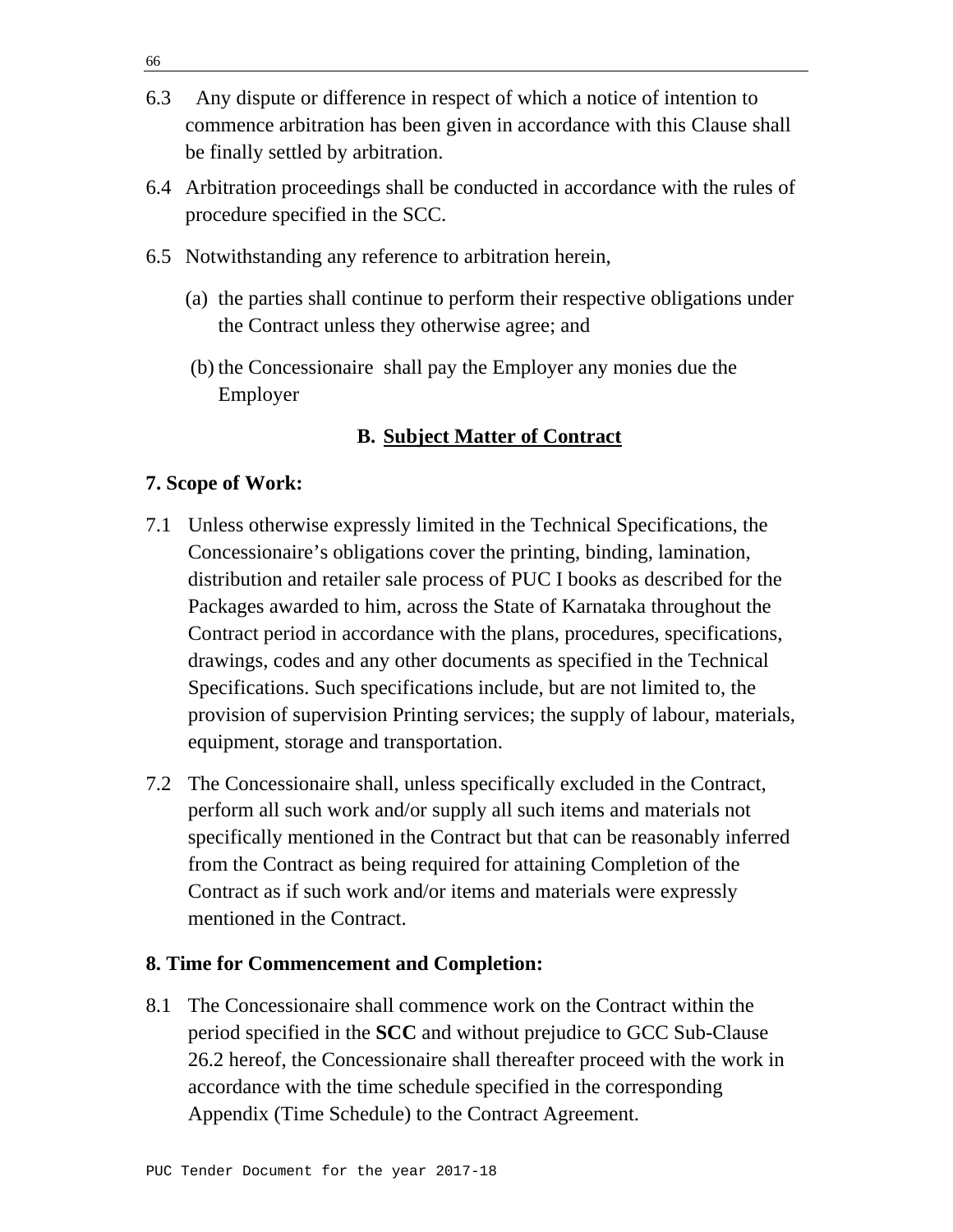8.2 The Concessionaire shall complete the work within the time stated in the **SCC** or within such extended time to which the Concessionaire shall be entitled under GCC Clause 40 hereof.

### **9. Concessionaire's Responsibilities:**

- 9.1 The Contractor shall collect the pre-press material like positives/CDs from the Pre-University Education Department immediately on signing of the Contract. The Pre-press material shall be promptly returned to the Pre-University Education Department in good condition after the completion of the Contract and the receipt for having received the same shall be submitted to the Employer.
- 9.2 The Contractor confirms that it has entered into this Contract on the basis of a proper examination of the data relating to the Work provided by the Employer, and on the basis of information that the Concessionairecould have obtained from the Employer. The Concessionaire acknowledges that any failure to acquaint itself with all such data and information shall not relieve its responsibility for properly estimating the difficulty or cost of successfully performing the Work.
- 9.3 The Concessionaire shall acquire in its name all permits, approvals and/or licenses from all local, state or national government authorities or public service undertakings in Karnataka that are necessary for the performance of the Contract. The Concessionaire shall acquire all other permits, approvals and/or licenses that are not the responsibility of the Employer under GCC Sub-Clause 10.3 hereof and that are necessary for the performance of the Contract.
- 9.4 The Concessionaire shall comply with all laws in force in India and Karnataka. The laws will include all local, state, national or other laws that affect the performance of the Contract and bind upon the Concessionaire. The Concessionaire shall indemnify and hold harmless the Employer from and against any and all liabilities, damages, claims, fines, penalties and expenses of whatever nature arising or resulting from the violation of such laws by the Concessionaire or its personnel, but without prejudice to GCC Sub-Clause 10.1 hereof.
- 9.5 The Concessionaire shall be responsible for all raw materials, labor, utilities, etc for the due performance of the Contract.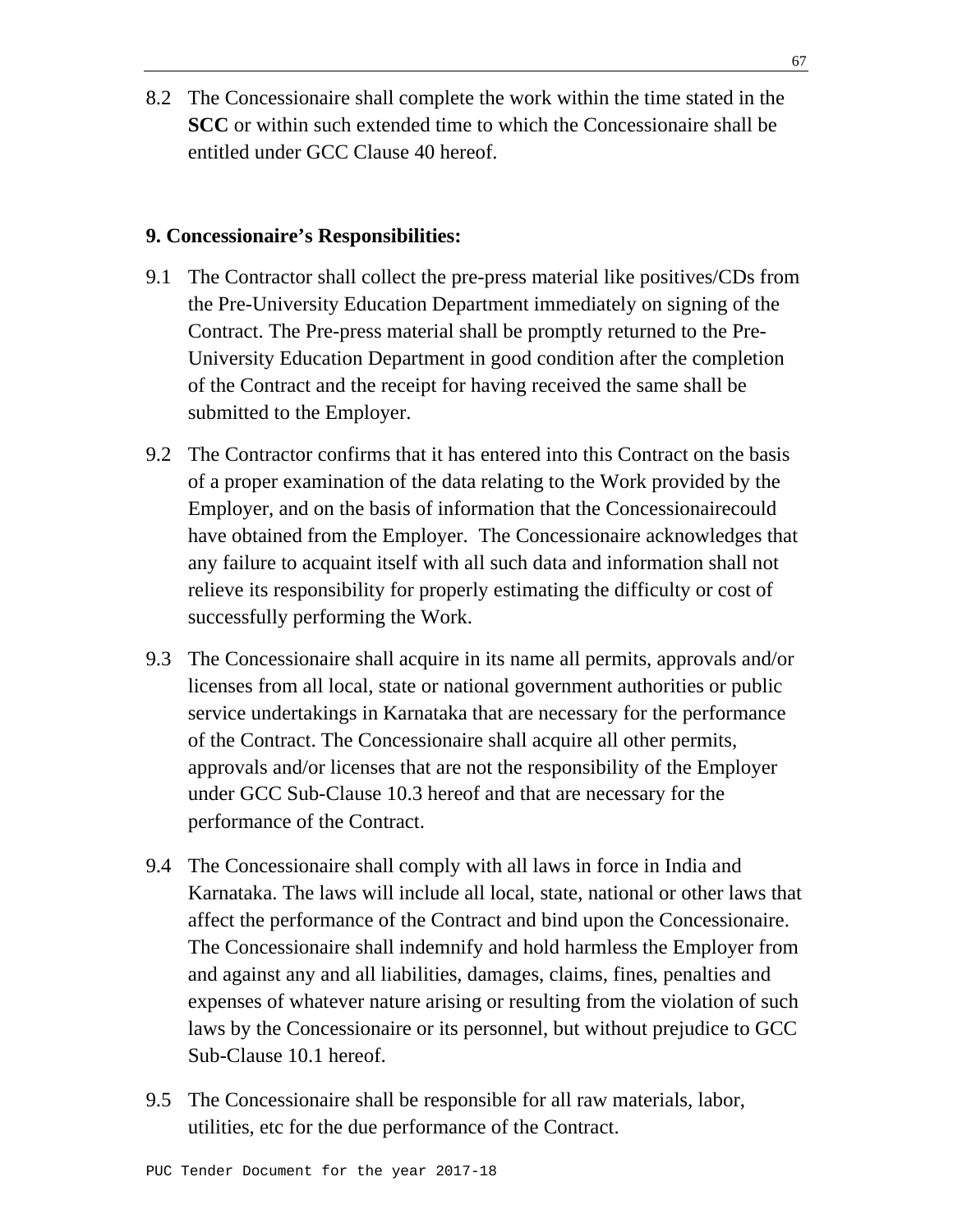### **10. Employer's Responsibilities:**

- 10.1 The Employer shall ensure the accuracy of all information and/or data to be supplied by the Employer, in the Appendices, except when otherwise expressly stated in the Contract.
- 10.2 If requested by the Concessionaire, the Employer shall use its best endeavors to assist the Concessionaire in obtaining in a timely and expeditious manner all permits, approvals and/or licenses necessary for the execution of the Contract from all local, state or national government authorities or public service undertakings that such authorities or undertakings require the Concessionaire or the personnel of the Concessionaire as the case may be.
- 10.3 All costs and expenses involved in the performance of the obligations under this GCC Clause 10 shall be the responsibility of the Employer, except those specifically mentioned in the Contract.
- 10.4 In the event that the Employer shall be in breach of any of his obligations under this Clause, the additional cost incurred by the Concessionaire, in consequence thereof (if any) shall be determined by the Employer and added to the Contract Price.

### **C. Payment**

### **11. Contract Price:**

- 11.1 The Contract Price shall be as specified in Article 2 of the Form of Contract Agreement.
- 11.2 Unless indicated otherwise in the **SCC**, the Contract Price shall be a firm not subject to any alteration.
- 11.3 The Concessionaire shall be deemed to have satisfied itself as to the correctness and sufficiency of the Contract Price, which shall, except as otherwise provided for in the Contract, cover all its obligations under the Contract.

#### **12. Terms of Payment:**

12.1 No payments shall be made by the Employer. The Concessionaire has to recover the Contract Price including any other expenditure incurred by him by sale of the specified text books in the State of Karnataka during the Academic year 2017-18.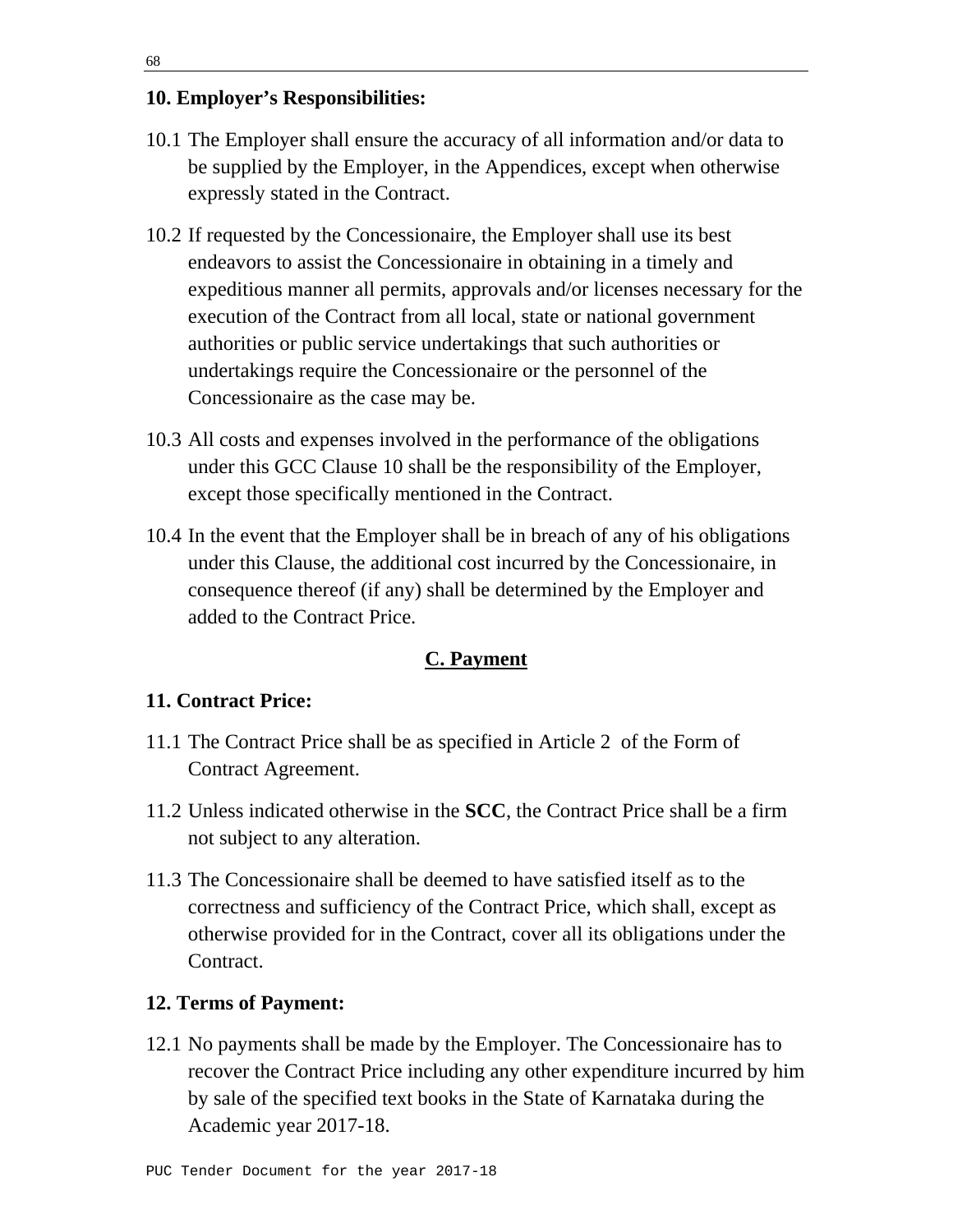### **13. Securities:**

13.1 Issuance of Securities

 The Concessionaire shall provide the securities specified below in favor of the Employer at the times, and in the amount, manner and form specified below.

- 13.2 Performance Security
	- 13.2.1 The Concessionaire shall, within five (5) days of the notification of contract award, provide a security for the due performance of the Contract in the amount specified in the **SCC**.
	- 13.2.2 The security shall be denominated in Indian Rupees and shall be in the forms as specified in Clause 27 of ITT
- 13.3 The security shall be valid for a period of 30 days beyond the defect liability period of 180 days or March 31, 2018 whichever is later.The security shall be returned to the Concessionaire immediately after its expiration.
- 13.4 The Employer shall not make a claim under the Performance Security, except for the amounts to which the Employer is entitled under the Contract.

### **14. Taxes and Duties:**

14.1 The Concessionaire shall bear and pay all taxes, duties, levies and charges assessed on the Concessionaire, by all municipal, state or national government authorities in connection with the obligations under the Contract. The Concessionaire shall bear and promptly pay other taxes such as sales tax, value added tax (VAT), and other levies, imposed by the law of India/Karnataka for the due performance of its obligations under the Contract.

#### **D. Intellectual Property**

### **15. License/Use of Technical Information:**

15.1 The copyright of all drawings, documents and other materials contained in the Pre-press material such as Positives/CD and other data and information furnished to the Concessionaire by the Employer herein shall remain vested in the Employer.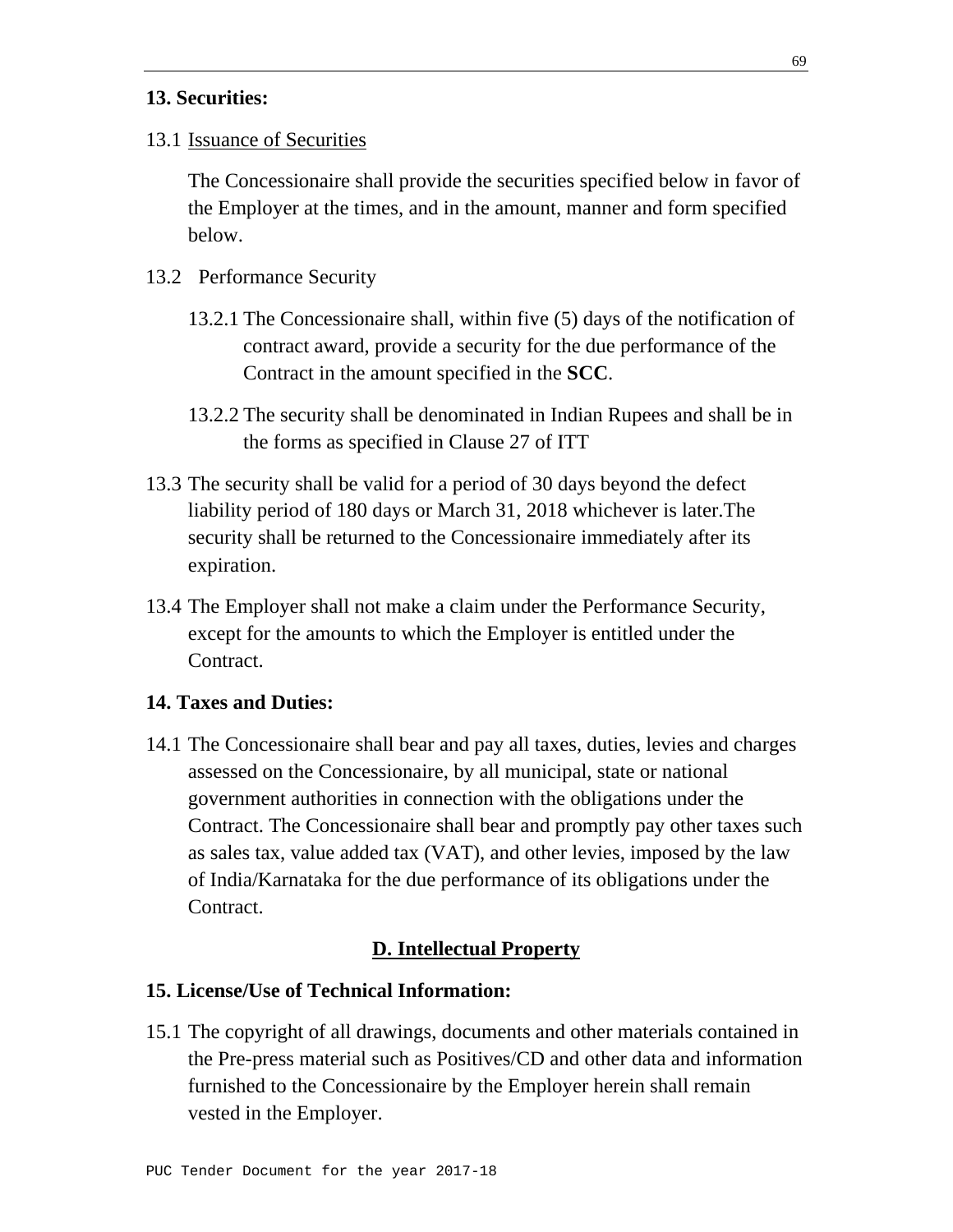### **16. Confidential Information:**

- 16.1 The Employer and the Concessionaire shall keep confidential and shall not, without the written consent of the other party hereto, divulge to any third party any documents, data or other information furnished directly or indirectly by the other party hereto in connection with the Contract, whether such information has been furnished prior to, during or following termination of the Contract.
- 16.2 The obligation of a party under GCC Sub-Clauses 16.1 above, however, shall not apply to that information which
	- (a) now or hereafter enters the public domain through no fault of that party;
	- (b) can be proven to have been possessed by that party at the time of disclosure and which was not previously obtained, directly or indirectly, from the other party hereto
	- (c) otherwise lawfully becomes available to that party from a third party that has no obligation of confidentiality.
- 16.3 The above provisions of this GCC Clause 16 shall not in any way modify any undertaking of confidentiality given by either of the parties hereto prior to the date of the Contract in respect of the Assignment or any part thereof.
- 16.4 The provisions of this GCC Clause 16 shall survive termination, for whatever reason, of the Contract.

### **E. Execution of the Work**

#### **17. Representatives:**

17.1 Employer's Representative: If the Employer's Representative is not named in the Contract, then within fourteen (14) days of the Effective Date, the Employer shall appoint and notify the Concessionaire in writing of the name of his Representative. The Employer may from time to time appoint some other person as his Representative in place of the person previously so appointed, and shall give a notice of the name of such other person to the Concessionaire without delay. No such appointment shall be made at such a time or in such a manner as to impede the progress of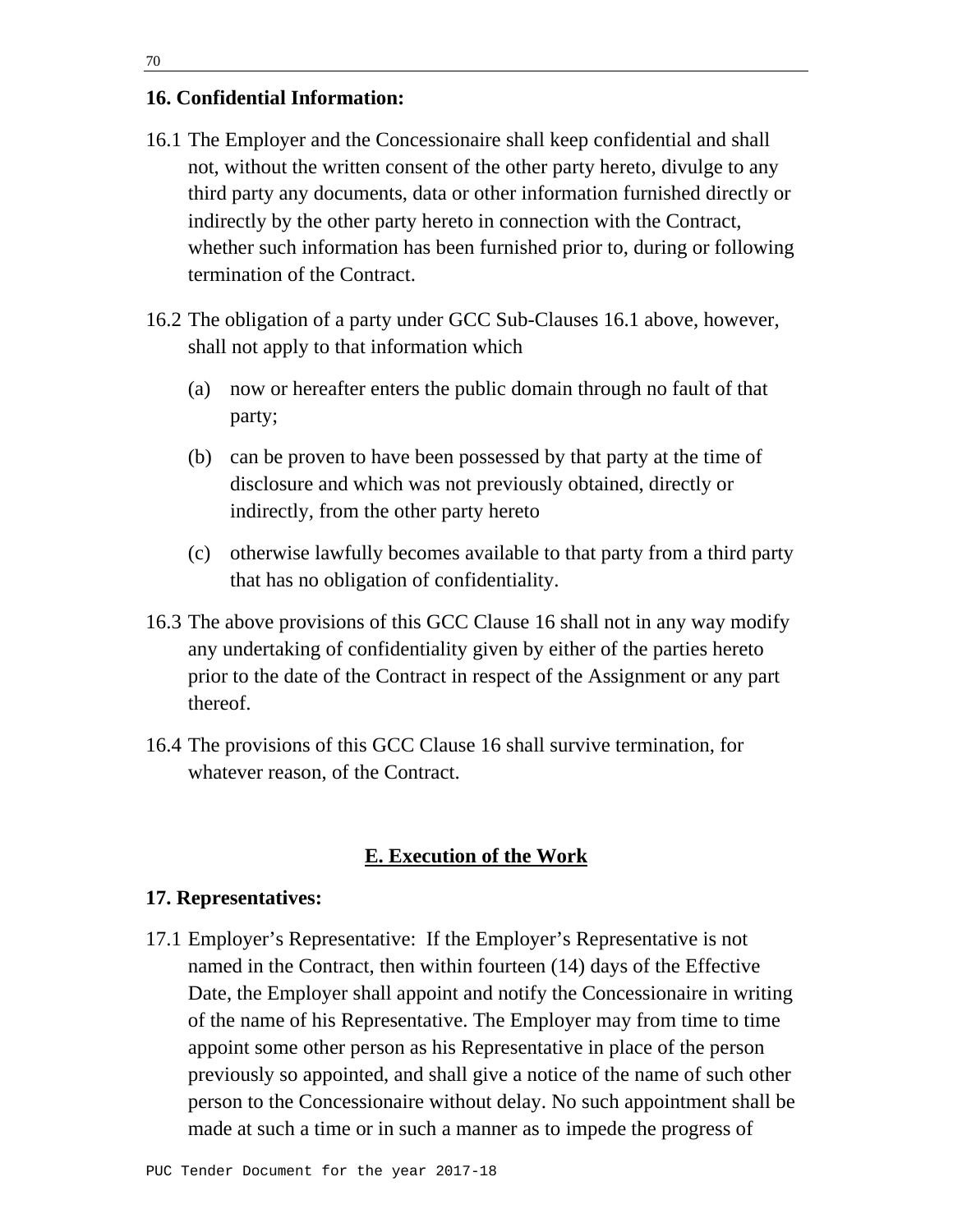Work. Such appointment shall only take effect upon receipt of such notice bythe Concessionaire. The Employer's Representative shall represent and act for the Employer at all times during the currency of the Contract. All notices, instructions, orders, certificates, approvals and all other communications under the Contract shall be given by the Employer's Representative, except as herein otherwise provided.

 All notices, instructions, information and other communications given by the Concessionaire to the Employer under the Contract shall be given to the Employer's Representative, except as herein otherwise provided.

### 17.2 Concessionaire's Representative:

- 17.2.1 If the Concessionaire's Representative is not named in the Contract, then within fourteen (14) days of the Effective Date, the Concessionaire shall appoint the Concessionaire's Representative and shall request the Employer in writing to approve the person so appointed. If the Employer makes no objection to the appointment within fourteen (14) days, the Concessionaire's Representative shall be deemed to have been approved. If the Employer objects to the appointment within fourteen (14) days giving the reason therefor, then the Concessionaire shall appoint a replacement within fourteen (14) days of such objection, and the foregoing provisions of this GCC Sub-Clause 17.2.1 shall apply thereto.
- 17.2.2 The Concessionaire's Representative shall represent and act for the Concessionaire at all times during the currency of the Contract and shall give to the Employer's Representative all the notices, instructions, information and all other communications under the Contract.All notices, instructions, information and all other communications given by the Employer or his Representative to the Contractor under the Contract shall be given to the Concessionaire's Representative or, in its absence, its deputy, except as herein otherwise provided.The Concessionaire shall not revoke the appointment of the Concessionaire's Representative without the Employer's prior written consent, which shall not be unreasonably withheld. If the Employer consents thereto, the Concessionaire shall appoint some other person as the Concessionaire's Representative, pursuant to the procedure set out in GCC Sub-Clause 17.2.1.
- PUC Tender Document for the year 2017-18 17.2.3 The Concessionaire's Representative may, subject to the approval of the Employer (which shall not be unreasonably withheld), at any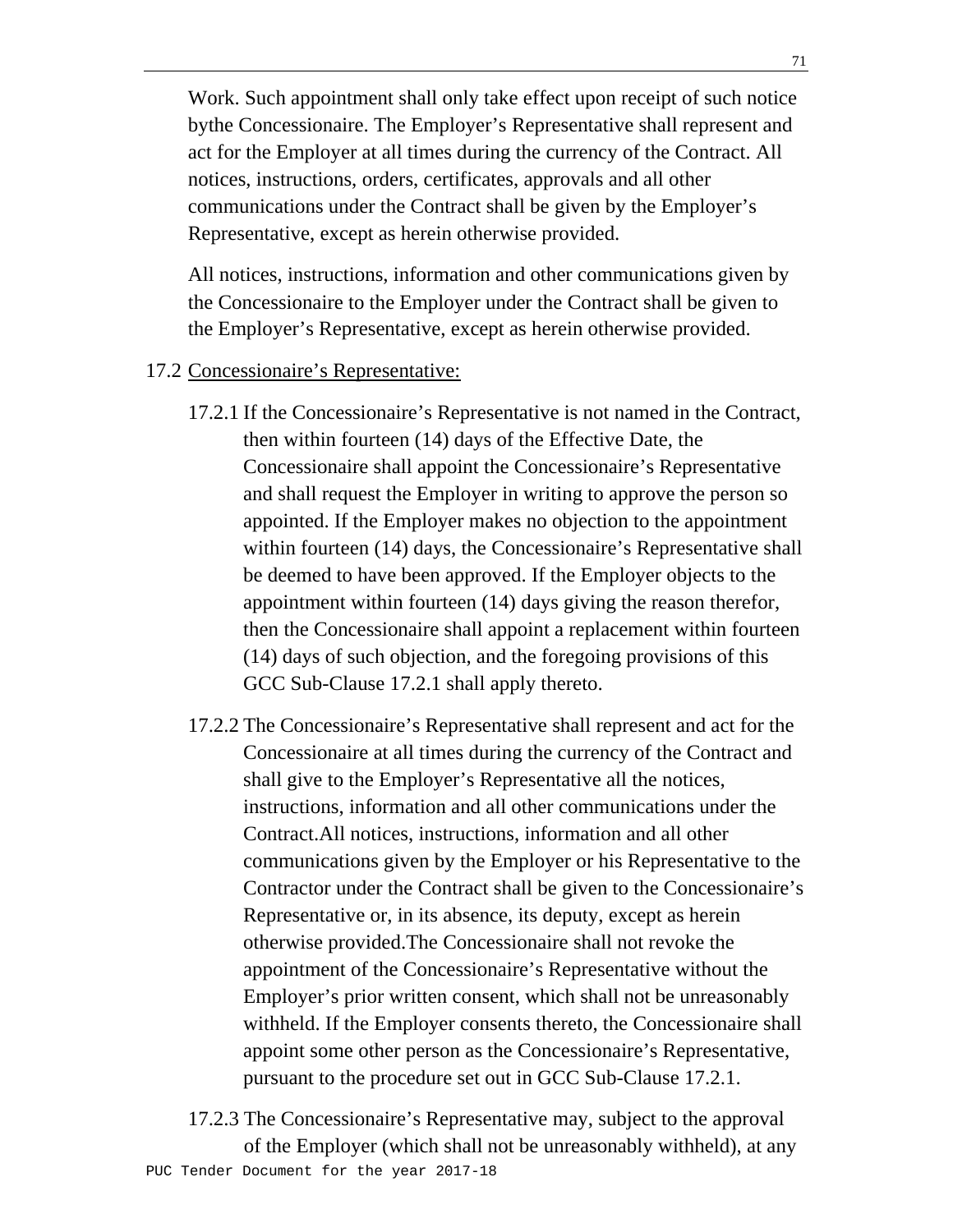time delegate to any person any of the powers, functions and authorities vested in him or her. Any such delegation may be revoked at any time. Any such delegation or revocation shall be subject to a prior notice signed by the Concessionaire's Representative, and shall specify the powers, functions and authorities thereby delegated or revoked. No such delegation or revocation shall take effect unless and until a copy thereof has been delivered to the Employer and the Employer's Representative. Any act or exercise by any person of powers, functions and authorities so delegated to him or her in accordance with this GCC Sub-Clause 17.2.3 shall be deemed to be an act or exercise by the Concessionaire's Representative.

- 17.2.4 The Employer may by notice to the Concessionaire object to any representative or person employed by the Concessionaire in the execution of the Contract who, in the reasonable opinion of the Employer, may behave inappropriately, may be incompetent or negligent, or may commit a serious breach of regulations. The Employer shall provide evidence of the same, whereupon the Concessionaire shall remove such person.
- 17.2.5 If any representative or person employed by the Concessionaire is removed in accordance with GCC Sub-Clause 17.2.4 the Concessionaire shall, where required, promptly appoint a replacement.

### **18. Work Program:**

### 18.1 Program of Performance

 Within ten (10) days after the date of signing the Contract Agreement, the Concessionaire shall prepare and submit to the Employer's Representative a detailed program of performance of the Contract, made in a form acceptable to the Employer's Representative and showing the sequence in which it proposes to implement the Work The program so submitted by the Concessionaire shall be in accordance with the Time Schedule included in the corresponding Appendix 2 (Time Schedule) to the Contract Agreement and any other dates and periods specified in the Contract. The Contractor shall update and revise the program as and when appropriate or when required by the Employer's Representative, but without modification in the Times for Completion given in the **SCC** and any extension granted in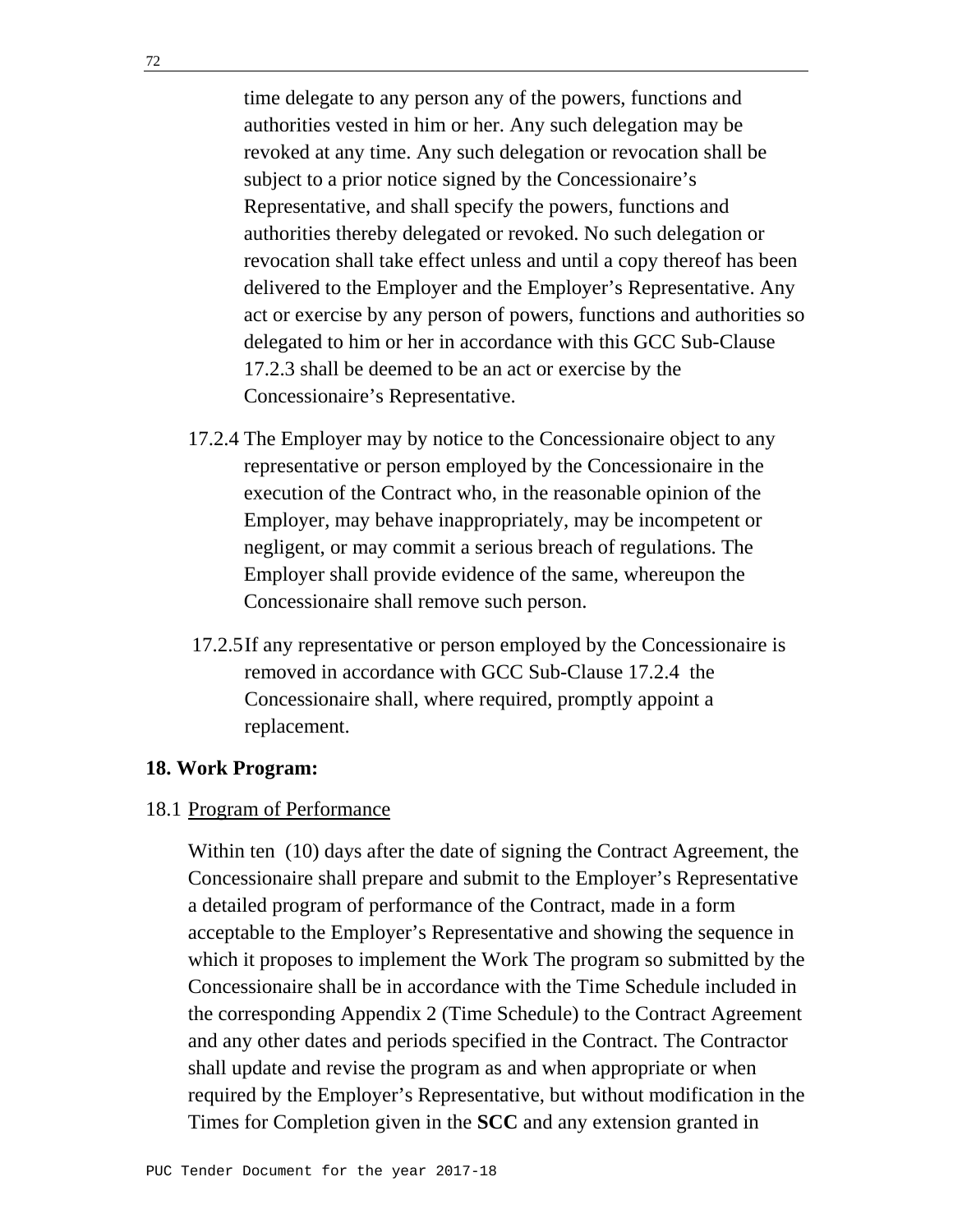accordance with GCC Clause 33 and shall submit all such revisions to the Employer's Representative.

## 18.2 Progress Report:

 The Concessionaire shall monitor progress of all the activities specified in the program referred to in GCC Sub-Clause 18.1 above, and supply a progress report to the Employer's representative every week

 The progress report shall be in a form acceptable to the Employer's Representative and shall indicate: (a) percentage completion achieved compared with the planned percentage completion for each activity; and (b) where any activity is behind the program, giving comments and likely consequences and stating the corrective action being taken.

### 18.3 Progress of Performance:

 If at any time the Concessionaire's actual progress falls behind the program referred to in GCC Sub-Clause 18.1, or it becomes apparent that it will so fall behind, the Concessionaire shall, at the request of the Employer or his Representative, prepare and submit to the Employer's Representative a revised program, taking into account the prevailing circumstances, and shall notify the Employer's representative of the steps being taken to expedite progress so as to attain Completion of the Assignment within the Time for Completion under GCC Sub-Clause 8.2, any extension thereof entitled under GCC Sub-Clause 32.1, or any extended period as may otherwise be agreed upon between the Employer and the Concessionaire.

#### 18.4 Procedures:

 The Contract shall be executed in accordance with the Contract Documents and the procedures given in the section on Sample Forms and Procedures of the Contract Documents.

 The Concessionaire may execute the Contract in accordance with its own standard project execution plans and procedures to the extent that they do not conflict with the provisions contained in the Contract.

### **19. Design and Engineering:**

19.1 Specifications and Drawings: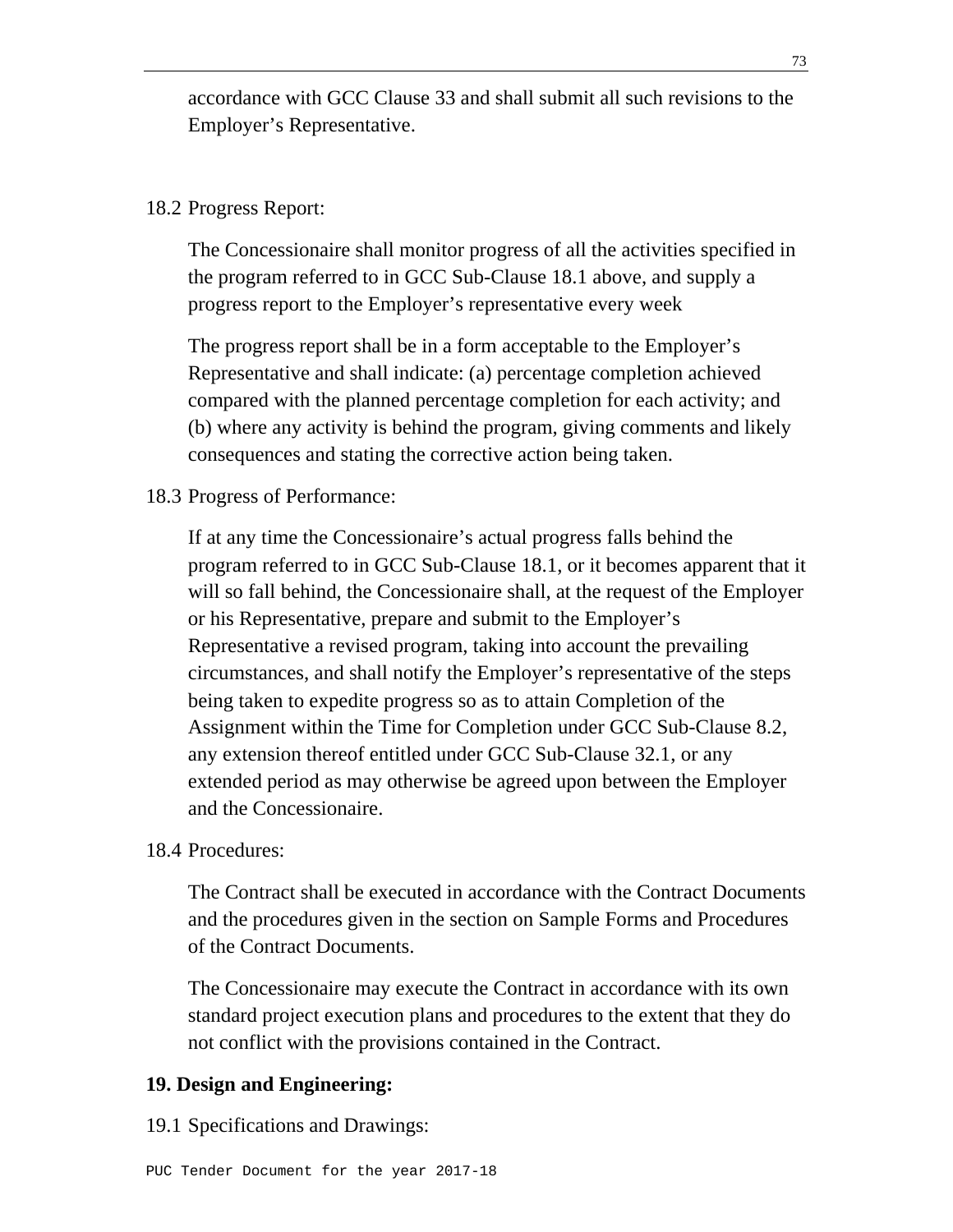19.1.1 The Concessionaire shall execute the basic and detailed design in compliance with the provisions of the Contract, or where not so specified, in accordance with good practice.

 The Concessionaire shall be responsible for any discrepancies, errors or omissions in the specifications, drawings and other technical documents that it has prepared, whether such specifications, drawings and other documents have been approved by the Employer's Representative or not, provided that such discrepancies, errors or omissions are not because of inaccurate information furnished in writing to the Concessionaire by or on behalf of the Employer.

- 19.1.2 The Concessionaire shall be entitled to disclaim responsibility for any design, data, drawing, specification or other document, or any modification thereof provided or designated by or on behalf of the Employer, by giving a notice of such disclaimer to the Employer's Representative.
- 19.2 Codes and Standards:

 Wherever references are made in the Contract to codes and standards in accordance with which the Contract shall be executed, the edition or the revised version of such codes and standards current at the date twentyeight (28) days prior to date of tender submission shall apply unless otherwise specified. During Contract execution, any changes in such codes and standards shall be applied after approval by the Employer and shall be treated in accordance with GCC Clause 31.

## 19.3 Approval/Review of Technical Documents by Employer's Representative:

- 19.3.1 The Concessionaire shall prepare and furnish to the Employer's Representative the documents for its approval or review as specified and in accordance with the requirements of GCC Sub-Clause 18.3 (Program of Performance).
- 19.3.2 Within seven (7) days after receipt by the Employer's Representative of any document requiring his approval the Employer's Representative shall either return one copy thereof to the Contractor with its approval endorsed thereon or shall notify the Concessionaire in writing of its disapproval thereof and the reasons therefor and the modifications that the Employer's Representative proposes. If the Employer's Representative fails to take such action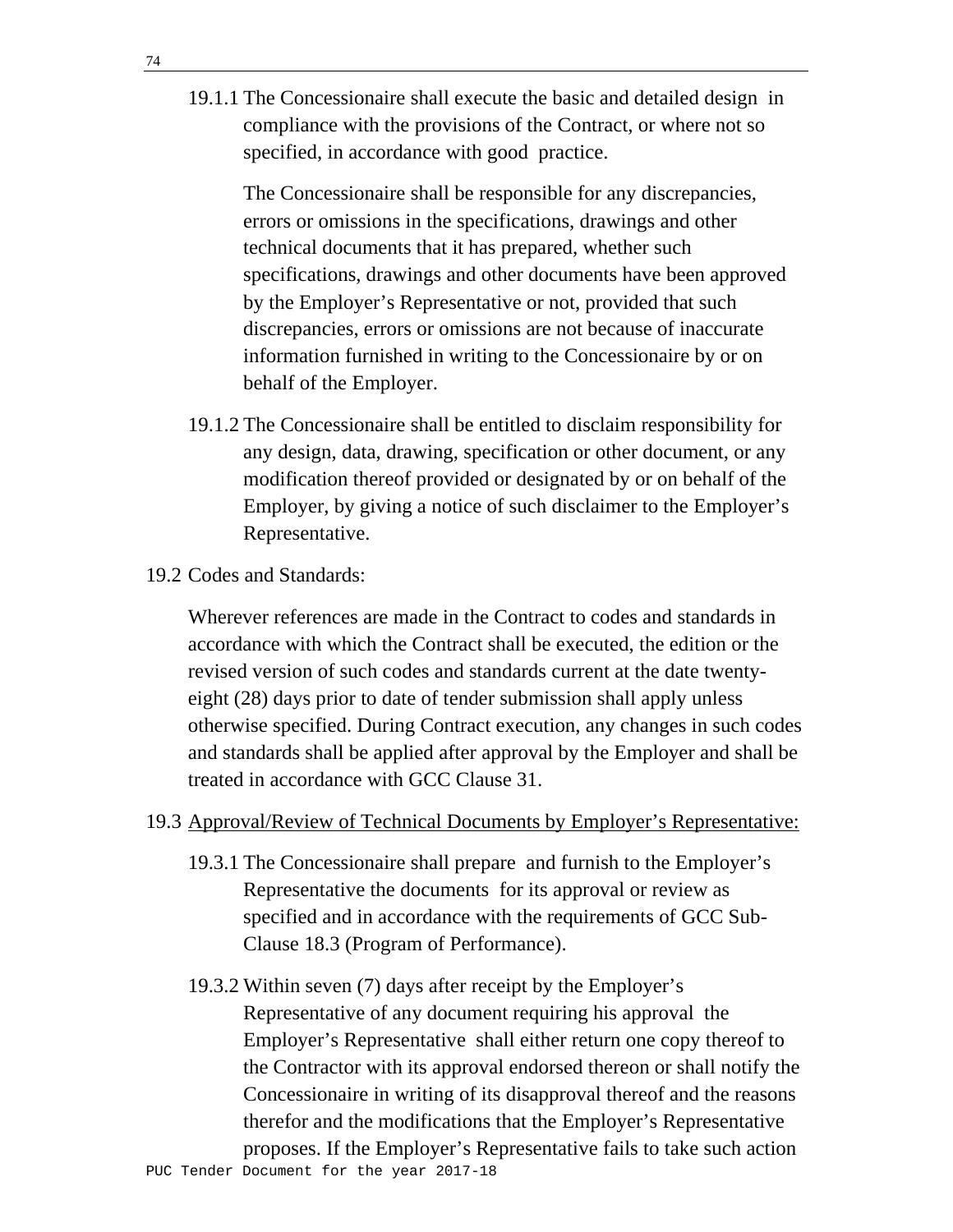within the said seven (7) days, then the said document shall be deemed to have been approved by the Employer's Representative.

- 19.3.3 The Employer's Representative shall not disapprove any document, except on the grounds that the document does not comply with some specified provision of the Contract or that it is contrary to good engineering practice.
- 19.3.4 If the Employer's Representative disapproves the document, the Concessionaire shall modify the document and resubmit it for the Employer's Representative's approval. If the Employer's Representative approves the document subject to modification(s), the Concessionaire shall make the required modification(s), whereupon the document shall be deemed to have been approved.
- 19.3.5 If any dispute or difference occurs between the Employer and the Concessionaire in connection with or arising out of the disapproval by the Employer's Representative of any document and/or any modification(s) thereto that cannot be settled between the parties within a reasonable period, then such dispute or differences shall be referred to the Commissioner, Department of Education GOK for adjudication..
- 19.3.6 The Employer's Representative's approval, with or without modification of the document furnished by the Concessionaire, shall not relieve the Concessionaire of any responsibility or liability imposed upon it by any provisions of the Contract except to the extent that any subsequent failure results from modifications required by the Employer's Representative.
- 19.3.7 The Concessionaire shall not depart from any approved document unless the Concessionaire has first submitted to the Employer's Representative an amended document and obtained his approval thereof.If the Employer's Representative requests any change in any already approved document and/or in any document based thereon, the provisions of GCC Clause 31 shall apply to such request.

### **20. Work:**

20.1 Printing, binding and lamination: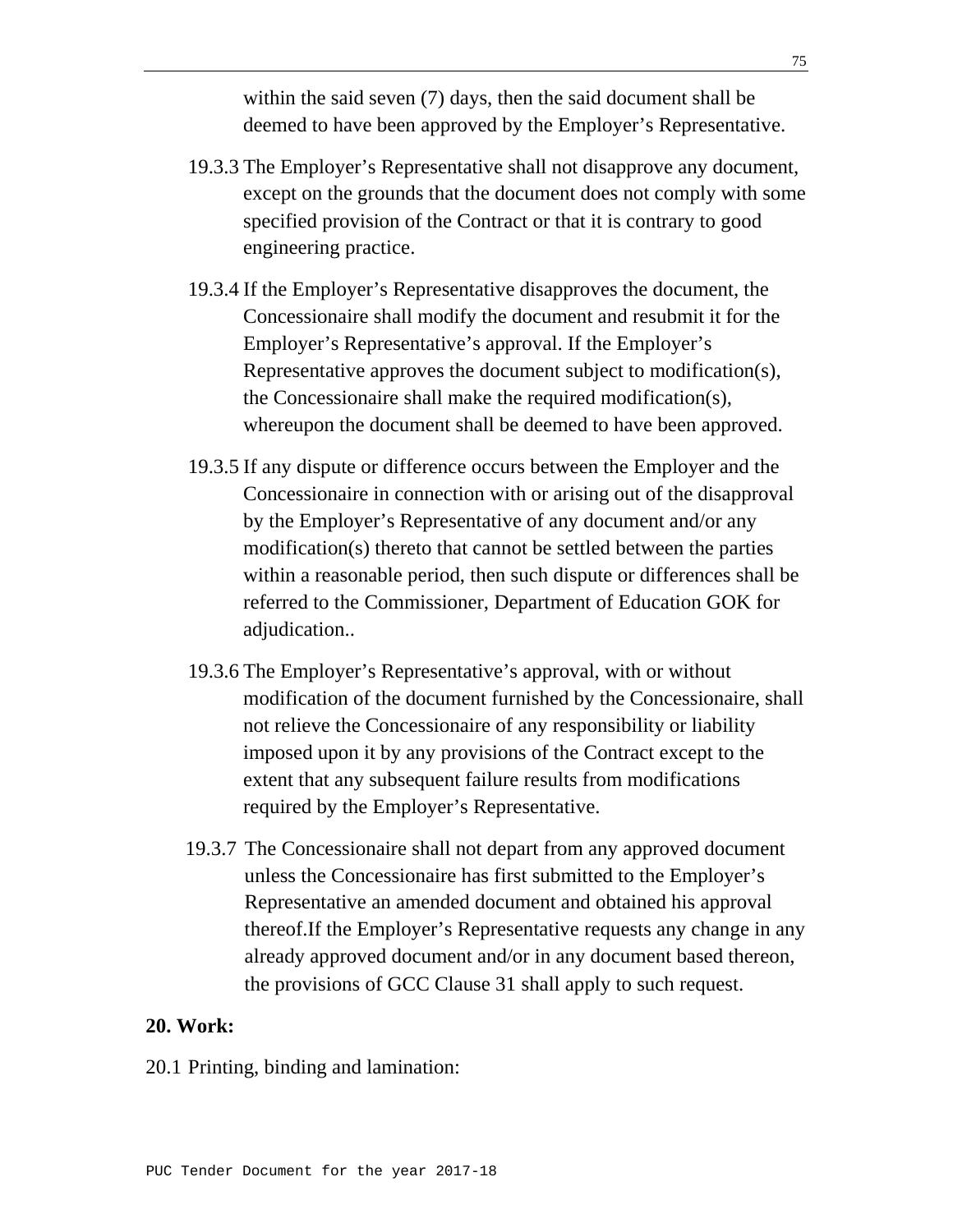The Concessionaire shall print, bind and laminate the books and transport all the books to the distributors and retailers in various districts of Karnataka.

## 20.2 Transportation

- 20.2.1 The Concessionaire shall at its own risk and expense transport all the printed books by the mode of transport that the Concessionaire judges most suitable under all the circumstances.
- 20.2.2 The Concessionaire shall be responsible for obtaining, if necessary, approvals from the authorities for transportation of the printed books to the distributors and retailers.

# **21. Implementation of Work:**

- 21.1 Concessionaire's Supervision: The Concessionaire shall give or provide all necessary superintendence during the implementation of the Work. The Concessionaire shall provide and employ only technical personnel who are skilled and experienced in their respective callings and supervisory staff who are competent to adequately supervise the Work.
- 21.2 Labor:
	- (a) The Concessionaire shall provide and employ in the implementation of the Contract such skilled, semi-skilled and unskilled labor as is necessary for the proper and timely execution of the Contract. The Concessionaire is encouraged to use local labour that has the necessary skills;
	- (b) Unless otherwise provided in the Contract, the Concessionaire shall be responsible for the recruitment, transportation, accommodation and catering of all labour, required for the execution of the Contract;
	- (c) The Concessionaire shall at all times during the progress of the Contract use its best endeavors to prevent any unlawful, riotous or disorderly conduct or behavior by or amongst its employees;
	- (d) The Concessionaire shall, in all dealings with its labor employed on or connected with the Contract, pay due regard to all recognized festivals, official holidays, religious or other customs and all local laws and regulations pertaining to the employment of labor.

(e) Child labour shall not be engaged.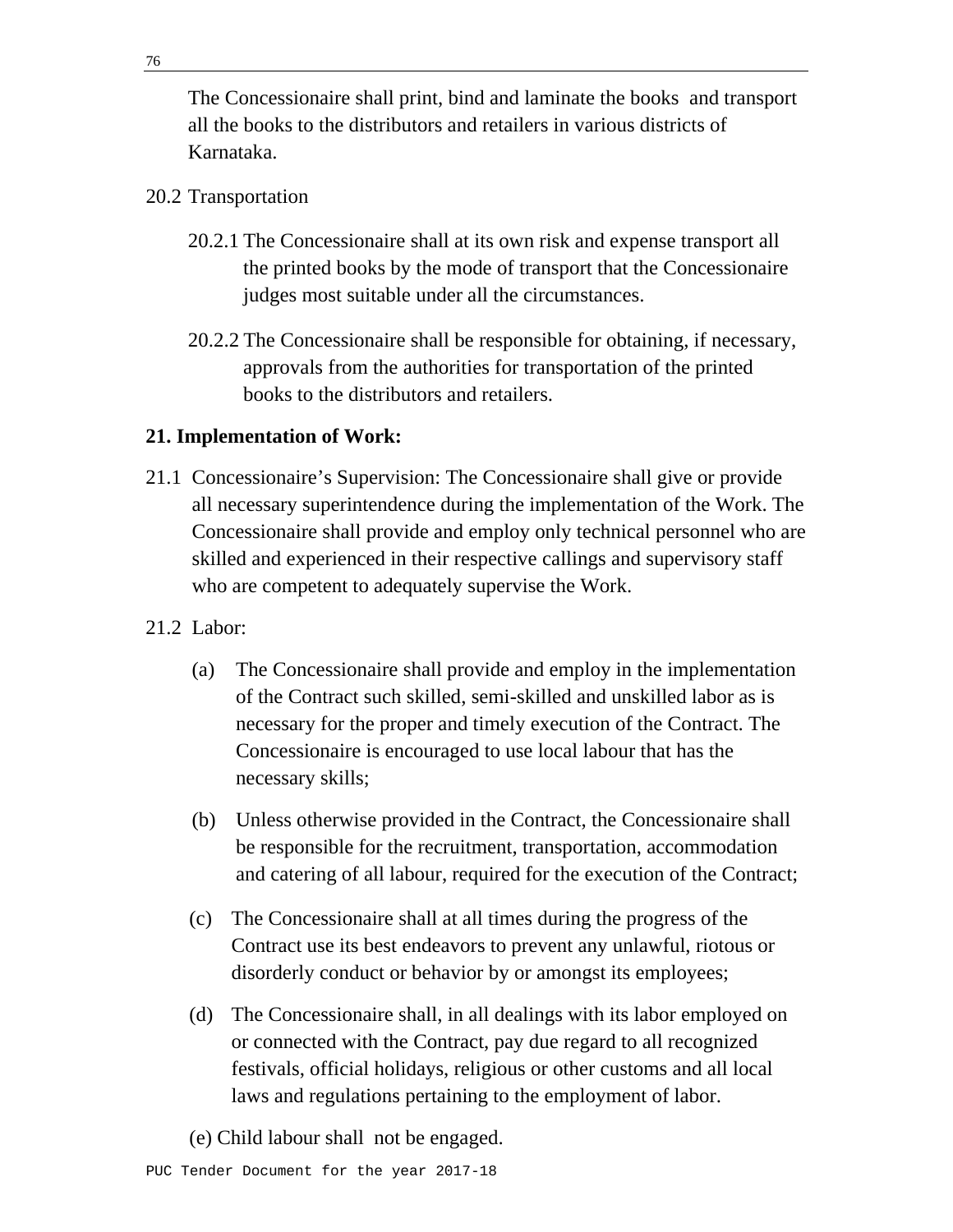## **22. Test and Inspection:**

- 22.1 The Contractor shall at its own expense carry out at the place of printing, all such tests and/or inspections of the Printing, binding, lamination etc..
- 22.2 The Employer and the Employer's Representative or their designated representatives shall be entitled to attend the aforesaid test and/or inspection, provided that the Employer shall bear all costs and expenses incurred in connection with such attendance including, but not limited to, all traveling and board and lodging expenses.
- 22.3 Whenever the Concessionaire is ready to carry out any such test and/or inspection, the Concessionaire shall give a reasonable advance notice of such test and/or inspection and of the place and time thereof to the Employer's Representative.
- 22.4 The Concessionaire shall provide the Employer's Representative with a certified report of the results of any such test and/or inspection.

 If the Employer or Employer's Representative (or their designated representatives) fails to attend the test and/or inspection, or if it is agreed between the parties that such persons shall not do so, then the Concessionaire may proceed with the test and/or inspection in the absence of such persons, and may provide the Employer's Representative with a certified report of the results thereof

22.5 If any dispute or difference of opinion shall arise between the parties in connection with or arising out of the test and/or inspection that cannot be settled between the parties within a reasonable period of time, it may be referred to The Commissioner of Education GOK for adjudication.

## **23. Completion of Work:**

- 23.1 As soon as the Printing work and binding and lamination work has, been completed as specified in the Technical Specifications and before transportation to the Distributors/retailers, the Concessionaire shall inform the Employer's representative to conduct inspection.
- 23.2 The Employer's Representative shall, within seven (7) days after receipt of the Concessionaire's notice inspects the work and issues a certificate to begin transportation or notify the Concessionaire in writing of any defects and/or deficiencies.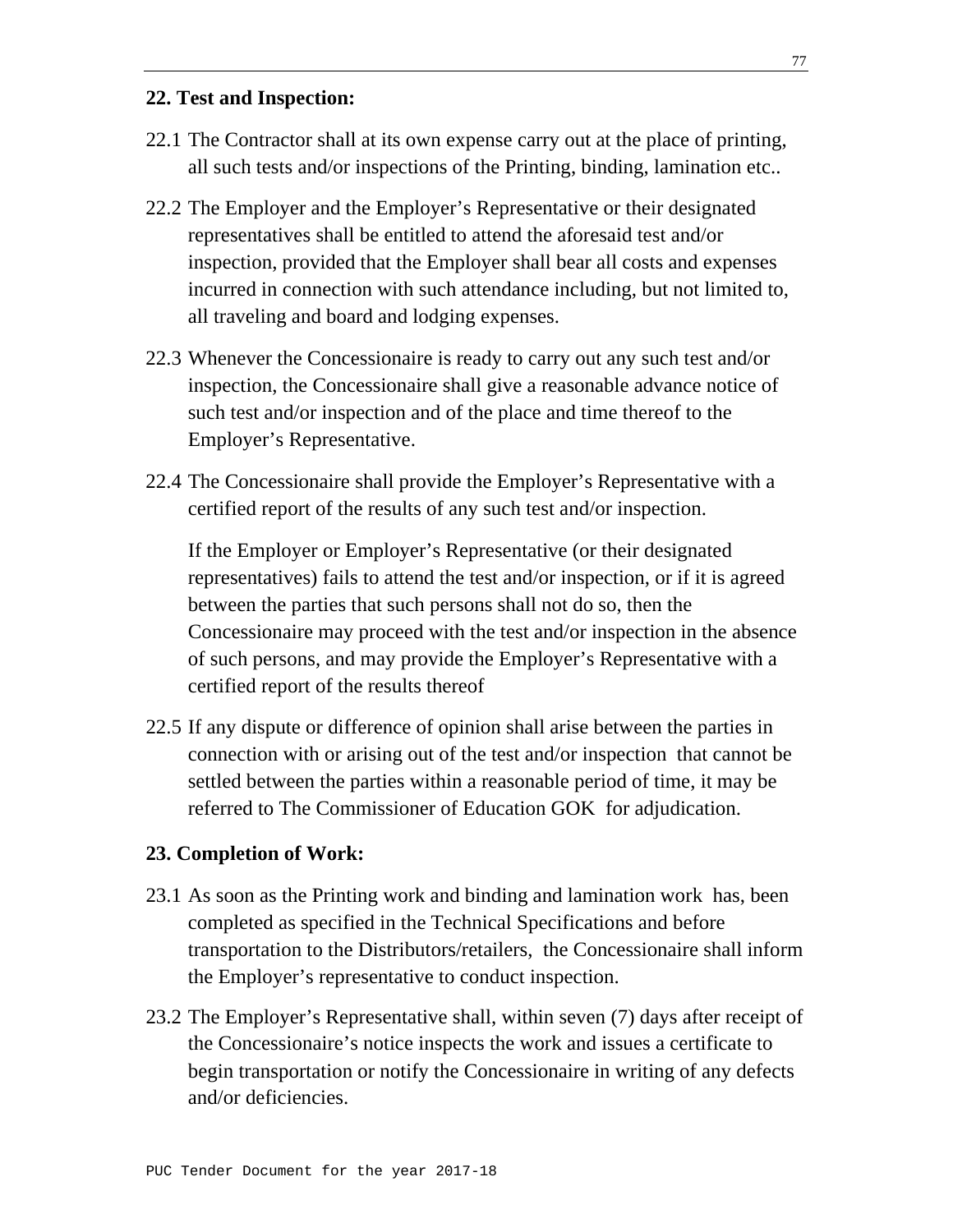23.3 If the Employer's Representative fails to issue the Completion Certificate and fails to inform the Concessionaire of any defects and/or deficiencies within seven (7) days after receipt of the Concessionaire's notice shall be deemed to have reached Completion as of the date of the Concessionaire's notice and the Concessionaire shall commence transportation.

## **F. Guarantees and Liabilities**

#### **24. Completion Time Guarantee:**

- 24.1 The Concessionaire guarantees that it shall Complete the printing, binding, lamination and transport to the distributors and retailers within the Time for Completion specified in the SCC pursuant to GCC Sub-Clause 8.2, or within such extended time to which the Concessionaire shall be entitled under GCC Clause 32 hereof.
- 24.2 If the Concessionaire fails to attain Completion of the activities or any part thereof within the Time for Completion or any extension thereof under GCC Clause 32 the Concessionaire shall pay to the Employer liquidated damages in the amount specified in the **SCC** as a percentage rate of the Contract Price, or the relevant part thereof. The aggregate amount of such liquidated damages shall in no event exceed the amount specified as "Maximum" in the **SCC**. Once the "Maximum" is reached, the Employer may consider termination of the Contract, pursuant to GCC Sub-Clause 34.2.2.Such payment shall completely satisfy the Contractor's obligation to attain Completion of the Facilities or the relevant part thereof within the Time for Completion or any extension thereof under GCC Clause 32. The Contractor shall have no further liability whatsoever to the Employer in respect thereof.

 However, the payment of liquidated damages shall not in any way relieve the Contractor from any of its obligations to complete the Work or from any other obligations and liabilities of the Contractor under the Contract.

#### **25. Defect Liability:**

25.1 The Concessionaire warrants that the Printing, binding, lamination or any part thereof shall be free from defects in the design, engineering, materials and workmanship of the work executed.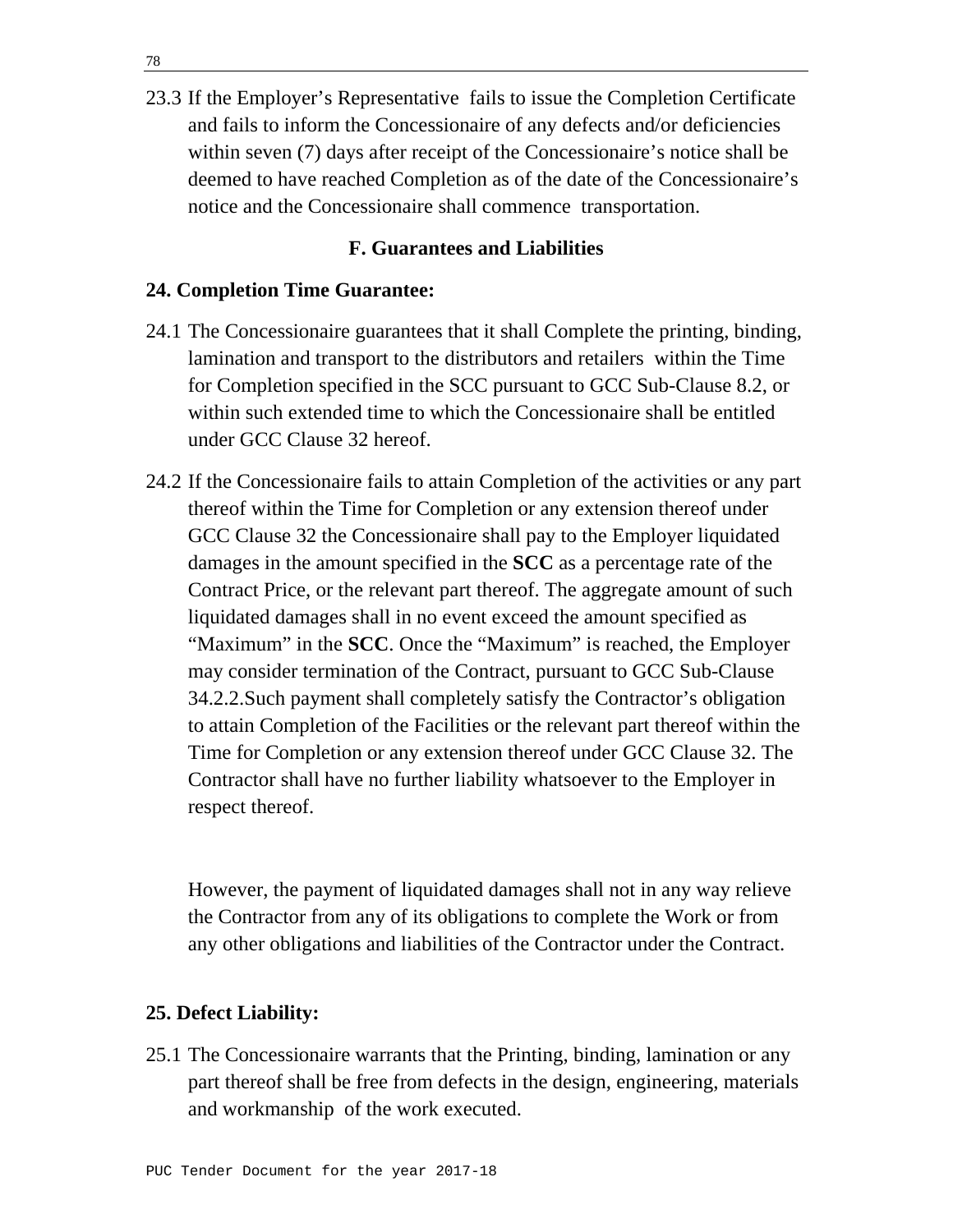25.2 The Defect Liability Period shall be six (6) months from the date of Completion of the printing work.

 If during the Defect Liability Period any defect should be found in the design, engineering, materials and workmanship of the books sold through distributors/retailers, the Concessionaire shall promptly, in consultation and agreement with the Employer regarding appropriate remedying of the defects, and at its cost, repair, replace or otherwise make good (as the Concessionaire shall, at its discretion, determine) such defects The Concessionaire shall not be responsible for the repair, replacement or making good of any defect or of any damage to the printed books out of or resulting from any of the following causes:

- (a) improper use by the purchaser of the text books;
- (c) normal wear and tear.
- 25.3 The Employer shall give the Concessionaire a notice stating the nature of any such defect together with all available evidence thereof, promptly following the discovery thereof. The Employer shall afford all reasonable opportunity for the Concessionaire to inspect any such defect.
- 25.4 If the Concessionaire fails to remedy such defect or any damage to the text books within a reasonable time (which shall in no event be considered to be less than seven (7) days), the Employer may, following notice to the Concessionaire, proceed to do such work, and the reasonable costs incurred by the Employer in connection therewith shall be paid to the Employer by the Concessionaire or may be deducted by the Employer from any monies due the Concessionaire under the Performance Security.
- 25.5 The payment of liquidated damages under GCC Sub-Clause 24.2, up to the limitation of liability specified in the SCC, shall completely satisfy the Concessionaire's guarantees and the Concessionaire shall have no further liability whatsoever to the Employer in respect thereof.

#### **26. Patent Indemnity:**

26.1 The Concessionaire shall, indemnify and hold harmless the Employer and its employees and officers from and against any and all suits, actions or administrative proceedings, claims, demands, losses, damages, costs, and expenses of whatsoever nature, including attorney's fees and expenses, which the Employer may suffer as a result of any infringement or alleged infringement of any patent, utility model, registered design, trademark,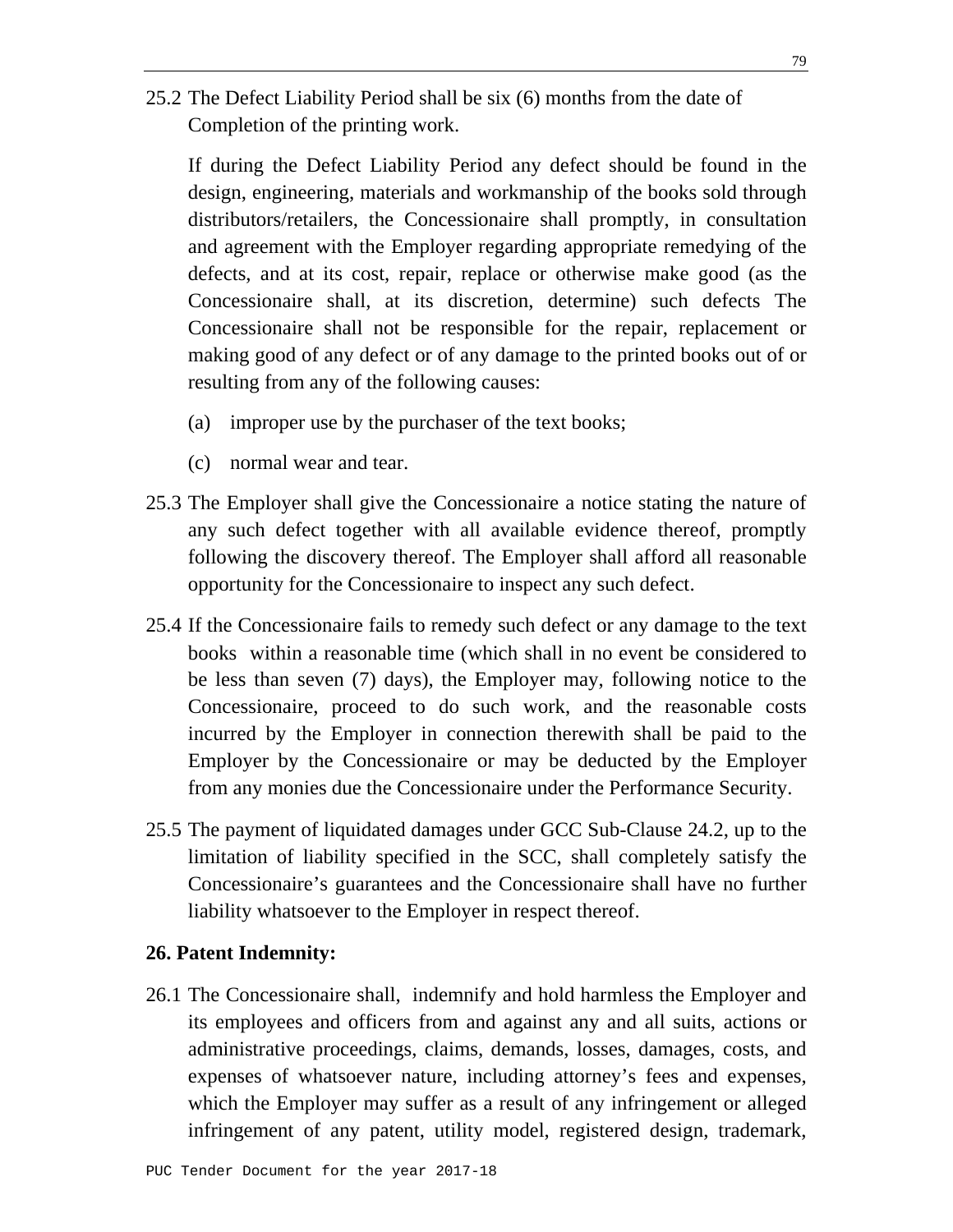copyright or other intellectual property right registered or otherwise existing at the date of the Contract by reason of the implementation by the Concessionaire of the Contractin Karnatakawhere it is being performed.

26.2 The Employer shall indemnify and hold harmless the Concessionaire and its employees, and officers from and against any and all suits, actions or administrative proceedings, claims, demands, losses, damages, costs, and expenses of whatsoever nature, including attorney's fees and expenses, which the Concessionaire may suffer as a result of any infringement or alleged infringement of any patent, utility model, registered design, trademark, copyright or other intellectual property right registered or otherwise existing at the date of the Contract arising out of or in connection with any design, data, drawing, specification, or other documents or materials provided or designed by or on behalf of the Employer.

## **27. Limitations of Liability:**

- 27.1 Except in cases of criminal negligence or willful misconduct,
	- (a) the Concessionaire shall not be liable to the Employer, whether in contract, tort, or otherwise, for any indirect or consequential loss or damage, loss of use, loss of production, or loss of profits or interest costs, provided that this exclusion shall not apply to any obligation of the Concessionaire to pay liquidated damages to the Employer and
	- (b) the aggregate liability of the Concessionaire to the Employer, whether under the Contract, in tort or otherwise, shall not exceed the total Contract Price.

### **G. Risk Distribution**

# **28. Loss of or Damage to Property; Accident or Injury to Workers; Indemnification:**

28.1 The Contractor shall indemnify and hold harmless the Employer and its employees and officers from and against any and all suits, actions or administrative proceedings, claims, demands, losses, damages, costs, and expenses of whatsoever nature, including attorney's fees and expenses, in respect of the death or injury of any person or loss of or damage to any property arising in connection with the printing, binding and distribution of text books by reason of the negligence of the Concessionaire or his employees, officers or agents, .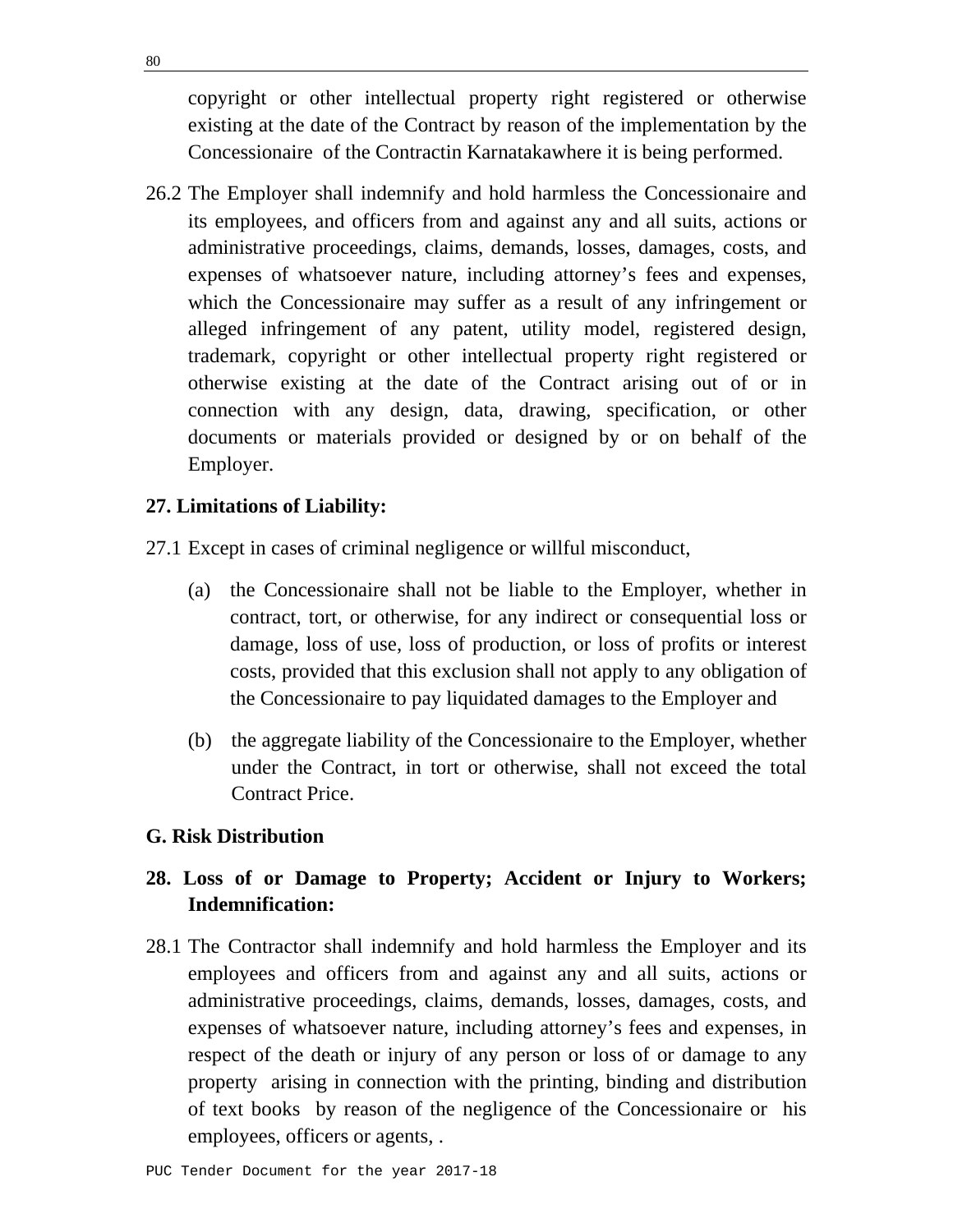28.2 If any proceedings are brought or any claim is made against the Employer that might subject the Concessionaire to liability under GCC Sub-Clause 28.1, the Employer shall promptly give the Concessionaire a notice thereof and the Concessionaire may at its own expense and in the Employer's name conduct such proceedings or claim and any negotiations for the settlement of any such proceedings or claim.

 If the Concessionaire fails to notify the Employer within twenty-eight (28) days after receipt of such notice that it intends to conduct any such proceedings or claim, then the Employer shall be free to conduct the same on its own behalf. Unless the Concessionaire has so failed to notify the Employer within the twenty-eight (28) day period, the Employer shall make no admission that may be prejudicial to the defense of any such proceedings or claim.

 The Employer shall, at the Concessionaire's request, afford all available assistance to the Concessionaire in conducting such proceedings or claim, and shall be reimbursed by the Concessionaire for all reasonable expenses incurred in so doing.

28.3 The party entitled to the benefit of an indemnity shall take all reasonable measures to mitigate any loss or damage which has occurred. If the party fails to take such measures, the other party's liabilities shall be correspondingly reduced.

## **29. Insurance:**

- 29.1 To the extent specified in the corresponding Appendix (Insurance Requirements) to the Contract Agreement, the Concessionaire shall at its expense take out and maintain in effect, or cause to be taken out and maintained in effect, during the performance of the Contract, the insurances set forth below in the sums and with the deductibles and other conditions specified in the said Appendix5. The identity of the insurers and the form of the policies shall be subject to the approval of the Employer, who should not unreasonably withhold such approval.
	- (a) Insurance against Fire in Print Factory:

Covering loss or damage due to fire in Print factory and storage during the contract period.

(b)Cargo Insurance During Transport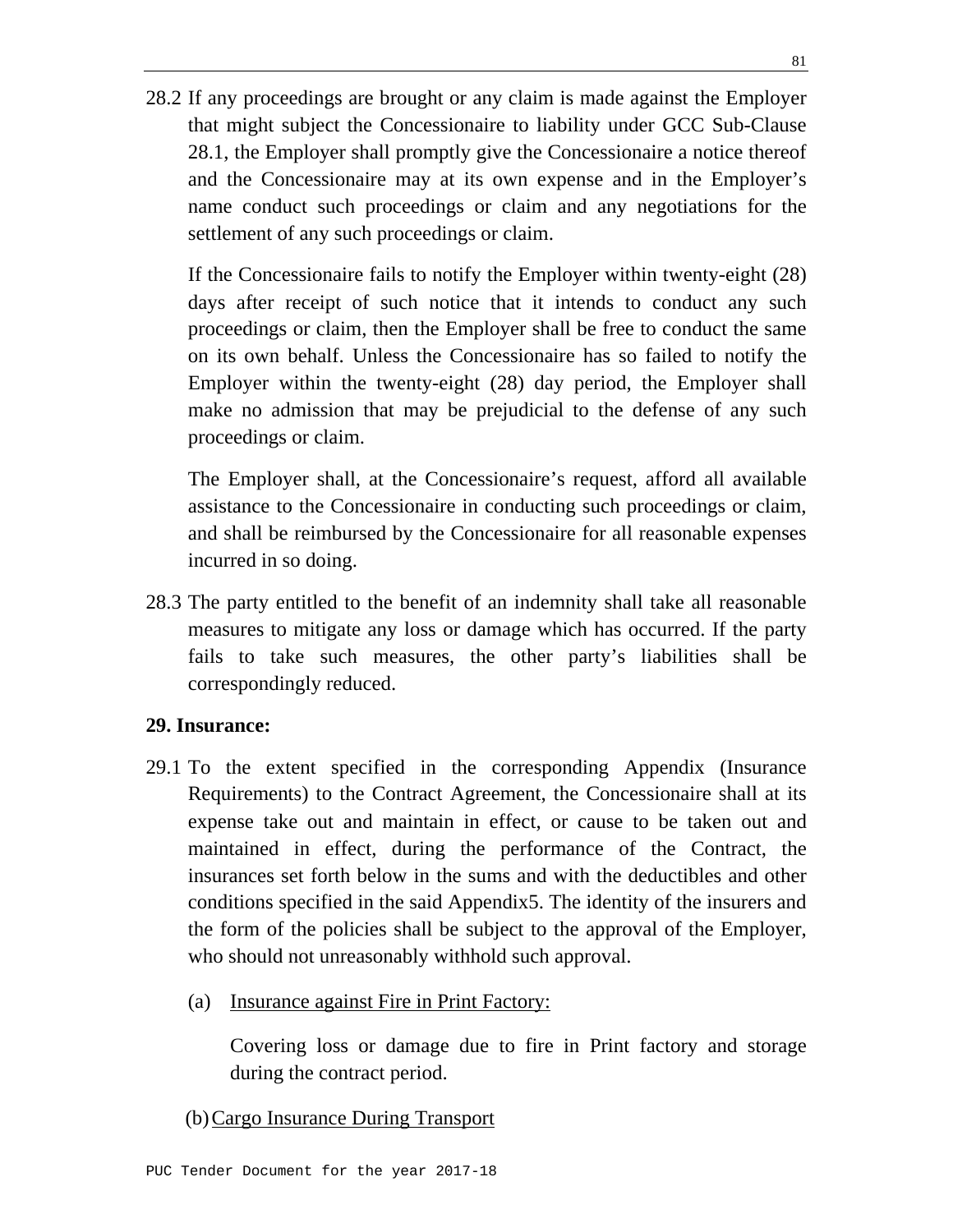Covering loss or damage occurring while in transit from the Printer's Factory to the Distributors /retailer's premises

(c) Third Party Liability Insurance

 Covering bodily injury or death suffered by third parties (including the Employer's personnel) and loss of or damage to property occurring in connection with the printing, binding, distribution and sale of the books.

(d) Automobile Liability Insurance

 Covering use of all vehicles used by the Concessionaire in connection with the execution of the Contract.

(e) Workers' Compensation

In accordance with the statutory requirements applicable in India.

- 29.2 The Employer shall be named as co-insured under all insurance policies taken out by the Concessionaire except for the Third Party Liability, Workers' Compensation. All insurers' rights of subrogation against such co-insured for losses or claims arising out of the performance of the Contract shall be waived under such policies.
- 29.3 The Concessionaire shall, in accordance with the provisions of the corresponding Appendix (Insurance Requirements) to the Contract Agreement, deliver to the Employer certificates of insurance (or copies of the insurance policies) as evidence that the required policies are in full force and effect. The certificates shall provide that no less than twenty-one (21) days' notice shall be given to the Employer by insurers prior to cancellation or material modification of a policy.
- 29.4 If the Contractor fails to take out and/or maintain in effect the insurances referred to in GCC 29.1 above the Employer may take out and maintain in effect any such insurances and may from time to time deduct from any amount due the Concessionaire under the Contract any premium that the Employer shall have paid to the insurer, or may otherwise recover such amount as a debt due from the Concessionaire.
- 29.5 Unless otherwise provided in the Contract, the Concessionaire shall prepare and conduct all and any claims made under the policies effected by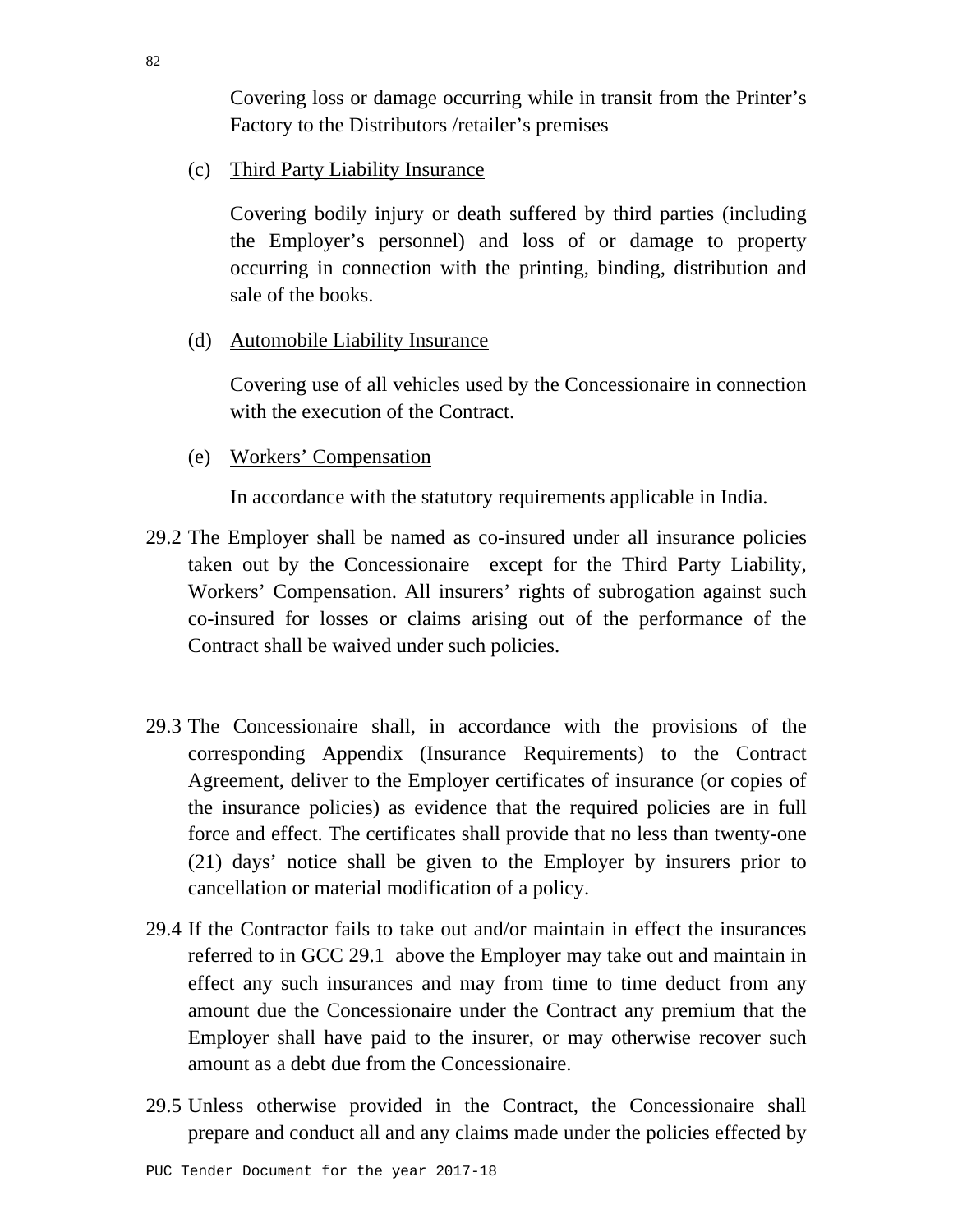it pursuant to this GCC Clause 29, and all monies payable by any insurers shall be paid to the Concessionaire. The Employer shall give to the Concessionaire all such reasonable assistance as may be required by the Concessionaire. With respect to insurance claims in which the Employer's interest is involved, the Concessionaire shall not give any release or make any compromise with the insurer without the prior written consent of the Employer. With respect to insurance claims in which the Concessionaire's interest is involved, the Employer shall not give any release or make any compromise with the insurer without the prior written consent of the Concessionaire.

### **30. Force Majeure:**

- 30.1 Notwithstanding the provisions of GCC Clauses 20, 21, 22, the Concessionaire shall not be liable for forfeiture of its performance security, liquidated damages or termination for default, if and to the extent that, its delay in performance or other failure to perform its obligations under the Contract is the result of an event of Force Majeure.
- 30.2 For purposes of this Clause, "Force Majeure" means an event beyond the control of the Concessionaire and Such events may include, but are not limited to, acts of the Employer either in its sovereign or contractual capacity, wars or revolutions, fires, floods, epidemics, quarantine restrictions and freight embargoes.
- 30.3 If a Force Majeure situation arises, the Concessionaire shall promptly notify the Employer in writing of such conditions and the cause thereof. Unless otherwise directed by the Employer in writing, the Concessionaire shall continue to perform its obligations under the Contract as far as is reasonably practical, and shall seek all reasonable alternative means for performance not prevented by the Force Majeure event.

### **H. Changes in Contract Elements**

#### **31. Changes in the Work included in the Contract:**

- 31.1 Introducing a Change
	- 31.1.1 The Employer shall have the right to propose, and subsequently require, that the Employer's Representative orders the Concessionaire from time to time during the performance of the Contract to make any change, modification, addition or deletion to, in or from the Work(hereinafter called "Change"), provided that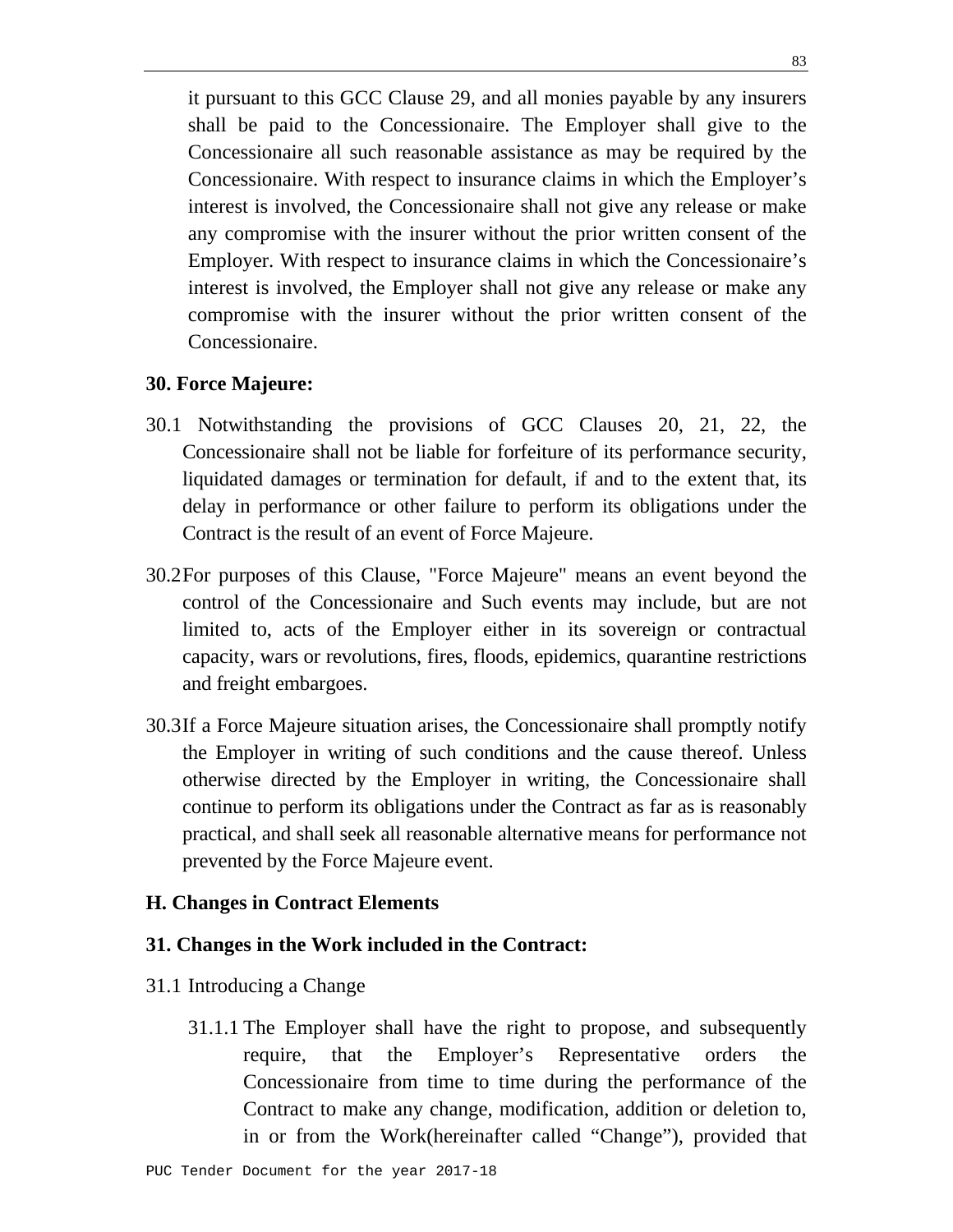such Change falls within the general scope of the Work and does not constitute unrelated work and that it is technically practicable, taking into account both the state of advancement of the Workand the technical compatibility of the Change envisaged with the nature of the Work as specified in the Contract.

- 31.1.2 The Concessionaire may from time to time during its performance of the Contract propose to the Employer (with a copy to the Employer's Representative) any Change that the Concessionaire considers necessary or desirable to improve the quality, of the Contract. The Employer may at its discretion approve or reject any Change proposed by the Concessionaire.
- 31.1.3 Notwithstanding GCC Sub-Clauses 31.1.1 and 31.1.2, no change made necessary because of any default of the Concessionaire in the performance of its obligations under the Contract shall be deemed to be a Change, and such change shall not result in any adjustment of the Contract Price or the Time for Completion

#### **32. Extension of Time for Completion:**

- 32.1 The Time(s) for Completion specified in the SCC shall be extended if the Concessionaire is delayed or impeded in the performance of any of its obligations under the Contract by reason of any of the following:
	- (a) any Change in the Work as provided in GCC Clause 31;
	- (b) any occurrence of Force Majeure as provided in GCC Clause 30;
	- (c) any suspension order given by the Employer under GCC Clause 33 hereof or reduction in the rate of progress pursuant to GCC Sub-Clause 33.2 or
	- (d) any default or breach of the Contract by the Employer, , or any activity, act or omission of any other contractors employed by the Employer or
	- (e) delays attributable to the Employer or
	- (f) any other matter specifically mentioned in the Contract

 by such period as shall be fair and reasonable in all the circumstances and as shall fairly reflect the delay or impediment sustained by the Contractor.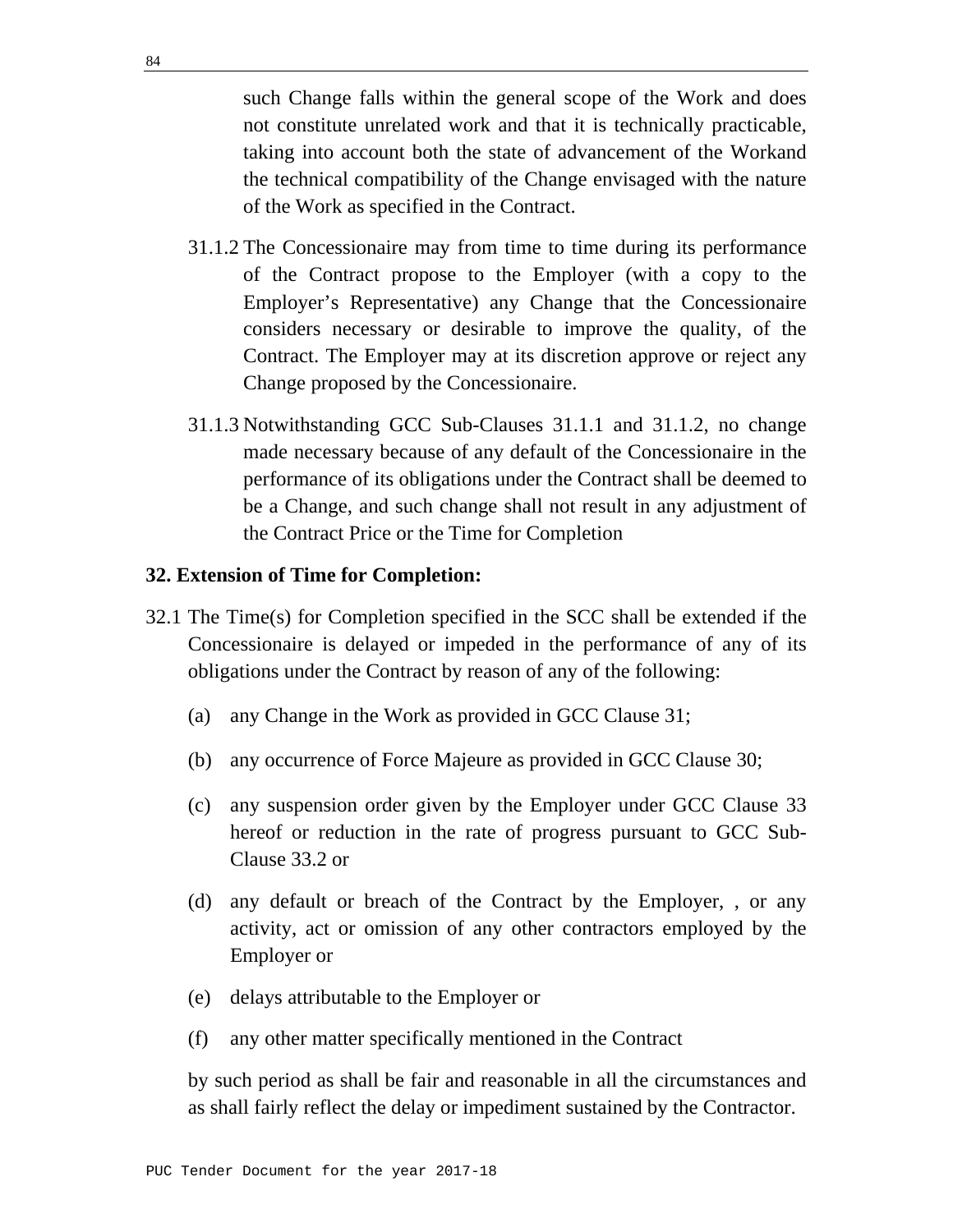- 32.2 Except where otherwise specifically provided in the Contract, the Concessionaire shall submit to the Employer's Representative a notice of a claim for an extension of the Time for Completion, together with particulars of the event or circumstance justifying such extension as soon as reasonably practicable after the commencement of such event or circumstance. As soon as reasonably practicable after receipt of such notice and supporting particulars of the claim, the Employer and the Concessionaire shall agree upon the period of such extension. In the event that the Concessionaire does not accept the Employer's estimate of a fair and reasonable time extension, the Concessionaire shall be entitled to refer the matter to Commissioner, Education Department GOK for adjudication. If the Concessionaire is not satisfied with the decision of the Commissioner, he is entitled to refer the matter to Arbitration pursuant to GCC Clause 6.
- 32.3 The Concessionaire shall at all times use its reasonable efforts to minimize any delay in the performance of its obligations under the Contract.
- 32.4 However the quantities shall be accounted and certified by the Government before releasing the books into the market.

### **33. Suspension:**

33.1 The Employer may request the Employer's representative, by notice to the Concessionaire, to order the Concessionaire to suspend performance of any or all of its obligations under the Contract. Such notice shall specify the obligation of which performance is to be suspended, the effective date of the suspension and the reasons therefor. The Concessionaire shall thereupon suspend performance of such obligation until ordered in writing to resume such performance by the Employer's Representative

 If, by virtue of a suspension order given by the Employer's Representative, other than by reason of the Concessionaire's default or breach of the Contract, the Concessionaire's performance of any of its obligations is suspended for an aggregate period of more than sixty (60) days, then at any time thereafter and provided that at that time such performance is still suspended, the Concessionaire may give a notice to the Employer's Representative requiring that the Employer shall, within twenty-eight (28) days of receipt of the notice, order the resumption of such performance or request and subsequently order a change in accordance with GCC Clause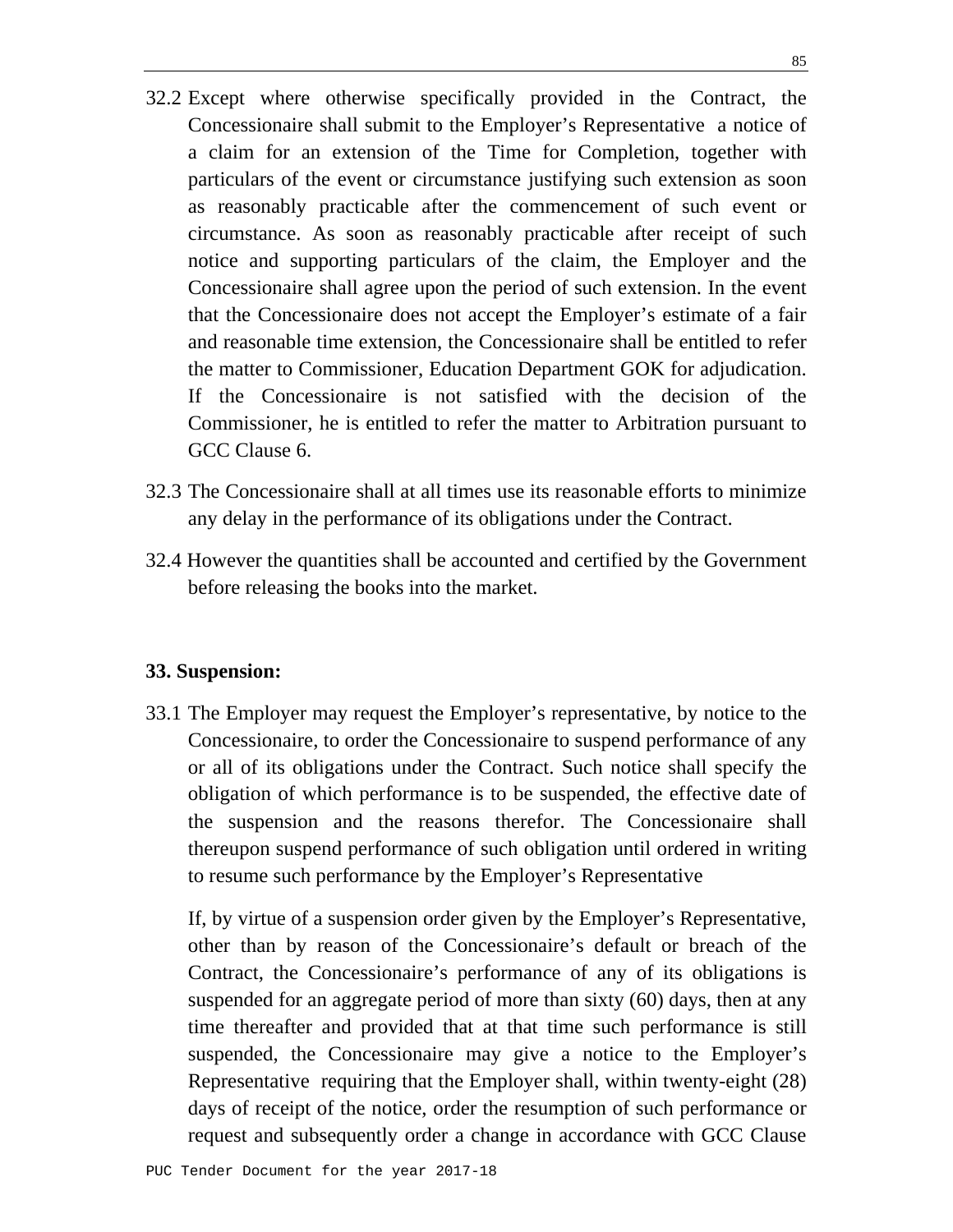31, excluding the performance of the suspended obligations from the Contract.

 If the Employer fails to do so within such period, the Concessionaire may, by a further notice to the Employer's Representative, elect to treat the suspension, where it affects a part only of the Work, as a deletion of such part in accordance with GCC Clause 31 or, where it affects the whole of the Work, as termination of the Contract under GCC Sub-Clause 34.1.

# 33.2 If

(a) the Concessionaire is unable to carry out any of its obligations under the Contract for any reason attributable to the Employer, including but not limited to the Employer's failure to provide Pre-press material in accordance with GCC Sub-Clause 10.2, or failure to obtain any governmental permit necessary for the execution and/or completion of the Assignment,

 then the Concessionaire may by fourteen (14) days' notice to the Employer suspend performance of all or any of its obligations under the Contract, or reduce the rate of progress.

33.3 If the Concessionaire's performance of its obligations is suspended or the rate of progress is reduced pursuant to this GCC Clause 33, then the Time for Completion shall be extended in accordance with GCC Sub-Clause 32.1, and any and all additional costs or expenses incurred by the Contractor as a result of such suspension or reduction shall be paid by the Employer to the Contractor in addition to the Contract Price, except in the case of suspension order or reduction in the rate of progress by reason of the Contractor's default or breach of the Contract.

## **34. Termination:**

- 34.1 Termination for Employer's Convenience
	- 34.1.1 The Employer may at any time terminate the Contract for any reason by giving the Concessionaire a notice of termination that refers to this GCC Sub-Clause 34.1.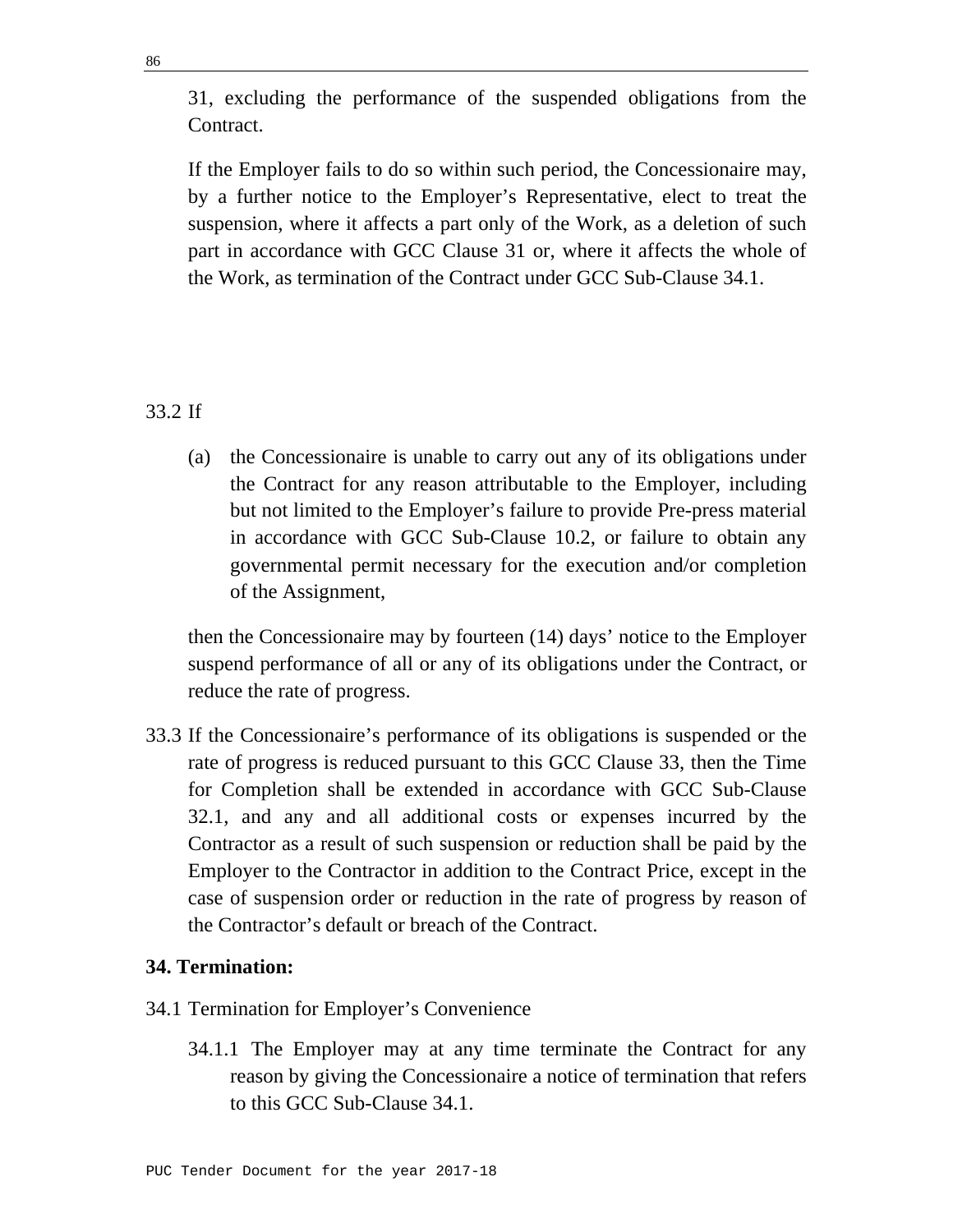34.1.2 Upon receipt of the notice of termination under GCC Sub-Clause 34.1.1, the Concessionaire shall either immediately or upon the date specified in the notice of termination

(a) cease all further work, except for such work as the Employer may specify in the notice of termination for the sole purpose of protecting that part of the Workalready executed;

- (b) In addition, the Concessionaire, shall
	- (i) deliver to the Employer the parts of the Works executed by the Concessionaire up to the date of termination;
	- (ii) to the extent legally possible, assign to the Employer all right, title and benefit of the Concessionaire to the Work;
- 34.2 Termination for Concessionaire's Default
	- 34.2.1 The Employer, without prejudice to any other rights or remedies it may possess, may terminate the Contract forthwith in the following circumstances by giving a notice of termination and its reasons therefor to the Concessionaire, referring to this GCC Sub-Clause 34.2:
	- (a) if the Concessionaire becomes bankrupt or insolvent, has a receiving order issued against it, compounds with its creditors, or, if the Concessionaire is a corporation, a resolution is passed or order is made for its winding up (other than a voluntary liquidation for the purposes of amalgamation or reconstruction), a receiver is appointed over any part of its undertaking or assets, or if the Concessionaire takes or suffers any other analogous action in consequence of debt;
		- (b) if the Concessionaire assigns or transfers the Contract or any right or interest therein in violation of the provision of GCC Clause 35
		- (c) if the Concessionaire, in the judgment of the Employer has engaged in corrupt or fraudulent practices in competing for or in executing the Contract.

For the purpose of this Sub-Clause:

PUC Tender Document for the year 2017-18 "corrupt practice" means the offering, giving, receiving or soliciting of any thing of value to influence the action of a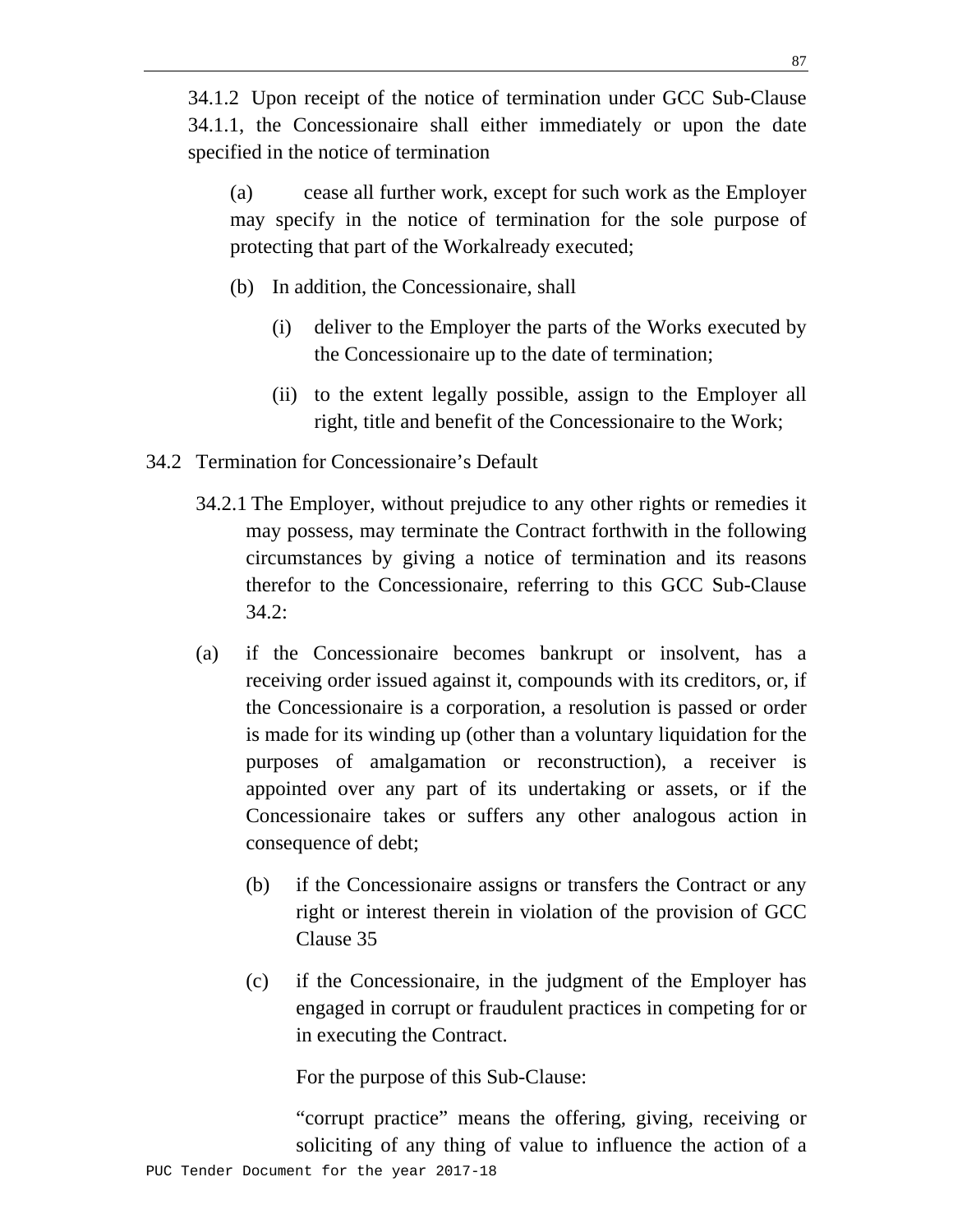public official in the procurement process or in contract execution.

 "fraudulent practice" means a misrepresentation of facts in order to influence a procurement process or the execution of a contract to the detriment of the Employer, and includes collusive practice among bidders (prior to or after bid submission) designed to establish bid prices at artificial noncompetitive levels and to deprive the Employer of the benefits of free and open competition.

 "collusive practice" means a scheme or arrangement between two or more Tenderers, with or without the knowledge of the Employer, designed to establish tender prices at artificial, non competitive levels; and;

 "coercive practice" means harming or threatening to harm, directly or indirectly, persons or their property to influence their participation in the procurement process or affect the execution of a contract;

## 34.2.2 If the Concessionaire

- (a) has abandoned or repudiated the Contract;
- (b) has without valid reason failed to commence work on the Work promptly or has suspended the progress of Contract performance for more than twenty-eight (28) days after receiving a written instruction from the Employer to proceed;
- (c) persistently fails to execute the Contract in accordance with the Contract or persistently neglects to carry out its obligations under the Contract without just cause;
- (d) refuses or is unable to provide sufficient materials, services or labor to execute and complete the Work in the manner specified in the program furnished under GCC Sub-Clause 18.2 at rates of progress that give reasonable assurance to the Employer that the Concessionaire can attain Completion of the Work by the Time for Completion as extended,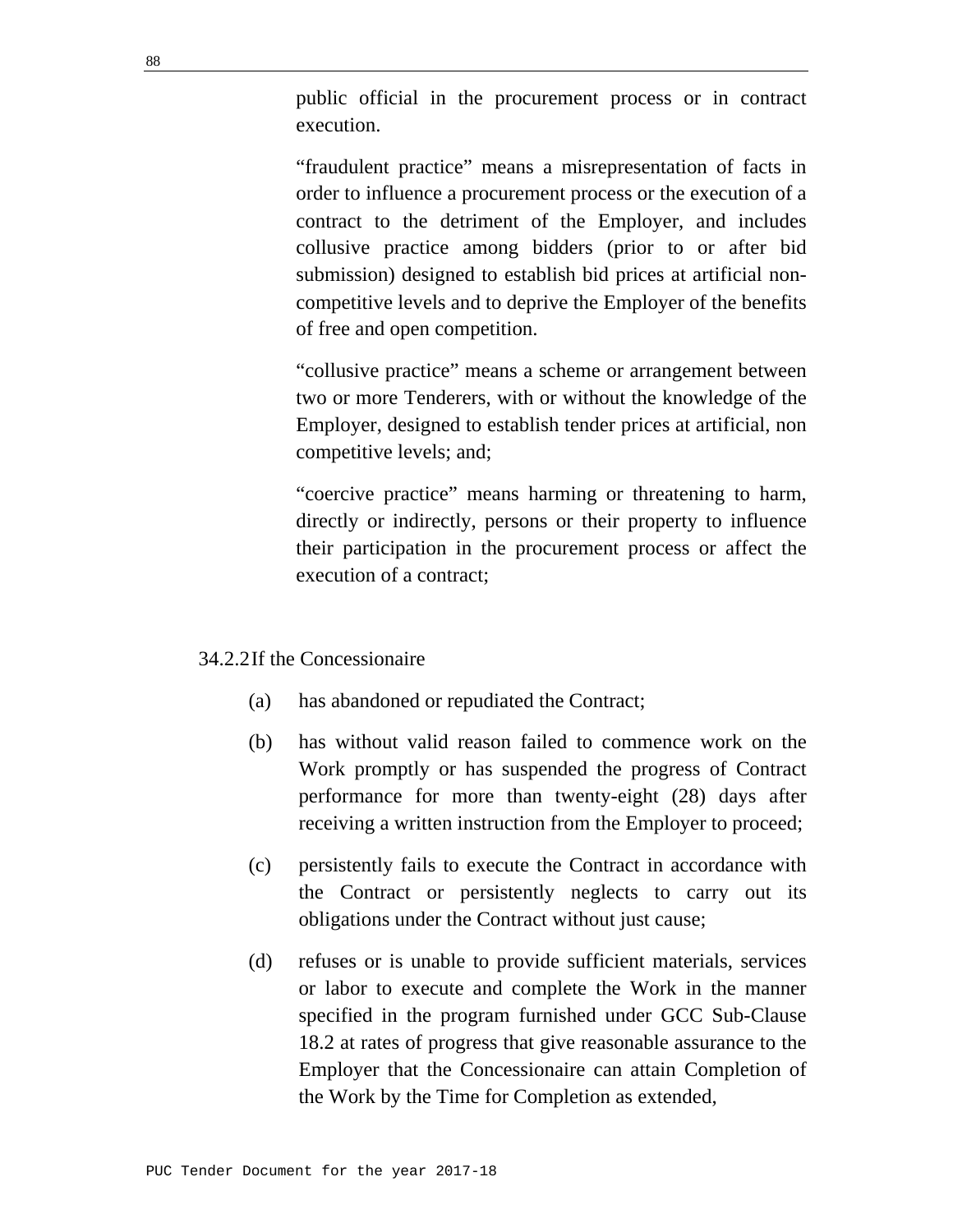then the Employer may, without prejudice to any other rights it may possess under the Contract, give a notice to the Concessionaire stating the nature of the default and requiring the Concessionaire to remedy the same. If the Concessionaire fails to remedy or to take steps to remedy the same within fourteen (14) days of its receipt of such notice, then the Employer may terminate the Contract forthwith by giving a notice of termination to the Concessionaire that refers to this GCC Sub-Clause 34.2.

- 34.2.3 Upon receipt of the notice of termination under GCC Sub-Clauses 34.2.1 or 34.2.2, the Concessionaire shall, either immediately or upon such date as is specified in the notice of termination,
	- (a) cease all further work, except for such work as the Employer may specify in the notice of termination for the sole purpose of protecting that part of the Work already executed, or any work required to completion of a part of the Work;
	- (c) deliver to the Employer the parts of the Work executed by the Concessionaire up to the date of termination;
	- (d) to the extent legally possible, assign to the Employer all right, title and benefit of the Concessionaire to the Work.

### **35. Assignment:**

35.1 Neither the Employer nor the Concessionaire shall, without the express prior written consent of the other party (which consent shall not be unreasonably withheld), assign to any third party the Contract or any part thereof, or any right, benefit, obligation or interest therein or thereunder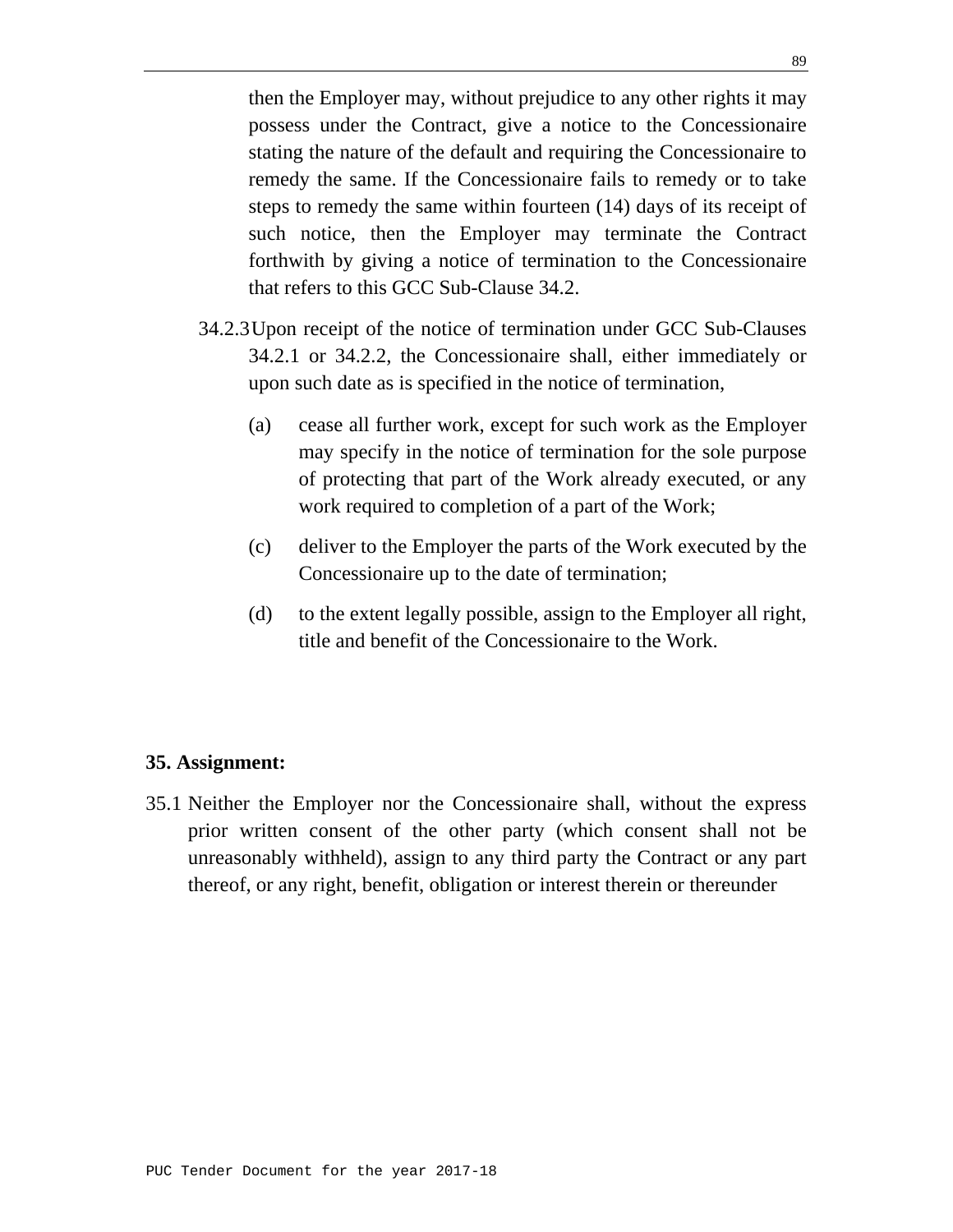# **Section 7: Special Conditions of Contract.**

## **Special Conditions of Contract**

The following Special Conditions of Contract (SCC) shall supplement the General Conditions of Contract (GCC). Whenever there is a conflict, the provisions herein shall prevail over those in the GCC. The corresponding clause number of the GCC is indicated in parentheses.

| <b>GCC</b> | <b>1.1</b> The Concessionaire is: [Name, address, and telephone, cable and     |
|------------|--------------------------------------------------------------------------------|
| (g)        | <i>facsimile numbers]</i>                                                      |
|            | <b>GCC 1.1 (i)</b> The Concessionaire's Representative is: [Name, address, and |
|            | telephone, cable and facsimile numbers]                                        |
| <b>GCC</b> | <b>1.1</b> The Employer is: The Managing Director, Karnataka Text Book         |
| (m)        | Society <sup>®</sup>                                                           |
|            | Address: No.4, DSERT Building, 100 feet Ring Road;                             |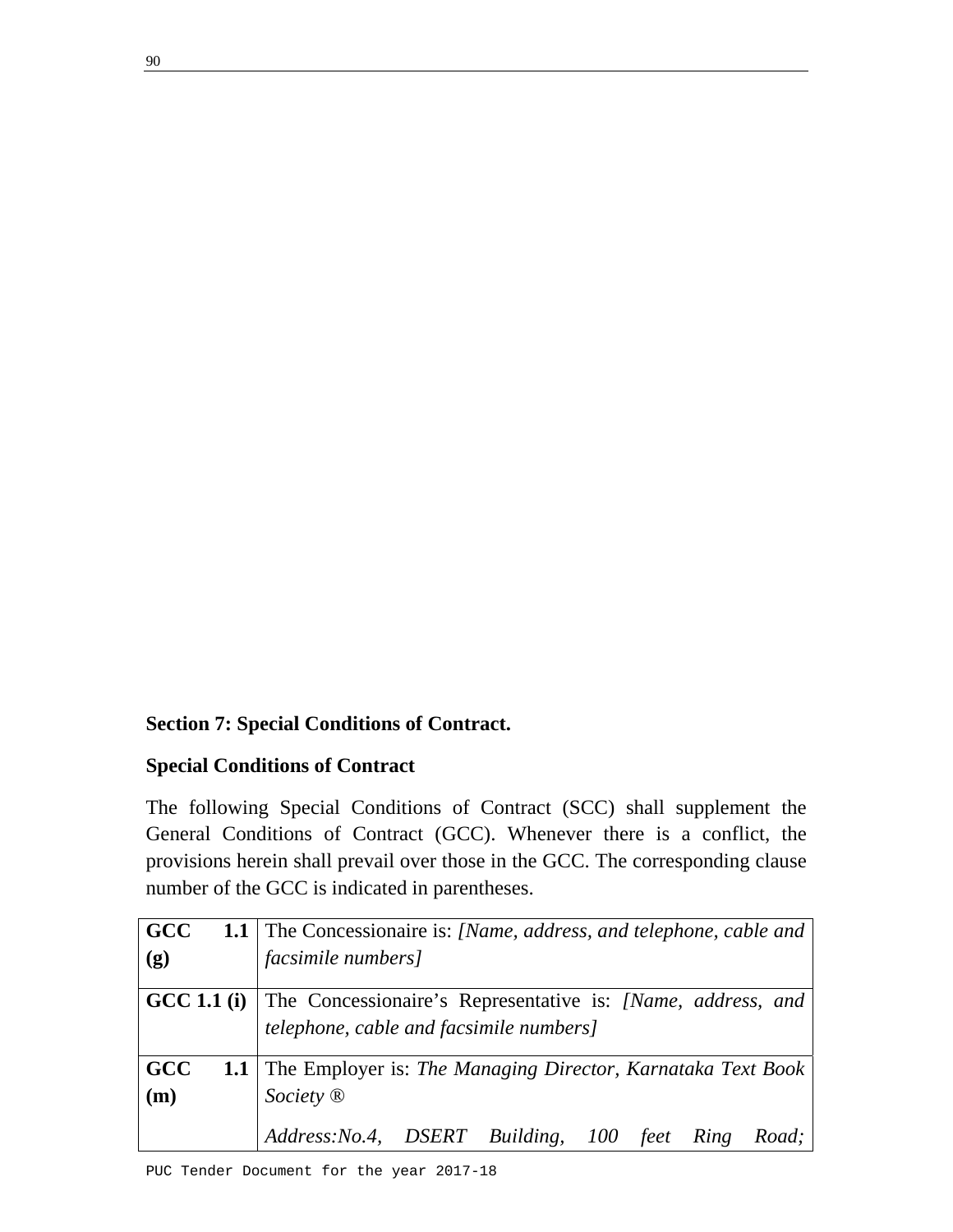|                   | Hosakerehalli, Banashankari 3 <sup>rd</sup> Stage; Bengaluru 560085                                                       |  |  |  |
|-------------------|---------------------------------------------------------------------------------------------------------------------------|--|--|--|
|                   | Telephone: (080)-26422238; 26422245 Fax:(080)-26421299                                                                    |  |  |  |
|                   | e-mail: jdktbs@gmail.com                                                                                                  |  |  |  |
| GCC<br>1.1<br>(n) | The Employer's Representative is: Deputy Director, Karnataka<br>Text Book Society ®                                       |  |  |  |
|                   | Address: No.4, DSERT Building, 100 feet Ring Road;<br>Hosakerehalli, Banashankari 3 <sup>rd</sup> Stage; Bengaluru 560085 |  |  |  |
|                   | Telephone:: (080)-26422238; 26422245 Fax: (080)-26421299                                                                  |  |  |  |
|                   | e-mail:ddpiktbs@gmail.com                                                                                                 |  |  |  |
| GCC<br>(r)        | <b>1.1</b> Time for Completion for Print and Sell is 90 days                                                              |  |  |  |
| <b>GCC 4.1</b>    | For <b>Communications</b> , the Employer's address shall be:                                                              |  |  |  |
|                   | Attention: [insert full name of person, if applicable]                                                                    |  |  |  |
|                   | Street Address: [insert street address and number]                                                                        |  |  |  |
|                   | Floor/ Room number: [insert floor and room number,<br>if<br><i>applicable]</i>                                            |  |  |  |
|                   | City: [insert name of city or town]                                                                                       |  |  |  |
|                   | ZIP Code: [insert postal ZIP code, if applicable]                                                                         |  |  |  |
|                   | Country: [insert name of country]                                                                                         |  |  |  |
|                   | Telephone: <i>[include telephone number, including country and</i><br>city codes]                                         |  |  |  |
|                   | Facsimile number: <i>[insert facsimile number, including country</i><br>and city codes]                                   |  |  |  |
|                   | Electronic mail address: [insert e-mail address, if applicable]                                                           |  |  |  |
|                   |                                                                                                                           |  |  |  |
|                   | <b>Concessionaire's address for Communication purposes:</b>                                                               |  |  |  |
|                   | Attention: [insert full name of person, if applicable]                                                                    |  |  |  |
|                   | Street Address: <i>[insert street address and number]</i>                                                                 |  |  |  |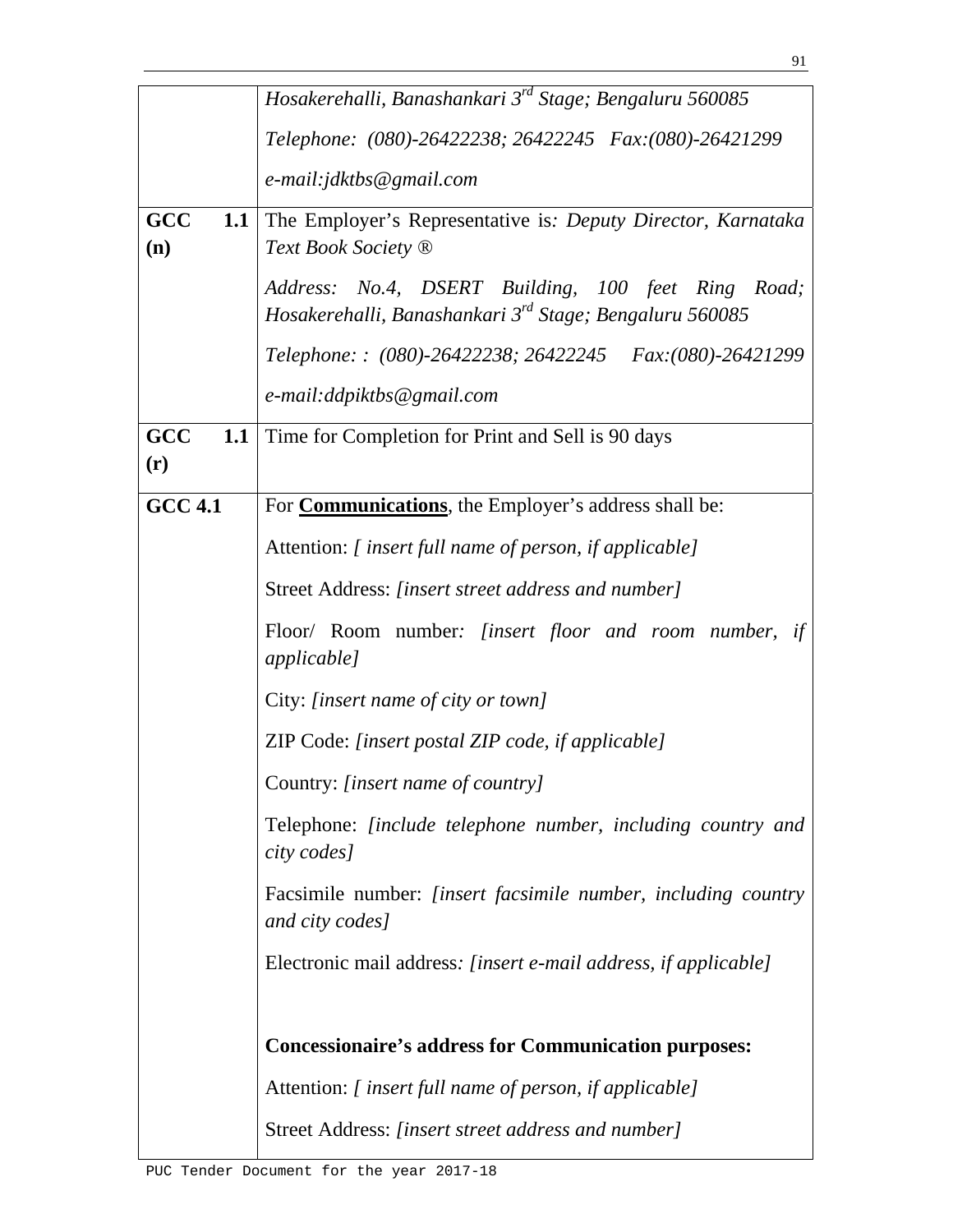|                | Floor/ Room number: [insert floor and room number, if<br><i>applicable]</i>                                                                                                                                                                                                                                                                                                                                                                                                                                                                                                                                                   |  |  |  |  |  |
|----------------|-------------------------------------------------------------------------------------------------------------------------------------------------------------------------------------------------------------------------------------------------------------------------------------------------------------------------------------------------------------------------------------------------------------------------------------------------------------------------------------------------------------------------------------------------------------------------------------------------------------------------------|--|--|--|--|--|
|                | City: [insert name of city or town]                                                                                                                                                                                                                                                                                                                                                                                                                                                                                                                                                                                           |  |  |  |  |  |
|                |                                                                                                                                                                                                                                                                                                                                                                                                                                                                                                                                                                                                                               |  |  |  |  |  |
|                | ZIP Code: [insert postal ZIP code, if applicable]                                                                                                                                                                                                                                                                                                                                                                                                                                                                                                                                                                             |  |  |  |  |  |
|                | Country: [insert name of country]                                                                                                                                                                                                                                                                                                                                                                                                                                                                                                                                                                                             |  |  |  |  |  |
|                | Telephone: <i>[include telephone number, including country and</i><br>city codes]                                                                                                                                                                                                                                                                                                                                                                                                                                                                                                                                             |  |  |  |  |  |
|                | Facsimile number: [insert facsimile number, including country<br>and city codes]                                                                                                                                                                                                                                                                                                                                                                                                                                                                                                                                              |  |  |  |  |  |
|                | Electronic mail address: [insert e-mail address, if applicable]                                                                                                                                                                                                                                                                                                                                                                                                                                                                                                                                                               |  |  |  |  |  |
| <b>GCC 5.1</b> | The Contract shall be interpreted in accordance with the laws of                                                                                                                                                                                                                                                                                                                                                                                                                                                                                                                                                              |  |  |  |  |  |
|                | Union of India supplanted by the Karnataka local Acts.                                                                                                                                                                                                                                                                                                                                                                                                                                                                                                                                                                        |  |  |  |  |  |
| <b>GCC 6.3</b> | The dispute settlement mechanism to be applied pursuant to GCC<br>Clause 6.3 shall be as follows:                                                                                                                                                                                                                                                                                                                                                                                                                                                                                                                             |  |  |  |  |  |
|                | In case of Dispute or difference arising between the<br>(a)<br>Employer and a domestic Contractor relating to any<br>matter arising out of or connected with this agreement,<br>such disputes or difference shall be settled in<br>accordance with the Arbitration and Conciliation Act,<br>1996, by a Sole Arbitrator. The Sole Arbitrator shall be<br>appointed by agreement between the parties; failing<br>such agreement, by the appointing authority namely the<br>President of the Indian Council of Arbitration, New<br>Delhi. A certified copy of the appointment Order shall<br>be supplied to each of the Parties. |  |  |  |  |  |
|                | Arbitration proceedings shall be held at Bengaluru<br>(b)<br>Karnataka, and the language of the arbitration<br>and that of all<br>proceedings<br>documents<br>and<br>communications between the parties shall be English.                                                                                                                                                                                                                                                                                                                                                                                                     |  |  |  |  |  |
|                | The decision of the arbitrator shall be final and binding<br>(c)<br>upon both parties. The cost and expenses of Arbitration<br>proceedings will be paid as determined by the<br>Arbitrator. However, the expenses incurred by each                                                                                                                                                                                                                                                                                                                                                                                            |  |  |  |  |  |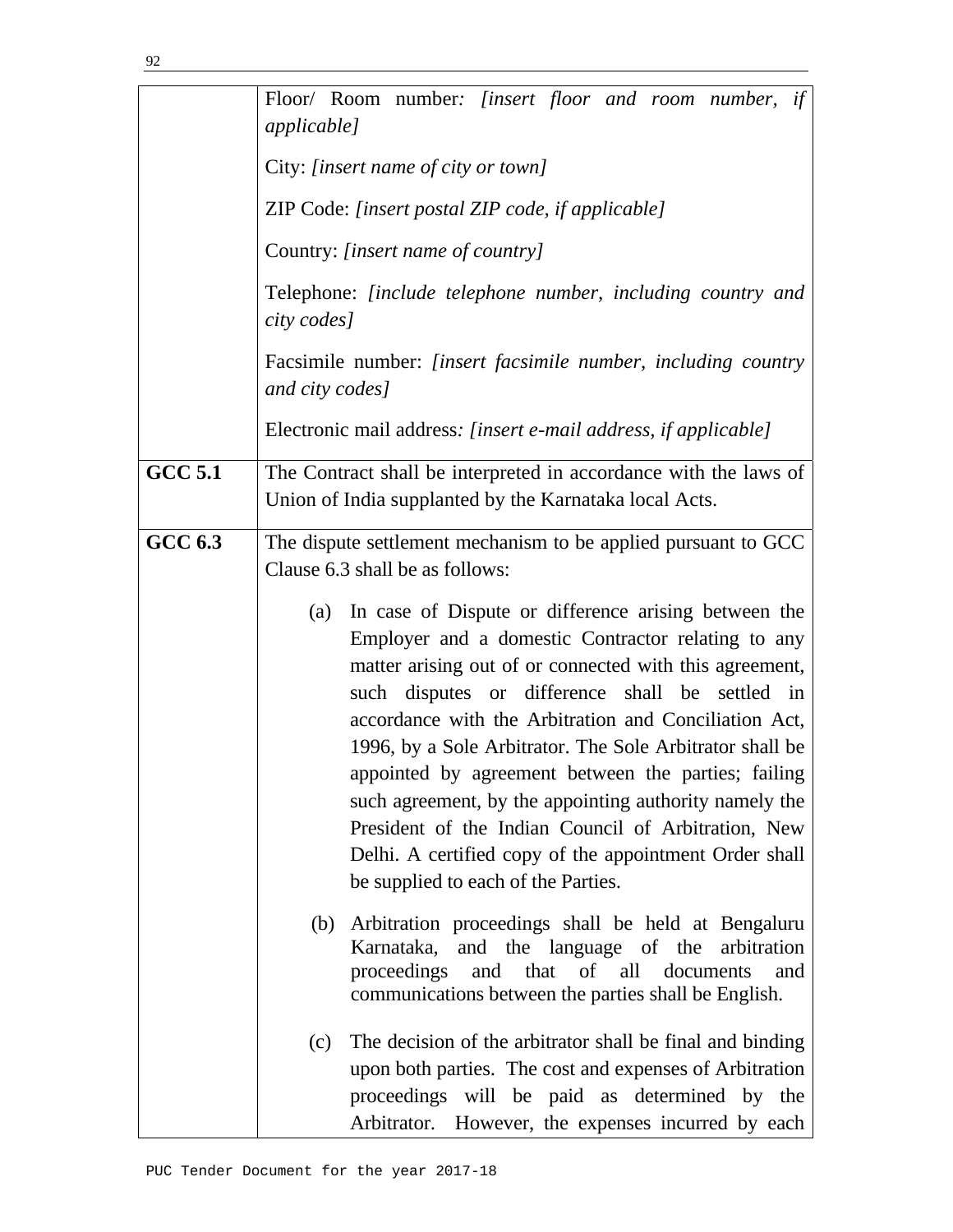|                 | party in connection with the preparation, presentation                                                                                                                                                                                                                                                                                                      |  |  |
|-----------------|-------------------------------------------------------------------------------------------------------------------------------------------------------------------------------------------------------------------------------------------------------------------------------------------------------------------------------------------------------------|--|--|
|                 | etc. of its proceedings shall be borne by each party<br>itself.                                                                                                                                                                                                                                                                                             |  |  |
|                 | (d) Performance under the contract shall continue during<br>the arbitration proceedings.                                                                                                                                                                                                                                                                    |  |  |
| <b>GCC 8.1</b>  | The Contractor shall commence work immediately after signing<br>the Contract Agreement.                                                                                                                                                                                                                                                                     |  |  |
| <b>GCC 8.2</b>  | The Completion of the Assignment shall be attained within 90<br>days                                                                                                                                                                                                                                                                                        |  |  |
| <b>GCC 11.2</b> | The Contract Price shall be firm and not subject to adjustment.                                                                                                                                                                                                                                                                                             |  |  |
| GCC 13.3.1      | The amount of performance security, as a percentage of the<br>Contract Price for the Work shall be Ten (10) percent.                                                                                                                                                                                                                                        |  |  |
| GCC 13.3.2      | The performance security shall be in the forms as Specified in<br><b>ITT Clause 27</b>                                                                                                                                                                                                                                                                      |  |  |
| <b>GCC 18.2</b> | The form of the program of performance of the Contract shall be:<br>in the form of the critical path method (CPM), the PERT network                                                                                                                                                                                                                         |  |  |
| <b>GCC 20.1</b> | <b>Procurement of Materials:</b>                                                                                                                                                                                                                                                                                                                            |  |  |
|                 | The Contractor shall procure and use ISI marked materials or<br>those conforming to relevant Bureau of Indian Standards. The<br>Contractor shall produce Manufacturer's test certificates for all<br>materials. The Concessionaire shall<br>the<br>procure<br>Paper<br>manufactured by the Paper Mills as specified in Appendix 6 to the<br>Contract.       |  |  |
|                 | Concessionaire<br>shall compulsorily<br>obtain<br>"Mill<br>The<br>Certification" regarding the quality of the paper purchased. "Mill<br>Certification" shall be for the general quality of the paper and<br>more specifically regarding the GSM of the paper, brightness of<br>the paper and whether the paper has been manufactured out of<br>virgin pulp. |  |  |
| GCC 21.2.2      | <b>Compliance with labour Regulations:</b>                                                                                                                                                                                                                                                                                                                  |  |  |
|                 | During continuance of the contract, the Concessionaire shall<br>abide at all times by all existing labour enactments and rules                                                                                                                                                                                                                              |  |  |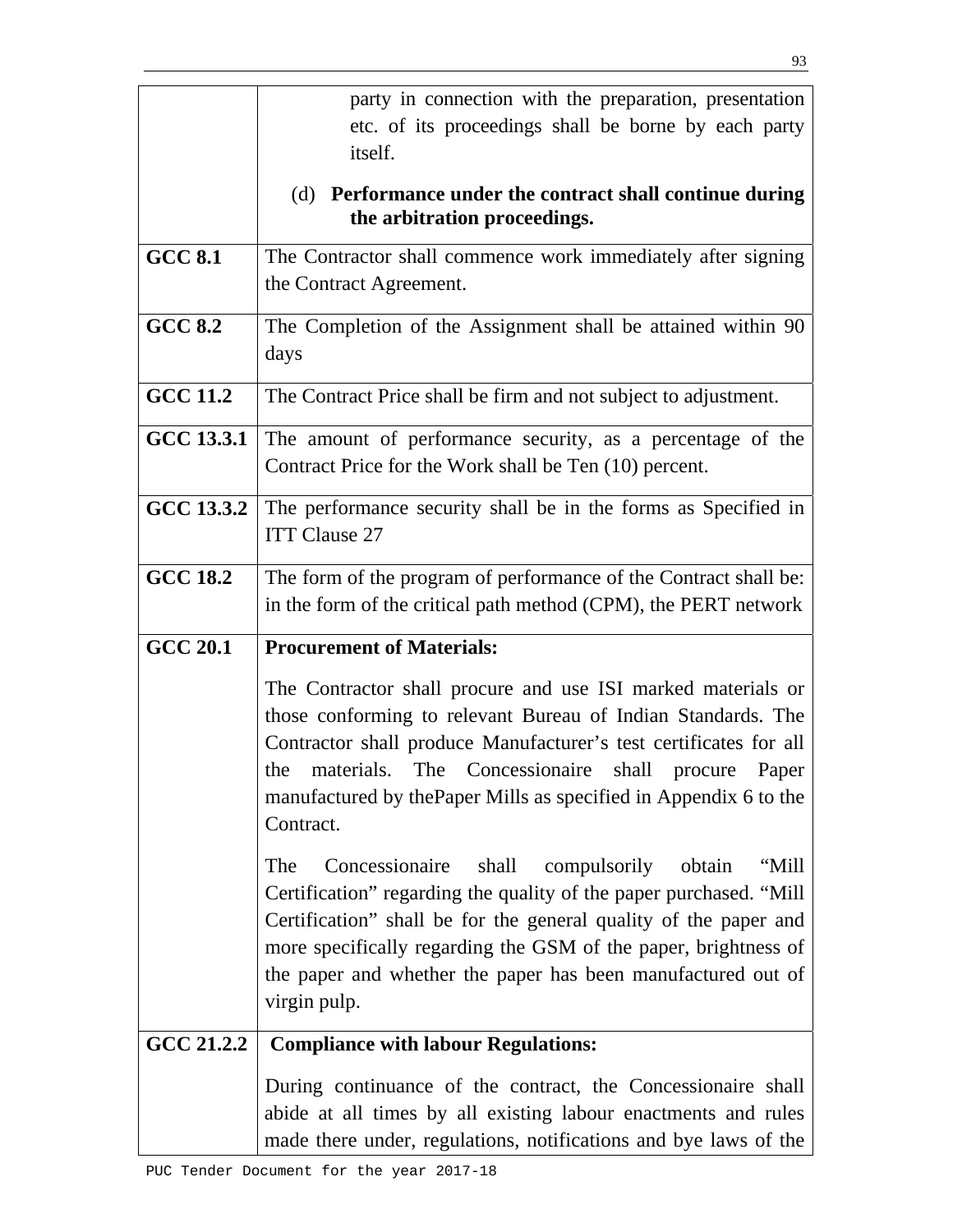|                 | State or Central Government or local authority and any other<br>labour law (including rules), regulations, bye laws that may be<br>passed or notification that may be issued under any labour law in<br>future either by the State or the Central Government or the local<br>authority. The Concessionaire shall keep the Employer<br>indemnified in case any action is taken against the Employer by<br>the competent authority on account of contravention of any of the<br>provisions of any Act or rules made there under, regulations or<br>notifications including amendments. If the Employer is caused to<br>pay or reimburse, such amounts as may be necessary to cause or<br>observe, or for non-observance of the provisions stipulated in the<br>notifications/bye<br>laws/Acts/Rules/regulations<br>including<br>amendments, if any, on the part of the Concessionaire, Employer |
|-----------------|-----------------------------------------------------------------------------------------------------------------------------------------------------------------------------------------------------------------------------------------------------------------------------------------------------------------------------------------------------------------------------------------------------------------------------------------------------------------------------------------------------------------------------------------------------------------------------------------------------------------------------------------------------------------------------------------------------------------------------------------------------------------------------------------------------------------------------------------------------------------------------------------------|
|                 | shall have the right to deduct any money due to the Contractor<br>including his amount of security deposit. The Employer shall<br>also have right to recover from the Concessionaire any sum<br>required or estimated to be required for making good the loss or<br>damage suffered by the Employer.<br>The employees of the Concessionaire in no case shall be treated<br>as the employees of the Employer at any point of time                                                                                                                                                                                                                                                                                                                                                                                                                                                              |
| <b>GCC 24.2</b> | Applicable rate for liquidated damages for non completion of the<br>Printing and distribution within 90 days: One-half percent of the<br>estimated cost of the Package(s) per week or part thereof and the<br>maximum is Ten percent of contract price.                                                                                                                                                                                                                                                                                                                                                                                                                                                                                                                                                                                                                                       |
| <b>GCC 36</b>   | Add the new GCC Clause 36 as under:<br><b>36. Protection of Environment:</b><br>The contractor shall take all reasonable steps to protect the<br>environment on and off the Site and to avoid damage or nuisance<br>to persons or to property of the public or others resulting from<br>pollution, noise or other causes arising as a consequence of his<br>methods of operation.<br>During continuance of the contract, the concessionaire shall<br>abide at all times by all existing enactments on environmental<br>protection and rules made there under, regulations, notifications                                                                                                                                                                                                                                                                                                      |

and bye-laws of the State or Central Government, or local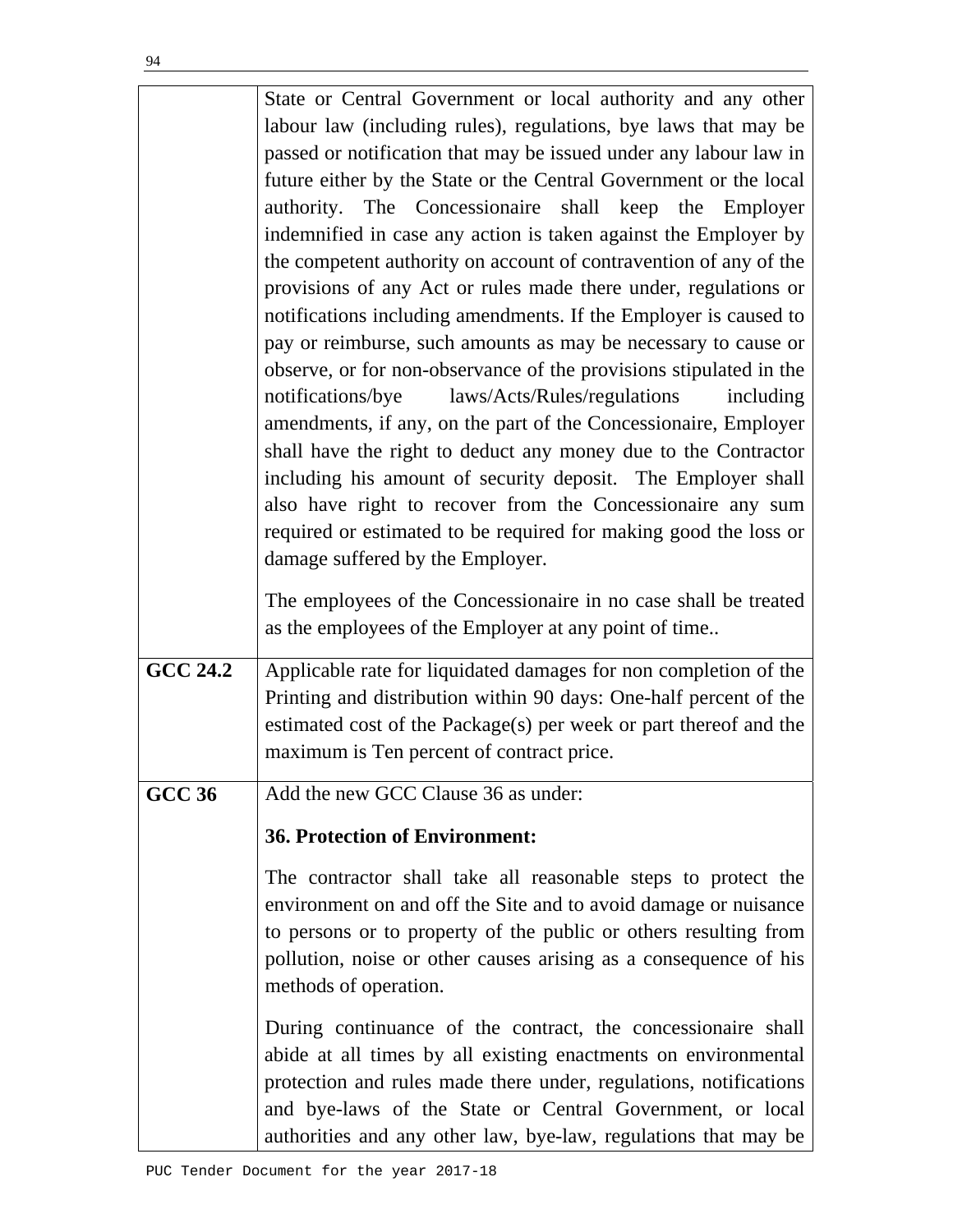|       | passed or notification that may be issued in this respect in future                                                                   |  |  |  |  |
|-------|---------------------------------------------------------------------------------------------------------------------------------------|--|--|--|--|
|       | by the State or Central Government or the local authority.                                                                            |  |  |  |  |
| GCC37 | Add the new GCC Clause 37 as under:                                                                                                   |  |  |  |  |
|       | <b>37. Third Party Inspection and Testing:</b>                                                                                        |  |  |  |  |
|       | The Employer have engaged Department of Printing and                                                                                  |  |  |  |  |
|       | Stationeries(DPS) as a Third Party for inspection at the Printers<br>Factory and also at the Distributors and retailers premises. The |  |  |  |  |
|       |                                                                                                                                       |  |  |  |  |
|       | fee for the third party inspection shall be paid by the Employer.                                                                     |  |  |  |  |
|       |                                                                                                                                       |  |  |  |  |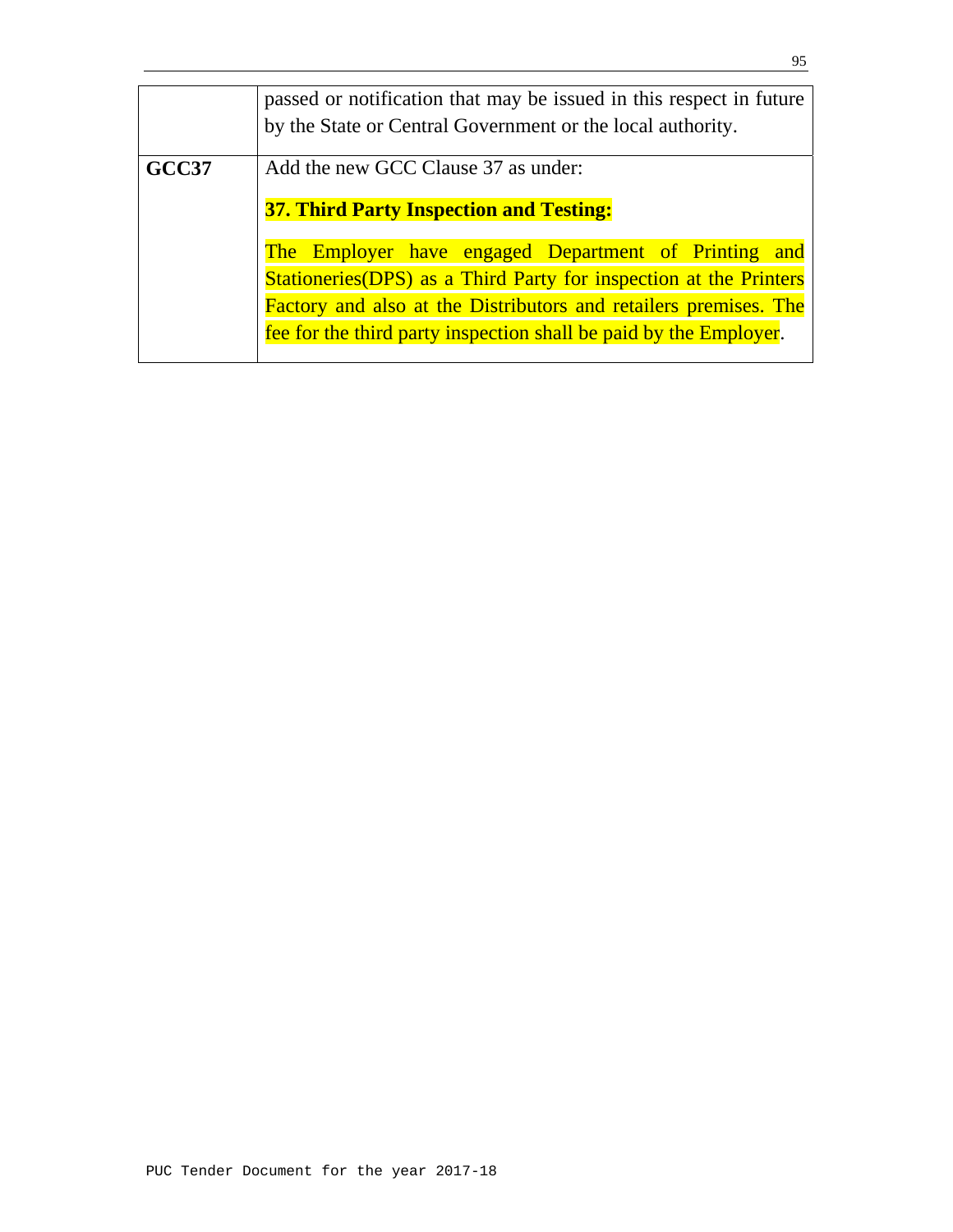## **Section 8: Technical Specifications for the Books.**

# **A. Inner Pages:**

- 1. Only Surface Sized Maplitho paper of 70 gsm or more shall be made use of for inner pages of the books;
- 2. Paper for the text books shall be procured prefereably from Paper Millsnamely (a) M/s. West Coast Paper Mills, Dandeli Karnataka; (c) M/s. TNPL, Tamil Nadu; (d) M/s. Andhra Paper Mills, Rajamundry, Andhra Pradesh; (e) M/s. Seshasai Paper and Boards Limited, Erode, Tamil Nadu; (f) M/s. J.K. Paper Mills Ltd, Orissa (g) M/s. HNL Paper Mill,Kerala (h) Century Pulp and Papers, or from any equivalent manufacturer conforming to relevant BS standards.
- 3. The minimum brightness of the paper shall be 80% and minimum opacity shall be 90%;
- 4. Remaining values of the paper shall be conforming to BIS specifications 1848/2007 with latest amendments.

# **B. Binding or Cover Page:**

- 1. Both side coated boards of 220 gsm shall be used for the cover with lamination or UV coating
- 2. The size of the books and colour print specifications shall be as specified vide Schedule of Requirements;
- 3. No books shall be bound by centre pinning. All books are to be perfectly bound;
- 4. The lamination of the Cover shall be done by wet or thermal lamination method with 12 micron BOPP Gloss film. Thermal lamination is a superior method but no weightage will be given for usage of the same.
- 5. Branded Hot melt adhesive compatible for the perfect binding machine shall only be used;
- 6. The Concessionaire shall print the retail price of the book (as approved by the Employer) in a prominent place on the cover page.

# **C. Printing Quality:**

1. Printing shall be good and shall have uniform inking of sufficient colour;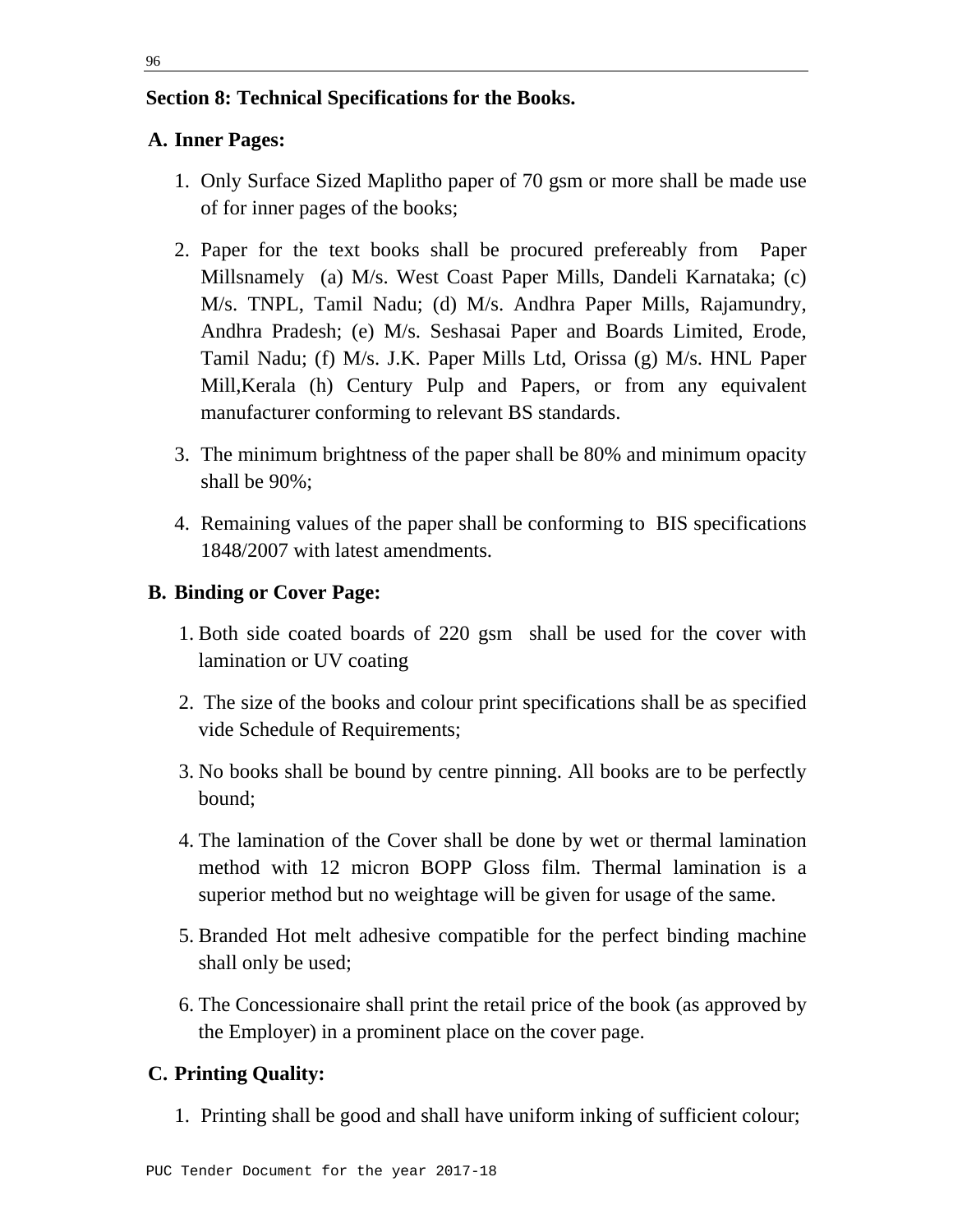- 2. There shall be no aberration of colours, wherever colour printing is done. In other words colour registration shall be flawless;
- 3. The texts shall be strong, legible and readable;
- 4. The printed illustrations shall be clearly well defined;
- 5. The prints shall be free from defects like offsetting, smudging, tilting, mis-register, scumming, slur, ragged prints, light and dark shades etc.;
- 6. The Text book should be in conformity with the approved Dummy
- **D. Book size and Colour:** It shall be as per the Schedule of Requirements and

**(a)** For  $1/4^{\text{th}}$  Crown size – 18.2 cmx24.5 cm

### **E. Binding Quality:**

Binding shall ensure good appearance, proper cutting, proper cover adhesion, good page strength, no cavity spines, no concave spine, no adhesive running in, no chip out at the head etc.

### **F. Lamination Quality:**

- (a) Lamination shall be of good quality with no air bubbles and wrinkles;
- (b)The adhesive shall be uniformly applied;
- (c) After binding the film shall not detach at creasing and folding points.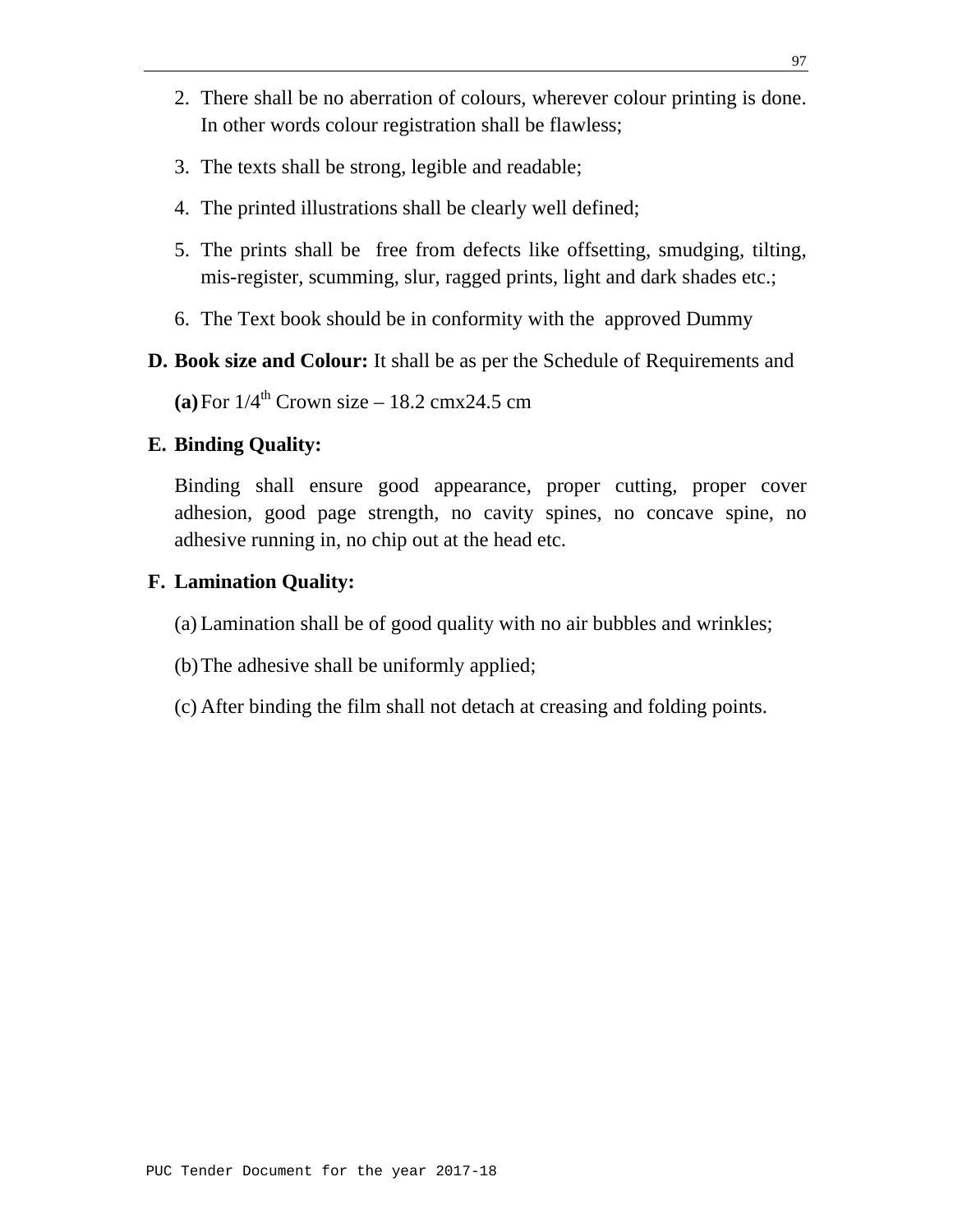## **BANK GUARANTEE FOR SECURITY DEPOSIT**

| To:       | <i>Iname</i>                   | $\sigma f$ |
|-----------|--------------------------------|------------|
| Employer] |                                |            |
| Employer] | <i><u><b>[address]</b></u></i> | $\sigma f$ |

 WHEREAS \_\_\_\_\_\_\_\_\_\_\_\_\_\_\_\_\_\_\_\_\_\_\_\_\_ *[name and address of Concessionaire]* (hereinafter called "the Concessionaire") has undertaken, in pursuance of Contract No. \_\_\_\_\_ dated \_\_\_\_\_\_\_\_\_\_\_\_\_\_\_ to execute \_\_\_\_\_\_\_\_\_\_\_\_\_\_\_\_\_\_\_\_\_\_\_\_\_\_ *[name of Contract and brief description of Works]* (hereinafter called "the Contract");

 AND WHEREAS it has been stipulated by you in the said Contract that the Concessionaire shall furnish you with a Bank Guarantee by a recognized bank for the sum specified therein as security for compliance with his obligations in accordance with the Contract;

 AND WHEREAS we have agreed to give the Concessionaire such a Bank Guarantee;

 NOW THEREFORE we hereby affirm that we are the Guarantor and responsible to you, on behalf of the Concessionaire, up to a total of Rs.\_\_\_\_\_\_\_\_\_\_\_\_\_\_\_\_\_\_\_\_ *[amount of guarantee]*12\_Rupees\_\_\_\_\_\_\_\_\_\_\_\_\_\_\_\_\_\_\_\_\_\_\_\_\_\_ \_\_\_\_\_\_\_\_\_\_\_\_\_\_\_\_\_\_\_\_\_\_\_\_\_\_*[in words]*, and we undertake to pay you, upon your first written demand and without cavil or argument, any sum or sums within the limits of \_\_\_\_\_\_\_\_\_\_\_\_\_\_\_\_\_\_\_\_\_\_ *[amount of guarantee]*<sup>13</sup> as aforesaid without your needing to prove or to show grounds or reasons for your demand for the sum specified therein.

 We hereby waive the necessity of your demanding the said debt from the Concessionaire before presenting us with the demand.

 $12$ An amount shall be inserted by the Guarantor, representing the percentage of the Contract Price specified in the Contract

<sup>&</sup>lt;sup>13</sup>An amount shall be inserted by the Guarantor, representing the percentage of the Contract Price specified in the Contract